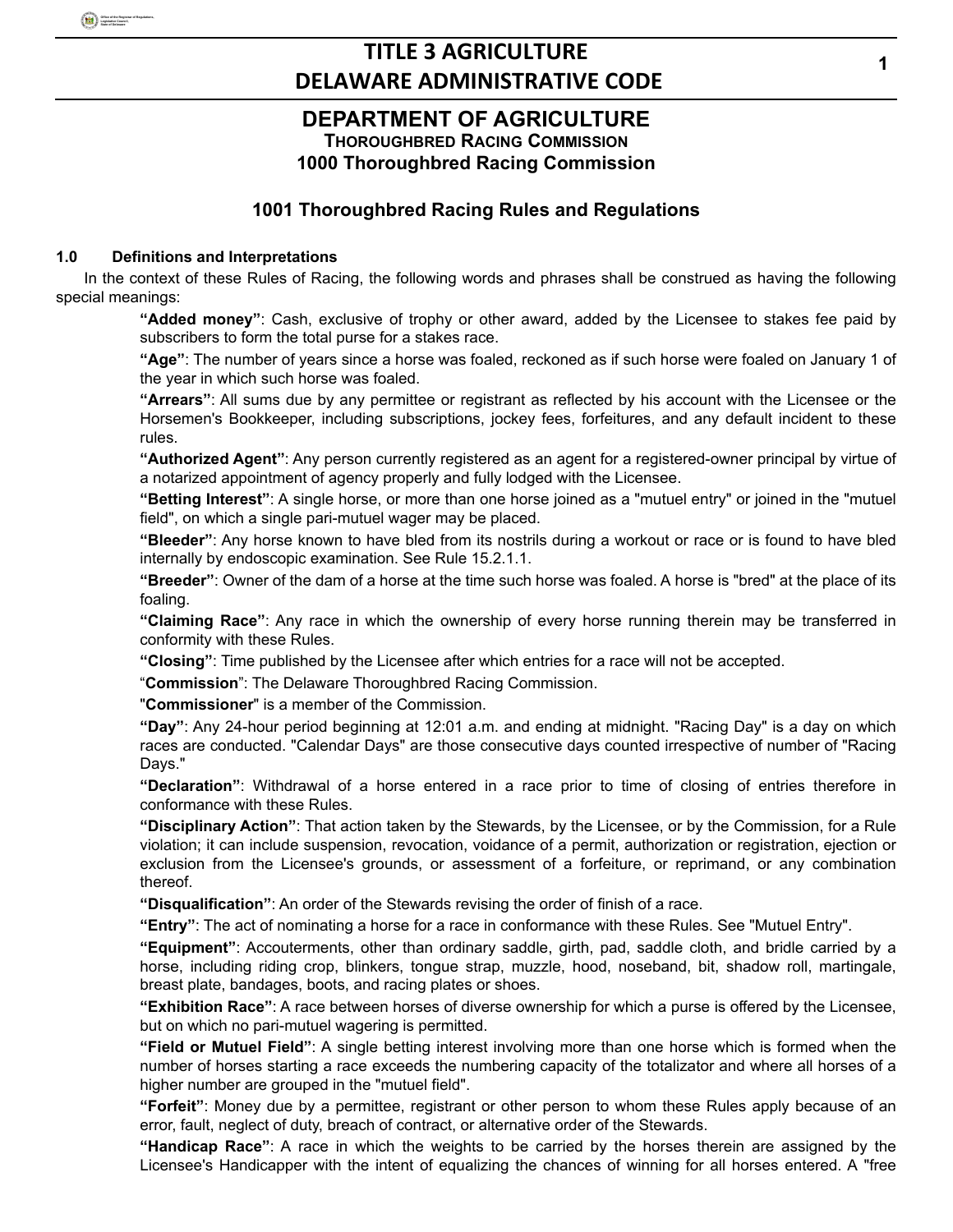handicap" is a handicap for which no nominating fee is required to be weighted, but an entrance and/or starting fee may be required for starting therein.

**"Horse"**: Any Thoroughbred, whether mare, gelding, colt or filly, which is registered as such with the Jockey Club in Lexington, Kentucky, or, for Steeplechase racing purposes, by the National Steeplechase Association in Fair Hill, Maryland and any Arabian whether mare, gelding, colt or filly which is registered as such with the Arabian Horse Registry of America, Inc. in Westminster, Colorado and for which an Identification Supplement has been issued.

• In these rules of racing, unless otherwise noted, the use of the word "Thoroughbred" shall likewise apply to Arabian horses.

**"Ineligible"**: A horse or person not qualified, not permitted, or not authorized under these Rules or conditions of a race to participate in a specified racing activity.

**"Jockey"**: A rider currently authorized to ride in races as a Jockey, or Apprentice Jockey, or Amateur Jockey, or a provisional Jockey permitted by the Stewards to ride in two races prior to applying for a permit.

**"Lessee"**: A registered Owner whose interest in a horse is a leasehold.

**"Licensee"**: Any person, or persons, or corporation, licensed by the Commission to conduct a recognized race meeting at a particular racetrack within this State. When used herein, the word refers to that Licensee of the racetrack at which any matter or thing calling for the application of these Rules arises or occurs.

**"Maiden"**: With respect to flat races, a horse which has never won a flat race at a recognized meeting in any country; a "maiden" which was disqualified after finishing first remains a "maiden"; race conditions referring to "maidens" shall be interpreted as meaning "maidens" at the time of starting.

• In flat races a horse is still a maiden though a winner of a steeplechase or hurdle race, and in steeplechase and hurdle races a horse is still a maiden though a winner on the flat.

"**Mandatory Safety Equipment**": Helmets and Vests. The helmets and vests that are to be worn while riding astride a horse or pony at any time, for any reason, while on the grounds of a racetrack that comes under the jurisdiction of the Commission. Rule 1.1.65 adopted 11/30/94.

**"Match Race"**: A race between two horses for which no other horses are eligible.

**"Meeting"**: The entire period of consecutive days, exclusive of dark days, granted by the Commission to a Licensee for the conduct of racing, beginning at 12:01 a.m. of the first racing day and extending through a period ending at 11:59 p.m. after the last scheduled race on the last day, which includes all race dates approved by the Commission under 3 **Del.C.** §10122(c) including racing dates limited exclusively to the receiving and accepting of wagers or bets on electronically televised simulcasts. See "Recognized Meeting". Rule 1.28 Rev. March 1976.

**"Month"**: A calendar month.

**"Mutuel Entry"**: A single betting interest involving two or more horses entered in the same race and joined for pari-mutuel purposes because of common ties as to ownership so that a wager on one horse joined in a "mutuel entry" is a wager on all horses joined in the same "mutuel entry".

**"Mutuel Field"**: See "Field".

**"Nominator"**: The person in whose name a horse is entered for a race.

**"Owner"**: Any person who holds, in whole or in part, any right, title, or interest in a horse, or any lessee of a horse, who has been duly registered and approved by Licensee as a person responsible for such horse.

**"Permittee"**: Any person authorized by or registered with and approved by the Commission to participate in any designated way in racing at the location where Licensee is authorized to conduct a racing meet. See "Registrant".

**"Place"**: When used in the context of a single position in the order of finish in a race, "Place" means second; when used in the context of a pari-mutuel wagering, a "Place" wager is one involving a payoff on a betting interest which finished first or second in a race; when used in the context of multiple positions in the order of finish in a race, "Place or Placing" means finishing first, or second, or third. See "Unplaced".

**"Post"**: The starting point of a race.

**"Post Position"**: The relative place assigned to each horse, numbered from the inner rail across the track at the starting line, from which each horse is to start a race.

**"Post Time"**: The advertised moment scheduled for the arrival of all horses at the starting point for a race.

**"Prize"**: The combined total of any cash, plate, purse, premium, stake, trophy, reward or object of value awarded to the Owners of horses according to order of finish in a race. No race shall be authorized or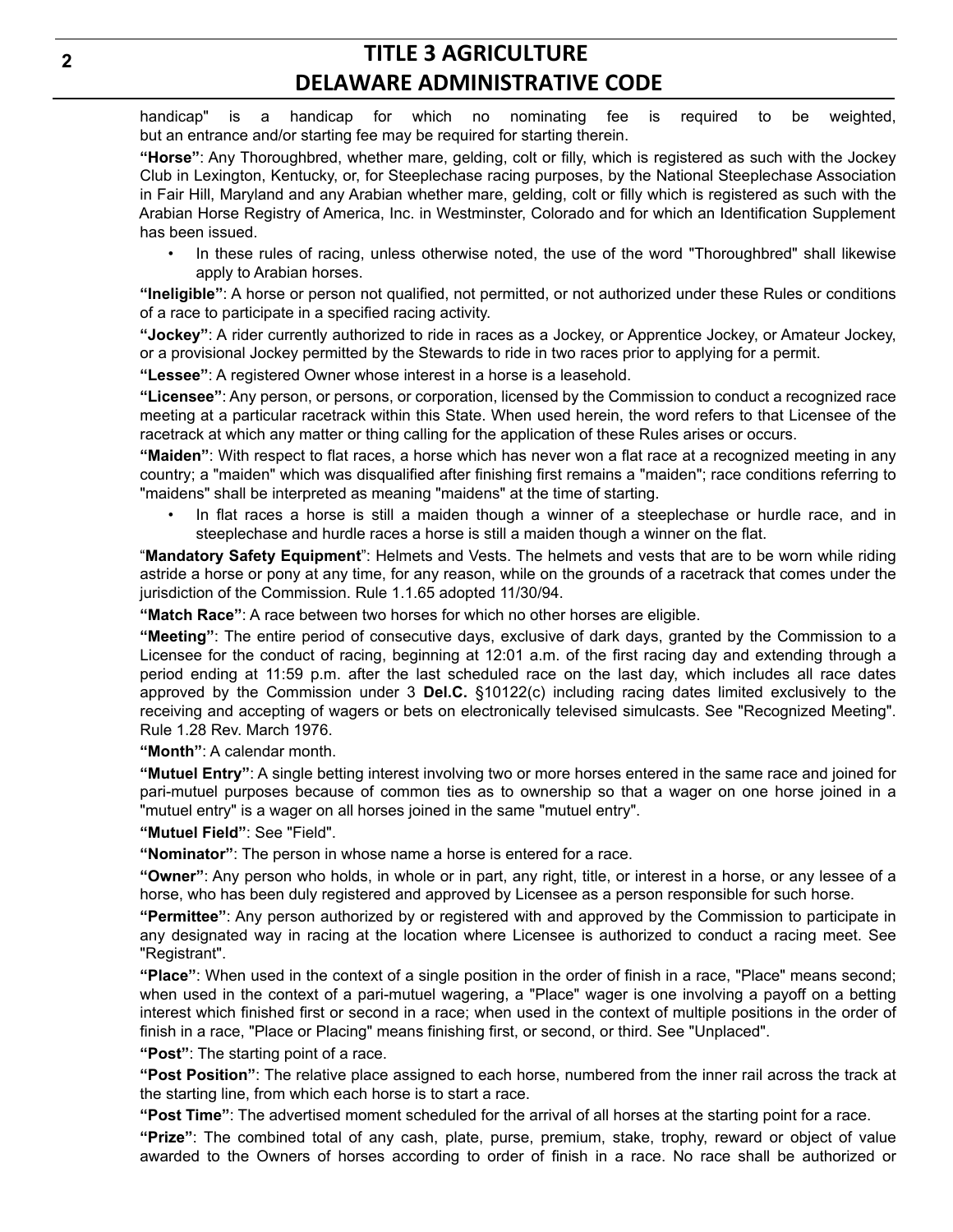permitted for a purse, stake or reward of less than \$700.00, except in the event of a split race, in which case the purse, stake or reward shall be equally divided. Rule 1.30 Rev. July 1977.

**"Purse"**: The gross cash portion of the prize for which a race is run.

**"Purse Race**": Any race for which entries close less than 72 hours prior to its running, and for which Owners of horses entered are not required by its conditions to contribute money toward its purse.

**"Race"**: A running contest between horses, ridden by Jockeys, over a prescribed course, at a recognized meeting, during regular racing hours, for a prize.

**"Racing Official"**: Any person appointed and designated as such, and authorized to perform the duties prescribed at any race meeting authorized by the Commission.

**"Recognized Meeting"**: Any meeting with regularly scheduled races for horses on the flat or over jumps, licensed by and conducted under rules promulgated by a governmental body, including any such authority which has reciprocal relations with the Jockey Club of Lexington, Kentucky, whose race records can be provided to a Licensee by the Jockey Club and any such authority which has reciprocal relations with the American Horse Registry of America, Inc. in Westminster, Colorado.

**"Registrant"**: Synonymous with "Permittee".

**"Registration Certificate"**: A document issued by the Jockey Club of Kentucky certifying as to the name, age, color, sex, pedigree and breeder of a horse as registered by number with the Jockey Club, shall be deemed to refer also to the document known as a "racing permit" issued by the Jockey Club in lieu of a "registration certificate" when a horse is recognized as a Thoroughbred for racing purposes in the United States, but is not recognized as a Thoroughbred for breeding purposes insofar as registering its progeny with the Jockey Club.

**"Reward"**: Any non-monetary prize, as defined in Rule 1.1.3.9, with a monetary value in excess of \$2,500.00, as determined by the fair market value of the prize, given to competitors in a race as an incentive to win, place or show.

• The fair market value of any prize shall be determined by the commission. Evidence of fair market value shall include purchase price and resale value.

**"Rules**": When used in the plural, shall be deemed to mean all current "Rules" promulgated by the Commission; when used in the singular, shall be deemed to be confined to the numbered "Rule", and subparagraphs thereof, wherein such mention is made.

**"Rulings"**: All determinations, decisions, or orders of the Stewards duly issued in writing and posted. Rule 1.48 Rev. March 1976.

**"Scratch**": Withdrawal of a horse entered for a race after time of closing of entries therefore in conformance with these Rules.

**"Scratch Time"**: Time set by Licensee's Racing Secretary as a deadline for horsemen to indicate their desire to scratch out of a race.

**"Specimen"**: Sample of blood, urine or saliva taken or drawn from a horse for chemical testing.

**"Stakes**": All fees paid by subscribers to an added-money or stakes race for nominating, eligibility, entrance, or starting, as may be required by the conditions of such race, such fees to be included in the purse.

**"Stakes Race"**: A race which closes more than 72 hours in advance of its running and for which subscribers contribute money towards its purse.

**"Starters"**: When referring to a horse -- a horse in a race when the starting-gate doors open in front of it at the moment the Starter (a Racing Official) dispatches the horses for a race.

**"Stewards**": Duly appointed Racing Officials with powers and duties as provided by statute and these Rules.

**"Subscription"**: Nomination or entry of a horse in a stakes race.

**"Thoroughbred Racing"**: The conduct of running contests between horses, each of which is registered with the Jockey Club in Lexington, Kentucky and certified as having a Thoroughbred pedigree, or which is registered and certified by any other authority recognized by the commission, and each of which is ridden by a Jockey, under the auspices of an appropriate governmental regulatory body which has jurisdiction over such.

**"Trophy or Plate"**: For the purpose of calculating a prize or reward, a perpetual trophy or plate shall have no monetary value.

- No trophy or plate shall be considered a reward, as defined by these rules and 3 **Del.C.** §10121 and §10141(c), unless the trophy or plate has a monetary value exceeding \$2500.00.
- The fair value market of any trophy or plate shall be determined by the commission. Evidence of fair market value shall include purchase price and resale value. Rule 1.1.57 adopted 11/30/94. Rule 1.1.57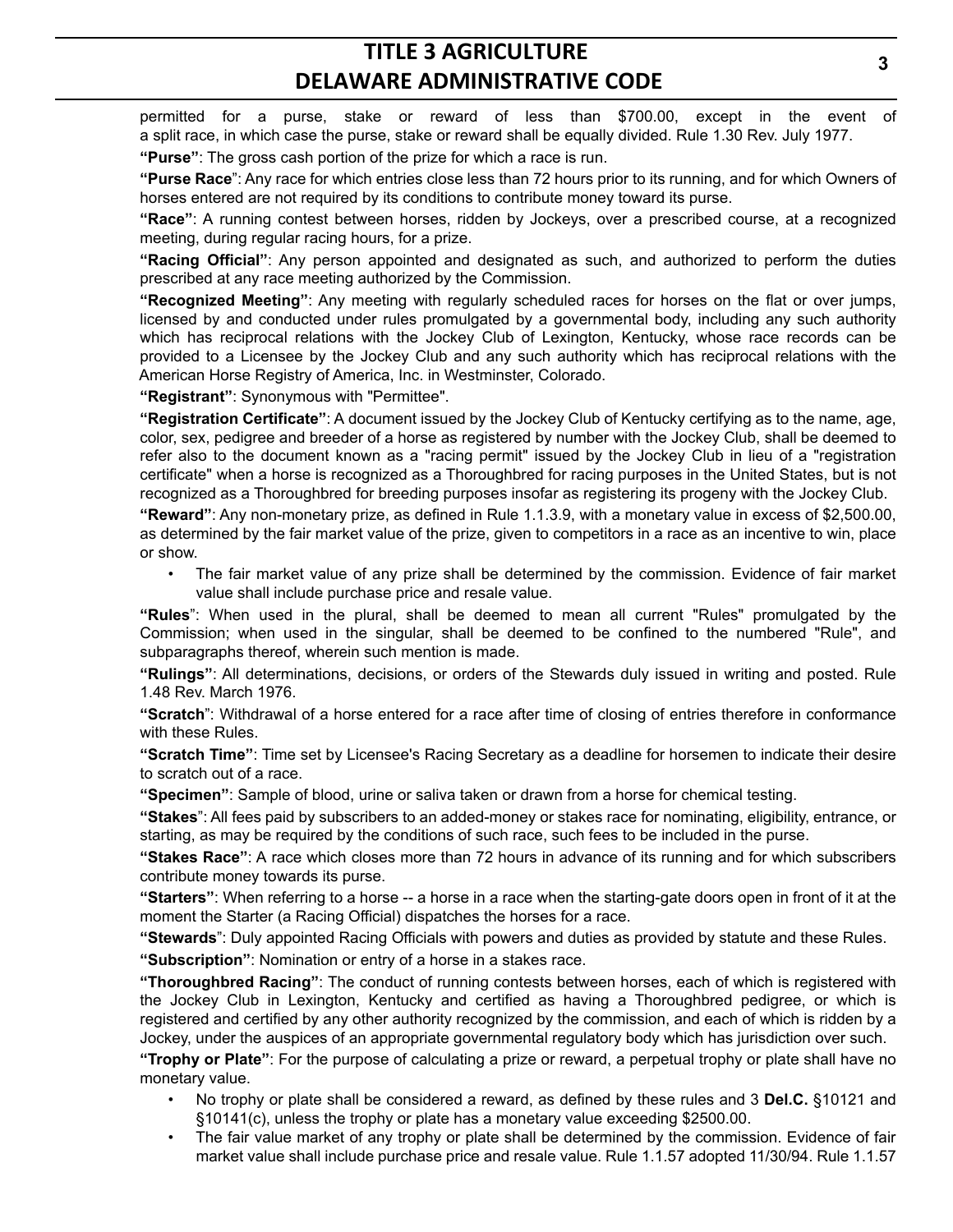Rev. March 1974.

**"Unplaced"**: Not among the first three horses finishing a race.

**"Walkover**": A race in which the only starter or all starters represent a single ownership.

**"Weigh In**": Presentation of a Jockey to the Clerk of Scales for weighing after a race.

**"Weigh Out"**: Presentation of a Jockey to the Clerk of Scales for weighing prior to a race.

**"Weight for Age"**: A standard assignment of pounds to be carried by horses in races at specified distances during specified months of the year, scaled according to the age of the horse, as set out hereinafter in these Rules.

**"Workout"**: A training exercise of a horse on the training or main track of a Licensee during which such horse is timed for speed over a specified distance.

**"Year"**: Twelve consecutive months beginning with January and ending with December.

### **7 DE Reg. 316 (09/01/03)**

**19 DE Reg. 1010 (05/01/16)**

**22 DE Reg. 1000 (06/01/19)**

### **2.0 Permits, Registrations and Authorizations**

- 2.1 Conditions precedent to registration or issuance of authorization or permit.
	- 2.1.1 Thoroughbred racing and participation therein within Delaware are privileges, not rights, which are subject to the conditions and requirements imposed by these Rules. Acceptance of an authorization, registration or permit as provided for by these Rules shall constitute the recipient's consent and agreement to the requirements of these Rules, and failure to comply therewith shall be grounds for immediate voidance or revocation of such authorization, registration or permit. Registrants and Permittees shall abide by all rulings and decisions of the Commission, the Licensee and/or of the Stewards, and all such rulings and decisions shall remain in force unless and until reversed or modified by the Commission upon proper appeal thereto, or a court of competent jurisdiction.
	- 2.1.2 All rulings and decisions of the Stewards may be appealed to the Commission upon deposit of an appropriate sum to defray all costs attendant.
	- 2.1.3 By applying for, and/or accepting, any authorization, registration or permit provided for by these Rules, the Permittee or Registrant consents: (1) to a search by the Licensee and/or by the Commission, or their respective representatives, of his person and any property in his possession, such property being restricted to that on Licensee's grounds and including, without limiting thereby, tack rooms, living or sleeping quarters, motor vehicles, trunks, boxes and containers of any sort; and (2) to seizure of any object which may be evidence indicating a violation of these Rules; and (3) to having his photograph and fingerprints taken and retained on file by the Commission and/or any other security or investigative agency or entity it may select. During the conduct of an investigation, every Permittee or Registrant shall respond correctly under oath to the best of his knowledge to all questions asked by the Commission, the Licensee, the Stewards or their respective representatives, pertaining to racing matters.
- 2.2 By Whom Required. No person shall participate in Thoroughbred Racing in Delaware at any Licensee's racetrack as a horse Owner, Trainer, Assistant Trainer, Authorized Agent, Jockey, Apprentice Jockey, Jockey's Agent, Stable Agent, Stable Employee, Racing Official, Licensee's employee, or employee of a person or concern contracting with the Licensee to provide a service or commodity and which employment requires his presence on Licensee's grounds during a race meeting, or Veterinarian, Farrier, Dental Technician or supplier of food, tack, medication or horse feed, without first securing such authorization or permit therefore from the Commission in such form, upon such conditions, and for such fees or charges, as it from time to time, with the Commission's approval, may require.
- 2.3 Registrar:
	- 2.3.1 The Administrator of Racing is authorized, with the approval of the Commission, to employ a Registrar who shall be responsible for processing applications for authorizations, permits, and registrations of all persons for whom such is required by the preceding section.
	- 2.3.2 The Registrar and his assistants shall:
		- 2.3.2.1 Be present on Licensee's grounds prior to the opening of a race meeting, and during the meeting, to accept such applications and registrations, and shall maintain an office on Licensee's grounds for such purpose.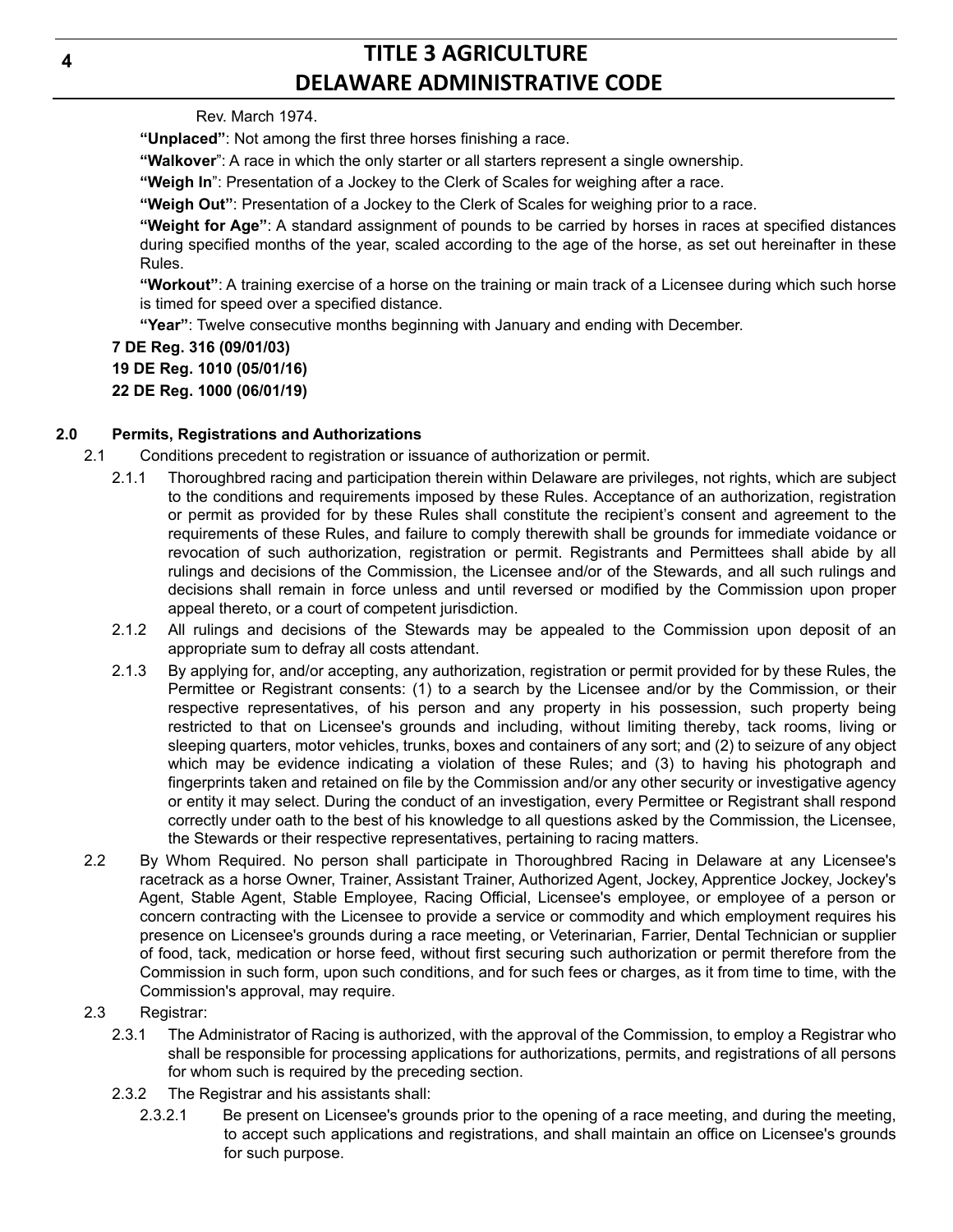- 2.3.2.2 File reports to the Commission respecting such applications with accountings of fees received therefore, as and when required by the Commission.
- 2.3.2.3 Be responsible for arranging the photographing and fingerprinting of all such applicants for whom Licensee requires such.
- 2.4 Standards for Granting Permits, etc., to Participants in Racing. The Commission, may allow registration or issue an authorization or permit to any person who applies for same to participate in Thoroughbred Racing at Licensee's racetrack in Delaware as a horse Owner, Trainer, Assistant Trainer, Authorized Agent, Jockey, Apprentice Jockey, Jockey's Agent, Stable Agent, Stable Employee, Racing Official, Licensee's employee, employee of a person or concern contracting with the Licensee to provide a service or commodity and which requires his presence on Licensee's grounds during a race meeting, or Veterinarian, Farrier, Dental Technician, or supplier of food, tack, medication, or horse feed, if the Commission, finds that the financial responsibility, age, experience, reputation, competence, and/or fitness of the applicant to perform the activity so registered or permitted by an authorization or permit, are consistent with the best interests of racing and maintenance of the honesty, integrity, and high quality it heretofore has enjoyed in Delaware.
- 2.5 Grounds for Refusal, Suspension, or Revocation of a Permit, etc.:
	- 2.5.1 The Commission in its discretion, may refuse to register or to issue an authorization or permit to an applicant, or may suspend or revoke a registration, permit, or authorization previously issued, or order disciplinary measures, on the following grounds:
		- 2.5.1.1 Denial of a license, permit, authorization or registration to an applicant, or suspension or revocation of such, in another racing jurisdiction at any previous time;
		- 2.5.1.2 Conviction of a crime or violation of any narcotic regulation, or association with any person who has been so convicted;
		- 2.5.1.3 Falsification, misrepresentation, or omission of required information in the application submitted to the Commission; failure to disclose the complete ownership or beneficial interest in a horse entered to be raced; misrepresentation or attempted misrepresentation in connection with the sale of a horse or other matter pertaining to racing or registration of Thoroughbreds or Arabians;
		- 2.5.1.4 Failure to comply with any order or ruling of the Commission, Stewards, or Racing Official pertaining to a racing matter;
		- 2.5.1.5 Ownership of any interest in, or participating by any manner in, any bookmaking, pool-selling, touting, bet solicitation, or illegal enterprise, or association with any person ever so engaged in such activity;
		- 2.5.1.6 Person less than 16 years of age;
		- 2.5.1.7 Person unqualified by experience or competence to perform the activity or hold the status for which registration, permit, or authorization is sought;
		- 2.5.1.8 Intoxication, use of profanity, fighting, or any conduct of a disorderly nature, on Licensee's grounds;
		- 2.5.1.9 Employment or harboring of unauthorized persons required by these Rules to register or have a permit or authorization;
		- 2.5.1.10 Discontinuance of or ineligibility for activity for which registration, permit, or authorization was issued;
		- 2.5.1.11 Possession on Licensee's grounds, without written permission therefore from the Commission, the Licensee, or the Stewards, of:
			- 2.5.1.11.1 Firearms;
			- 2.5.1.11.2 Battery, or buzzer, or electrical device, or other appliance other than an ordinary riding crop which could be used to alter the speed of a horse in a race or workout;
		- 2.5.1.12 Possession on Licensee's grounds by a person other than a licensed Veterinarian of:
			- 2.5.1.12.1 Hypodermic needle, or hypodermic syringe, or other device which could be used to administer any substance to a horse;
			- 2.5.1.12.2 Narcotics, or medication, or drug, or substance which could be used to alter the speed of a horse in a race.
		- 2.5.1.13 Use of profane, abusive or insulting language to or interference with a Commissioner, member of the Commission staff, or Racing Official, while such persons are in the discharge of their duties;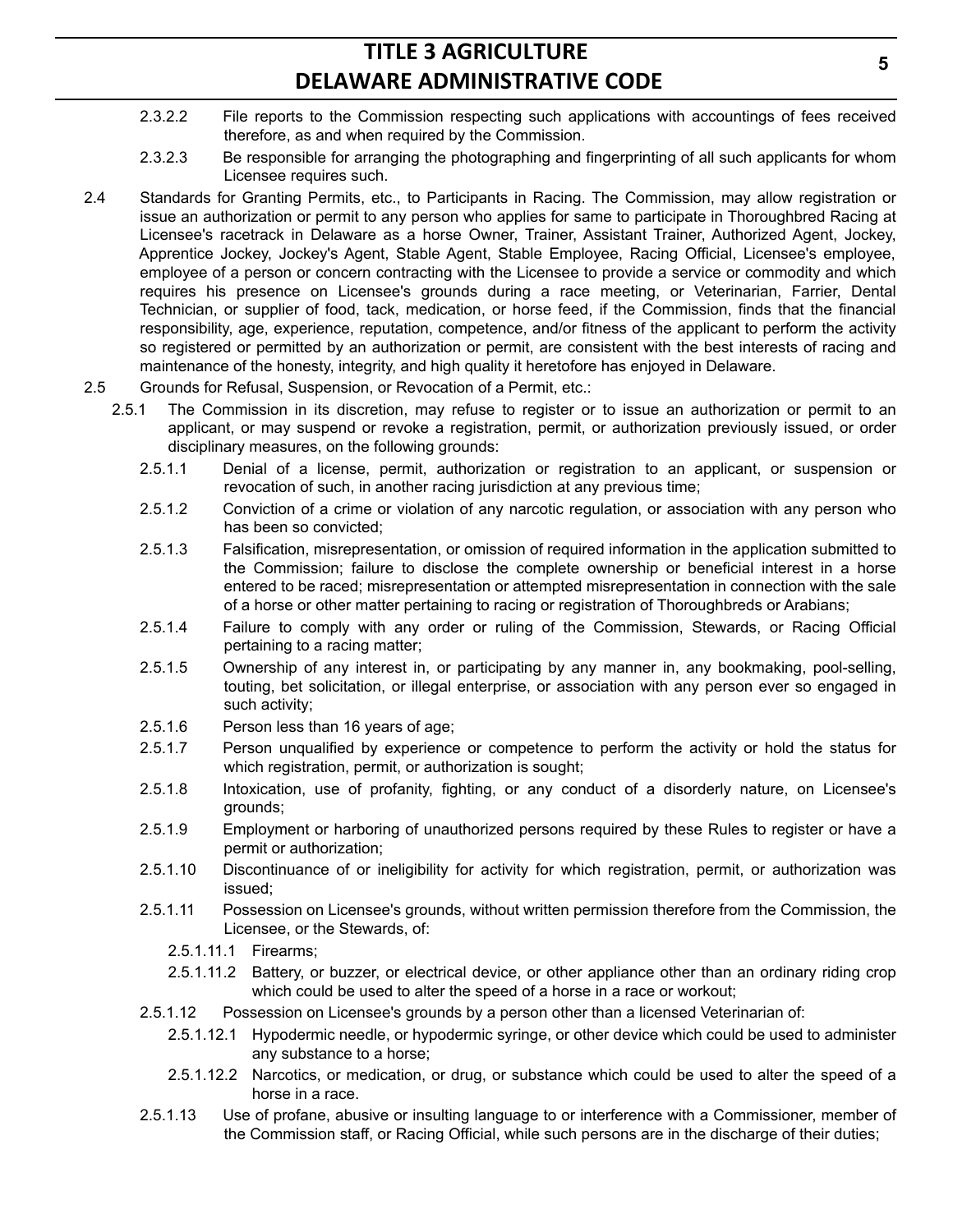- 2.5.1.14 Cruelty to a horse or neglect of a horse entrusted to a permittee's care;
- 2.5.1.15 Offering, promising, giving, accepting or soliciting a bribe in any form, directly or indirectly, to or by a person having any connection with the outcome of a race, or failure to report knowledge of same immediately to the Stewards;
- 2.5.1.16 Causing, or attempting to cause, or participation in any way in any attempt to cause the prearrangement of a race result, or failure to report knowledge of same immediately to the Stewards;
- 2.5.1.17 Entering, or aiding or abetting the entering of, a horse ineligible or unqualified for the race entered;
- 2.5.1.18 Violation of any rule of the Commission, or aiding or abetting any person in the violation of any such rule;
- 2.5.1.19 Unfavorable report, on any of the grounds hereinbefore stated, by recognized law enforcement authorities, the Licensee's security director or his designee, inspection bureaus, credit reporting companies, courts or like organizations upon whom the Commission is authorized to rely if it chooses in any given cause to do so;
- 2.5.1.20 Past or contemplated conduct or utterance which, does or may adversely affect, whether intentionally or unintentionally, and whether in fact or only seemingly, the public's confidence in the reputation Thoroughbred racing heretofore has enjoyed in Delaware for stringent adherence to uncompromising standards of honesty, integrity and propriety;
- 2.5.1.21 Failure to submit to having his photograph and fingerprints taken and maintained by the Commission;
- 2.5.1.22 Drug addiction, public drunkenness, financial irresponsibility or failure to pay debts when due, bad moral character, intemperate habits, bad reputation for honesty, truth and veracity, past instance of lying, cheating, or stealing, or involvement in a subject of public notice as involved in any activity which, would be inconsistent with the best interests of racing by reflection on the honesty and integrity of the sport of racing, or association with persons so characterized.
- 2.6 Permit Application for Participants in Racing:
	- 2.6.1 Any person required to register or have an authorization or permit by Rule 2.2 who desires to participate in Thoroughbred Racing and/or Arabian Racing in Delaware may apply to the Commission for registration, authorization or permit to participate in racing at Licensee's racetrack. Such application shall be made in writing on application forms prescribed by the Commission and filed at the Commission's general office or with the Licensee's Registrar on or after January 2 of the calendar year in which the registration, permit, or authorization is to be in force, but not later than 24 hours after applicant has arrived on Licensee's grounds.
	- 2.6.2 All owners and trainers shall carry workmen's compensation insurance covering all their employees. This paragraph is intended to include all individuals employed by Owners and Trainers in the training and racing of horses. All concessionaires shall carry workmen's compensation covering all their employees.
		- 2.6.2.1 Applications from persons not previously registered or granted an authorization or permit at Licensee's racetrack shall include the names of two reputable persons who will attest to the good reputation of the applicant and to the capability and general fitness of the applicant to perform the activity permitted by the permit.
		- 2.6.2.2 Applications from persons whose age is not readily ascertainable by the Commission or its Registrar shall be accompanied by an attested copy of birth certificate or work permit showing applicant is 16 years of age or older.
		- 2.6.2.3 Fingerprint identification, as well as a photograph, will be required of all registrants and permittees unless waived (e.g., absentee owners and casual delivery personnel who do not enter the stable area).
		- 2.6.2.4 Applications from persons, corporations, partnerships, lessees, or other legal entities involving more than one individual person desiring to race horses at Licensee's racetrack in Delaware shall, in addition to designating the person or persons to represent the entire ownership of such horses, be accompanied by documents which fully disclose the identity and degree and type of ownership held by all individual persons who own or control, directly or indirectly, as a stockholder, syndicate participant, partner, or otherwise, a present or reversionary interest in such horses. No application shall be acted upon until it is satisfied a full disclosure has been made.
		- 2.6.2.5 Applications from persons desiring to treat, or prescribe for, or attend any horse on Licensee's grounds as a practicing Veterinarian, shall be accompanied by evidence that such person is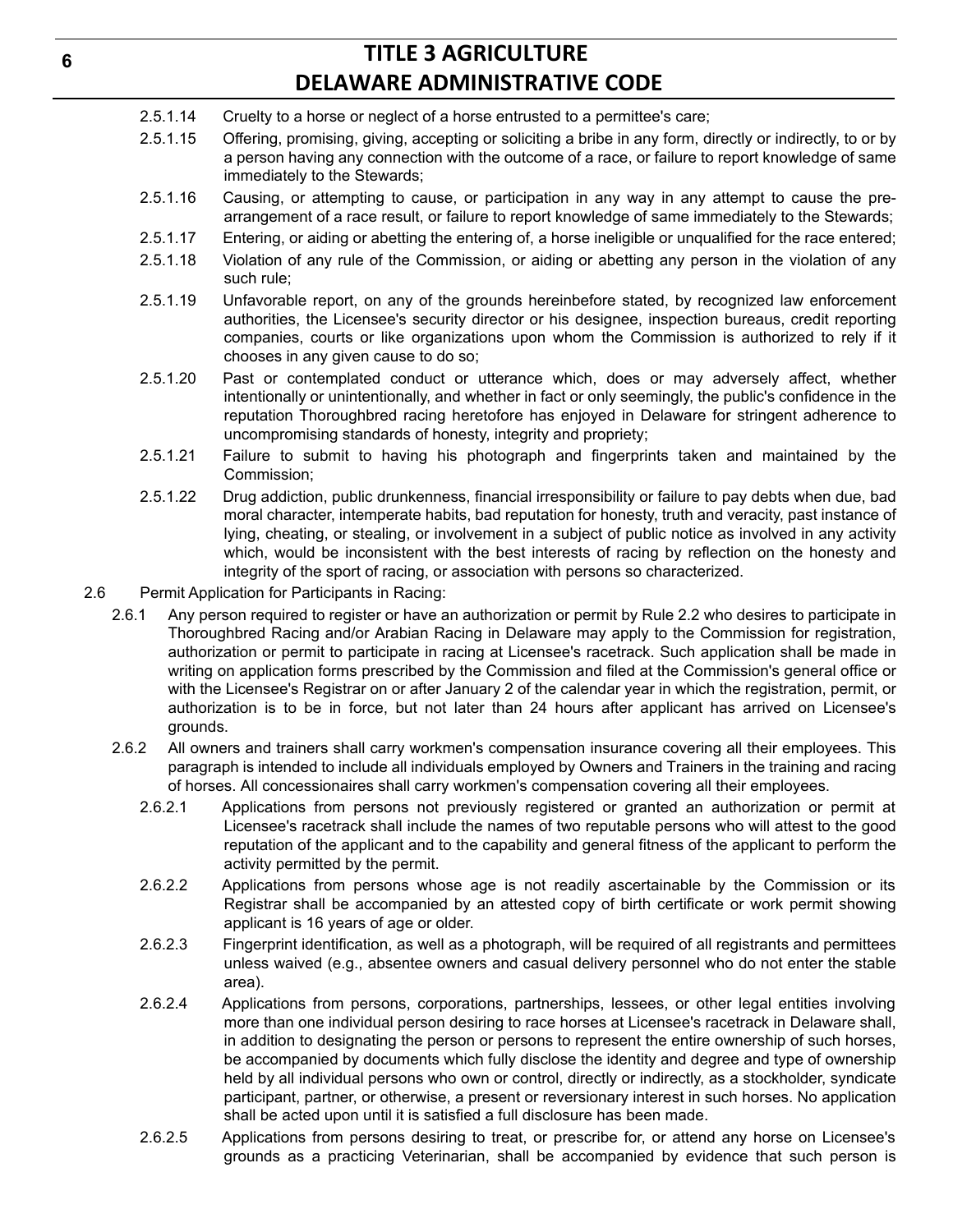currently licensed as a Veterinarian by the State of Delaware. An accredited practicing Veterinarian not holding a permit or authorization from the Licensee or a license from the State of Delaware, however, may with permission of the Stewards in an emergency be called in as a consultant, or to serve as a Veterinarian for one horse on a temporary basis, and shall not thereby be considered as participating in racing in this State.

- 2.6.2.6 Applications from persons desiring to treat, or prescribe for, or attend any horse on Licensee's grounds as a Dental Technician shall be accompanied by the name of a licensed Veterinarian who will attest to the technical competence of such applicant and under whose sponsorship and direction such applicant will work on Licensee's grounds.
- 2.6.2.7 As a condition precedent to the registration or issuance of any permit or authorization required of participants in racing by these Rules, the Commission shall be entitled to charge and collect, and each applicant shall be required to pay, an annual fee in such amount as permitted by 3 **Del.C.** Chapter 101 for each activity or status for which applicant seeks registration or the issuance of a permit or authorization.
- 2.6.2.8 The Commission, pursuant to 3 **Del.C.** §10131**,** shall have the power to impose license fees for those participating in a racing meet. The license fees for participants in a racing meet, if imposed by the Commission, shall be payable to the Commission as follows:
	- 2.6.2.8.1 \$50 for all owners and all trainers.
	- 2.6.2.8.2 \$30 for all veterinarians, farriers, jockeys, apprentice jockeys, jockey agents, and assistant trainers.
	- 2.6.2.8.3 \$15 for all licensee vendor and vendor employees.
	- 2.6.2.8.4 \$5 for all stable employees and association employees. Rule 2.7 revised 7/2/96.
- 2.7 Registration: The Commission shall review all registrations, authorizations and permits subject to such security check and other investigation in appropriate instances as it may deem necessary or desirable, and may issue to a permit applicant a temporary authorization or permit to participate in the activity for which application is made pending further processing, investigation, and final action on such application subsequently.
- 2.8 Term of Authorization:
	- 2.8.1 Registrations, authorizations and permits issued by the Commission hereunder for participants in Thoroughbred Racing shall be valid from the date of issuance through the calendar year shown on such license at all race meetings conducted by a Licensee during such calendar year, unless sooner suspended, revoked or voided, or otherwise permitted by 3 **Del.C.** Ch. 101. The Commission may renew any authorization or permit and any such renewal shall not be construed to be a waiver or condonement of any violation which occurred prior to such renewal and shall not prevent subsequent proceedings against the holder thereof.
	- 2.8.2 The validity of a registration, permit or authorization does not preclude or infringe upon the common law and absolute right of any Licensee in Delaware, without necessity for giving reason or excuse, to eject or exclude any person from its premises at any time.
- 2.9 Possession of identification card required:
	- 2.9.1 No person required by these Rules to be registered by, or to have an authorization or permit from the Commission, may participate in any activity for which such is required on Licensee's grounds during a race meeting without having been issued an identification card containing his or her photograph which shall evidence such authorization and having the same in his or her possession.
		- 2.9.1.1 With respect to Owners, or in special cases with respect to others, the Commission may waive this requirement. Also, see Rule 6.1.

This regulation was adopted pursuant to the emergency regulation authority granted by 29 **Del.C.** §10119 and the regulatory authority granted by former 28 **Del.C.** §328(m).

**4 DE Reg. 174 (07/01/00) 22 DE Reg. 1000 (06/01/19) 24 DE Reg. 47 (07/01/20) 24 DE Reg. 997 (05/01/21)**

### **3.0 Stewards**

3.1 Qualifications for Stewards: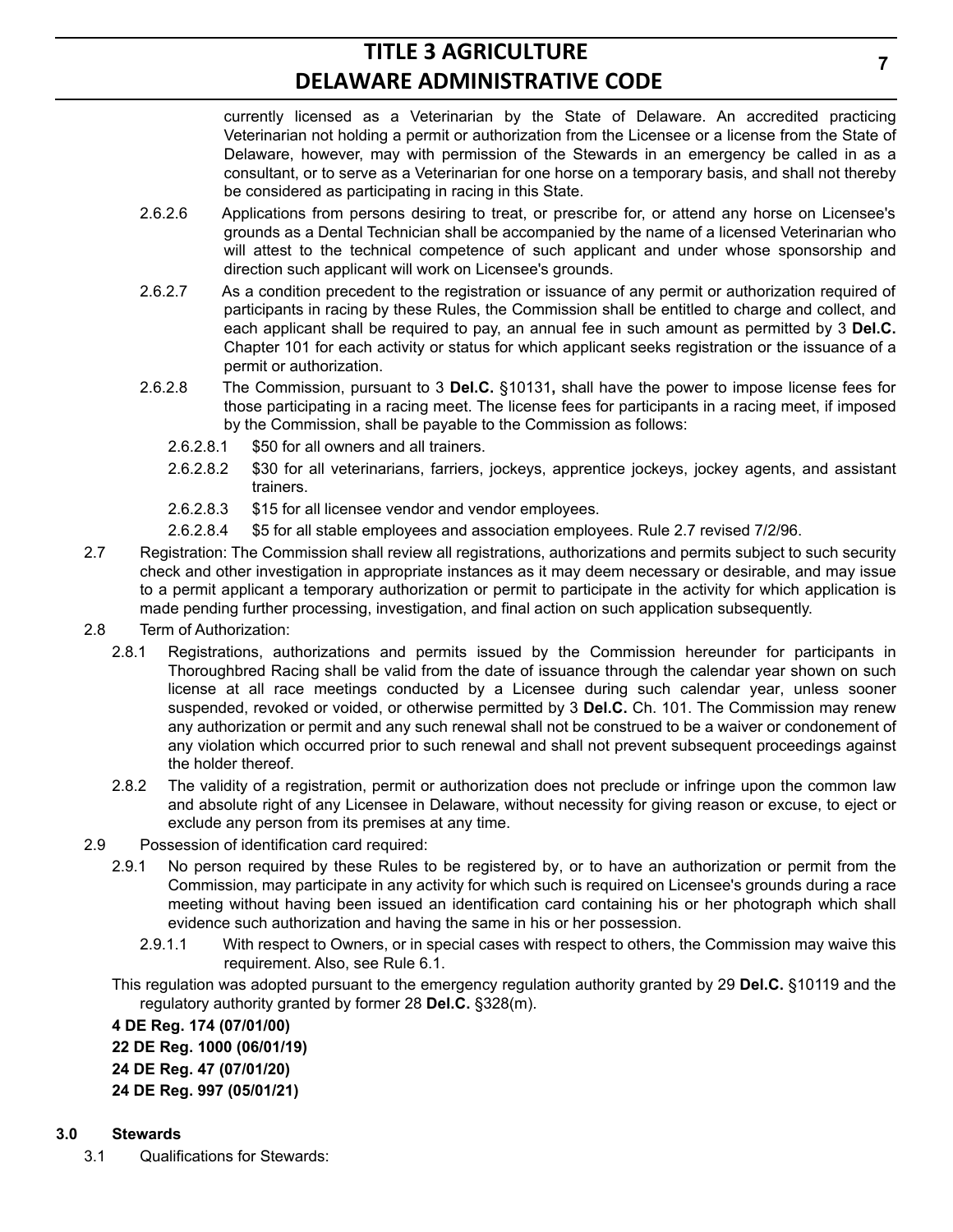- 3.1.1 No person shall qualify for appointment or approval as a Steward unless:
	- 3.1.1.1 In addition to any minimum qualifications promulgated by the Commission, all applicants for the position of Steward must be certified by a national organization approved by the Commission. An applicant for the position of steward must also have been previously employed as a steward, patrol judge, clerk of scales or other racing official at a thoroughbred racing meeting for a period of not less than forty-five days during three of the last five years, or have at least five years of experience as a licensed jockey who has not less than one year as a licensed racing official at a thoroughbred racing meeting or have ten years of experience as a licensed thoroughbred trainer who has served not less than one year as a licensed racing official at a thoroughbred racing meeting.
	- 3.1.1.2 He is a person of good moral character and unblemished reputation.
- 3.2 Appointment of Stewards:
	- 3.2.1 There shall be three Stewards at each race meeting, each of whom shall be appointed by the Commission. If required by the Commission, biographical data setting out the experience and qualifications of the nominees shall be provided to the Commission by the Licensee. No Steward shall serve until approved by the Commission.
	- 3.2.2 Stewards shall serve during the period of the Meeting as required by the Commission.
	- 3.2.3 Stewards may be replaced by the Commission at any time for failure to perform their duties properly and diligently;
	- 3.2.4 In the event that during a racing meet a Steward becomes ill, resigns, or is unable to serve for any reason, then the remaining Stewards, after obtaining approval of the Commission, shall nominate a successor or temporary Steward to the Commission for approval. In emergencies, a single Commissioner by telephone may approve appointment of a successor Steward.
- 3.3 General Powers of the Stewards
	- 3.3.1 The Stewards shall exercise immediate supervision, control and regulation of racing at the race meeting for which they are appointed. By way of illustration and without in any way limiting them, the powers of the Stewards shall include:
	- 3.3.2 Authority over all horses and all persons (except members of the Commission and its representatives, and except Licensee's management personnel and staff) on Licensee's grounds during a race meeting as to all matters relating to racing;
	- 3.3.3 To determine all questions, disputes, protests, complaints, or objections concerning racing (as distinguished from Licensee's business operations and affairs) which arise during a race meeting, and to enforce such determinations. All three Stewards shall be on Licensee's grounds before post time for the first race until conclusion of the last race. Except for good cause, all three Stewards shall be present in the Stewards' stand during the running of each race;
	- 3.3.4 It is preferred but not required that at least one Steward, or a designated representative of the Stewards, be present in the paddock at least 20 minutes before each race and remain there until the horses leave for the starting gate, to observe the conduct of all persons in and around the paddock and to inspect, with the Paddock Judge and Commission's Veterinarian, all horses for fitness;
	- 3.3.5 When requested by the Commission, to review all applications for registrations or permits to participate in racing, and, if requested by the Commission, to administer, or cause to be administered by technically qualified persons, standard examinations to all first-time applicants to be registered as or receive a permit to be a Trainer, Jockey, Apprentice Jockey, Veterinarian, Dental Technician, or Farrier, and, when requested, make recommendations as to the qualifications of all applicants for registrations or permits to participate in racing;
	- 3.3.6 When requested by the Commission, to review all licenses, registration certificates, and all contracts, papers, and other documents pertaining to the sale or ownership of a horse, payment of purse money, Jockey and Apprentice Jockey contracts, appointments of agents, adoptions of racing colors or stable name, and advise upon the eligibility and appropriateness thereof for participation in racing in Delaware;
	- 3.3.7 To call for proof of eligibility of a horse or person to participate in a race if such is in question, and in the absence of sufficient proof to establish eligibility, the Stewards may rule such horse or person ineligible;
	- 3.3.8 To review stall applications and advise Licensee of undesirable persons, if any, among Owners and Trainers applying for stalls, and provide the Licensee with information pertaining to such undesirable persons;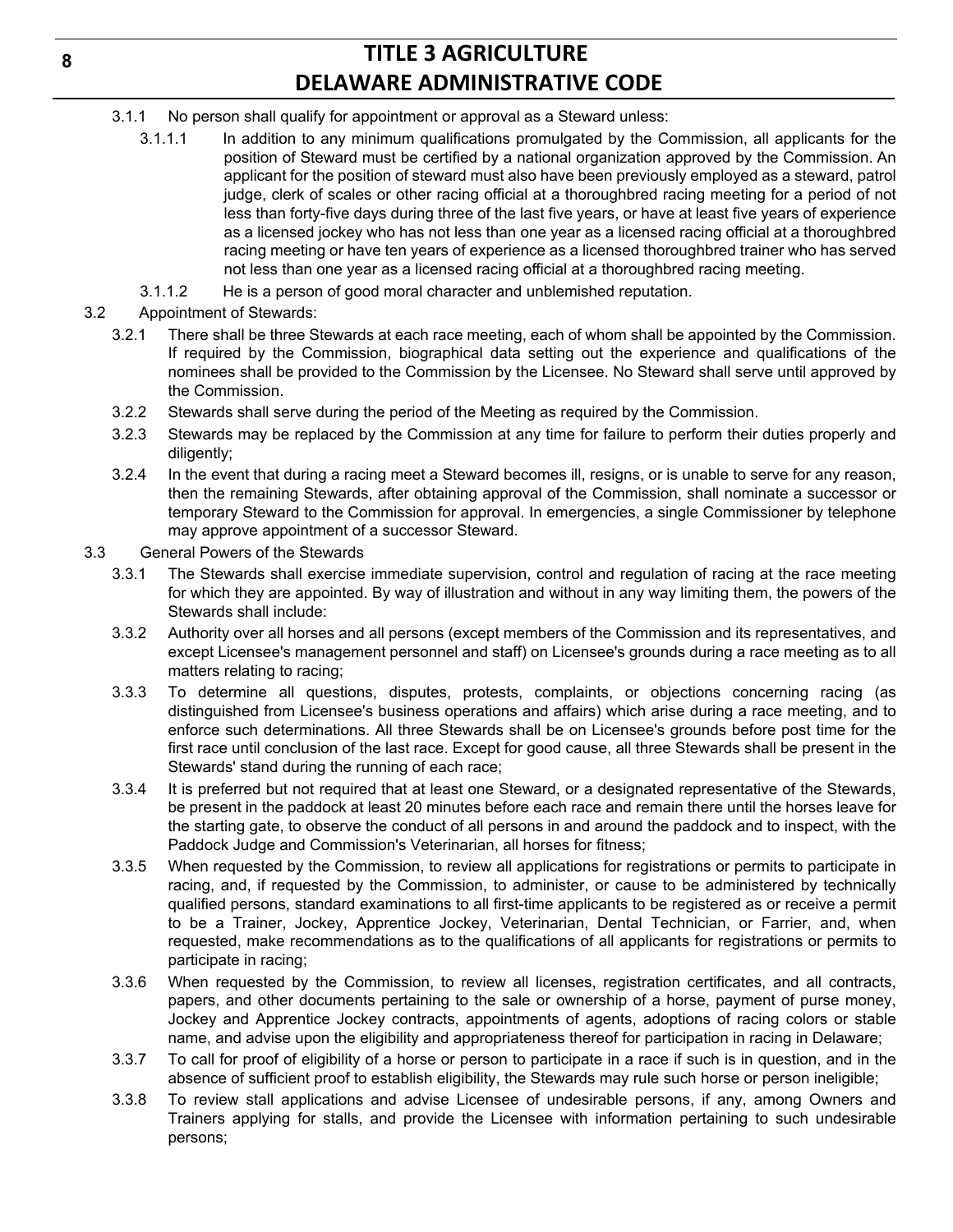- 3.3.9 To supervise the taking of entries and receive all declarations and scratches, and determine all questions arising and pertaining to same. The Stewards may in their discretion refuse the entry of any horse by any person or refuse to permit a declaration or scratch, or may limit entries in any way. Upon suspicion of fraud or misconduct, the Stewards may excuse a horse or replace any Jockey or Trainer, or Racing Official other than a Steward;
- 3.3.10 All other powers enumerated in these Rules, together with such other powers as are necessary to promote and maintain stringent standards for honesty, integrity, and propriety for Thoroughbred Racing in Delaware.
- 3.4 Duties and Responsibilities of Stewards:
	- 3.4.1 In addition to the duties and responsibilities necessary and pertinent to the general supervision, control and regulation of race meetings, and without limiting the authority of the Stewards to perform the same and other duties enumerated in these Rules, the Stewards shall have the following specific duties and responsibilities:
		- 3.4.1.1 To take cognizance of all misconduct or Rule infractions irrespective of whether complained of; to cause investigations to be made of all instances of possible Rule infractions; and to take such action as the Stewards may deem necessary to prevent a Rule infraction;
		- 3.4.1.2 At least one Steward, or his designated representative, shall be on Licensee's grounds from scratch time (or if not a racing day, when entries are first taken) until entries are closed. At least one Steward shall be present for the regular showing of racing films or video tapes.
		- 3.4.1.3 To suspend or revoke the registration or permit of a participant in racing, or eject or exclude from Licensee's grounds or any part thereof any person, whether a registrant or permittee or not, upon reasonable belief that a violation of these Rules has or is about to occur;
		- 3.4.1.4 To interpret and enforce these Rules, and to determine all questions pertaining to a racing matter not specifically covered by these Rules in conformity with justice and the customs of the turf;
		- 3.4.1.5 To issue decisions or rulings pertaining to racing which shall, if the Stewards deem proper, vary any arrangement for the conduct of a race meeting, to include without limiting thereby, postponing a race, or canceling a race, ruling a race run as "no contest", or the like;
		- 3.4.1.6 To request and receive assistance from the Commission, Racing Officials, members of the Thoroughbred Racing Protective Bureau, track security police, state or local police, in the investigation of possible Rule infractions;
		- 3.4.1.7 To conduct hearings on all questions concerning racing matters;
		- 3.4.1.8 In the event a regularly named Jockey or Trainer or Racing Official other than a Steward is unable for any reason to perform, the Stewards may select a substitute therefore.
		- 3.4.1.9 To see that all pari-mutuel betting machines are locked not later than the commencement of the race; to cause the "Inquiry" sign to be posted on the infield odds board as promptly as possible after the horses have crossed the finish line in a race if any doubt is held by a Steward or Patrol Judge as to the fairness of the running of such race; to cause the "Objection" sign to be posted on the infield odds board upon the lodging of same; to cause the "Official" sign to be posted on the infield odds board after determining the official order of finish for purposes of pari-mutuel payoff;
		- 3.4.1.10 To review the patrol films or video tapes of each day's races before commencement of the successive day's races, and to draw up a list of riders (including all Apprentice Jockeys) whom the Stewards feel should review such films for instructional purposes and cause same to be posted in the Jockey's Room; the Patrol Judges shall assist in making up the film list and attend all film showings whenever their other duties permit;
		- 3.4.1.11 To maintain a daily log, reporting all actions taken by the Stewards on all controversies which arise during the day, such report to show name of track, date, weather, track conditions, claims, results of blood, saliva or urine tests to the extent available, rulings issued, and any other circumstances or condition regarded as unusual, such reports to be signed by all Stewards participating in such action and filed within 24 hours at such place as the Commission may designate;
		- 3.4.1.12 To make periodic inspections of the barn area and check track security; to make occasional, informal visits to the Jockeys' Room and observe weighing out and check security; such inspections and observations so made shall be noted in the Stewards' Report;
		- 3.4.1.13 To maintain a Minute Book which shall contain a detailed written record of all questions, disputes, protests, complaints or objections brought to the attention of the Stewards, summary of interviews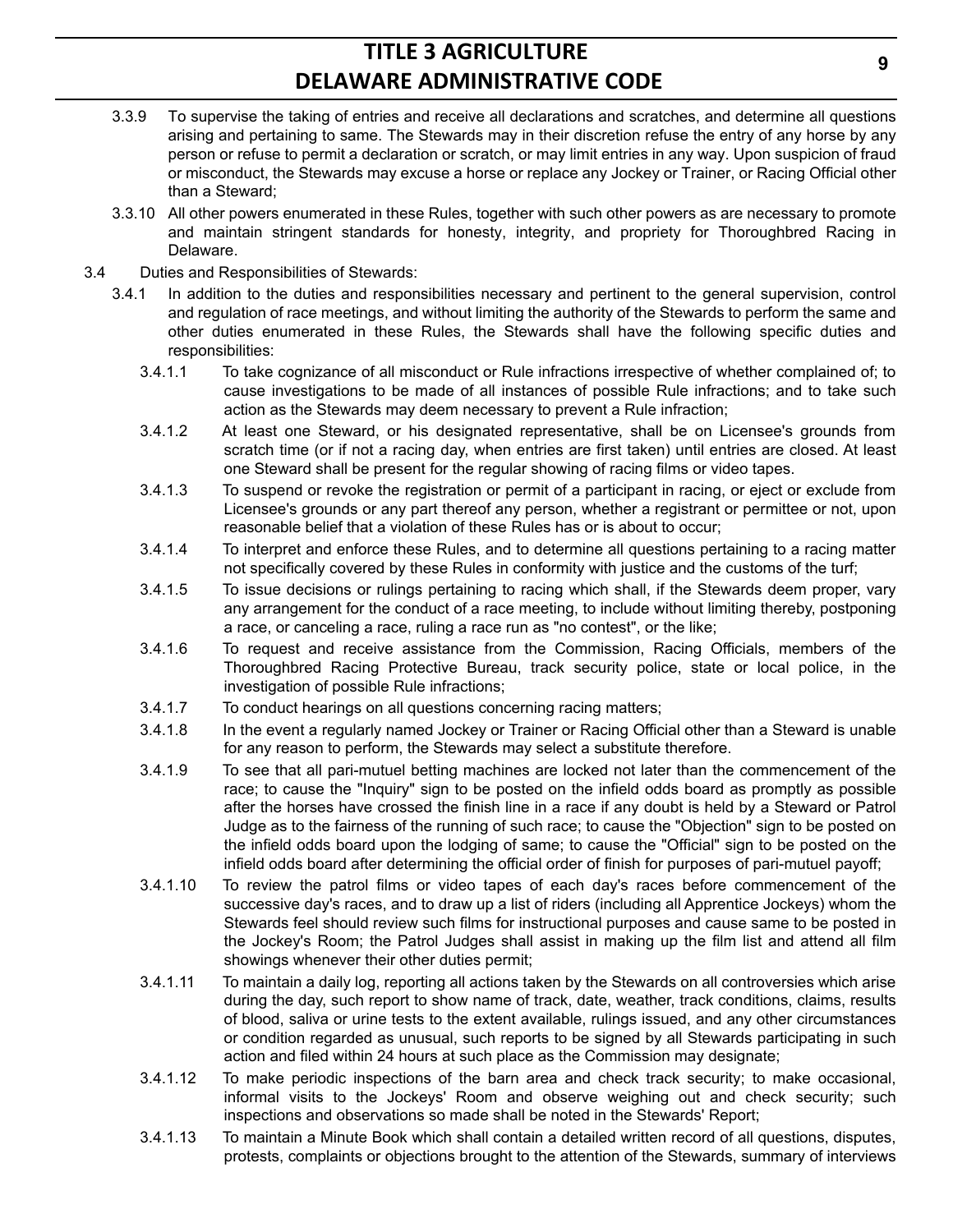taken thereon, reports of investigations thereon, together with rulings issued thereon; if a ruling is not unanimous, the dissenting Steward shall record his or her reasons for such dissent; such Stewards' Minute Book shall be available to the Commission for inspection at all times, but shall not be open to public inspection;

- 3.4.1.14 When requested to do so, the Stewards shall submit to the Commission a written report setting out the condition of the meeting and Licensee's grounds, together with any recommendation for the improvement thereof which they may deem appropriate.
- 3.4.1.15 To impose fines upon any corporation, association or person participating in any Thoroughbred horse race meet at which pari-mutuel wagering is conducted, other than as a patron, and whether licensed or not by the Commission, for a violation of any provision of 3 **Del.C.** Ch. 101 or these Rules and Regulations. Assessed fines that have not been paid within 48 hours or within the parameters of an official ruling may result in a suspension of license and are subject to penalty and interest charges.
- 3.4.1.16 The Stewards may not impose a fine in excess of \$2500.00. If it is at any time deemed appropriate that a larger fine should be imposed, the Stewards shall so recommend to the Commission and shall refer the matter at hand forthwith to the Commission. The Stewards shall have the power to refer any matter before them to the Commission at any time if it appears proper because of the complexity, severity, uniqueness or extent of the activities involved or likely to be involved. Included within these powers is the authority to impose partial sanctions, such as a conditional limitation on any person's use of facilities or of the enclosure.
- 3.4.1.17 In suspensions of jockeys for any offense other than an offense involving fraud, the:
	- 3.4.1.17.1 Effective date of the suspension is determined at the discretion of the stewards; and
	- 3.4.1.17.2 Jockeys serving a suspension of ten days or less are permitted to ride in a designated race during the period of a suspension if the:
		- 3.4.1.17.2.1Race is a stakes race with a purse of \$25,000 or more;
		- 3.4.1.17.2.2Jockey is named not later than at the time set for the close of entries for the race; and
		- 3.4.1.17.2.3Jockey agrees to serve an additional day of suspension in place of the day in which the jockey rides in a designated race.

**Revised 10/20/93 Revised 05/26/93 2 DE Reg. 2042 (05/01/99) 4 DE Reg. 174 (07/01/00) 7 DE Reg. 316 (09/01/03) 19 DE Reg. 1010 (05/01/16) 24 DE Reg. 997 (05/01/21)**

#### **4.0 Racing Officials**

- 4.1 Racing Officials
	- 4.1.1 The Commission may appoint such officers, clerks, stenographers, inspectors, racing officials, veterinarians, and such other employees as it deems necessary, consistent with the purposes of this chapter. The Commission, for the purpose of maintaining the integrity and honesty in racing, shall prescribe by administrative regulation the powers and duties of the persons employed under this section and qualifications necessary to perform those duties.
	- 4.1.2 Persons appointed by the Licensee to serve as Racing Officials during a race meeting must first be approved by the Commission, shall serve only so long as approved by the Commission, and shall be under the supervision of the Stewards. For purposes of these Rules, Racing Officials shall include those persons serving as Steward, Racing Secretary, Assistant Racing Secretary, Clerk of the Scales, Paddock Judge, Starter, Patrol Judge, Placing Judge, Timer, and Identifier.
		- 4.1.2.1 No person while serving as a Racing Official shall, directly or indirectly, own a beneficial interest in a Thoroughbred, or Jockey contract, or Licensee under his supervision; nor shall he cause to be sold, for himself or another, any Thoroughbred under his supervision; nor shall he wager on any race under his supervision; nor shall he write or solicit horse insurance or have any monetary interest in any business which seeks the patronage of horsemen or racing associates as such. For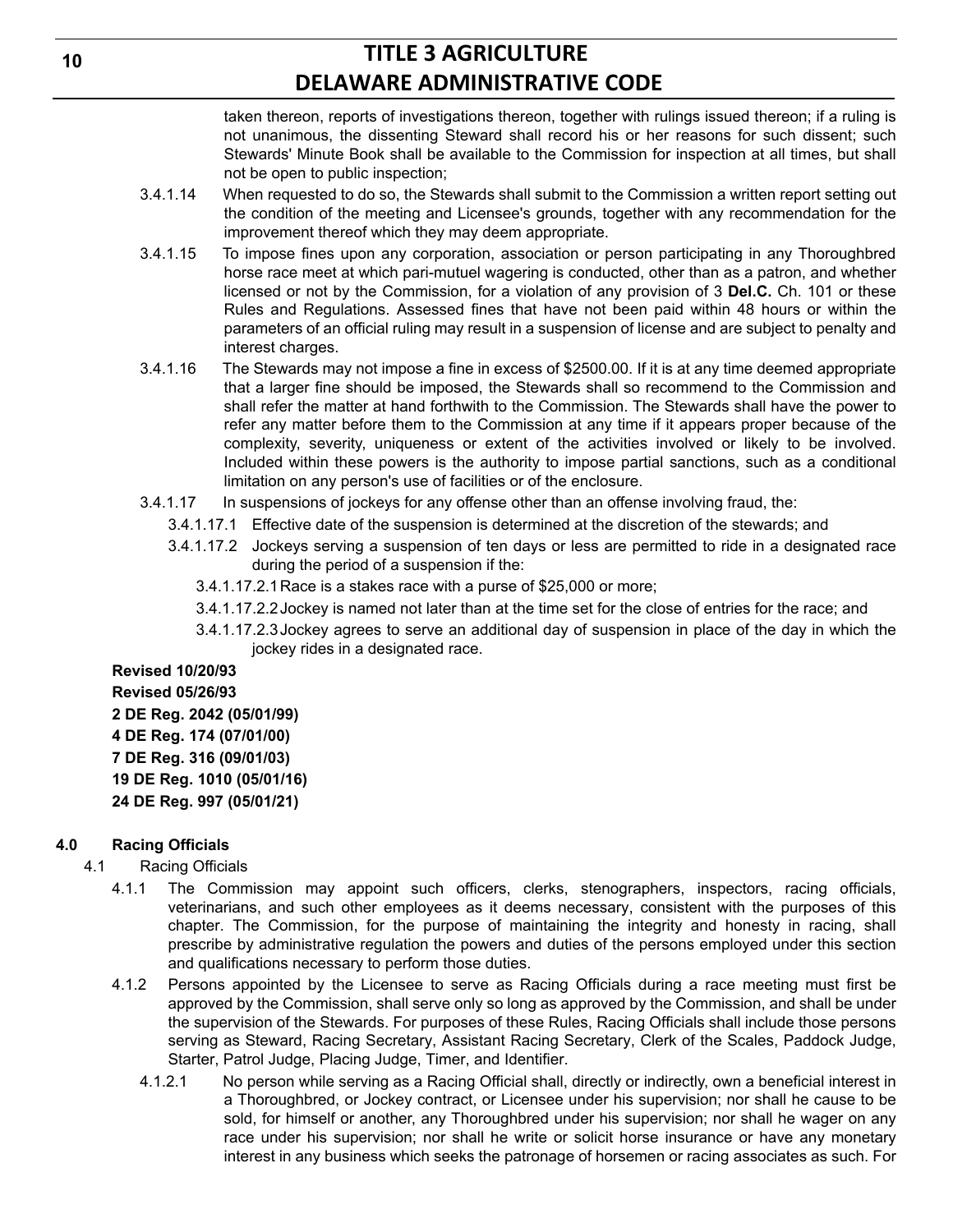the purposes of the above, the following employees shall also be deemed Racing Officials: Assistant Starter, Jockey Room Custodian, Jockey Room Employees, Valets, Outriders.

- 4.1.2.2 No person shall be appointed to or hold any such office or position who holds any official relation to any person, association, or corporation engaged in or conducting thoroughbred racing within this state. No Commissioner, racing official, steward, or judge whose duty it is to insure that the rules and regulations of the Commission are complied with shall bet on the outcome of any race regulated by the Commission. All persons appointed under 3 **Del.C.** §10107(a-c) shall serve at the pleasure of the Commission and are to be paid a reasonable compensation.
- 4.1.3 Racing Officials serving in the capacity of Stewards, Placing and/or Patrol Judges, Clerk of Scales, Starter and Horse Identifier shall have good vision and an ability to distinguish colors correctly.
- 4.1.4 Any Racing Official who desires to leave his employment during the race meeting must first obtain permission from the Commission; in the event a vacancy occurs among Racing Officials other than Stewards, the Licensee shall promptly appoint a successor, subject to approval of the Commission; in the event the Licensee does not appoint a successor in time to permit the orderly conduct of racing, then the Stewards shall immediately appoint a temporary successor.
- 4.2 Racing Secretary
	- 4.2.1 The Racing Secretary shall be responsible for the programming of races during the race meeting, compiling and publishing condition books, assigning weights for handicap races, and shall receive all entries, subscriptions, declarations, and scratches. Among the duties for which the Racing Secretary and his staff are responsible are:
		- 4.2.1.1 Safekeeping of registration certificates and racing permits for horses, recording information required thereon, and returning the same to Owners at the conclusion of the race meeting;
		- 4.2.1.2 Maintaining a record of all stakes fees received, and all arrears, Jockeys' fees, purchase money in claiming races, and all other monies received incident to the race meeting and pay over same to the persons entitled thereto within 14 days after the race meeting is concluded;
		- 4.2.1.3 Daily posting of entries for the benefit of the public as soon as possible after the entries have been closed and declarations have been made;
		- 4.2.1.4 To assign stall applicants such stabling as he may deem proper and to maintain a record of the arrival and departure of all horses stabled on Licensee's grounds;
		- 4.2.1.5 To publish the official daily program, insuring the accuracy therein of the following information:
			- 4.2.1.5.1 Sequence of races to be run and post time for the first race;
			- 4.2.1.5.2 Purse conditions, and distance for each race, and current track record for such distances;
			- 4.2.1.5.3 The name of registered Owners or Lessees of each horse and description of racing colors to be carried;
			- 4.2.1.5.4 The name of the Trainer and the name of the Jockey named for each horse, together with the weight to be carried;
			- 4.2.1.5.5 The saddle cloth number or designation for each horse and the post position for each horse if there is a variance with the saddle cloth designation;
			- 4.2.1.5.6 Identification of each horse by name, color, sex, age, sire and dam; and
			- 4.2.1.5.7 Such other information as may be requested from time to time by the Licensee or the Commission.
- 4.3 Clerk of the Scales:
	- 4.3.1 One Racing Official shall serve as Clerk of the Scales who shall be responsible for the security, regulation and control of the Jockeys' Room, the equipment therein, and personnel permitted access thereto. Among the duties for which the Clerk of the Scales is responsible are:
		- 4.3.1.1 Weighing out every Jockey no later than 15 minutes prior to the race the Jockey is scheduled to ride and recording all overweights which shall immediately be posted and announced to the public before each race;
		- 4.3.1.2 Weighing in every Jockey immediately after the finish of each race and promptly notifying the Stewards whether any Jockey weighed in more than two pounds underweight;
		- 4.3.1.3 Safekeeping of all racing colors;
		- 4.3.1.4 Reporting all color changes or Jockey changes from those listed in the official daily program, and causing such to be posted and announced to the public before each race;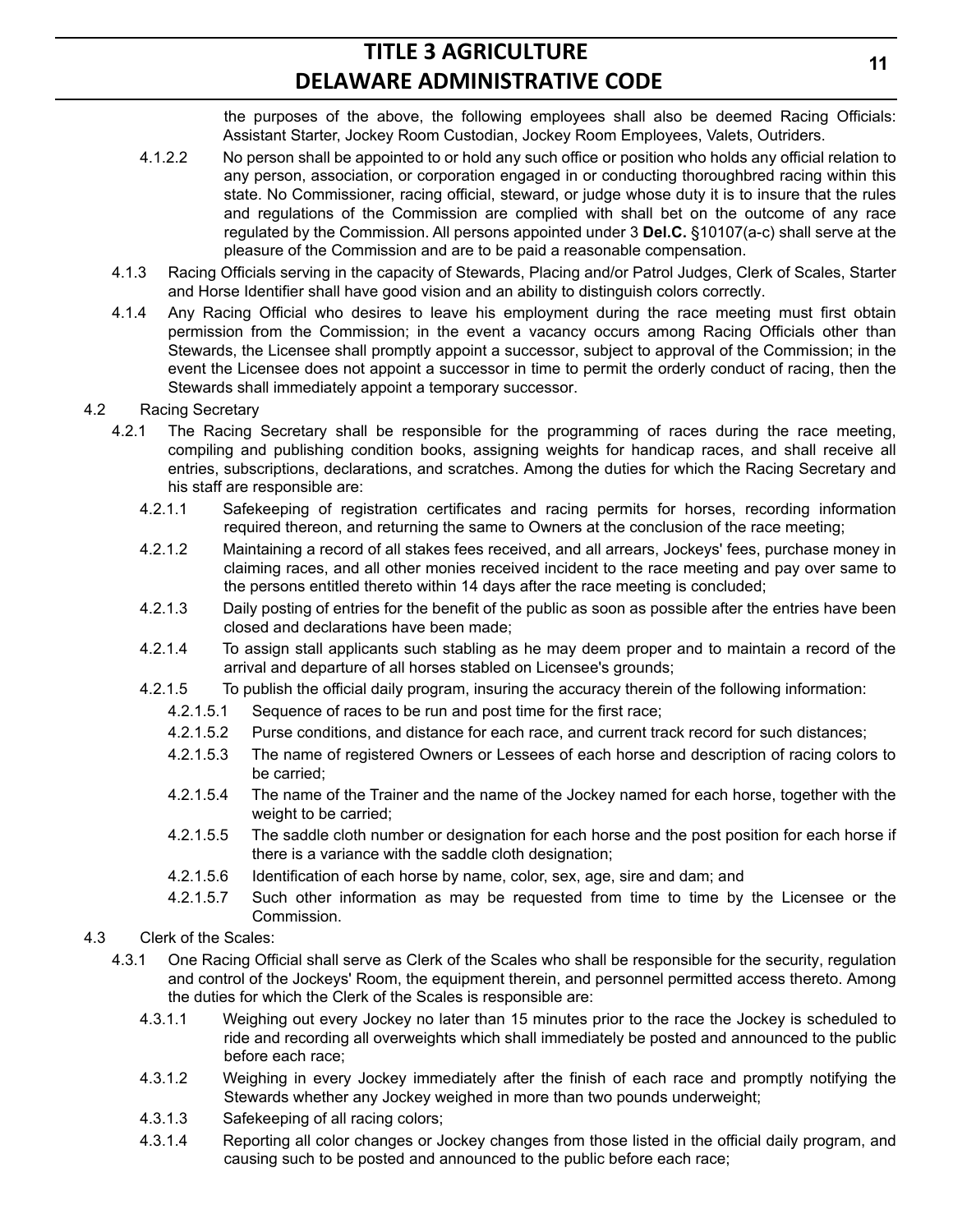- 4.3.1.5 Supervision of all valets and the issuance of numbered saddle cloths and equipment for each horse;
- 4.3.1.6 Accuracy of the scales and periodic tests thereof;
- 4.3.1.7 Submitting to the Racing Secretary at the close of each racing day a statement of weight carried in each race by each Jockey, noting overweight, if any;
- 4.3.1.8 All complaints, protests, objections, or disputes submitted to the Clerk of the Scales will be transmitted immediately to the Stewards.

### 4.4 Paddock Judge:

- 4.4.1 One Racing Official shall serve as Paddock Judge who shall have general supervision of the paddock and be responsible for:
	- 4.4.1.1 Assembling the horses and jockeys in the paddock no later than 15 minutes before the scheduled post time for each race;
	- 4.4.1.2 Proper identification of all horses entered in each race. The track horse identifier shall be under the supervision of the Paddock Judge;
	- 4.4.1.3 Maintaining a written record of all equipment and inspecting all equipment of each horse saddled and reporting any change thereof to the Stewards;
	- 4.4.1.4 Inspection of bandages of a horse; the Paddock Judge may order such bandages removed or replaced;
	- 4.4.1.5 Paddock schooling of all horses approved for such by the Stewards;
	- 4.4.1.6 Taking such measures as to insure that the saddling of all horses is orderly, open to public view, free from interference, and that horses are mounted at the same time, and leave the paddock for the post in proper sequence.

### 4.5 Starters

- 4.5.1 The Starter shall be responsible for the fair and equal start of all horses in a race at the scheduled starting time by means of a starting gate and bell or other device activated by his signal. So far as practical, the Starter shall cause all horses to be loaded in order of post position, but the Starter may in his discretion load an unruly or fractious horse out of order or may start such unruly or fractious horse on the outside of the starting gate and one length behind the starting line. By permission of the Stewards, a race may be started without a starting gate. The Starter may employ such Assistant Starters as he may deem necessary.
	- 4.5.1.1 No horse shall be permitted to start in a race unless approval is given by the Starter. The Starter may maintain a Schooling List which shall be posted in the Racing Secretary's office listing the names of all horses ineligible to start for want of adequate training leaving the gate. Horses shall be schooled under the supervision of the Starter or his assistants.
	- 4.5.1.2 The Starter shall report to the Stewards any disobedience of his orders or attempts to take unfair advantage at the starting gate and, in addition to imposing a fine not to exceed \$50.00, may also recommend additional penalties for offenders.
	- 4.5.1.3 No Assistant Starter shall handle a horse until instructed to do so by the Starter. No Assistant Starter shall strike or use abusive language to a Jockey.
	- 4.5.1.4 No Starter or Assistant Starter shall accept any gratuity or payment other than his regular salary, directly or indirectly, for services in starting a race, nor shall he wager on a race.
	- 4.5.1.5 The Starter shall be able to have constant radio or telephone communication with the Stewards from the time the horses leave the paddock until the field is sent away.
- 4.6 Patrol Judges: The Patrol Judges, for each race, shall take their stations at a place designated by the Stewards. They are subject to the orders of the Stewards and they shall duly report to them all of the pertinent observations in each and every race and shall file reports on same in writing, if so requested by the Stewards.
- 4.7 Placing Judges: Placing Judges shall occupy a stand directly above the finish line during the running of each race. The Placing Judges shall take special note of racing colors and distinguishing equipment carried by each horse. The Placing Judges shall determine the order of the horses as they cross the finish line by consideration of the respective noses of such horses. The Placing Judges shall cause the numbers of the first four horses to be flashed on the Result Board. Except for a good cause, a photo-finish camera shall be used as an aid by the Placing Judges in determining the order of the horses as they cross the finish line. Placing Judges may request a photo to assist in determining margins of less than a half-length.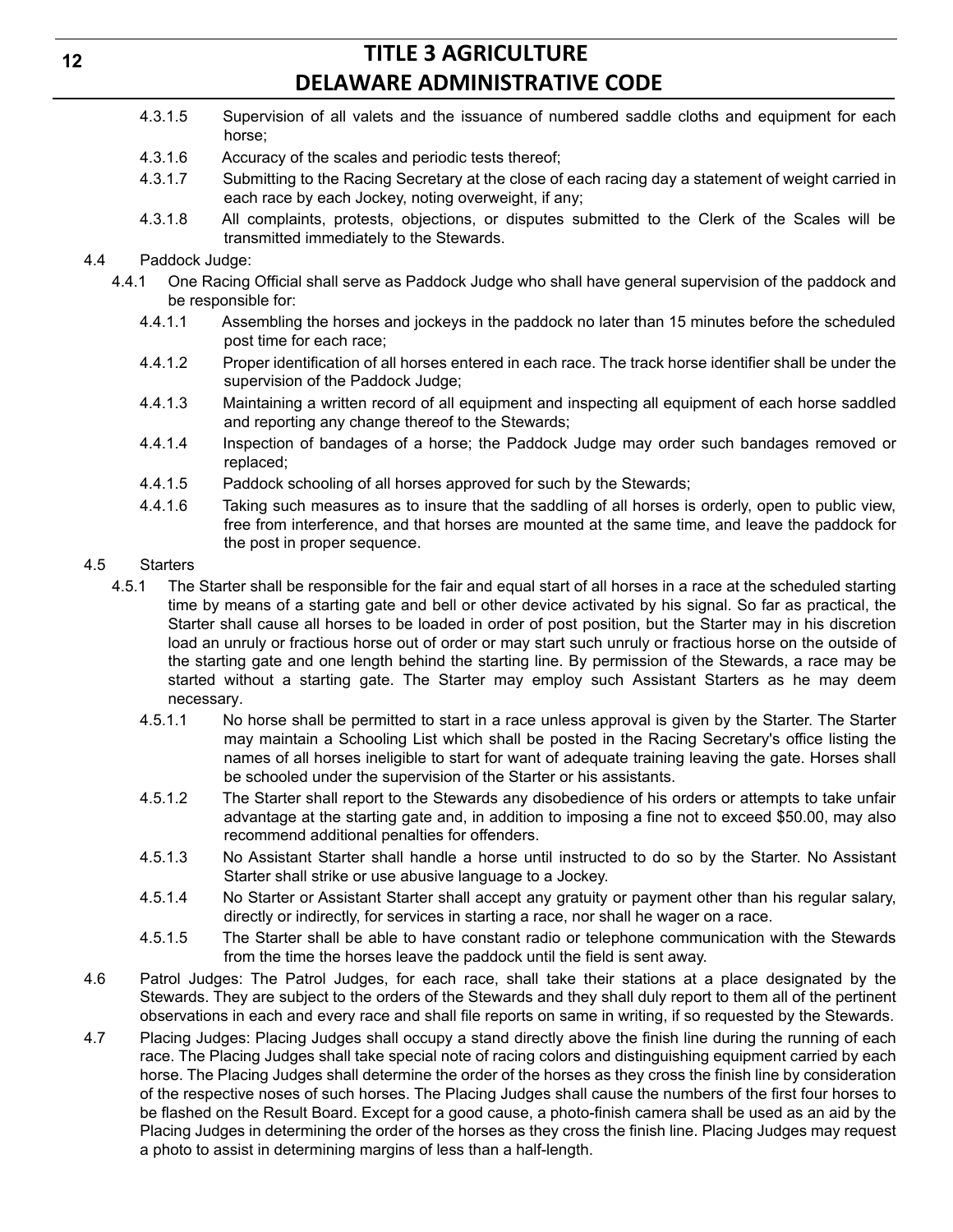- 4.8 Timer: A Racing Official shall serve as Timer who shall occupy a stand directly above the finish line during the running of each race and record the official time thereof. The Timer shall record the fractional time of leading horses during each race and the final time of the first horse to cross the finish line. An electrical or mechanical timing device may be used as an aid by the Timer in determining the official time of each race. The Timer shall maintain a written record of fractional and finish times of each race and file such with the Racing Secretary at the close of each racing day.
- 4.9 Investigator: The Commission may appoint a racing inspector or investigator for each thoroughbred racing meet. Such racing inspector shall perform all duties prescribed by the Commission consistent with the purposes of Title 3, Chapter 101. Such racing inspector shall have full and free access to the books, records, and papers pertaining to the pari-mutuel system of wagering and to the enclosure or space where the parimutuel system is conducted at any thoroughbred racing meeting to which he shall be assigned for the purposes of ascertaining whether the holder of such permit is operating in compliance with the Commission's rules and regulations. The racing inspector shall investigate whether such rules and regulations promulgated by the Commission are being violated at such Thoroughbred racetrack or enclosure by any licensee, patron, or other person. Upon discovering any such violations, the racing inspector shall immediately report his or her findings in writing and under oath to the Commission or its designee as it may deem fitting and proper. The racing inspector shall devote his full time to the duties of his office and shall not hold any other position or employment except for performance of similar duties for the Harness Racing Commission.
- 4.10 Administrator of Racing: The Commission may employ an Administrator of Racing who shall perform all duties prescribed by the Commission consistent with the purposes of this chapter. The Administrator of Racing shall devote his full time to the duties of the office and shall not hold any other office or employment, except that he can perform the same duties as Administrator of Racing for the Harness Racing Commission. The Administrator of Racing shall be the representative for the Commission at all meetings of the Commission and shall keep a complete record of its proceedings and preserve, at its general office, all books, maps, documents, and papers entrusted to its care. He shall be the executive officer of the Commission and shall be responsible for keeping all Commission records and carrying out the rules and orders of the Commission. The Commission may appoint the Administrator of Racing to act as a hearing officer to hear appeals from administrative decisions of the stewards.

# **2 DE Reg. 2041 (05/01/99)**

### **4 DE Reg. 174 (07/01/00)**

### **5.0 Licensees**

- 5.1 License to Conduct Racing for Stake, Purse or Reward: No person shall hold or conduct any meeting within Delaware at which horse racing is permitted for any stake, purse or reward, unless such person is licensed by the Commission.
- 5.2 Application; Rejection; Award of Dates and Maximum Racing Days:
	- 5.2.1 Any person desiring to conduct a racing meet within Delaware during any calendar year shall apply to the Commission for a license to do so. The application shall be filed with the Secretary of the Commission on or before a day to be fixed by the Commission. The application shall specify the days on which racing is desired to be conducted or held and shall be in such form and supply such data and information, including a blueprint of the track and specifications of its surface and blueprints and specifications of buildings and grandstand on the land of the applicant where the meeting is to be conducted, as the Commission prescribes. The blueprints and specifications shall be subject to the approval of the Commission, which, at the expense of the applicant, may order such engineering examination thereof as the Commission deems necessary. The erection and construction of the track, grandstand and buildings of any applicant for a license to conduct racing in Delaware shall be subject to the inspection of the Commission which, at the expense of the applicant, may employ such inspectors as it considers necessary for that purpose.
	- 5.2.2 No license shall be issued by the Commission for flat racing in New Castle or Sussex Counties on a track less than one mile in circumference or in Kent County on a track less than five-eighths of a mile or for steeplechase racing in the infield of a track less than one mile in circumference. The Commission may reject any application for a license for any cause which it deems sufficient and the action of the Commission shall be final.
	- 5.2.3 With respect to horse racing in New Castle and Sussex Counties, the Commission shall, upon application to it, and on or before the first Tuesday in February of each year, award dates for racing within those respective counties for the current year. The dates so awarded for racing to be conducted in any one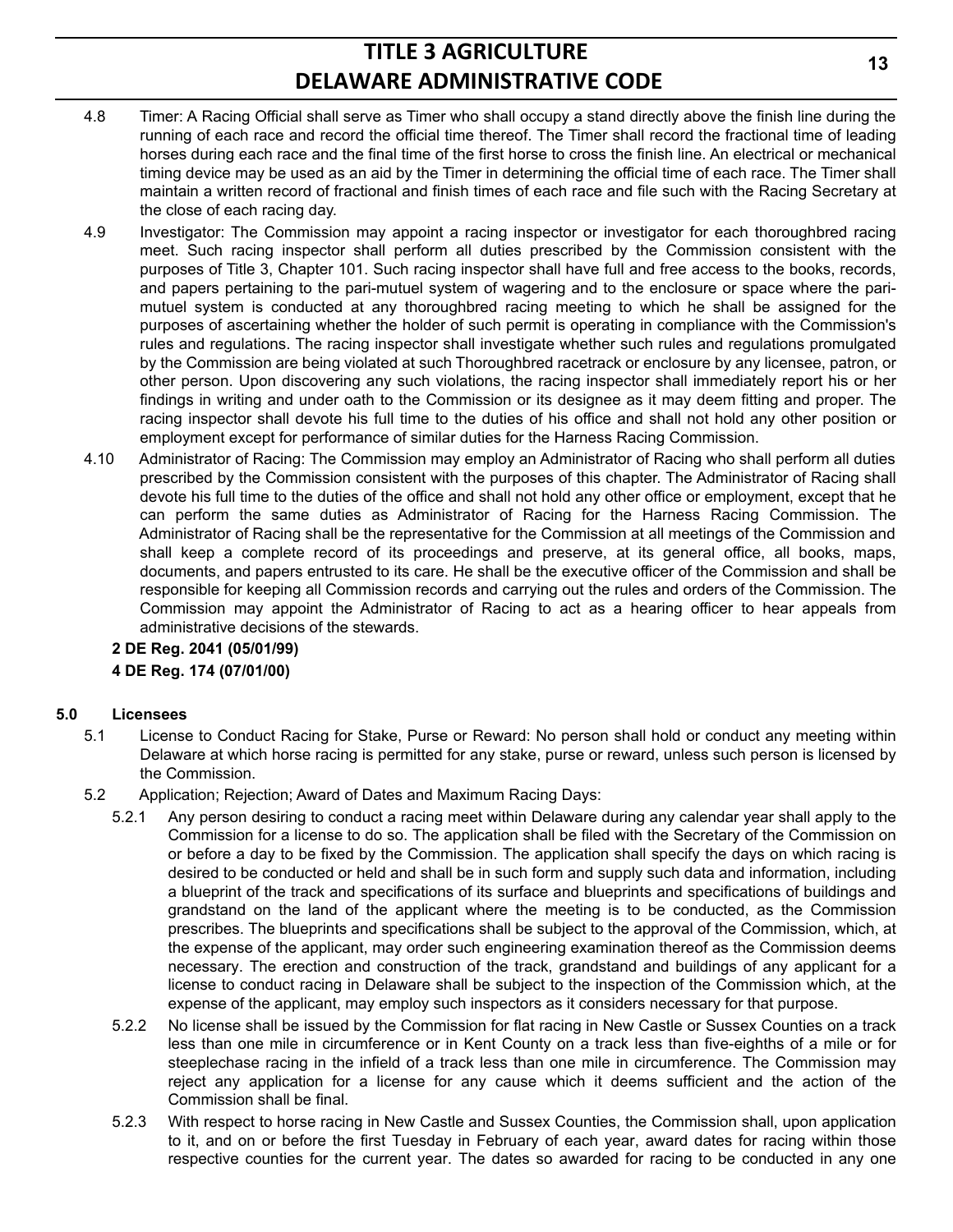county shall not exceed 340 days in the aggregate in which racing will be conducted in either such counties, and the decision of the Commission on the award of dates shall be final provided, however, that the Commission may award additional dates, beyond any limits prescribed elsewhere, for racing days limited exclusively to the receiving and accepting of wagers or bets on electronically televised simulcasts of horse races. Dates awarded in any one county shall be used by the licensee in that county for racing in that county only.

- 5.2.4 No more than two racing meets shall be held in any one county in any one year.
- 5.2.5 The Commission may meet subsequent to the first Tuesday of February of each year and award dates for racing within the limits provided in Rules 5.2.3 and 5.2.4 on an application submitted to it, provided the days so awarded in no way conflict with any provision of Chapter 101 of Title 3 of the Delaware Code.
- 5.2.6 With respect to horse racing in Kent County, the Commission shall, on or before the 15th day of January of each year, award all dates for horse racing in Kent County within the current year, but the dates so awarded shall not exceed 55 days in the aggregate. The decision of the Commission on the award of all dates shall be final.
- 5.2.7 No more than two horse racing meetings shall be held in Kent County in any one year.
- 5.2.8 The Commission may meet subsequent to the 15th day of January of each year and award dates for horse racing within the limits provided in Rules 5.2.6 and 5.2.7 on an application submitted to it, provided that the days so awarded in no way conflict with any provision of Chapter 101 of Title 3 of the Delaware Code.
- 5.2.9 No license to conduct horse racing in Kent County shall be granted except to a Delaware private stock corporation managed by not less than five directors and having an office in Delaware only, as required by statute.
- 5.3 Application Fee and License Fee:
	- 5.3.1 Any person, upon applying to the Commission for a license to conduct a racing meet within New Castle or Sussex Counties during any calendar year shall, at the time of making the application, pay to the Secretary of Finance of Delaware a fee of \$3,000.00 or \$500.00 if to conduct a racing meet in Kent County.
	- 5.3.2 Any person who is granted a license by the Commission to conduct a racing meet within New Castle and Sussex Counties during any calendar year, shall, at the time the license is granted, pay to the Secretary of Finance of Delaware an additional fee of \$2,000.00 or \$250.00 if to conduct a racing meet in Kent County.
- 5.4 Issuance:
	- 5.4.1 Upon the award of days to any applicant, the Commission shall issue a license for the holding of the meet or meets during the days awarded to the applicant.
	- 5.4.2 The license shall be subject to all rights, regulations and conditions from time to time prescribed by the Commission.
- 5.5 Suspension or Revocation Appeal:
	- 5.5.1 Any license issued by the Commission shall be subject to suspension or revocation by the Commission for any cause whatsoever which the Commission may deem sufficient.
	- 5.5.2 If any license is suspended or revoked, the Commission shall state publicly its reasons for so doing and cause an entry of the reasons to be made on the minute book of the Commission, and its action shall be final.
	- 5.5.3 The propriety of the action taken by the Commission shall be subject to review, upon questions of law only, by the Superior Court of the county within which the license was granted. The action of the Commission shall stand unless and until reversed by the Court.
- 5.6 Inspection of Racing Premises Prior to Use: No less than five days prior to the opening of any meet authorized by the Commission, the Commission, at the expense of the Licensee for the meet, shall cause to be made an inspection of the track, grandstand and buildings where the meet is to be held and, unless the track, grandstand and buildings are found to be safe for animals and persons or are rendered safe therefore prior to the opening of the meet, the license for the meet shall be withdrawn.
- 5.7 Rules, Regulations and Special Powers of Commission:
	- 5.7.1 The Commission may make rules governing, restricting or regulating the rate or charge of a Licensee for admission, or for the performance of any service, or the sale of any article on the premises of a Licensee.
	- 5.7.2 All proposed extensions, additions or improvements to the buildings, stables or improvements on tracks or property owned or leased by a Licensee under these Rules, shall be subject to the approval of the Commission.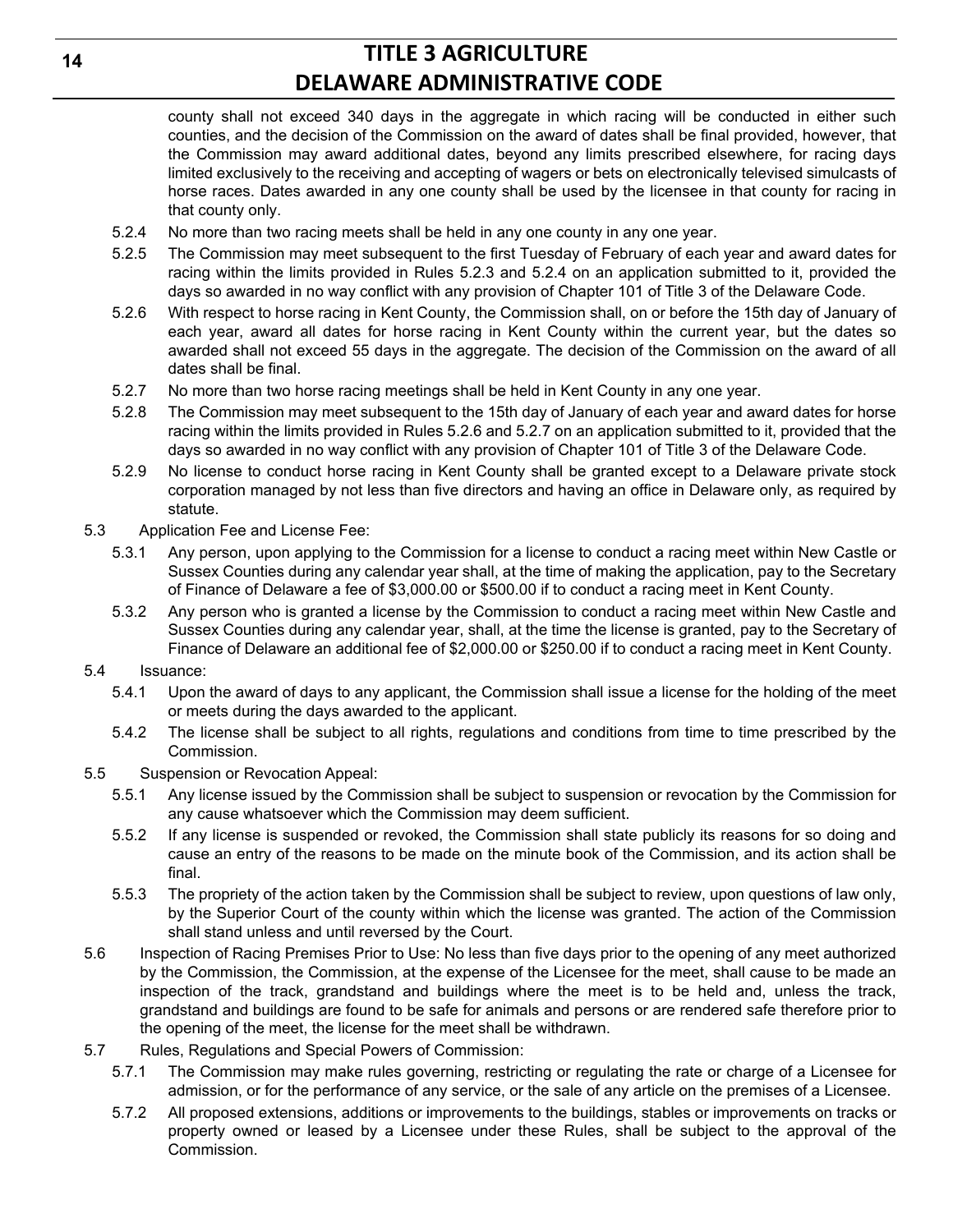- 5.7.3 The Commission may compel the production of any and all books, memoranda or documents showing the receipts and disbursements of any person licensed under the provisions of these Rules to conduct racing meets.
- 5.7.4 The Commission may at any time require the removal of any employee or official employed by any Licensee hereunder.
- 5.7.5 The Commission may require that the books, records, and financial or other statements of any Licensee shall be kept in such form or in such manner as the Commission prescribes. The Commission may visit, investigate and place expert accountants and such other persons as it deems necessary in the offices, tracks or places of business of any such Licensee, for the purpose of satisfying itself that the Commission's rules and regulations are strictly complied with. The salaries and expenses of such expert accountants or other persons shall be paid by the Licensee to whom they are assigned.
- 5.7.6 The Commission may issue, under the hand of its Chairman and the seal of the Commission, subpoenas for the attendance of witnesses and the production of books, papers and documents, before the Commission, and may administer oaths or affirmations to the witnesses whenever in the judgment of the Commission it may be necessary for the effectual discharge of its duties.
- 5.7.7 If any person refuses to obey any subpoena, or to testify, or to produce any books, papers and documents, then any Commissioner may apply to the Superior Court of the county in which he or the Commission may be sitting and, thereupon, the Court shall issue its subpoena requiring the person to appear and to testify, or to produce any books, papers or documents.
- 5.7.8 Whoever fails to obey or refuses to obey a subpoena of the Superior Court shall be guilty of contempt of court and shall be punished accordingly.
- 5.7.9 False swearing on the part of any witness shall be deemed perjury and shall be punished as such.
- 5.8 Licensee's Annual Financial Statement: Every Licensee shall file with the Commission not later than four months after the close of its fiscal year a statement, duly certified by an independent public accountant, of its receipts from all sources whatsoever during such fiscal year and all expenses and disbursements, itemized in the manner and form directed by the Commission, showing the net revenue from all sources derived by the Licensee during the fiscal year covered by such statement.
- 5.9 Corporate Licensee-Identity of Individual Owners: Every Licensee other than an individual shall keep the Commission informed at all times of the identity, address, and occupation of every individual who has any ownership interest or other financial interest whatever in Licensee and its subsidiaries, parent corporations, affiliates, or any other related entity of any sort.
- 5.10 Individual Licensee-Identity of Associates: Every individual Licensee shall keep the Commission informed at all times of the identity, address and occupation of every other individual: (1) with whom he is associated in any business; or (2) with whom he has any understanding or arrangement by which such other individual has any interest in the license he holds from the Commission to conduct racing in Delaware.
- 5.11 Maintenance of grounds, facilities and uniform track: Each Licensee shall at all times maintain its grounds and facilities so as to be neat and clean, painted and in good repair. Licensee also shall have adequate and proper implements to maintain a uniform track, weather conditions permitting.
- 5.12 Result Boards, Totalizators Required: Except for good cause, each Licensee shall provide and maintain mechanically operated totalizators and electronic boards showing odds, results and other race information located in plain view of patrons.
- 5.13 Starting Gate: Each Licensee shall provide and maintain a working starting gate on every day horses are permitted by it to use said gate for schooling. Each Licensee shall have in attendance one or more men qualified to keep said starting gates in good working order whenever said gates are in use and each Licensee shall provide for periodic inspections of said gates.
- 5.14 Stabling:
	- 5.14.1 Each Licensee shall be responsible for providing and maintaining its barns and stalls in good repair. Each barn and each stall shall be numbered in such fashion as will permit ready ascertainment of location and identification, and adequate drainage therefore shall be maintained.
	- 5.14.2 Upon removing his horses from Licensee's barns and stalls, each Trainer shall be responsible for leaving the stalls used by him and his employees for horses under his care in a state of proper repair and in a clean and sanitary condition, subject to reasonable wear and tear. To the extent he neglects or fails to do so, he may be charged by Licensee for any expenses occasioned thereby.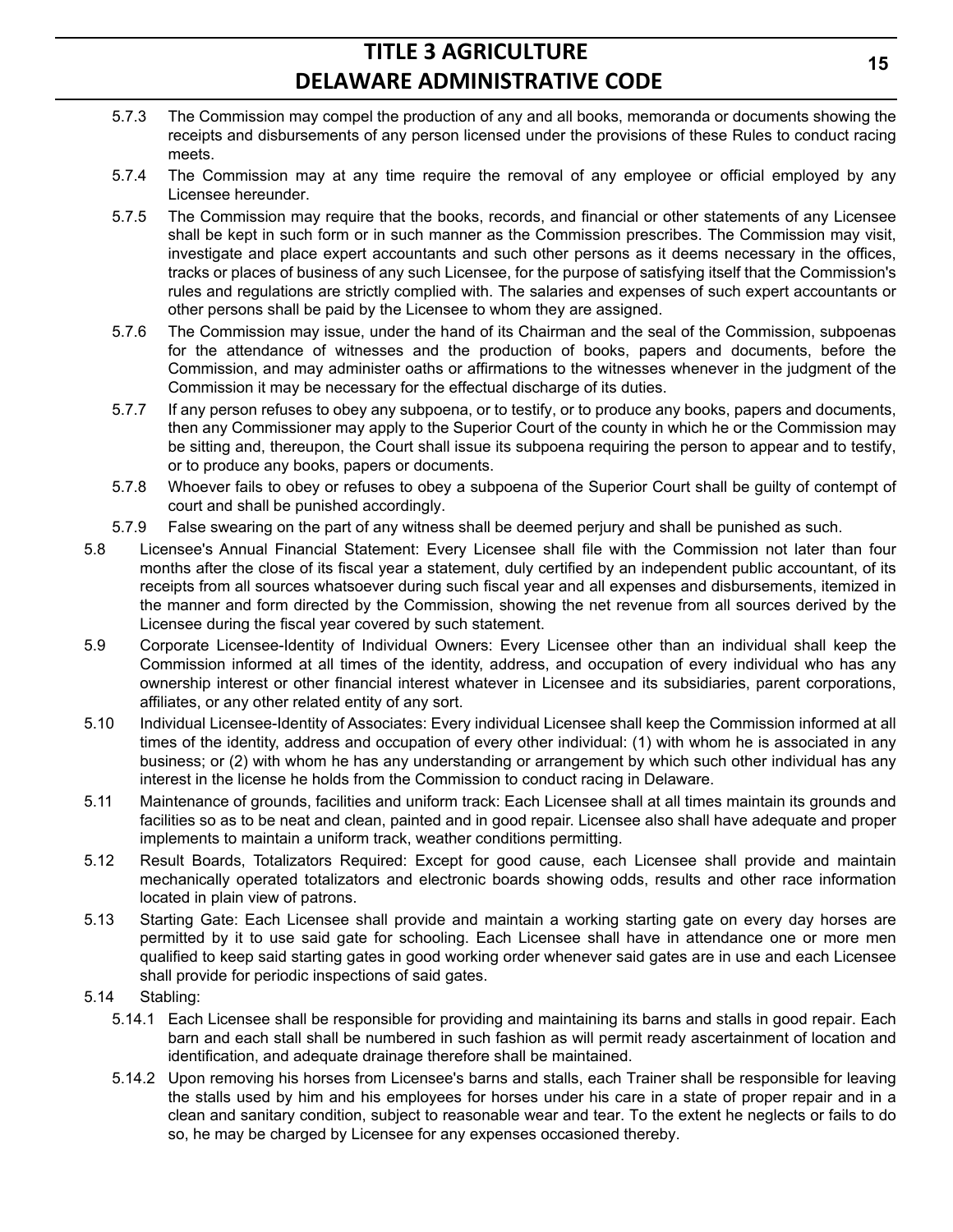- 5.15 Stands for Officials: Each Licensee shall provide and maintain stands commanding an uninterrupted view of appropriate sectors of the racing strip for Racing Officials, such stands and location thereof to be approved by the Commission.
- 5.16 Distance Pole Markings: Each Licensee shall cause quarter, eighth and sixteenth poles to be painted in appropriate distinguishing colors.
- 5.17 Facilities for Stable Employees: Each Licensee shall provide and maintain in good repair adequate living quarters and conveniently located sanitary facilities such as showers, toilets and wash basins for stable employees. No person is authorized to sleep in any stall.
- 5.18 Facilities for Jockeys: Each Licensee shall provide and maintain adequate facilities for Jockeys scheduled to ride each day, such facilities to include accommodations for the repose of Jockeys on racing days, showers, toilets, wash basins, mirrors and other accommodations as reasonably requested by the Clerk of Scales.
- 5.19 Sanitary Facilities for Patrons: Each Licensee shall, on every racing day, provide adequate and sanitary toilets and wash rooms, and furnish free drinking water for patrons and persons having business at Licensee's premises.
- 5.20 Photo-finish Cameras: Each Licensee shall provide and maintain at the finish line two photo-finish cameras for photographing the finish of races. The photo-finish photographer shall promptly furnish to the Stewards and Placing Judges prints of all finishes as may be requested by them. He also shall promptly furnish to the Licensee such number of prints as it may request for public display or otherwise.
- 5.21 Patrol Films or Video Tapes:
	- 5.21.1 Each Licensee shall at all times during a race meeting provide and maintain personnel and equipment necessary to produce adequate motion pictures or video tapes, and record with same each race from start to finish.
		- 5.21.1.1 Projection or viewing equipment shall be adequate to permit simultaneous showing of head-on and side-angle views of the running of each race.
		- 5.21.1.2 Such films or video tapes shall be available to the Commission and Stewards for a reasonable time. Upon order of the Stewards, any such visual record of a race involving any question, dispute or controversy shall be filed with the Commission.
- 5.22 Ambulance. Each Licensee shall provide and maintain at least one ambulance for humans and at least one ambulance for horses during times horses are permitted to exercise or race.
- 5.23 First Aid Room. Each Licensee shall equip and maintain adequate first-aid facilities with not less than two beds.
- 5.24 Track Kitchen: During a race meeting, each Licensee shall provide eating facilities within the stable area, maintained in a clean and sanitary manner.
- 5.25 Communication System: Each Licensee shall install and maintain, in good working service, communication systems between the Stewards' stand and Patrol Judge, Placing Judges, pari-mutuel department, starting gate, public address announcer and Clerk of the Scales.
- 5.26 Fire Prevention:
	- 5.26.1 Each Licensee shall maintain a program for fire prevention and fire suppression and a fire-fighting unit of trained personnel equipped with high-expansion foam fire extinguishers and other equipment as may be recommended by the local fire inspection authority. Each Licensee shall prohibit:
		- 5.26.1.1 Smoking in stalls, under shed rows and in feed rooms;
		- 5.26.1.2 Open fires, oil or gas lamps in stable areas; and
		- 5.26.1.3 Locking of stalls occupied by horses.
- 5.27 Communications from Licensee's Premises: No person shall transmit or disseminate wagering information in violation of 18 U.S.C.A. §1084 or 11 **Del.C.** §1411, as now constituted or as hereafter amended. Revised 1/6/92
- 5.28 Licensee's Police: During a racing meet each Licensee shall provide and maintain, or arrange for, competent police and watchman services, night and day, in and about its grounds.
- 5.29 Security: Each Licensee shall cause to be excluded from its grounds all persons designated by order of the Commission or Stewards to be excluded. This Rule shall not derogate from Licensee's absolute right on its own volition to exclude persons as provided in the next Rule.
- 5.30 Ejection or Exclusion from Licensee's Grounds; Fingerprints: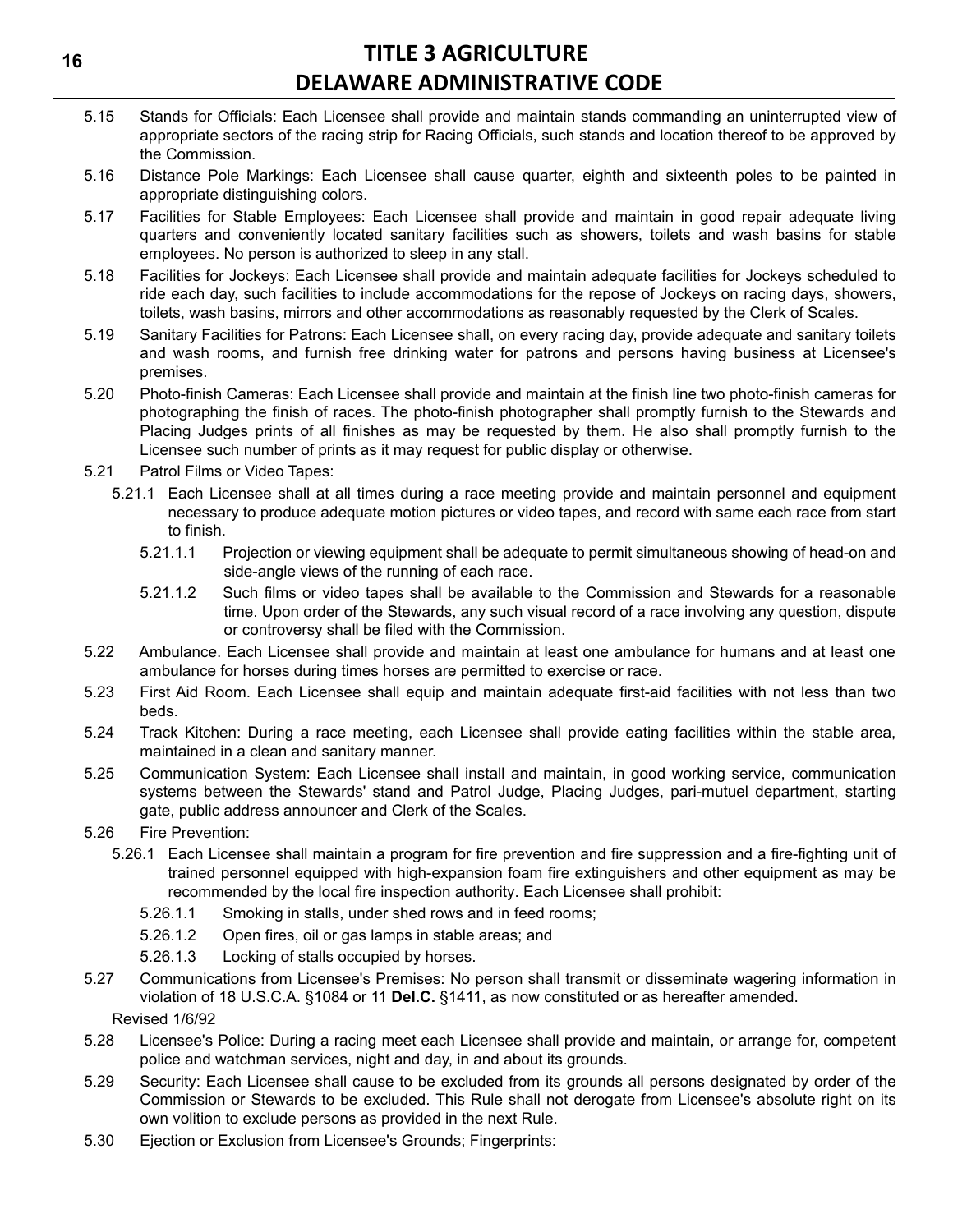- 5.30.1 Licensee may eject or exclude any person from its grounds, or any part thereof, solely of its own volition and without any reason or excuse given therefore, provided that such ejection or exclusion is not based upon sex, race, creed, color, or national origin.
- 5.30.2 Any person who enters Licensee's grounds must, if Licensee requests, submit to having his or her fingerprints and photograph taken, for which Licensee may charge a reasonable fee to defray its costs therefore.
- 5.31 Outriders: Each Licensee shall employ at least two Outriders to escort starters to the post and to assist in returning all horses to the unsaddling area. Each Licensee shall insure that Outriders are neat and clean in appearance and shall wear traditional apparel. Outriders shall be required to be present on the racing strip, mounted, and ready to assist in the control of any unruly horse or to recapture any loose horse at all times that horses are on the racing strip for racing.
- 5.32 Commission's Veterinarian:
	- 5.32.1 The Commission will employ a graduate Veterinarian, licensed in Delaware, experienced in equine medicine and practice who, aided by such Assistant Veterinarians possessing like qualifications, shall be responsible for inspecting all horses entered and advising upon their racing soundness. Such Veterinarian also shall maintain and post in the Racing Secretary's office a Veterinarian's list of horses ineligible to race because of sickness or unsoundness. Additionally, he shall supervise the following: control of communicable equine diseases; insect control; sanitary conditions in the stable area; and cruel and inhumane treatment of horses, etc.
	- 5.32.2 The Commission's Veterinarian shall be attendant on the Stewards and the Racing Secretary at scratch time each day, shall examine such horses as such Racing Officials may request, and shall make reports to such Racing Officials as promptly as possible;
	- 5.32.3 The Commission's Veterinarian also shall be responsible for inspecting every horse entered on the day of the race for which such horse is entered. Such inspection shall be for physical fitness, general condition and for any noticeable unsoundness or peculiarities that may affect the racing condition of the horse, or be considered for the scratch of a horse on a muddy or sloppy track. Such pre-race examinations shall be recorded on a Health Record for every starter at the race meeting.
	- 5.32.4 The Commission's Veterinarian shall be present in the paddock for saddling, shall accompany each field to the starting post, and shall observe all horses after the finish of each race. If, in his opinion, a horse suffers an injury while in the paddock, during the post parade, or at the starting gate, which shall render such horse unfit to race, he shall recommend to the Stewards that the horse be excused and placed on the Veterinarian's List. All horses requested to be scratched for physical reasons after scratch time shall be inspected by the Commission's Veterinarian who shall report the condition of such horses to the Stewards.
	- 5.32.5 No Commission's Veterinarian during his employment shall be permitted to engage in private veterinary practice involving Thoroughbreds, nor be employed by or receive any compensation directly or indirectly from any licensed Owner or Trainer, nor sell or buy, for himself or another, any Thoroughbred, nor place any wager in any manner on any race run at Licensee's premises, nor sell any drug supplies, nor sell horse insurance, nor be licensed to participate in racing in any other capacity.
- 5.33 Horse Identifier: Each Licensee shall employ one or more persons to be charged with the responsibility of proper identification of all horses entered to be raced. A Horse Identifier may accompany the Commission's Veterinarian on the pre-race examination of all starters. Every starter shall be examined in the paddock by a Horse Identifier for sex, age, color, markings and lip tattoo, for comparison with its registration certificate. Photographs may be used as an aid in identification. If a Horse Identifier has any doubt as to the identity of a horse entered to be raced, the Horse Identifier shall so notify the Paddock Judge and the Stewards.
- 5.34 Valets: Each Licensee shall employ a sufficient number of persons as Valets to attend each individual rider on a day's racing program. Such Valets shall be under the immediate supervision and control of the Clerk of Scales. No rider shall employ a Valet or be attended by any person other than the Valet assigned to him by the Clerk of Scales. Valets shall be responsible for the care and cleaning of his assigned rider's apparel and equipment, shall insure his rider has the proper equipment and colors for each race, shall present the proper equipment and attend the saddling of his rider's mount, and shall attend the weighing out of his rider. No Valet or other Jockey room attendant may place a wager for himself or another, directly or indirectly, on races run while he is serving as a Valet. Each Licensee shall provide uniform attire for Valets who shall wear same at all times while performing their duties within public view.
- 5.35 Horsemen's Bookkeeper: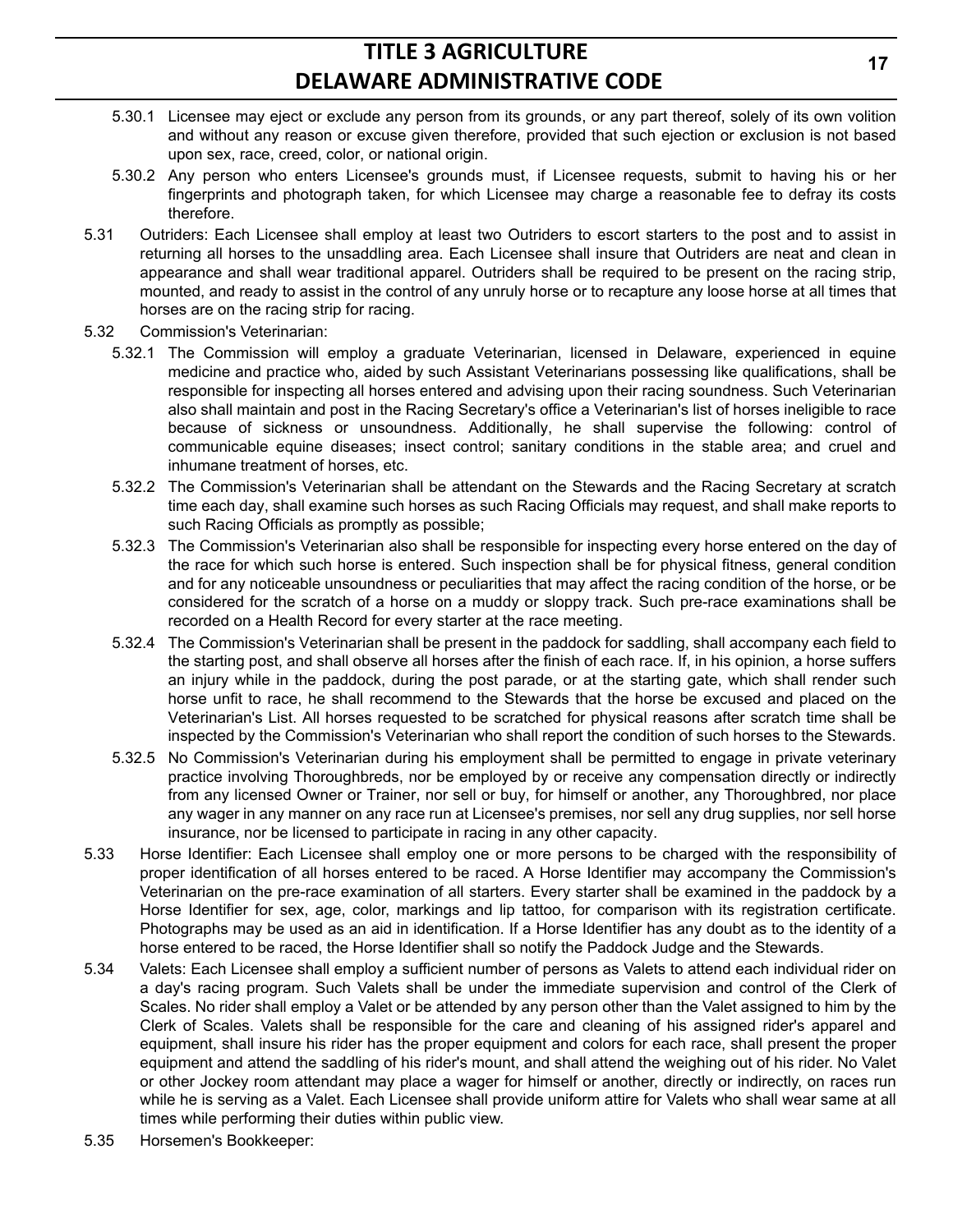- 5.35.1 Each Licensee shall maintain a separate bank account from which payments of all money owing to horsemen in regard to purses, stakes, rewards, claims and deposits shall be made. Withdrawals from this account shall at all times be subject to audit by the Commission.
- 5.35.2 All portions of purse money shall be made available to earners thereof forty-eight (48) hours after the result of the race in which such money was earned has been declared official, contingent upon receipt from the Official Chemists of the results of their testing of samples taken, except, however, when the Stewards shall order money withheld until final adjudication of a dispute determining which persons are entitled to such money in dispute.
- 5.36 Thoroughbred Racing Protective Bureau: The Commission approves and commends the work of the Thoroughbred Racing Protective Bureau to safeguard Thoroughbred racing in the United States from illegal and improper influences and authorizes any Licensee under these Rules to utilize its services and facilities and to rely upon its investigations, reports and advice respecting security matters without incurring any liability to any person or entity for doing so.

#### **4 DE Reg. 179 (07/01/00)**

#### **6.0 Owners**

- 6.1 Licensing Requirements for Owners:
	- 6.1.1 Each person who has a five percent or more ownership or beneficial interest in a horse is required to be licensed.
	- 6.1.2 An applicant for an owner's license shall own or lease a horse which is eligible to race, registered with the racing secretary and under the care of a trainer licensed by the Commission. An owner shall notify the stewards of a change in trainer of his/her horse. A horse shall not be transferred to a new trainer after entry.
	- 6.1.3 A horse owner of any age may apply for an owner's license. If younger than 18 years of age, an applicant for an owner's license shall submit a notarized affidavit from his/her parent or legal guardian stating that the parent or legal guardian assumes responsibility for the applicant's financial, contractual and other obligations relating to the applicant's participation in racing.
	- 6.1.4 If the Commission or its designee has reason to doubt the financial responsibility of an applicant for an owner's license, the applicant may be required to complete a verified financial statement.
	- 6.1.5 Each licensed owner is responsible for disclosure to the Commission or its designee of the true and entire ownership of each of his/her horses registered with the racing secretary. Any change in ownership or trainer of a horse registered with the racing secretary shall be approved by the stewards. Each owner shall comply with all licensing requirements.
	- 6.1.6 The Commission or its designee may refuse, deny, suspend or revoke an owner's license for the spouse or member of the immediate family or household of a person ineligible to be licensed as an owner, unless there is a showing on the part of the applicant or licensed owner, and the Commission determines that participation in racing will not permit a person to serve as a substitute for an ineligible person. The transfer of a horse to circumvent the intent of a Commission rule or ruling is prohibited.
	- 6.1.7 Affidavit to Secure License for Unlicensed Owner: The Commission may allow a Trainer, or representative of, to sign an affidavit to secure a license for an unlicensed owner that has never been previously licensed whose application has been received but not processed by the License Office or for an unlicensed owner previously licensed that allows the owner to race one-time unlicensed, provided a license is obtained within seven (7) days. No race earnings shall be distributed until an owner has obtained a license. An unlicensed owner not obtaining an owner license within seven days of the date the affidavit was signed shall be indefinitely suspended until a license is obtained.
- 6.2 Licensing Requirements for Multiple Owners:
	- 6.2.1 If the legal owner of any horse is a partnership, corporation, limited liability company, syndicate or other association or entity, each shareholder, member or partner shall be licensed as required in of this rule.
	- 6.2.2 Each partnership, corporation, limited liability company, syndicate or other association or entity shall disclose to the Commission all owners holding a five percent or greater beneficial interest, unless otherwise required by the Commission.
	- 6.2.3 Each partnership, corporation, limited liability company, syndicate or other association or entity which includes an owner with less than a five percent ownership or beneficial interest shall file with the Commission an affidavit which attests that, to the best of their knowledge, every owner, regardless of their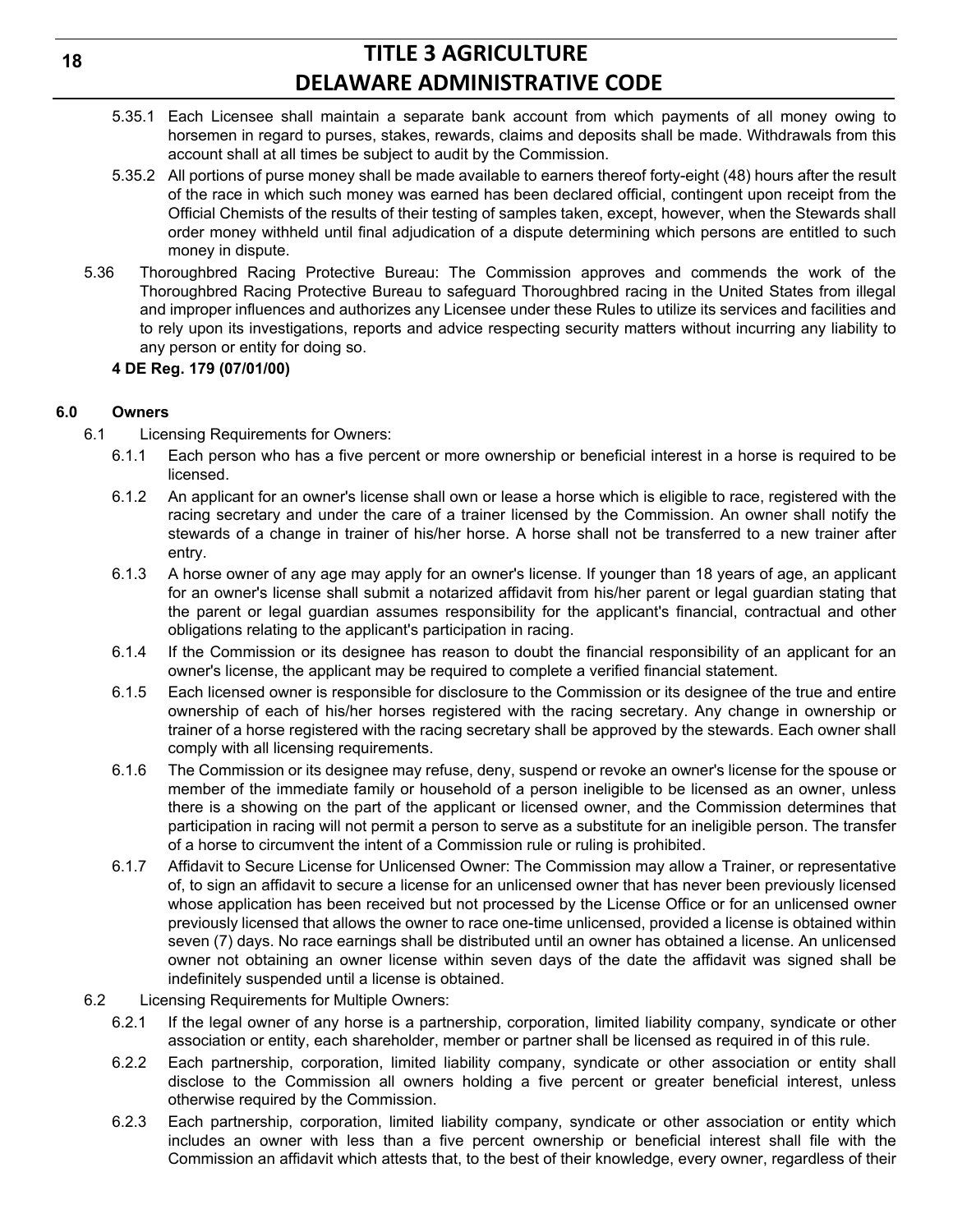ownership or beneficial interest, is not presently ineligible for licensing or suspended in any racing jurisdiction.

- 6.2.4 To obtain an owner's license, an owner with less than a five percent ownership or beneficial interest in a horse shall establish a bona fide need for the license and the issuance of such license shall be approved by the stewards.
- 6.2.5 Application for joint ownership shall include a designation of a managing owner and a business address. Receipt of any correspondence, notice or order at such address shall constitute official notice to all persons involved in the ownership of such horse.
- 6.2.6 The written appointment of a managing owner or authorized agent shall be filed with the Commission.

#### 6.3 Leases:

- 6.3.1 Horses may be raced under lease provided the lease agreement is annexed to the horse's registration certificate and is approved by the Stewards. The validity of a lease for the purposes of racing a horse in Delaware may be suspended temporarily or voided by the Stewards at any time. No lease may be approved by the Stewards for racing purposes unless:
	- 6.3.1.1 Lessee is registered as an Owner;
	- 6.3.1.2 Each of the signatures of the lessors and lessees on the lease agreement is subscribed and sworn to before a notary public;
	- 6.3.1.3 Term of the lease is for no less than one year, unless sooner terminated by claim or retirement of the subject horse;
	- 6.3.1.4 Conditions of the lease specify, as to parties to the lease, whether the subject horse can be entered in a race to be claimed. If agreeable to lessor that the subject horse may be entered to be claimed, conditions of the lease must specify the minimum price for which the subject horse can be entered and identify the name of the recipient of the claiming price;
	- 6.3.1.5 Conditions of the lease specify that, upon a claim of the subject horse, the lease shall terminate and all rights in and to such horse shall pass to claimant as a bona fide purchaser;
	- 6.3.1.6 After reviewing the full ownership of such leased horses, the interests of all persons involved in such lease, and the terms and conditions of such lease, the Stewards in their discretion find that such lease:
		- 6.3.1.6.1 Completely divests lessors or sublessors of further control or direction of the racing performance of such horse while under lease; and
		- 6.3.1.6.2 The resultant program listing of lessee would not mislead the betting public by reason of the absence in the program listing of the name of a person or persons possessing a beneficial interest in such leased horse.

#### 6.4 Racing Colors:

- 6.4.1 Owners shall be responsible for designing and providing individual racing colors, consisting of jackets and caps of distinctive color and pattern to be worn by Jockeys during a race, such racing colors to be registered with the Licensee or its Registrar.
- 6.4.2 Racing colors must be registered annually, the application therefore to accompany application for an Owner's registration.
- 6.4.3 Registration of racing colors shall be at the discretion of Licensee. Disputes as to rights to particular racing colors shall be determined by the Commission. Licensee or its Registrar may refuse to accept for registration racing colors which:
	- 6.4.3.1 Are not readily distinguishable by color and pattern from racing colors currently registered with Licensee or with the Jockey Club; and
	- 6.4.3.2 Include advertising, promotional, or cartoon symbols or words or which, in the opinion of the Commission, are not in keeping with the traditions of the Turf.
	- 6.4.3.3 No horse may be raced in racing colors other than those registered in the name of the horse's Owner without special permission of the Stewards. If an Owner races two or more horses in the same race, jackets shall be identical while caps shall be varied in color or design. Any deviation from registered colors granted by the Stewards shall be immediately announced.
	- 6.4.3.4 Owners and Trainers shall be jointly responsible for the condition of racing colors, insuring that they are neat, clean and in good repair and that an adequate number of sets of racing colors are placed in the care of the Clerk of Scales.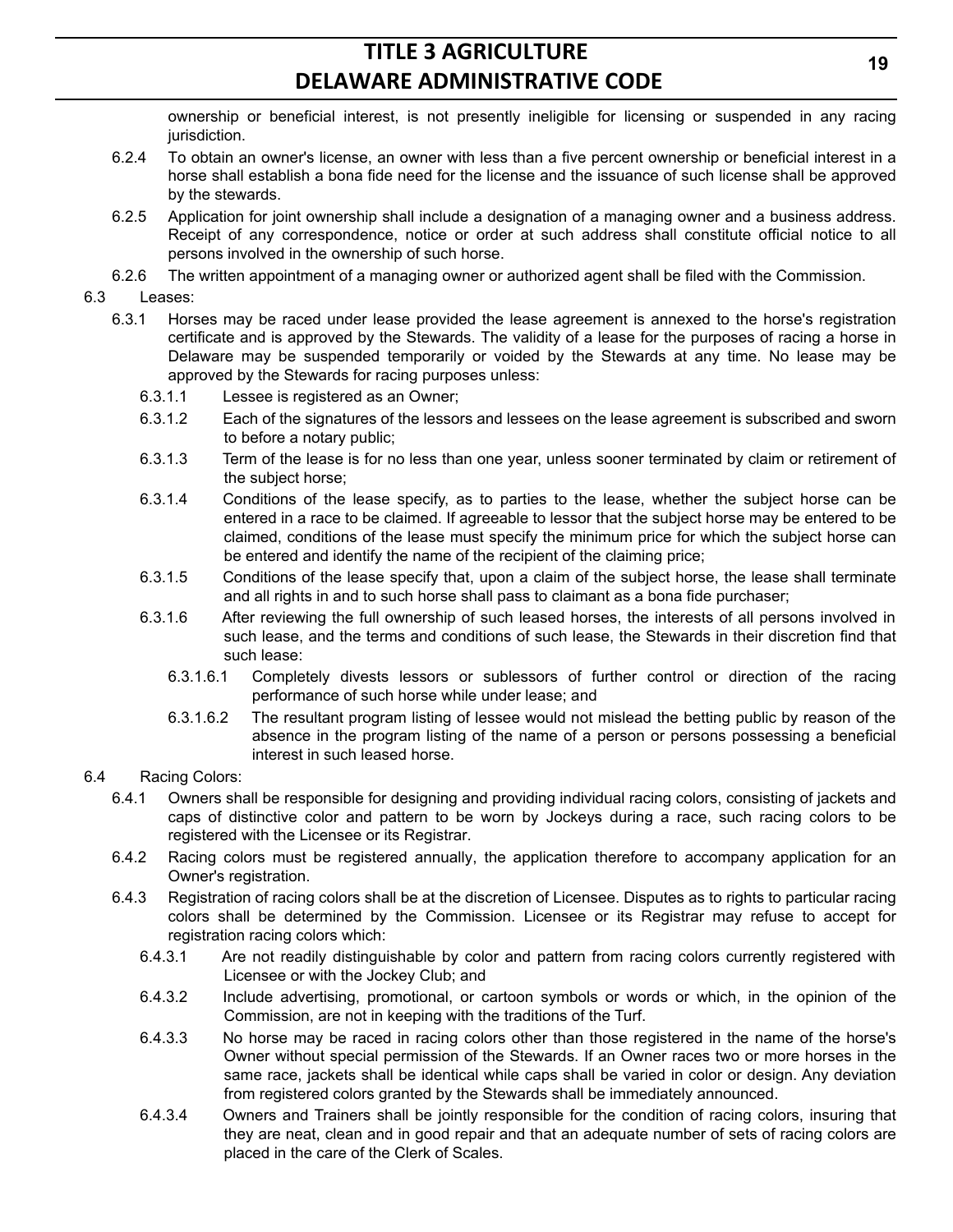- 6.4.3.5 The Clerk of Scales and the Valet serving a Jockey shall be jointly responsible for having the correct jacket and cap on each rider when leaving the Jockey room for the paddock.
- 6.4.3.6 Racing colors are not assignable and registration thereof may be cancelled upon the death of an Owner or upon the revocation or suspension of his Owner's registration.
- 6.5 Unauthorized Employees:
	- 6.5.1 No Owner or Trainer may employ or contract with a person who holds no permit or authorization to perform an activity on Licensee's grounds for which a permit or authorization is required. An Owner shall immediately notify the Racing Secretary upon change of Trainer during a race meeting.
- 6.6 Authorized Agent:
	- 6.6.1 A registered Owner may, as a principal, authorize any person, as an agent, to act in such Owner's behalf in all matters pertaining to racing in this State and ownership of horses on Licensee's grounds, as provided by these Rules, infra. A registered Owner, as a principal, shall be jointly liable and responsible with his Authorized Agent for all acts and omissions of such Authorized Agent, serving in such Owner's behalf in a racing matter, until written notification from such Owner revoking such agency is received by Licensee or its Registrar.
- 6.7 Suspension:
	- 6.7.1 In the event the registration of an Owner is suspended or revoked, all horses owned wholly or in part by such Owner shall not be permitted to race during such suspension unless such horses are irrevocably transferred to a registered Owner and such transfer is approved by the Stewards as completely and permanently divesting such suspended former Owner of control of or benefit from the subsequent racing of such horses.
- 6.8 Partnerships:
	- 6.8.1 Partnerships must be registered with Licensee or its Registrar. Partnership papers shall set forth the following:
		- 6.8.1.1 The name and address of every person having an interest in the horse or horses involved;
		- 6.8.1.2 The relative proportion of such interests;
		- 6.8.1.3 To whom the winnings are payable;
		- 6.8.1.4 In whose name the horse or horses shall run;
		- 6.8.1.5 With whom the power of entry and declaration rests;
		- 6.8.1.6 The terms of any contingency, lease or any other arrangement; and
		- 6.8.1.7 The names of the horse or horses involved. Any partner transacting business on behalf of a partnership must own an interest therein at least equal to that owned by any other partner. All partnership registrations must be signed by all of the partners or by their authorized agent.
		- 6.8.1.8 Any alteration in a recorded partnership must be reported in writing to Licensee or its Registrar and signed by all the partners or their authorized agent. All the parties in a partnership and each of them shall be jointly and severally liable for all stakes, fees and other obligations.
- 6.9 Duty to Pay Accounts: Owners having unpaid jockey or other fees at the close of a race meeting shall be billed by Licensee within twenty (20) days of the close of the race meet with a duplicate copy of the bill to the Trainer. Such accounts shall be paid within thirty (30) days from billing date. At the expiration of the thirty (30) day period, it shall be the duty of Licensee to notify the Racing Commission or the Stewards, in writing, of all delinquent accounts, at which time all Owners with outstanding accounts will be suspended until such fees are paid. (Also, see Rule 11.12).

**4 DE Reg. 174 (07/01/00) 5 DE Reg. 1694 (03/01/02) 7 DE Reg. 766 (12/01/03) 10 DE Reg. 1581 (04/01/07) 24 DE Reg. 997 (05/01/21)**

### **7.0 Trainers**

- 7.1 Registration Required: No horse may be raced in this State unless the Trainer thereof has been granted a current Trainer's registration by the Commission.
- 7.2 Requirements for Trainer's Registration: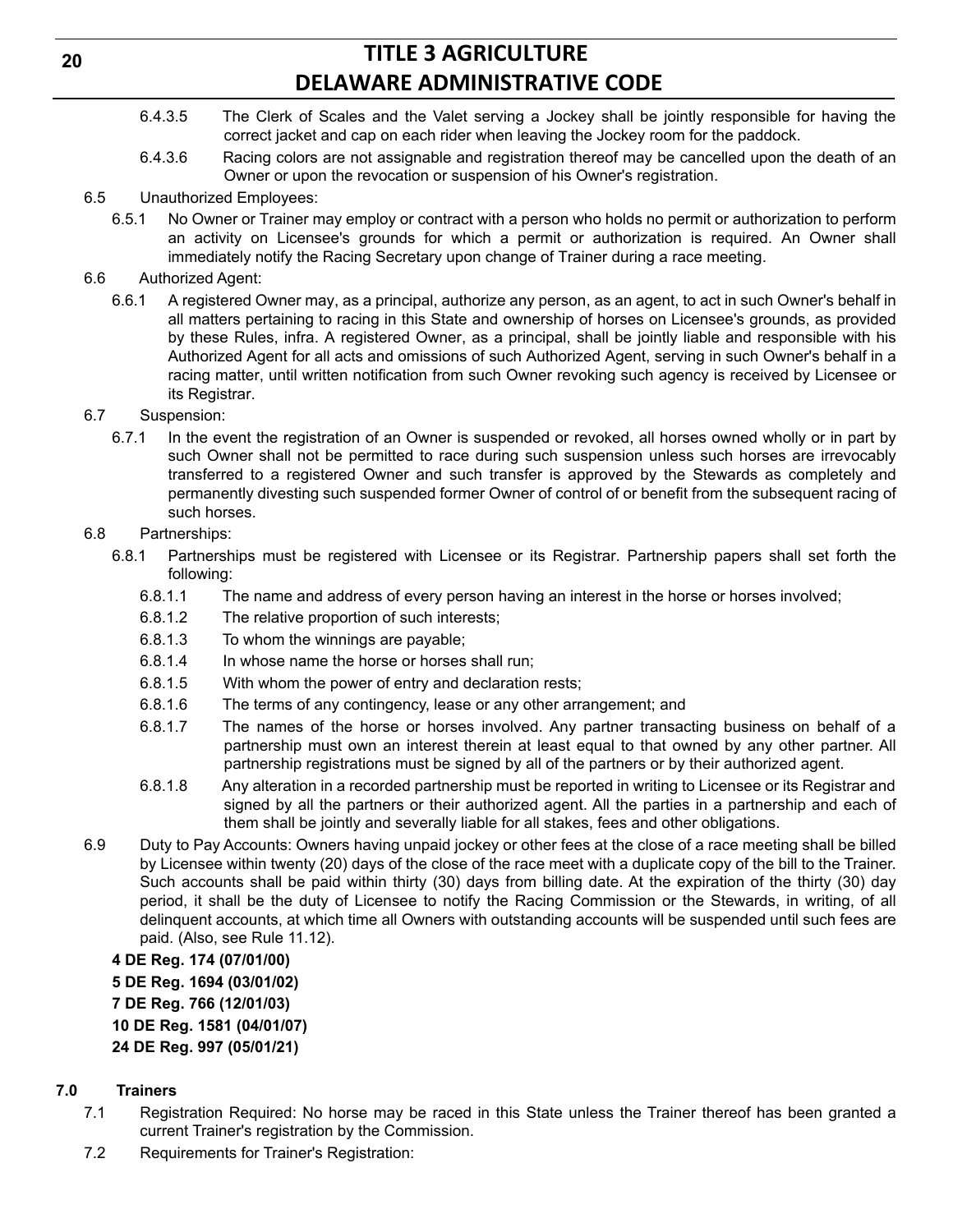- 7.2.1 In addition to satisfying the requirements applicable to Permittees, et al., imposed by Rule 2.0, in order to be eligible for registration as a Trainer, a person:
	- 7.2.1.1 Must be an individual 18 years or older; no Trainer may be licensed to train under an assumed or stable name;
	- 7.2.1.2 Must be qualified by experience or competence to care for and train race horses;
	- 7.2.1.3 Must have in his charge a horse eligible to race;
	- 7.2.1.4 Must not engage in any activity directly or indirectly involving the racing performance of horses on Licensee's grounds other than those registered as being in his charge.
		- 7.2.1.4.1 A registered Trainer may not concurrently participate in racing in this State as a Jockey, Apprentice Jockey, Jockey's Agent, Veterinarian, Assistant Veterinarian, Dental Technician, Farrier, Apprentice Farrier, or as an employee in Licensee's racing department, except as provided by Rule 8.3.
		- 7.2.1.4.2 The Commission may deny, suspend or revoke a Trainer's registration for the spouse or any member of the immediate family or household of a person ineligible to hold a Trainer's license under these Rules, unless there is a showing by the applicant or registered Trainer, and the Commission so finds, that his participation in racing as a Trainer will in no way circumvent the intent of these Rules by permitting a person, under the control or direction of a person ineligible to hold a Trainer's license, to serve in effect as the alter ego of such ineligible person.
- 7.3 Duties and Responsibilities:
	- 7.3.1 A registered Trainer shall bear primary responsibility for the proper care, health, training, condition, safety and protection against administration of prohibited drugs or medication of horses in his charge. A registered trainer:
	- 7.3.2 Shall register with the Racing Secretary all persons in his employ and insure that they duly apply for permits within 24 hours after they arrive on Licensee's grounds or are employed. Upon discharge of an employee, a Trainer must promptly notify the Racing Secretary and the Licensee or its Registrar.
	- 7.3.3 All Owners and Trainers shall carry workmen's compensation insurance covering all their employees. This paragraph is intended to include all individuals employed by Owners and Trainers in the training and racing of horses.
	- 7.3.4 Shall register with the Racing Secretary all horses in his charge. No Trainer may take or keep in his charge a horse owned wholly or in part, or controlled by, a person who is not licensed as an Owner. No Trainer shall assume responsibility for horses not under his active care and supervision, except as provided by Rule 7.3.7.
	- 7.3.5 Shall bear the absolute responsibility to report bleeders from other jurisdictions to the Commission's Veterinarian or Stewards, on official forms from that state, prior to entry.
	- 7.3.6 Shall bear primary responsibility for horses he enters as to eligibility, weight allowances claimed, physical fitness to perform creditably at the distance entered, absence of prohibited drugs or medications, proper shoes, bandages and equipment, and timely arrival in the saddling paddock. A registered Trainer shall be jointly responsible with the registered Owner for horses he enters as to stakes payments and jockey fees due.
	- 7.3.7 When entering horses, Trainers shall furnish, as first call, the name of the Jockey engaged to ride each horse entered and, as second call, the name of an alternate Jockey to ride each horse entered, if possible at the time of entry, but in no event later than scratch time unless part of an entry. If no first or second call Jockey has been named to ride a horse entered to race by scratch time, then the Stewards shall select a rider to ride such horse.
	- 7.3.8 Shall personally attend his horses in the paddock and supervise the saddling thereof, unless excused by the Stewards. If a registered Trainer is to be absent from Licensee's grounds where his horses are stabled, he must provide a substitute -- his registered Assistant Trainer or another registered Trainer -- to attend the saddling of horses already entered and to assume complete responsibility for horses to be entered. Such substitute must be approved by the Stewards and shall sign in the presence of the Stewards a form furnished by Licensee accepting complete responsibility for horses he so enters.
	- 7.3.9 May attend the taking and testing of a saliva, urine or blood sample from a horse in his charge by Commission's Veterinarian and/or Chemist, or may delegate one of his employees holding an authorization or permit to do so.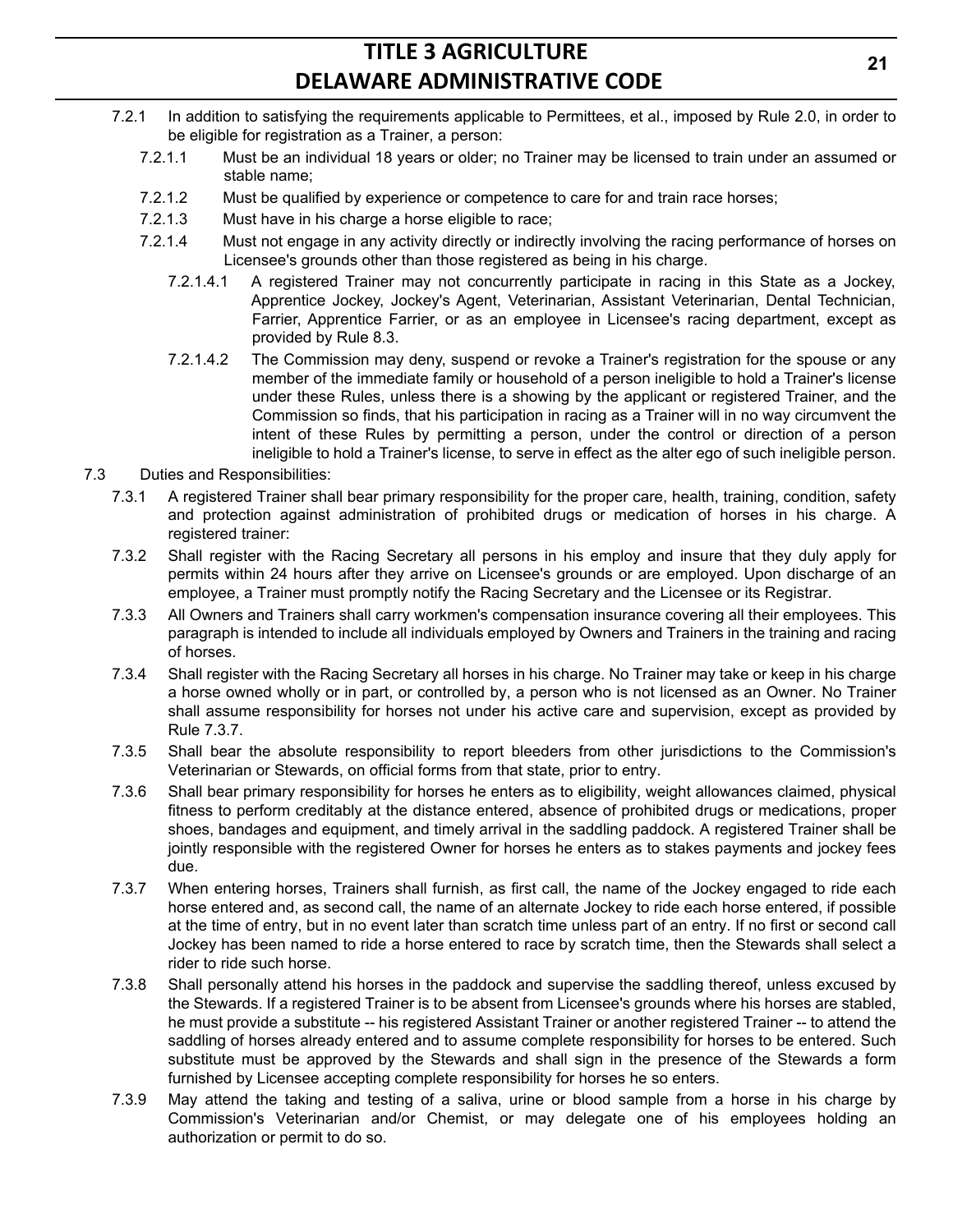- 7.3.10 Shall maintain the stable area assigned to him in a clean, neat and sanitary condition at all times and insure that fire prevention rules are strictly observed in his stable area.
- 7.3.11 Shall promptly report to the Commission's Veterinarian any sickness or death of any horse in his charge.

### 7.4 Restrictions on Ownership:

- 7.4.1 No registered Trainer shall have any interest, by ownership or lease, in the racing or breeding qualities of a horse for which he is not the Trainer at any race meeting at which such Trainer is in charge of a racing stable.
- 7.5 Horses Suspended: All horses in the charge of a Trainer whose registration has been revoked or suspended shall not be permitted to race during the period of such Trainer's suspension. Upon application by the Owners of such suspended horses, the Stewards may approve the bona fide transfer of such horses to the care of another registered Trainer and, upon such approved transfer, such horses may be entered to race.
- 7.6 Assistant Trainer: A registered Owner or registered Trainer may employ an Assistant Trainer. Such Assistant Trainer must obtain an authorization from the Commission before acting in such capacity on behalf of his employer. Qualifications for obtaining an Assistant Trainer's authorization shall be prescribed by the Stewards. An authorized Assistant Trainer shall assume the same duties and responsibilities as imposed on a registered Trainer. The registered Trainer shall be jointly responsible with his Assistant Trainer for all acts and omissions of such Assistant Trainer involving a racing matter.

### **4 DE Reg. 179 (07/01/00)**

### **24 DE Reg. 997 (05/01/21)**

### **8.0 Jockeys and Apprentice Jockeys**

- 8.1 Probationary Mounts:
	- 8.1.1 Any person desiring to participate at Licensee's premises as a rider and who never previously has ridden in a race may be permitted to ride in two races before applying for a permit as a Jockey or Apprentice Jockey, provided, however:
	- 8.1.2 Such person has had at least one year of service with a racing stable and currently holds a permit issued by the Commission for a recognized activity in racing;
	- 8.1.3 A registered Trainer certifies in writing to the Stewards that such person has demonstrated sufficient horsemanship to be permitted such probationary mounts;
	- 8.1.4 The Starter has schooled such person in breaking from the starting gate with other horses and approves such person as being capable of starting a horse properly from the starting gate in a race;
	- 8.1.5 The Stewards, in their sole discretion, are satisfied that such person intends to become a licensed Jockey, possesses the physical ability and has demonstrated sufficient horsemanship to ride in a race without jeopardizing the safety of horses or other riders in such race. No such person shall be permitted to ride in any such probationary race without the prior approval of the Stewards.
- 8.2 Qualification for Permit:
	- 8.2.1 In addition to satisfying the requirements applicable to Permittees, et al., imposed by Part 2 of these Rules, in order to be eligible to have an authorization or permit issued to him as a Jockey or Apprentice Jockey, a person also:
	- 8.2.2 Must be an individual 16 years of age or older;
	- 8.2.3 Must utilize in his or her application his or her legal name only so that such may be listed in the daily race program;
	- 8.2.4 Must have served at least one year with a racing stable;
	- 8.2.5 Must have ridden in at least two races;
	- 8.2.6 Must, when required by the Stewards, provide a medical affidavit certifying he or she is physically and mentally capable of performing the activities and duties of a Jockey; and
	- 8.2.7 Must provide a signed Consent to Treatment form as required by the athletic training contractor providing training services to jockeys at the track.
- 8.3 Amateur or Provisional Jockey: An amateur wishing to ride in races on even terms with professional riders, but without accepting fees or gratuities therefore, must be approved by the Stewards as to competency of horsemanship, may be granted a Jockey's authorization or permit, and such amateur status must be duly noted on the daily race program. A registered Owner or registered Trainer, upon approval by the Stewards,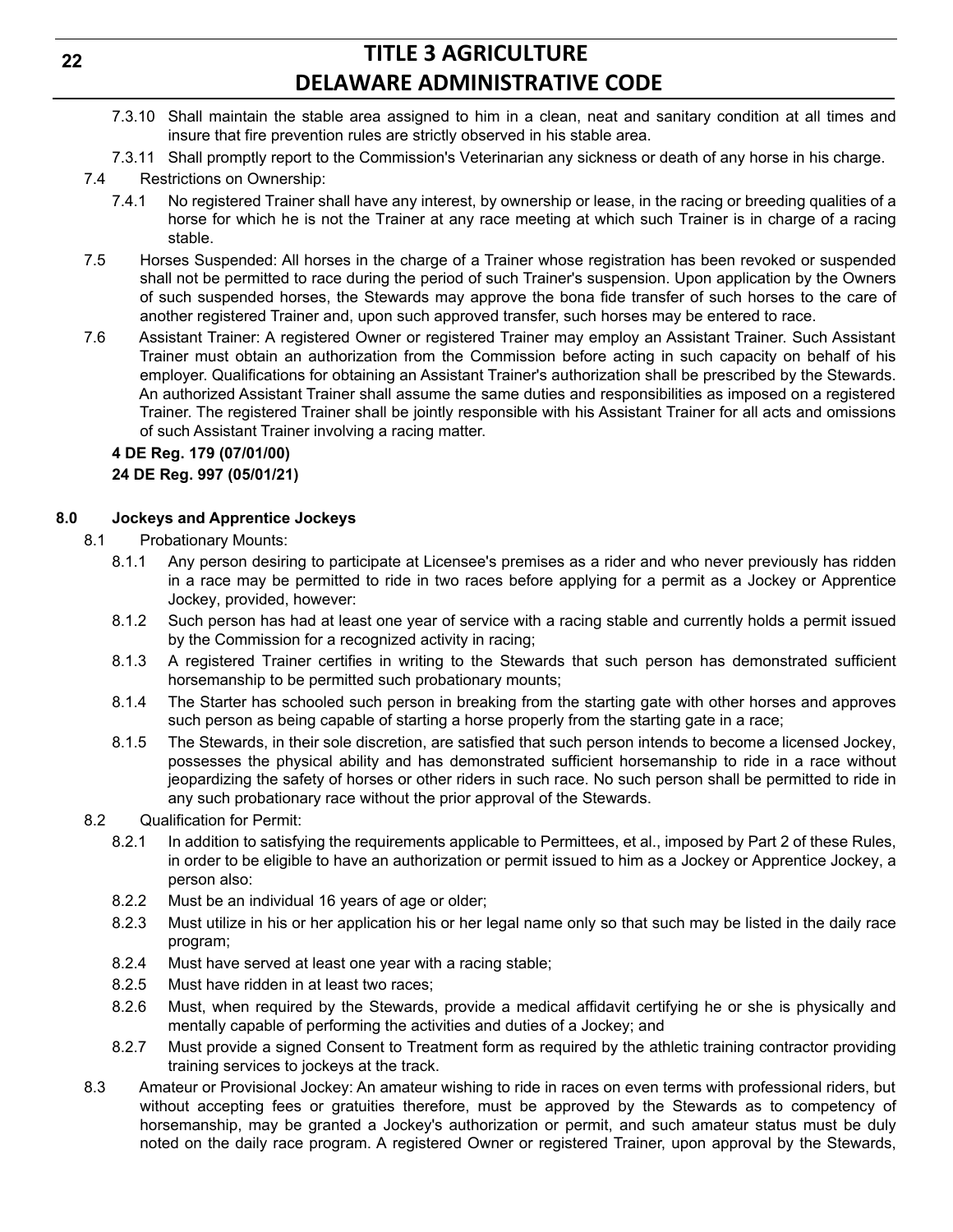may be issued a provisional Jockey's authorization or permit to ride his or her own horse or horse registered in his or her care as Trainer.

- 8.4 Apprentice Allowance:
	- 8.4.1 An apprentice jockey may claim the following weight allowances in all overnight races except stakes and handicaps:
		- 8.4.1.1 A ten pound allowance beginning with the first mount and continuing until the apprentice has ridden five winners.
		- 8.4.1.2 A seven pound allowance until the apprentice has ridden an additional 35 winners.
		- 8.4.1.3 If an apprentice has ridden a total of 40 winners prior to the end of a period of one year from the date of riding his or her fifth winner, he or she shall have an allowance of five pounds until the end of that year.
		- 8.4.1.4 If after one year from the date of the fifth winning mount, the apprentice jockey has not ridden 40 winners, the applicable weight allowance shall continue for more than one year or until the 40th winner, whichever comes first. An apprentice may in no event claim a weight allowance for more than two years from the date of the fifth winning mount, unless an extension has been granted pursuant to this Rule.
		- 8.4.1.5 After the completion of the weight allowances as defined in this Rule, a contracted apprentice may for one year claim three pounds when riding horses owned or trained by his or her original contract employer, provided his or her contract has not been transferred or sold since his or her first winner. Such original contract employer shall be deemed the party to the contract who was the employer at the time of the apprentice jockey's first winner.
		- 8.4.1.6 An apprentice jockey may enter into a contract with a registered owner or registered trainer qualified under Rule 8.5 for a period not to exceed five years. Such contracts must be approved by the stewards and filed with the licensee or its registrar. Such contracts shall be binding in all respects on the signers thereof. An apprentice who is not contracted may be given an apprentice jockey certificate on a form furnished by the licensee or its registrar.
		- 8.4.1.7 After the completion of the weight allowances defined in this Rule, such rider must obtain a jockey license before accepting subsequent mounts.
		- 8.4.1.8 The Commission may extend the weight allowance of an apprentice jockey when, in the discretion of the Commission, an apprentice jockey is unable to continue riding due to:
			- 8.4.1.8.1 Physical disablement or illness;
			- 8.4.1.8.2 Attendance in an institution of secondary or higher education;
			- 8.4.1.8.3 Restriction on racing;
			- 8.4.1.8.4 Other valid reasons.
		- 8.4.1.9 To qualify for an extension, an apprentice jockey shall have been rendered unable to ride for a period of not less than seven (7) consecutive days during the period in which the apprentice was entitled to an apprentice weight allowance. Under exceptional circumstances, total days lost collectively will be given consideration.
		- 8.4.1.10 The Commission currently licensing apprentice jockeys shall have the authority to grant an extension to an eligible applicant, but only after the apprentice has produced documentation verifying time lost as defined by this Rule.
		- 8.4.1.11 An apprentice may petition one of the jurisdictions in which he or she is licensed and riding for an extension of the time for claiming apprentice weight allowances, and the apprentice shall be bound by the decision of the jurisdiction so petitioned.
		- Revised 10/31/96.
- 8.5 Rider Contracts:
	- 8.5.1 All contracts between an employer or Trainer and employee rider are subject to the rules of racing. All riding contracts for terms longer than 30 days, as well as any amendments thereto, or cancellations or transfer thereof, must be in writing with the signatures of the parties thereto notarized, be approved by the Stewards and filed with Licensee or his Registrar. The Stewards may approve a riding contract and permit parties thereto to participate in racing at Licensee's premises if they find that:
	- 8.5.2 The contract employer is a registered Owner or registered Trainer who owns or trains at least three horses eligible to race at the time of execution of such contract;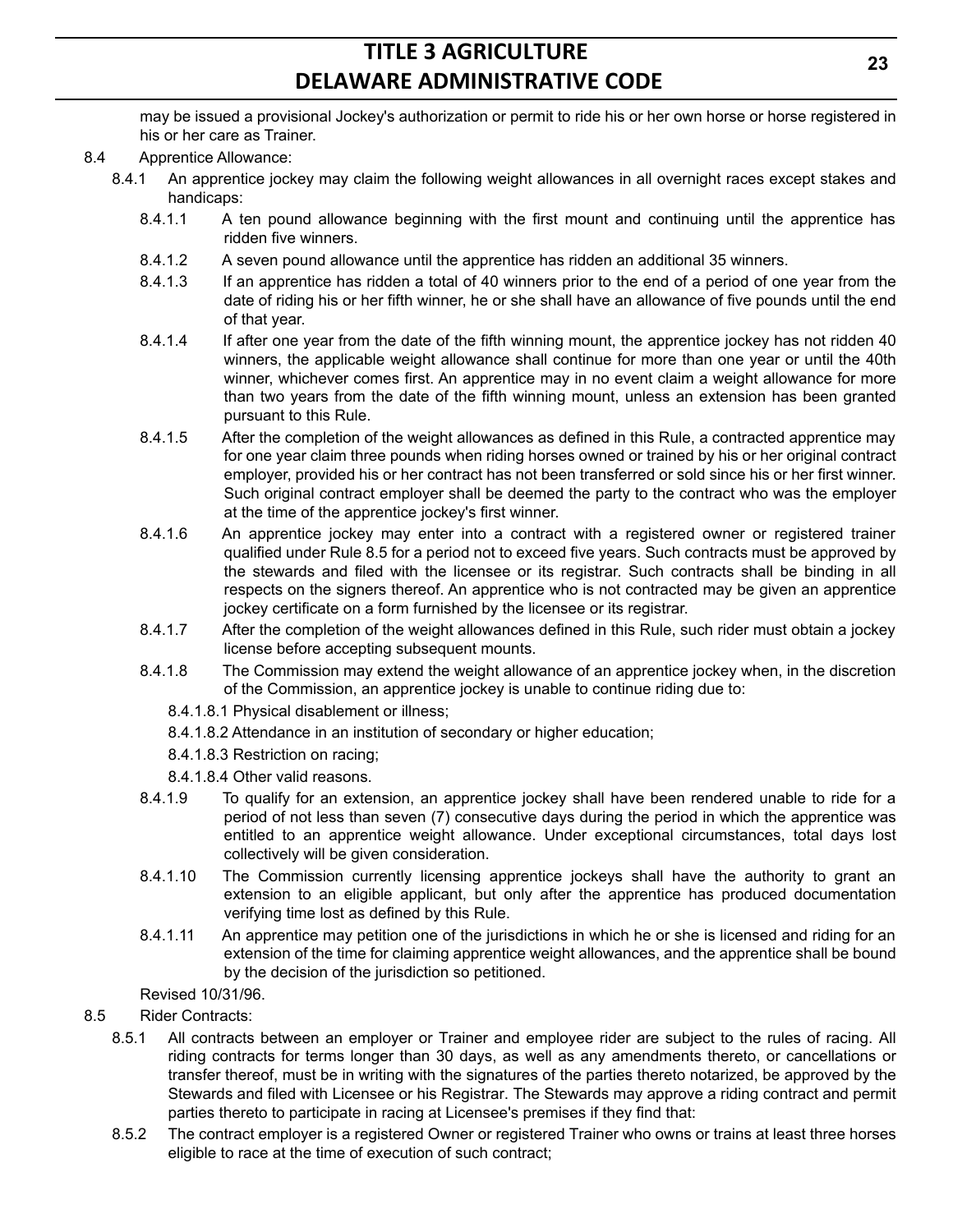- 8.5.3 The contract employer possesses such character, ability, facilities and financial responsibility as may be conducive to the development of a competent race rider;
- 8.5.4 Such contracts for Apprentice Jockeys provide for fair remuneration, adequate medical care and an option equally available to both employer and Apprentice Jockey to cancel such contract after two years from the date of execution.
- 8.6 Restrictions as to Contract Riders:
	- 8.6.1 No rider may:
		- 8.6.1.1 Ride any horse not owned or trained by his or her contract employer in a race against a horse owned or trained by his or her contract employer;
		- 8.6.1.2 Ride or agree to ride any horse in a race without the consent of his or her contract employer;
		- 8.6.1.3 Share any money earned from riding with his or her contract employer;
		- 8.6.1.4 Repealed: 10/31/96.
- 8.7 Calls and Engagements: Any rider not so prohibited by prior contract may agree to give first or second call on his or her race-riding services to any registered Owner or Trainer. Such agreements, if for terms of more than 30 days, must be in writing, approved by the Stewards and filed with the Licensee or its Registrar. Any rider employed by a racing stable on a regular salaried basis may not ride against the stable which so employs him or her. No Owner or Trainer shall employ or engage a rider to prevent him or her from riding another horse.
- 8.8 Jockey Fee:
	- 8.8.1 The fee to a Jockey in all races shall be, in the absence of special agreement, as follows:

| <b>Purse Level</b>  | <b>Winning Mount</b><br>Fee | 2 <sup>nd</sup> Place Mount 3 <sup>rd</sup> Place Mount<br>Fee | Fee  | <b>Other Mounts</b> |
|---------------------|-----------------------------|----------------------------------------------------------------|------|---------------------|
| Up to \$10,000      | 10%                         | \$100                                                          | \$85 | \$75                |
| $$10,001 - $14,999$ | 10%                         | 5%                                                             | \$85 | \$75                |
| $$15,000 - $19,999$ | 10%                         | 5%                                                             | \$90 | \$75                |
| $$20,000 - $49,999$ | 10%                         | 5%                                                             | 5%   | \$75                |
| \$50,000 - \$99,999 | 10%                         | 5%                                                             | 5%   | \$85                |
| $$100,000$ and up   | 10%                         | 5%                                                             | 5%   | \$105               |

- 8.8.2 A jockey fee shall be considered earned by a rider when he or she is weighed out by the Clerk of Scales, except when:
	- 8.8.2.1 A rider does not weigh out and ride in a race for which he or she has been engaged because an Owner or Trainer engaged more than one rider for the same race; in such case, the Owner or Trainer shall pay an appropriate fee to each rider engaged for such race.
	- 8.8.2.2 Such rider capable of riding elects to take himself or herself off the mount without, in the opinion of the Stewards, proper cause therefore.
	- 8.8.2.3 Such rider is replaced by the Stewards with a substitute rider for a reason other than a physical injury suffered by such rider during the time between weighing out and start of the race.
- 8.8.3 Individual Excess On-Track Accident Insurance. Each jockey shall pay a fee of \$4 per mount or such amount per mount as is specified by the Delaware Jockeys' Health & Welfare Benefits Board for coverage under the Individual Excess On-Track Accident Insurance policy provided through the Delaware Jockeys' Health & Welfare Benefits Fund.
- 8.9 Duty to Fulfill Engagements: Every rider shall fulfill his or her duly scheduled riding engagements unless excused by the Stewards. No rider shall be forced to ride a horse he or she believes to be unsound nor over a racing strip he or she believes to be unsafe, but if the Stewards find a rider's refusal to fulfill a riding engagement is based on a personal belief unwarranted by the facts and circumstances, such rider may be subject to disciplinary action.
- 8.10 Presence in Jockey Room:
	- 8.10.1 Each rider who has been engaged to ride in a race shall be physically present in the Jockey room no later than one hour prior to post time for the first race on the day he or she is scheduled to ride, unless excused by the Stewards or the Clerk of Scales and, upon arrival, shall report to the Clerk of Scales his or her engagements. In the event a rider fails for any reason to arrive in the Jockey room prior to one hour before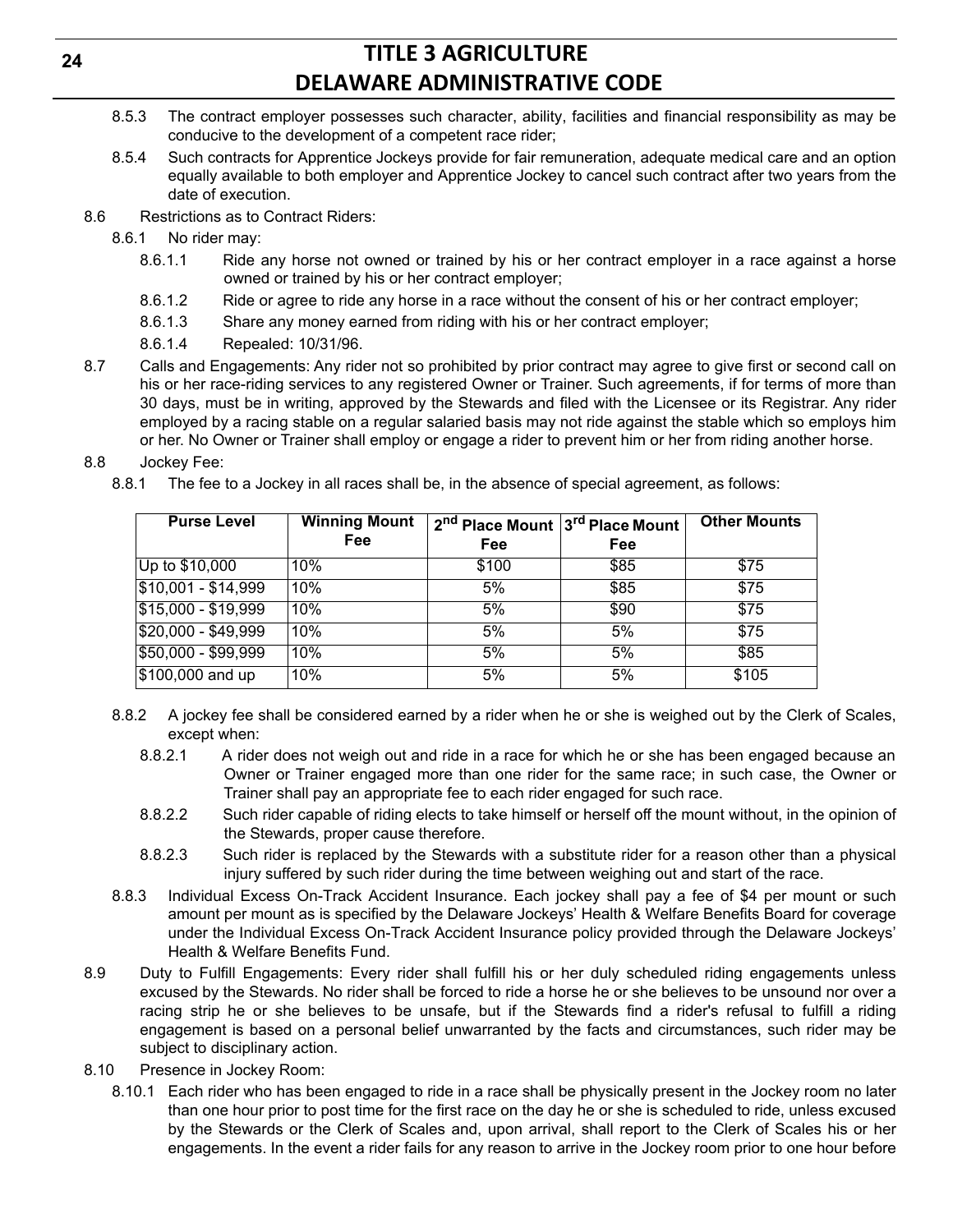post time of a race in which he or she is scheduled to ride, the Clerk of Scales shall so advise the Stewards who thereupon may name a substitute rider, in which case they shall cause an announcement to be made of any such rider substitution prior to the opening of wagering on such race.

- 8.10.2 Each rider reporting to the Jockey room shall remain in the Jockey room until he or she has fulfilled all his riding engagements for the day, except to ride in a race or to view the running of a race from a location approved by the Stewards. Such rider shall have no contact or communication with any person outside the Jockey room other than an Owner or Trainer for whom he or she is riding, or a racing official, or a representative of Licensee, until such rider has fulfilled all his or her riding engagements for the day, except as provided in subsection 8.10.2.1.
	- 8.10.2.1 Each rider in the Jockey room may use a mobile electronic device in the confines of the Jockey room, provided that (i) for purposes of this subsection 8.10.2.1, the Jockey room does not include the balcony or any other area that might be in the view of the public; (ii) a Jockey's use of a mobile electronic device in the Jockey room signifies the Jockey's consent to a search of the mobile electronic device by or on behalf of the Commission; and (iii) a Jockey may not wear headphones while listening to a mobile electronic device if this does not allow the Jockey to hear when others are calling the Jockey to race.
- 8.10.3 Licensee shall take measures designed to exclude from the Jockey room all persons, except riders scheduled to ride on the day's program, Valets, authorized attendants, Racing Officials, representatives of Licensee and persons having special permission from the Stewards to enter the Jockey room.
- 8.10.4 Any rider intending to discontinue riding at a race meeting prior to its conclusion shall so notify the stewards not later than after fulfilling his or her final riding engagement of the day he or she intends to depart.
- 8.11 Weighing Out:
	- 8.11.1 Each rider engaged to ride in a race shall report to the Clerk of Scales for weighing out not more than one hour and not less than 15 minutes before post time for each race in which he or she is engaged to ride and to report their weight and overweight, if any, at a time designated by the Stewards.
	- 8.11.2 No rider shall pass the scale with more than one pound overweight, without the consent of the Owner or Trainer of the horse he or she is engaged to ride. In no event shall a rider pass the scale with more than five pounds overweight.
	- 8.11.3 No horse shall be disqualified because of overweight carried.
	- 8.11.4 Riding crop, blinkers, number cloth, bridle and rider's safety helmet and rider's safety vest shall not be included in a rider's weight.

Revised: 10/20/93

- 8.12 Wagering: No rider shall place a wager, or cause a wager to be placed on his behalf, or accept any ticket or winnings from a wager on any race, except on his or her own mount to win, or a combination wager on his or her own mount to win, place and show, and except through the Owner or Trainer of the horse he or she is riding. Such Owner or Trainer placing wagers for his rider shall maintain a precise and complete record of all such wagers and such record shall be available for examination by the Stewards at all times.
- 8.13 Attire: Upon leaving the Jockey room to ride in any race, each rider shall be neat and clean in appearance and wear the traditional Jockey costume with all jacket buttons and catches fastened. Except with the approval of the Stewards, each Jockey shall wear the cap and jacket racing colors registered in the name of the Owner of the horse he or she is to ride, white or light breeches, top boots, safety helmet, safety vest and a number on his or her right shoulder corresponding to his or her mount's number as shown on the saddle cloth and daily race program. The Clerk of Scales and attending Valet shall be held jointly responsible with a rider for his or her neat and clean appearance and proper attire.

Revised: 10/20/93

- 8.14 Viewing Films or Tapes of Race: Every rider shall be responsible for checking the film list posted by the Stewards in the Jockey room the day after riding in a race, the posting of same to be considered as notice to all riders whose names are listed thereon to present themselves at the time designated by the Stewards to view the patrol films or video tape of races. Any rider may be accompanied by a representative of the Jockey organization of which he or she is a member in viewing such films or, with the Stewards' permission, be represented at such viewing by his or her designated representatives.
- 8.15 Safety Helmets and Safety Vests. Every individual shall, when mounted on a horse while on the premise of a racetrack or handling a horse at the starting gate, wear a properly secured safety helmet and safety vest. The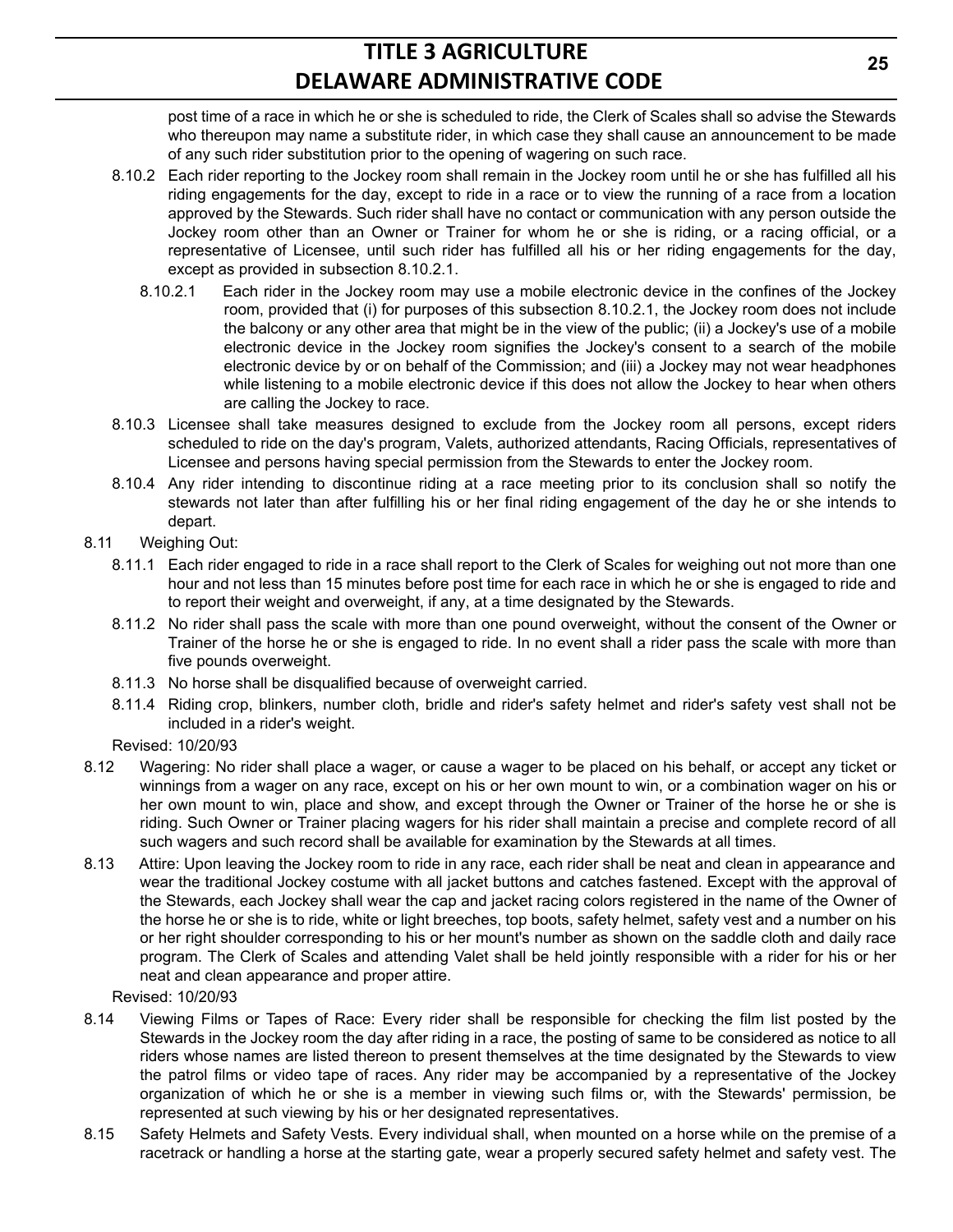helmet and vest shall meet or exceed with one or more Commission approved safety standards or later revisions. All safety helmets and safety vests shall be permanently labeled with the identification of the manufacturer, including name and address of the manufacturer, or if a private labeler is on the label, the name and address of the private labeler (an Internet or website address shall not be considered an acceptable address), month and year of manufacture, model designation, and safety standard(s) meeting or exceeding. A safety helmet or a safety vest shall not be altered in any manner nor shall the Product Marking be removed or defaced. A safety vest shall not be attached to the horse or to any equipment carried by the horse. A safety helmet or safety vest shall not have any camera or other device affixed to the safety equipment unless the device is designed for the helmet and vest, and meets or exceeds a safety standard. The Stewards may at any time take possession of a safety helmet or safety vest for inspection and may at their discretion confiscate any safety helmet or safety vest that does not comply with these rules.

**4 DE Reg. 174 (07/01/00) 4 DE Reg. 1131 (01/01/01) 12 DE Reg. 1403 (05/01/09) 17 DE Reg. 1178 (06/01/14) 19 DE Reg. 1010 (05/01/16) 22 DE Reg. 468 (12/01/18) 22 DE Reg. 1000 (06/01/19)**

### **9.0 Agents, Authorized and Jockey**

- 9.1 Agency Permitted: Any registered Owner or Jockey or Apprentice Jockey holding a permit issued by the Commission may, as a principal, authorize another person as an agent to act in such principal's behalf in all matters pertaining to racing and transfer of horses at Licensee's premises. Such authorization shall be in writing and shall define the powers, limits and terms of such agency.
- 9.2 Registration or Permit Required:
	- 9.2.1 No person may act as agent on behalf of another individual in a matter pertaining to racing at Licensee's premises or in the transfer of horses on its grounds unless both principal and agent have been duly issued a current registration or permit authorizing such activity.
	- 9.2.2 If an Authorized Agent is to act on behalf of more than one principal, a separate registration or permit must be obtained as to each principal. Applications for such shall be accompanied by the written agency appointment, signed by the principal and notarized.
		- 9.2.2.1 If such agency appointment is other than one authorizing broad general powers and qualifies or limits powers of the Agent to act on behalf of the principal in any material way, then such registration or permit, if issued, shall indicate thereon such limitation.
		- 9.2.2.2 Any Racing Official may deny any Authorized Agent whose registration or permit is so limited any right to take action as such until he has inspected a copy of the agency appointment and ascertained to his satisfaction that any act in question is empowered by such agency.
		- 9.2.2.3 Jockey Agents. Each jockey agent shall obtain a license from the Commission.
			- 9.2.2.3.1 Number of Jockeys an Agent May Be Permitted to Represent.
				- 9.2.2.3.1.1 A jockey agent may represent up to: two journeymen jockeys, and one apprentice jockey.
			- 9.2.2.3.2 If a stable employs more than two contract jockeys, a jockey agent may represent all the jockeys under contract to that stable.
			- 9.2.2.3.3 A jockey agent may not make or assist in the making of any engagement for any rider other than those he is licensed to represent.
- 9.3 Termination of Agency: Such Agency shall remain in effect until written notification of revocation is received from the principal by the Commission. In the event a Jockey Agent is dismissed by his employer, or if a Jockey Agent discontinues making engagements for a rider, then such Jockey Agent shall immediately notify the Stewards and turn over to the Clerk of Scales a list of any unfulfilled engagements such Jockey Agent may have made for such rider.
- 9.4 Acts by Authorized Agent: Unless precluded by specific limitations in the agency appointment, an Authorized Agent who is registered or who holds a permit granted by the Commission may perform at Licensee's premises on behalf of the registered owner-principal all acts pertaining to racing, including the transfer of ownership of horses, as could be performed by the principal were he present. In executing any document on behalf of the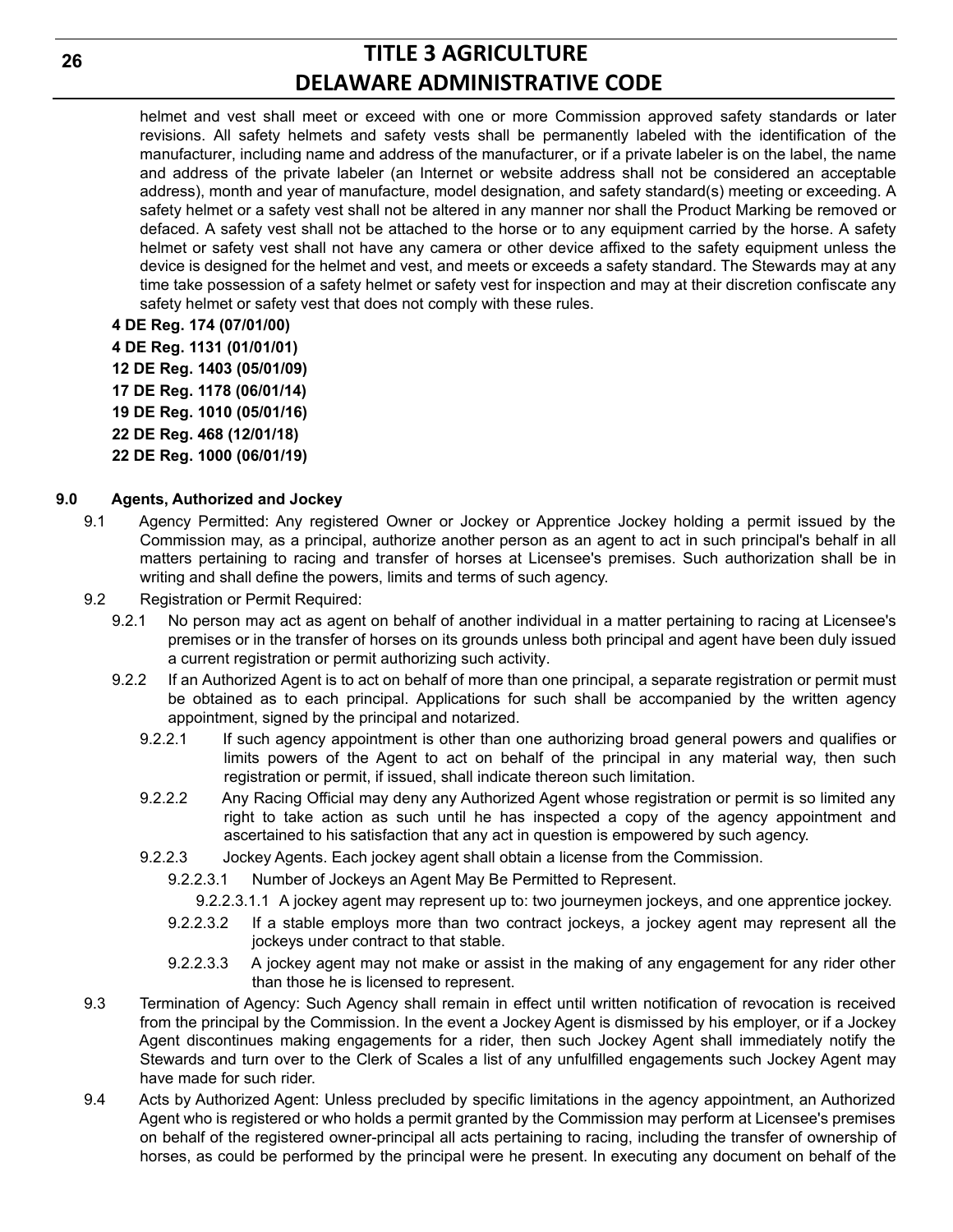principal, an Authorized Agent shall clearly indicate that he is acting as an Authorized Agent and shall specify the principal for whom he is acting. When an Authorized Agent enters a claim for the account of his principal, the name of the registered Owner for whom the claim is being made and the name of the Authorized Agent shall appear on the claim slip.

- 9.5 Riding Engagements: No person other than the contract employer or licensed Jockey Agent who holds a permit issued by the Commission may make riding engagements for a rider, except that a Jockey not represented by an Agent may make his own riding engagements. Such persons permitted to make riding engagements shall maintain in their possession at all times an engagement book and shall record therein riding engagements made, the same being subject to examination by the Stewards at any time. No Jockey Agent may enter the Jockey room, paddock or racing strip during the hours of racing.
- 9.6 Conflicting Claims for Rider: Any dispute arising from a conflict of claims for the services of a rider shall be determined by the Stewards on the basis of written records submitted by the parties involved.

### **4 DE Reg. 179 (07/01/00) 17 DE Reg. 1061 (05/01/14)**

### **10.0 Horses**

- 10.1 Registration required:
	- 10.1.1 No horse may be entered or raced in the State unless duly registered and named in the registry office of the Jockey Club in New York and unless the registration certificate or racing permit issued by the Jockey Club for such horse is on file with the Racing Secretary except that, (a) for good cause, the Stewards, in their discretion, may waive this requirement if the horse is otherwise correctly identified to their satisfaction; and (b) the Stewards may, in their discretion, allow a horse to race provided that the registration certificate must be delivered to the racing office within 48 hours.
	- 10.1.2 For steeplechase racing only, a Certificate for Racing Purposes Only issued by the National Steeplechase and Hunt Association in New York can be acceptable within the meaning of this Rule.
- 10.2 Ringers Prohibited:
	- 10.2.1 No horse may be entered or raced in this state designated by a name other than the name under which such horse is currently registered with the Jockey Club in New York or with any other authority recognized by the Commission. In the event a horse's name is changed by the Jockey Club, or any other authority recognized by the Commission, such horse's former name shall be shown parenthetically in the daily race program the first three times such horse races after such name change.
	- 10.2.2 No person shall at any time cause or permit the correct identity of a horse to be concealed or altered nor shall any person refuse to reveal the correct identity of a horse he owns, or which is in his care, to a Racing Official.
	- 10.2.3 No horse shall race in this State without a legible lip tattoo number applied by agents of the Thoroughbred Racing and Protective Bureau, except that for good cause the Stewards, in their discretion, may waive this requirement if the horse is otherwise correctly identified to the Stewards' satisfaction. The Stewards shall require that a horse without a lip tattoo number be lip tattooed within a reasonably practical time.
	- 10.2.4 No horse may be entered or raced in this State if previously involved in a "ringer" case if:
		- 10.2.4.1 A person having control of such horse knowingly entered or raced such horse while designated by a name other than the name under which such horse was registered with the Jockey Club or any other authority recognized by the Commission; or (2) such person having control of such horse participated in or assisted in the entry or racing of some other horse under the name registered as belonging to such horse in question.
- 10.3 Denerving:
	- 10.3.1 Any horse on which a neurectomy has been performed shall have such fact designated on its registration certificate or racing permit. It shall be the joint responsibility of the practicing veterinarian who performed the operation and the Trainer of such denerved horse to insure that such fact is designated on the registration certificate or racing permit.
	- 10.3.2 Any horse whose ulnar, radial or median nerve has been either blocked or removed (known as high nerved), or whose volar or plantar nerve has been blocked or removed, unilaterally or bilaterally, shall not be entered or raced in this State.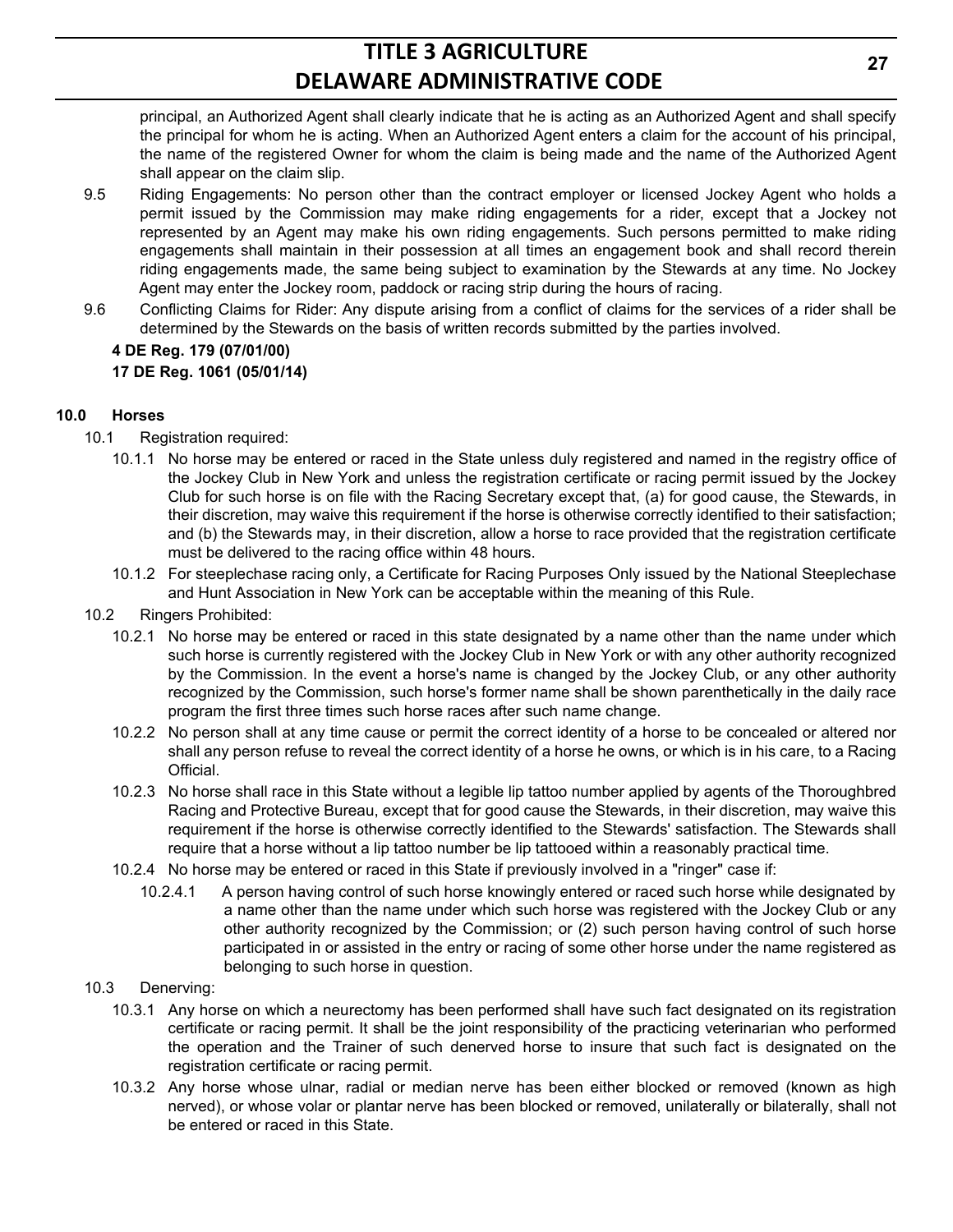- 10.3.3 Any horse which has had a posterior digital neurectomy (known as low nerved) may be permitted to race provided such denerving has been reported by the Trainer to the Stewards and such horse has been approved for racing by the Commission's Veterinarian prior to being entered for a race.
- 10.3.4 In the event a horse races in violation of this Rule and participates in the purse distribution, then no protest thereon will be considered unless submitted in writing to the Stewards within 48 hours after such race.
- 10.3.5 In the event a horse races in violation of this Rule and is claimed, then no protest thereon will be considered unless the successful claimant submits such protest in writing within 48 hours requesting that his claim be voided. Should the claim be voided, the horse shall be returned to the Owner who started such horse in such race and the claim price shall be returned to the claimant.
- 10.3.6 A list of all denerved horses shall be posted in the Racing Secretary's Office. No person shall report a horse as having a neurectomy when in fact such horse has not.
- 10.4 Bleeders: Any horse known to have bled from its nostrils during a race or workout may not be entered or raced without the prior approval for racing by the Commission's Veterinarian. A horse which bled for the first time shall not be permitted to run for a period of ten (10) calendar days. A horse which bleeds a second time shall not be permitted to run for thirty (30) calendar days. A horse which bleeds a third time shall not be permitted to run for ninety (90) days. A horse which bleeds a fourth time shall be barred from further racing in the State of Delaware, except that if a horse's fourth bleeding incident occurs within one year of the first bleeding incident, then the horse shall not be barred but shall not be permitted to run for one year. If a horse has bled three times but at least twelve months have passed since the last bleeding incident, then if the horse bleeds for a fourth time, the horse shall not be permitted to run for twelve (12) months, and any further bleeding incidents will prevent the horse from racing for another twelve (12) month period. (A positive endoscopic examination shall be classed as a first time bleeder). See Rule 15.2 Bleeder Medication.
- 10.5 Health Certificate Required: Licensee, within its discretion, may require a health certificate from an accredited, practicing veterinarian of any horse stabled or to be stabled on its grounds.
- 10.6 Workouts: No horse may be schooled in the paddock or taken onto a track on Licensee's grounds for training or workout, other than during normal training hours as posted by Licensee, without the special permission of the Stewards.
- 10.7 Removal from Licensee's Grounds/Postmortem Examination:
	- 10.7.1 No dead or sick horse may be removed from Licensee's grounds without the prior approval of the Commission's Veterinarian.
	- 10.7.2 The Commission may conduct a postmortem examination of any horse that is injured in this jurisdiction while in training or in competition and that subsequently expires or is destroyed. In proceeding with a postmortem examination, the Commission or its designee shall coordinate with the trainer and/or owner to determine and address any insurance requirements.
	- 10.7.3 The Commission may conduct a postmortem examination of any horse that expires while housed on a licensee's grounds within this jurisdiction. Trainers and owners shall be required to comply with such action as a condition of licensure.
	- 10.7.4 The Commission may take possession of the horse upon death for postmortem examination. The Commission may submit blood, urine, other bodily fluid specimens or other tissue specimens collected during a postmortem examination for testing by the Commission-selected laboratory or its designee. Upon completion of the postmortem examination, the carcass may be returned to the owner or disposed of at the owner's option.
	- 10.7.5 The presence of a prohibited substance in a horse, found by the official laboratory or its designee in a bodily fluid specimen collected during the postmortem examination of a horse, which breaks down during a race constitutes a violation of these rules.
	- 10.7.6 The cost of Commission-ordered postmortem examinations, testing and disposal will be borne by the Commission.
- 10.8 Serviceable for Racing:
	- 10.8.1 No horse may be entered or raced that:
		- 10.8.1.1 is not in serviceable, sound racing condition. The Stewards may, at any time, cause a horse on Licensee's grounds to be examined by a qualified person.
		- 10.8.1.2 is posted on a Veterinarian's list or Steward's list or is suspended in any racing jurisdiction;
		- 10.8.1.3 has been administered any drug, medication or substance foreign to the natural horse in violation of these Rules;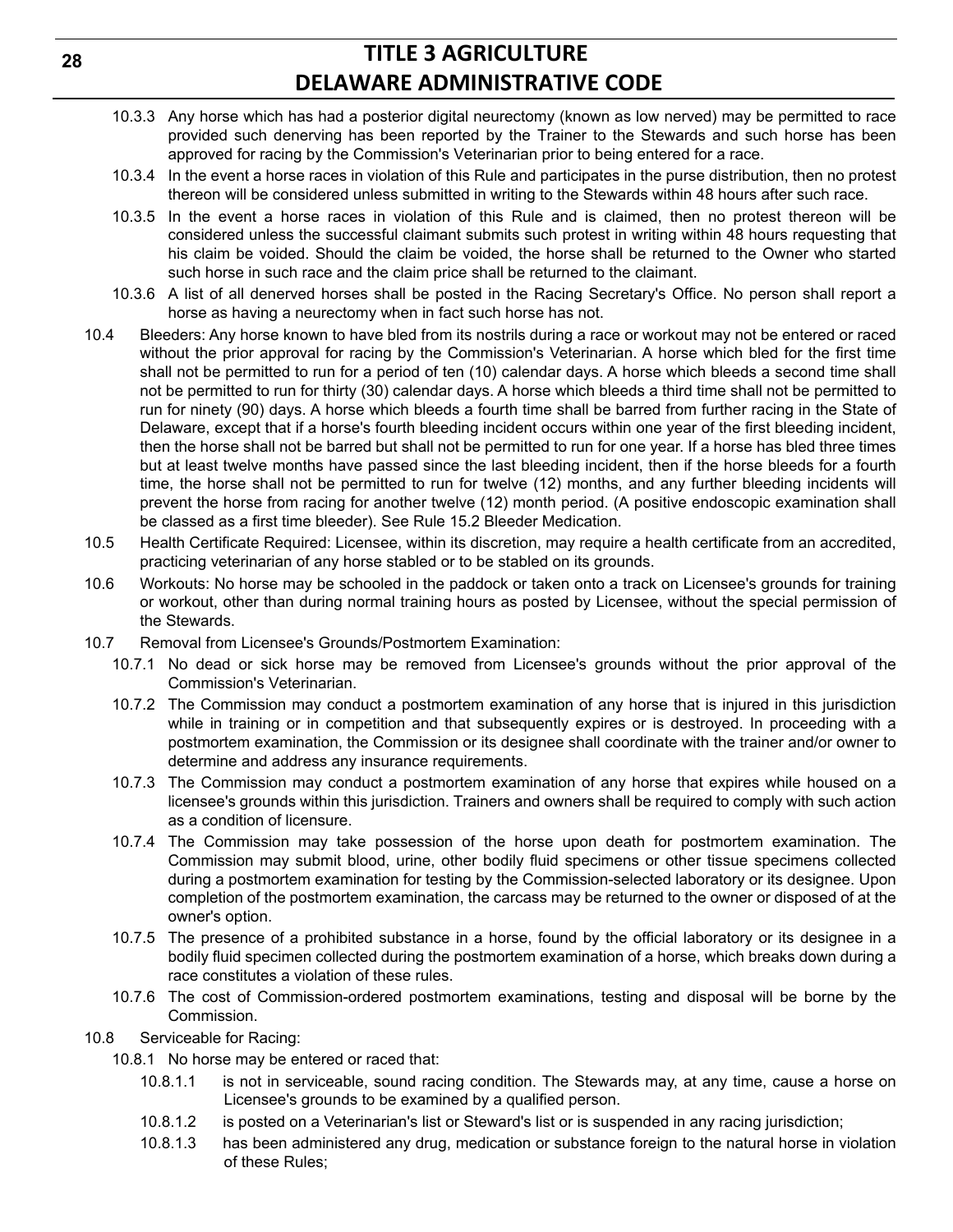- 10.8.1.4 is blind or has seriously impaired vision in both eyes;
- 10.8.1.5 is not correctly identified to the satisfaction of the Stewards;
- 10.8.1.6 is owned wholly or in part by, or is trained by, an ineligible person.
- 10.9 Equipment:
	- 10.9.1 Riding crops or blinkers must be used consistently on a horse or not at all. Permission to change any equipment used on a horse in its last previous start must be obtained from the Stewards. A horse's tongue may be tied down for a race with a clean bandage or gauze. A horse's bridle may weigh no more than two pounds. War bridles are prohibited. No horse may race in ordinary training shoes. Bar shoes may be used for racing only with the permission of the Stewards.
	- 10.9.2 Use on a horse either in a race or workout of any goading device, chain, electrical or mechanical device or appliance, other than the ordinary riding crop, which could be used to alter the speed of such horse is prohibited, except that spurs may be used in jumping races and, with the permission of the Stewards, during workouts.
	- 10.9.3 No riding crop shall be used that weighs more than one pound or is longer than 30 inches with one popper; no stingers or projections extending through the hole of a popper or any metal part on a riding crop shall be permitted.
- 10.10 Sex Alteration:
	- 10.10.1 Any alteration in the sex of a horse must be reported by such horse's Trainer to the Racing Secretary promptly, and the Racing Secretary shall note same on such horse's registration certificate.

Rule 10.1 and 10.2 Rev. March 1976.

**3 DE Reg. 754 (12/01/99) 4 DE Reg. 179 (07/01/01) 4 DE Reg. 1131 (01/01/01) 19 DE Reg. 1010 (05/01/16) 22 DE Reg. 1000 (06/01/19)**

#### **11.0 Entries, Subscriptions, Delegations**

- 11.1 Entering and Eligibility Required:
	- 11.1.1 No horse shall be qualified to start in any race unless such horse has been and continues to be duly entered therein. Entries or subscriptions for any horse, or the transfer of same, may be refused or cancelled by the Licensee without notice or reason given therefore.
	- 11.1.2 A horse must be eligible at the time of entry.
	- 11.1.3 A horse must be eligible at the time of starting.
- 11.2 Procedure for Making Entries:
	- 11.2.1 It shall be the absolute responsibility of the Trainer to report bleeders from other jurisdictions to the Commission's Veterinarian or Stewards on official forms from that State prior to entry.
	- 11.2.2 All entries, subscriptions, declarations and scratches shall be lodged with the Racing Secretary and shall not be considered as having been made until received by the Racing Secretary who shall maintain a record of time of receipt of same.
	- 11.2.3 Every entry must be in the name of such horse's registered Owner, as completely disclosed and registered with the Racing Secretary under these Rules and made by the Owner, Trainer or a person deputized by such Owner or Trainer.
	- 11.2.4 Every entry must be in writing, or by telegraph promptly confirmed in writing, except that an entry may be made by telephone to the Racing Secretary but must be confirmed in writing should the Stewards, the Racing Secretary or an assistant to the Racing Secretary so request.
	- 11.2.5 Every entry shall clearly designate the horse so entered. When entered for the first time during a meeting, every horse shall be designated by name, age color, sex, sire, dam and broodmare sire, as reflected by such horse's registration certificate.
	- 11.2.6 No horse may race unless correctly identified to the satisfaction of the Stewards as being the horse duly entered;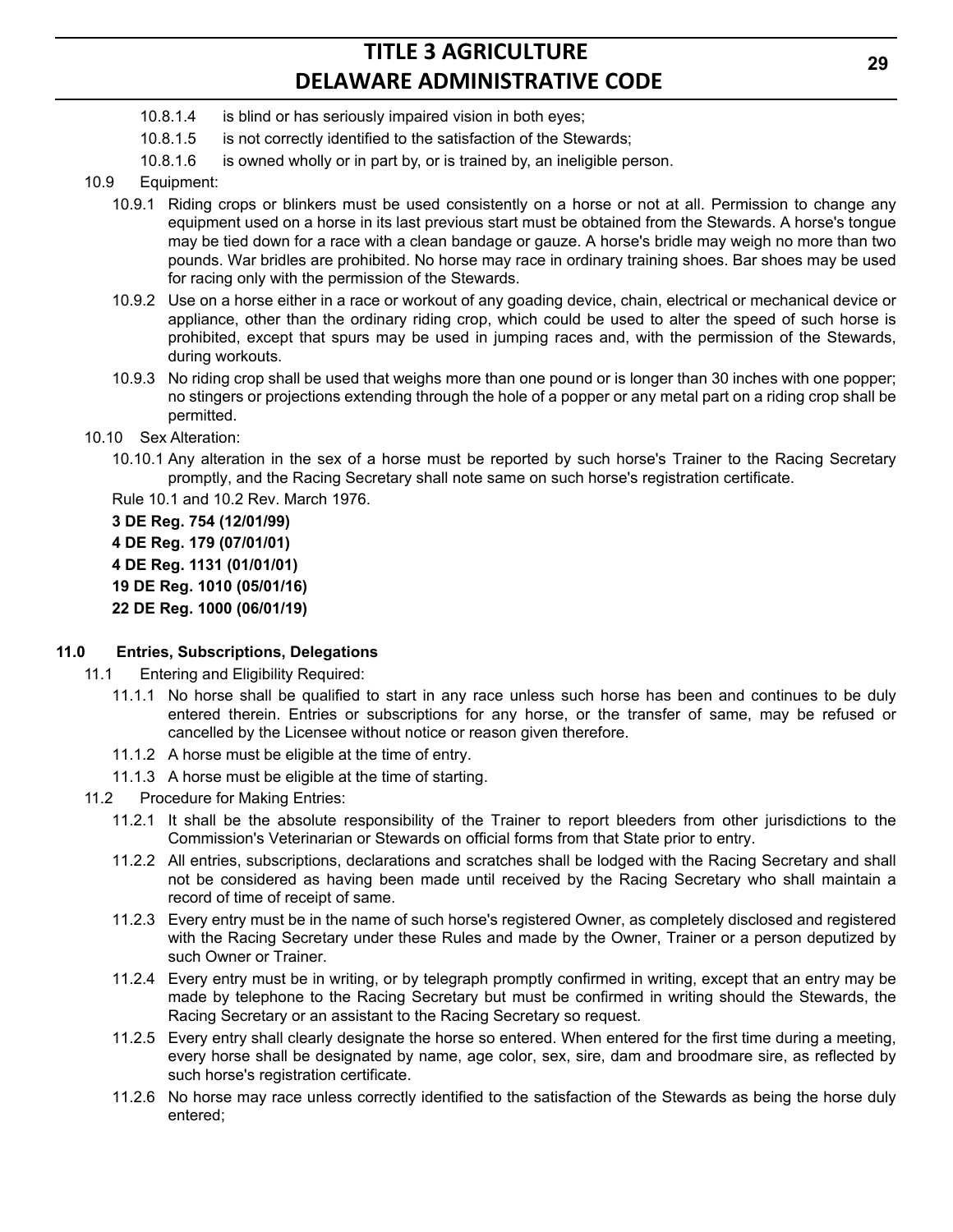- 11.2.7 In establishing the identity of a horse, responsibility shall be borne by any person attempting to identify such horse as well as the Owner of such horse, all such persons being subject to appropriate disciplinary action for incorrect identification.
- 11.2.8 At the time of entering a horse, the Trainer of such horse or his representative, must declare to the Racing Secretary or his representative, whether the horse will race on any medication permitted by these Rules and shall not deviate from such declaration.
- 11.2.9 Within the discretion of the Stewards, a list of horses so declared to race on medication may, in whole or in part, be announced, released for publication or otherwise made public without liability for the accuracy thereof.
- 11.2.10 In order to claim an apprentice allowance at the time of entry, an Apprentice Jockey must be designated by name.
- 11.2.11 No alteration may be made in any entry after the closing of entries, except that an error may be corrected.
- 11.2.12 No horse may be entered in two races to be run on the same day.
- 11.3 Limitation as to Spouses: (Repealed 1/6/92.)
- 11.4 Mutuel Entries:
	- 11.4.1 All horses entered in the same race and owned wholly or in part by the same owner or spouse thereof shall be joined as a mutuel entry and be considered part of a single betting interest for the purpose of purse calculations and distribution of pools. Horses shall be regarded as having a common owner when an owner of one horse, either as an individual or as a licensed member of a partnership or as a licensed shareholder of a corporation, has an ownership interest in another horse, either as an individual or as a licensed shareholder of a partnership or as a licensed shareholder of a corporation.
	- 11.4.2 Should any horse in a coupled entry or mutuel field be officially withdrawn or scratched, the remaining horse or horses in that coupled entry or mutuel field shall remain valid betting interests.
	- 11.4.3 Same Owner and Different Owner Entries: Owners shall not have more than two horses entered in a purse race with the exception of stakes and handicap races. Trainers shall not have more than three horses entered in a purse race (two betting interests) with the exception of stakes and handicap races.
	- 11.4.4 In no case may two horses having common ties through ownership start in a purse race to the exclusion of a single interest. When making a coupled entry in a Purse race, a preference for one of the horses must be made.

Revised: 6/19/92

- 11.5 Subscriptions:
	- 11.5.1 Nominations to or entry of a horse in a stakes race is a subscription. Any subscriber to a stakes race may transfer or declare such subscription prior to closing.
		- 11.5.1.1 Joint subscription and entries may be made by any one of the joint Owners of a horse and each such Owner shall be jointly and severally liable for all payments due thereon.
		- 11.5.1.2 Death of a horse or a mistake in its entry, when such horse is eligible, does not release the subscriber or transferee from liability for all stakes fees due thereon. No fees paid in connection with a subscription to a stakes race that is run shall be refunded.
		- 11.5.1.3 Death of a nominator or original subscriber to a stakes race shall not render void any subscription, entry or right of entry thereunder; all rights, privileges and obligations shall attach to the successor Owner, including the legal representatives of the decedent.
		- 11.5.1.4 When a horse is sold privately, sold at public auction or claimed, stakes engagements for such horse shall be transferred automatically with such horse to its new Owner, except that if such horse is transferred to a person whose registration is suspended or otherwise unqualified to race or enter such horse, then subscriptions shall be void as of the date of such transfer.
		- Rule 11.4 Rev. July 1977
		- Rule 11.4 Rev. July 1978
		- 11.5.1.5 All stakes fees paid toward a stakes race shall be allocated to the winner thereof unless otherwise provided by the conditions for such stakes race. In the event a stakes race is not run for any reason, all such subscription fees paid shall be refunded.
- 11.6 Closings:
	- 11.6.1 Entries for purse races and subscriptions to stakes races shall close at the time designated by the Licensee in the previously published conditions for such races. If a race is not split, no entry, subscription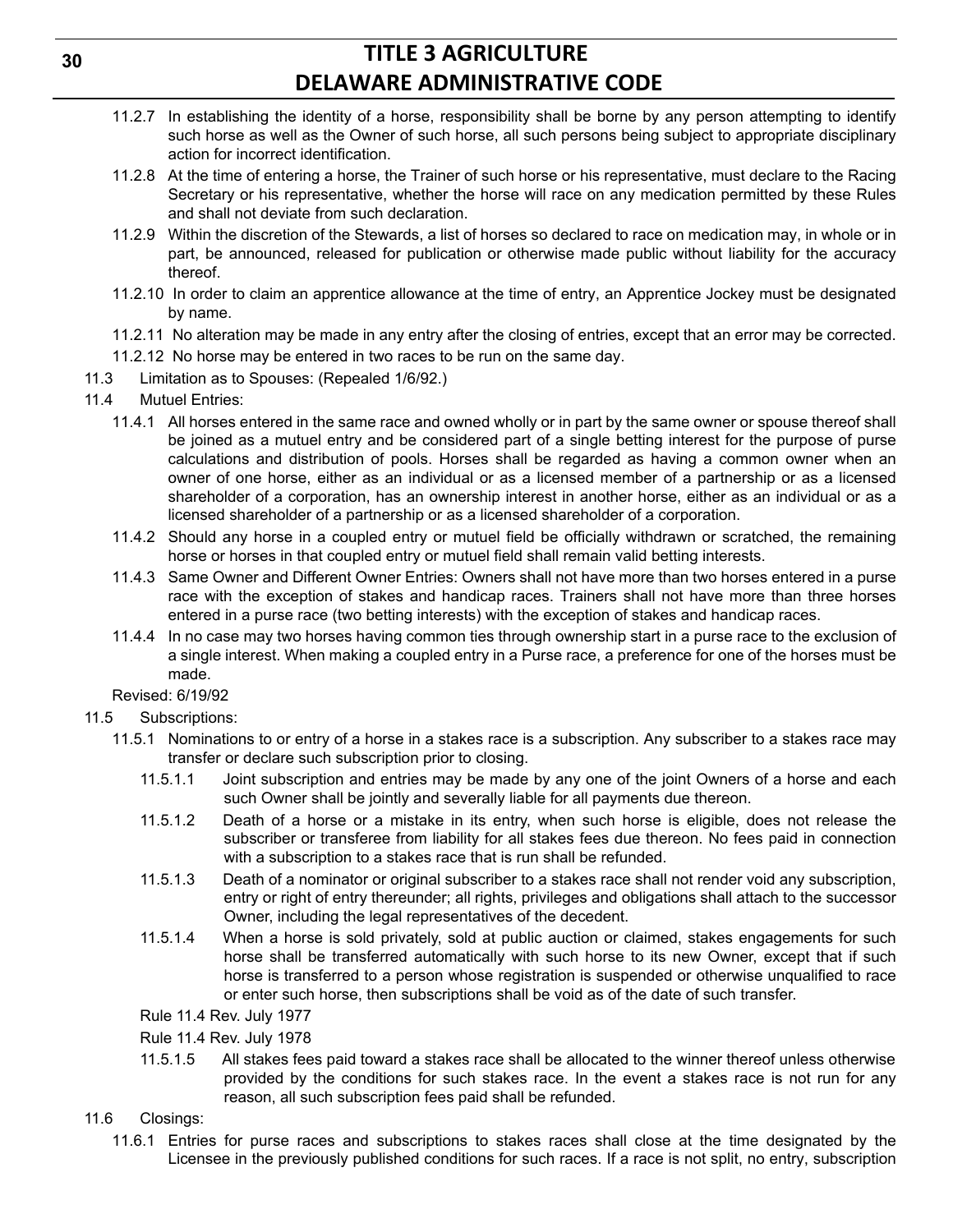or declaration shall be accepted after such closing time, except that in the event of an emergency or if a purse race fails to fill, then the Racing Secretary may, with the approval of a Steward, extend such closing time.

- 11.6.2 If the hour of closing is not specified for stakes races, then subscriptions and declarations therefore may be accepted until midnight of the day of closing, provided they are received in time for compliance with every other condition of such race.
- 11.6.3 Entries which have closed shall be compiled without delay by the Racing Secretary and, along with declarations, be posted.
- 11.7 Number of Starters in a Race:
	- 11.7.1 The maximum number of starters in any race shall be limited to the number of starting positions afforded by the Licensee's starting gate and such extensions thereof as can be positioned across the width of the track at the starting point for such race. Such maximum number of starters shall be further limited by the number of horses which, in the opinion of the Stewards, considering the safety of the horses and riders and the distance from the start of the first turn, can be afforded a fair and equal start.
	- 11.7.2 If any purse race in the printed condition book fails to fill, then the Licensee may cancel or declare off such race.
- 11.8 Split or Divided Races:
	- 11.8.1 In the event a race is cancelled or declared off, the Licensee may split any race programmed for the same day and which may previously have been closed.
	- 11.8.2 When a purse race is split, forming two or more separate races, the Racing Secretary shall give notice thereof not less than 15 minutes before such races are closed so as to grant time for the making of additional entries to such split races.
	- 11.8.3 Division of entries upon the splitting of any race shall be made in accordance with the conditions under which entries and subscriptions therefore were made and in the absence of specific prohibition by such conditions:
		- 11.8.3.1 Horses originally joined as a mutuel entry shall, to the greatest extent possible, be placed in different divisions of a split race;
		- 11.8.3.2 Division of other entries in any split race may be made according to age, sex or weight, except that such entries not so divided shall be divided by lot so as to provide a number of betting interests as nearly equal as possible for each division of such split race.
- 11.9 Post Positions: Post positions for all races shall be determined by lot drawn in the presence of those making the entries for such race. Post positions in split races also shall be redetermined by lot in the presence of those making the entries for such split race. The Racing Secretary shall assign pari-mutuel numbers for each starter to conform with the post position drawn, except when a race includes two or more horses joined as a single betting interest.
- 11.10 Also Eligible List:
	- 11.10.1 If the number of entries for a purse race exceeds the number of horses permitted to start in such race, then the names of as many as six (6) additional horses may be drawn as provided in Rule 11.9. The names drawn shall be posted, in the order they were drawn, as "also eligible" to start.
	- 11.10.2 After any horses have been excused from a purse race at scratch time, the starting and post position of such horses as needed from the also-eligible list shall be determined by the order in which they appear on the entry sheet.

Revised: 10/26/95

- 11.10.3 Any Owner or Trainer of any horse on the also-eligible list who does not wish to start such horse in such race shall so notify the Racing Secretary prior to scratch time for such race and such horse shall forfeit any preference to which it may have been entitled.
- 11.10.4 Where entries are closed two racing days prior to the running of a race, any horse on an also-eligible list, which has also been drawn into a race as a starter for the succeeding day, shall not be given an opportunity to be drawn into the earlier race for which he had been listed as also-eligible.
- 11.11 Preferred List; Stars:
	- 11.11.1 The Racing Secretary shall maintain a list of horses which were entered but denied an opportunity to race because eliminated from a race programmed in the printed condition book either by overfilling or failure to fill. Horses so eliminated shall be awarded a preference "star" for each such elimination. As to drawing in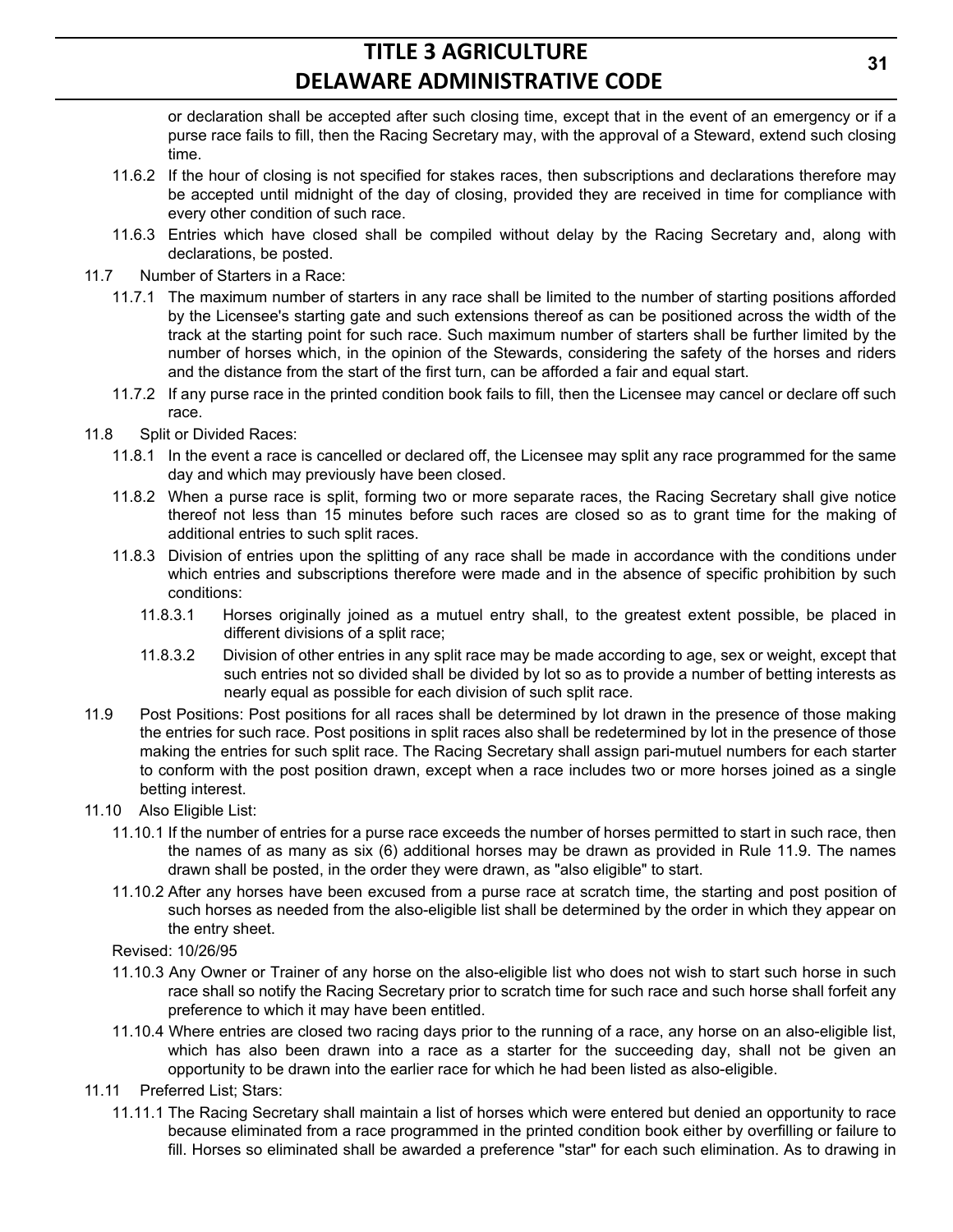from the also-eligible list to subsequent races of similar distance and similar conditions, such horses shall be given preference over horses with fewer number or no preference stars.

- 11.11.2 No preference shall be given a horse otherwise entitled thereto for a race if such horse is also entered for a race on the succeeding day.
- 11.11.3 No preference shall be given a horse otherwise entitled thereto for a race unless preference is claimed at the time of entry by indicating same on the entry with the word "preferred".
- 11.12 Arrears: No horse may be entered or raced if the Owner thereof is in arrears as to any stakes fees due by such Owner, or is indebted in any sum to Licensee, except with the approval of the Racing Secretary. (Also, see Rule 6.11).
- 11.13 Declarations: Withdrawal of a horse from a race before closing thereof by the Owner or Trainer or person deputized by either, such being known as a "declaration', shall be made in the same manner as to form, time and procedure as provided for the making of entries. Declarations and scratches are irrevocable. No declaration fee shall be required by any Licensee.
- 11.14 Scratches:
	- 11.14.1 Withdrawal of a horse from a race after closing thereof by the Owner or Trainer or person deputized by either, such being known as a "scratch", shall be permitted only under the following conditions:
		- 11.14.1.1 A horse may be scratched from a stakes race for any reason at any time up until 45 minutes before post time for that race.
		- 11.14.1.2 No horse may be scratched from a purse race without approval of the Stewards and unless such intention to scratch has been filed in writing with the Racing Secretary or his assistant at or before the time conspicuously posted as "scratch time". Scratch of one horse coupled in a mutuel entry in a purse race must be made at or before the posted scratch time, unless permission is granted by the Stewards to allow both horses to remain in the race until a later appointed scratch time therefore.
		- 11.14.1.3 In purse races, horses that are physically disabled or sick shall be permitted to be scratched first. Horses that are not physically disabled or sick may be scratched only with the permission and in the manner prescribed by the Stewards.
		- 11.14.1.4 Entry of any horse which has been scratched or excused from starting by the Stewards because of a physical disability or sickness shall not be accepted until the expiration of three calendar days after such horse was scratched or excused.
		- 11.14.1.5 The Stewards will review all cases in which a horse is entered to run at a licensed track in Delaware, while appearing in the entries in another racing jurisdiction, during the five day entry period for Delaware. It shall be a violation of these Rules for a licensee to scratch a horse entered to race in Delaware in order for said horse to race in another jurisdiction within the five day entry period. Violations of this Rule, absent mitigating circumstances, will be subject to fines of not less than \$1,000 and no more than \$2,500. This rule shall not pertain to Handicap and Stake races.
		- 11.14.1.6 If the Stewards determine that a horse has been scratched in error, the Stewards may allow the horse to start and race for purse money only and be disregarded for pari-mutuel purposes.

**4 DE Reg. 179 (07/01/00) 8 DE Reg. 1289 (03/01/05) 10 DE Reg. 1581 (04/01/07) 12 DE Reg. 667 (11/01/08) 13 DE Reg. 497 (10/01/09) 24 DE Reg. 997 (05/01/21)**

### **12.0 Weights**

- 12.1 Penalties Obligatory; Allowances Must Be Claimed: Weight penalties are obligatory; weight allowances must be claimed at time of entry and shall not be waived after the posting of entries, except by consent of the Stewards.
- 12.2 Allowance at Start Controls: A horse shall start with only the allowance of weight to which it is entitled at time of starting, regardless of its allowance at time of entry.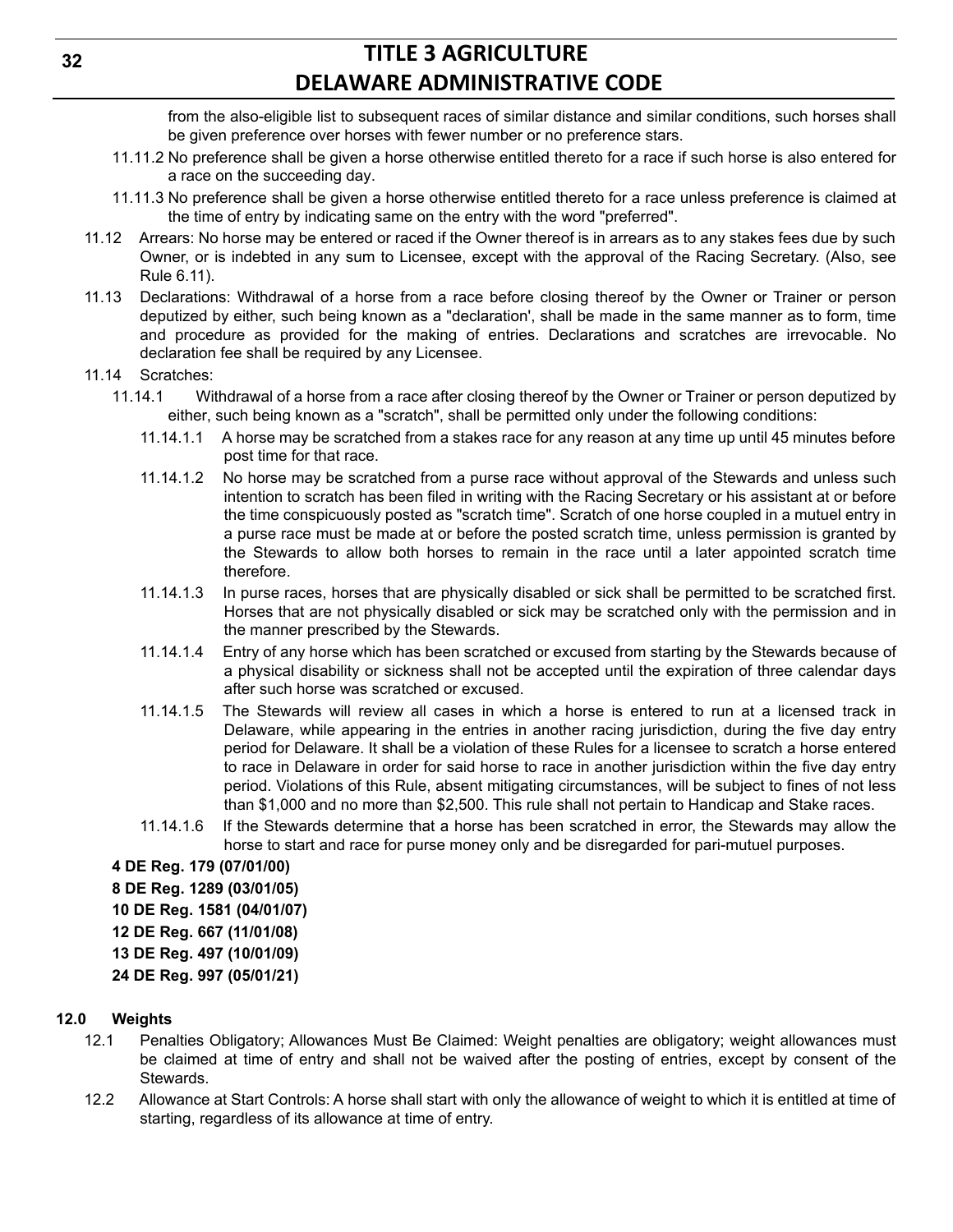- 12.3 Allowance Denied: Horses incurring weight penalties for a race shall not be entitled to any weight allowance for that race. Horses not entitled to the first weight allowance in a race shall not be entitled to any subsequent allowance specified in the conditions.
- 12.4 Disqualification for Erroneous Allowance Claim: Claim of weight allowance to which a horse is not entitled shall not disqualify unless protest is made in writing and lodged with the Stewards at least one hour before post time.
- 12.5 Second or Lower Place: No horse shall incur a weight penalty or be barred from any race for not having been placed second or lower in any race, nor shall a horse be given a weight allowance for failure to finish second or lower in any race.
- 12.6 Beaten in Race: No horse shall receive allowance of weight nor be relieved of extra weight for having been beaten in one or more races, but this rule shall not prohibit maiden allowances or allowances to horses that have not run a race within a specified period or a race of a specified value.
- 12.7 Flat Allowances vis-a-vis Jumping Allowances: Penalties incurred and allowances due in steeplechase or hurdle races shall not apply to races on the flat, and vice versa.
- 12.8 Charts Considered: In determining eligibility, allowances and penalties, the reports, records and statistics as published in the Daily Racing Form and the monthly chart books, or corresponding official publications of any foreign country, shall be considered.
- 12.9 Win At Unrecognized Meet: Horses wining races at unrecognized meetings shall not be penalized for such winnings in races run thereafter in this state under these Rules. The maiden allowance, however, shall be lost by the winning of a race at any unrecognized meeting.
- 12.10 Fillies and Mares: Excepting in handicaps, fillies two years old shall be allowed three pounds, and fillies and mares three years old and upward shall be allowed five pounds before September 1, and three pounds thereafter.
- 12.11 Weights for Age -- Flat Racing: For racing on the flat, the following is the scale of weight for age, and shall be carried when not otherwise specified in the conditions of the race.

#### **1/2 Mile**

|                    | Jan.  | Feb. | Mar. | Apr. | May | June | July | Aug. | Sept | Oct. | Nov. | Dec. |
|--------------------|-------|------|------|------|-----|------|------|------|------|------|------|------|
| Age 2              | $---$ | ---  | ---  | ---  | --- | ---  | ---  | 105  | 108  | 111  | 114  | 114  |
| Age 3              | 117   | 117  | 119  | 119  | 121 | 123  | 125  | 126  | 127  | 128  | 129  | 129  |
| Age 4              | 130   | 130  | 130  | 130  | 130 | 130  | 130  | 130  | 130  | 130  | 130  | 130  |
| 5<br>Age<br>and up | 130   | 130  | 130  | 130  | 130 | 130  | 130  | 130  | 130  | 130  | 130  | 130  |

#### **Six Furlongs**

|                 | ∣Jan. | 'Feb. | Mar. | 'Apr. | May | <b>June</b> | ,July | Aug. | <b>Sept</b> | 'Oct. | 'Nov. | Dec. |
|-----------------|-------|-------|------|-------|-----|-------------|-------|------|-------------|-------|-------|------|
| Age 2           | $---$ | ---   | ---  | ---   | --- | ---         | ---   | 102  | 105         | 108   | 111   | 111  |
| Age 3           | 114   | 114   | 117  | 117   | 119 | 121         | 123   | 125  | 126         | 127   | 128   | 128  |
| Age 4           | 129   | 129   | 130  | 130   | 130 | 130         | 130   | 130  | 130         | 130   | 130   | 130  |
| Age 5<br>and up | 130   | 130   | 130  | 130   | 130 | 130         | 130   | 130  | 130         | 130   | 130   | 130  |

#### **One Mile**

|       | Jan.  | 'Feb. | Mar. | 'Apr. | May | <b>June</b> | ∍Julv | ∣Aug. | <b>Sept</b> | 'Oct. | Nov. | 'Dec. |
|-------|-------|-------|------|-------|-----|-------------|-------|-------|-------------|-------|------|-------|
| Age ∠ | $---$ | ---   | ---  | ---   | --- | ---         | ---   | ---   | 96          | 99    | 102  | 102   |
| Age 3 | 107   | 107   | 111  | 111   | 113 | 115         | 117   | 119   | 121         | 122   | 123  | 123   |
| Age   | 127   | 127   | 128  | 128   | 127 | 126         | 126   | 126   | 126         | 126   | 126  | 126   |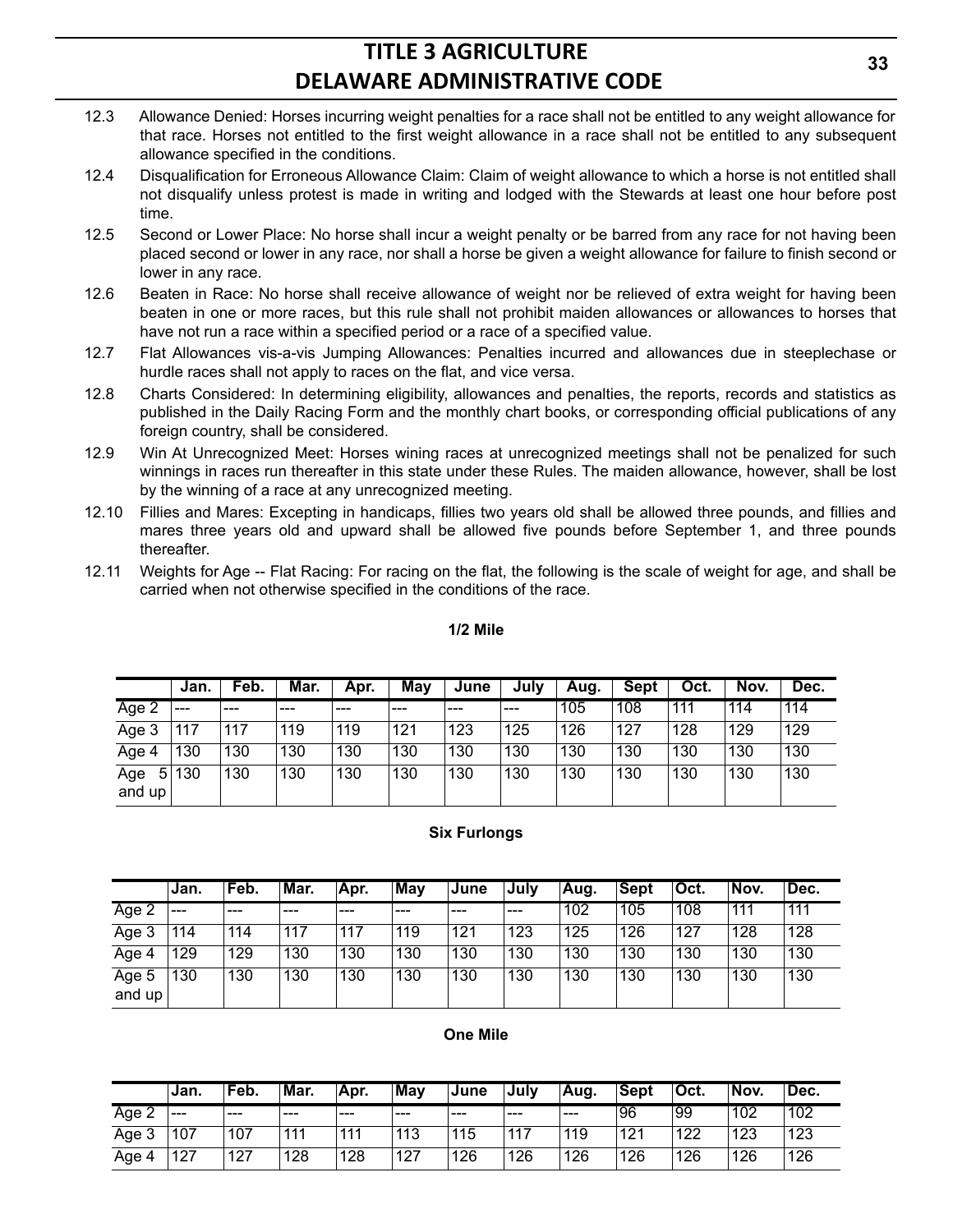|                 | ∣Jan. | Feb. | Mar. | Apr. | <b>Mav</b> | ∣June | ∍Julv | Aug. | ∣Sept | <sup>≀</sup> Oct. | 'Nov. | <sup>⊥</sup> Dec. |
|-----------------|-------|------|------|------|------------|-------|-------|------|-------|-------------------|-------|-------------------|
| Aqe 5<br>and up | 130   | 130  | 130  | '30  | 130        | 130   | 130   | 130  | 130   | 130               | 130   | 130               |

#### **One Mile**

|                 | ∣Jan. | Feb. | Mar. | Apr. | Mav | <b>June</b> | Julv | Aug. | Sept | Oct. | Nov. | Dec. |
|-----------------|-------|------|------|------|-----|-------------|------|------|------|------|------|------|
| Age 2           | ---   | ---  | ---  | ---  | --- | ---         | ---  |      | 96   | 99   | 102  | 102  |
| Age 3           | 107   | 107  | 111  | 111  | 113 | 115         | 117  | 119  | 121  | 122  | 123  | 123  |
| Age 4           | 127   | 127  | 128  | 128  | 127 | 126         | 126  | 126  | 126  | 126  | 126  | 126  |
| Age 5<br>and up | 128   | 128  | 128  | 128  | 127 | 126         | 126  | 126  | 126  | 126  | 126  | 126  |

#### **1-1/4 Miles**

|                 | Jan.  | 'Feb. | Mar. | Apr. | $\overline{\textsf{Mav}}$ | <b>June</b> | July | Aug. | Sept | Oct. | Nov. | 'Dec. |
|-----------------|-------|-------|------|------|---------------------------|-------------|------|------|------|------|------|-------|
| Age 2           | $---$ | ---   | ---  | ---  | ---                       | ---         | ---  | ---  | ---  | ---  | ---  | ---   |
| Age 3           | 101   | 101   | 107  | 107  | 111                       | 113         | 116  | 118  | 120  | 121  | 122  | 122   |
| Age 4           | 125   | 125   | 127  | 127  | 127                       | 126         | 126  | 126  | 126  | 126  | 126  | 126   |
| Age 5<br>and up | 127   | 127   | 127  | 127  | 127                       | 126         | 126  | 126  | 126  | 126  | 126  | 126   |

### **1-1/2 Miles**

|                 | Jan.  | Feb. | Mar. | Apr. | <b>May</b> | <b>June</b> | July | Aug. | <b>Sept</b> | Oct. | Nov. | Dec. |
|-----------------|-------|------|------|------|------------|-------------|------|------|-------------|------|------|------|
| Age 2           | $---$ | ---  | ---  | ---  | ---        | ---         | ---  | ---  | ---         | ---  | ---  | ---  |
| Age 3           | 98    | 98   | 104  | 104  | 108        | 111         | 114  | 117  | 119         | 121  | 122  | 122  |
| Age 4           | 124   | 124  | 126  | 126  | 126        | 126         | 126  | 126  | 126         | 126  | 126  | 126  |
| Age 5<br>and up | 126   | 126  | 126  | 126  | 126        | 126         | 126  | 126  | 126         | 126  | 126  | 126  |

#### **2 Miles**

|                 | ∣Jan. | 'Feb. | Mar. | Apr. | May | ∣June | Julv | Aug. | ∣Sept | 'Oct. | 'Nov. | 'Dec. |
|-----------------|-------|-------|------|------|-----|-------|------|------|-------|-------|-------|-------|
| Age 3           | 96    | 96    | 102  | 102  | 106 | 109   | 112  | 114  | 117   | 119   | 120   | 120   |
| Age 4           | 124   | 124   | 126  | 126  | 126 | 126   | 126  | 125  | 125   | 124   | 124   | ່ 124 |
| Age 5<br>and up | 126   | 126   | 126  | 126  | 126 | 126   | 126  | 125  | 125   | 124   | 124   | 124   |

In races of intermediate lengths, the weights for the shorter distance shall be carried.

12.12 Weights for Age -- Jumping Races: For jumping races, the following is the scale of weights for age and shall be carried when not otherwise specified in the conditions of the race:

### **SCALE OF WEIGHTS FOR AGE STEEPLECHASES 2 Miles**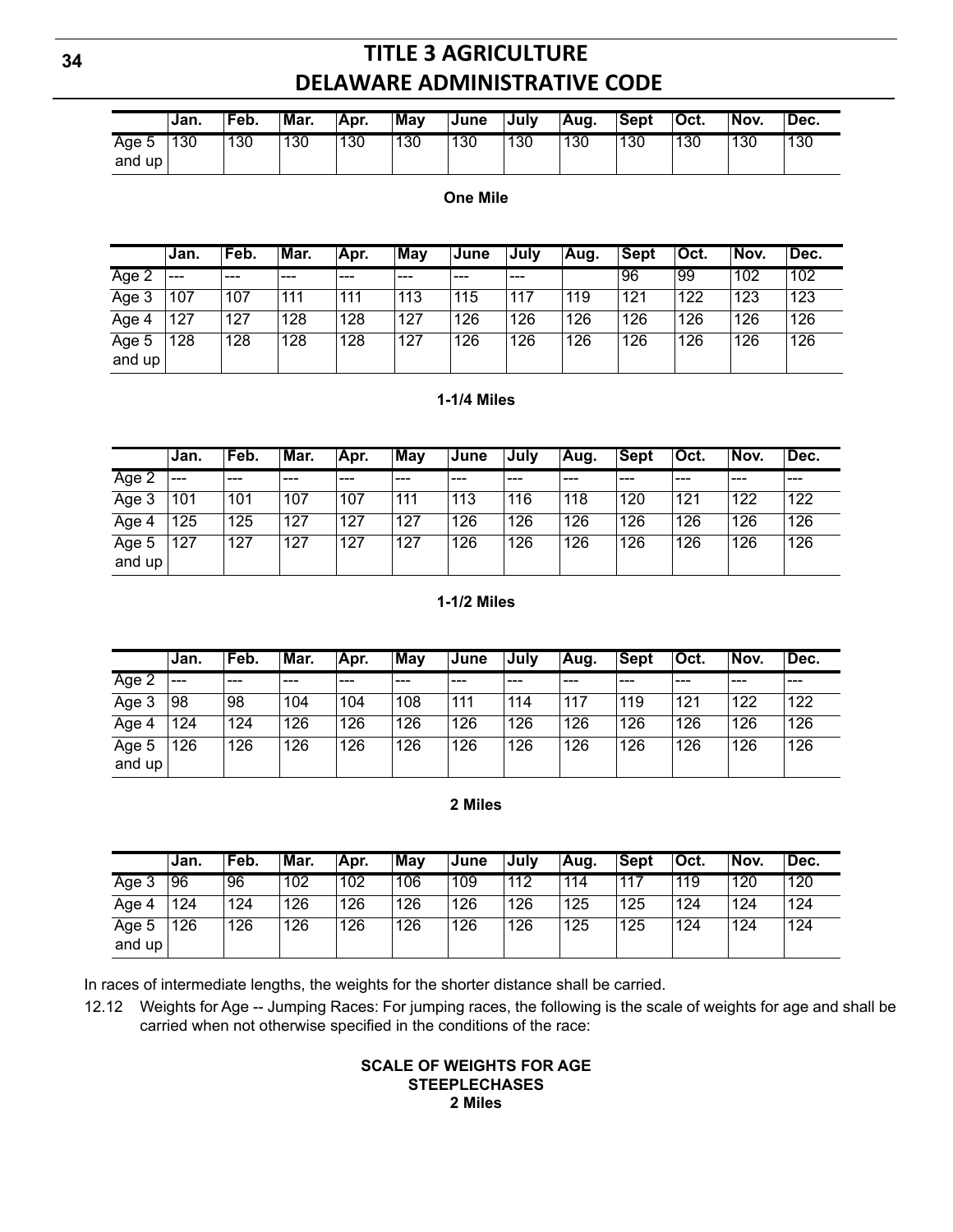|       | Jan.  | 'Feb. | Mar. | 'Apr. | May | ∣June | .Julv | Aug. | ∣Sept | Oct. | 'Nov. | Dec. |
|-------|-------|-------|------|-------|-----|-------|-------|------|-------|------|-------|------|
| Age 3 | $---$ | ---   | ---  | ---   | --- | ---   | ---   | 135  | 136   | 137  | 137   | 137  |
| Age 4 | 144   | 144   | 146  | 146   | 148 | 149   | 150   | 151  | 152   | 153  | 154   | 154  |
| Age 5 | 157   | 157   | 157  | 157   | 157 | 157   | 158   | 158  | 159   | 160  | 160   | 160  |
| Older | 162   | 162   | 162  | 162   | 162 | 162   | 162   | 162  | 162   | 162  | 162   | 162  |

#### **2 1/2 Miles**

|          | ∣Jan. | 'Feb. | Mar. | Apr. | May | ∣June | ,July | 'Aug. | <b>Sept</b> | <sup>≀</sup> Oct. | 'Nov. | 'Dec. |
|----------|-------|-------|------|------|-----|-------|-------|-------|-------------|-------------------|-------|-------|
| Age<br>4 | 141   | 141   | 142  | 142  | 143 | 144   | 146   | 148   | 149         | 150               | 151   | 151   |
| Age 5    | 56    | 156   | 156  | 156  | 156 | 157   | ,157  | 158   | 158         | 159               | 159   | 159   |
| Older    | 161   | 161   | 161  | 161  | 161 | 161   | 161   | 161   | 161         | 161               | 161   | 161   |

### **3 Miles and Over**

|       | Jan. | 'Feb. | Mar. | 'Apr. | <b>May</b> | <b>June</b> | Julv | Aug. | ∣Sept | Oct. | Nov. | Dec. |
|-------|------|-------|------|-------|------------|-------------|------|------|-------|------|------|------|
| Aqe   | 138  | 138   | 138  | 138   | 139        | 140         | 142  | 144  | 146   | 148  | 149  | 149  |
| Age 5 | 55   | 155   | 155  | 155   | 155        | 156         | 156  | 157  | 157   | 158  | 158  | 158  |
| Older | 160  | 160   | 160  | 160   | 160        | 160         | 160  | 160  | 160   | 160  | 160  | 160  |

#### **HURDLE RACES 1 1/2 Miles**

|       | Jan. | 'Feb. | Mar. | 'Apr. | Mav | ∣June | Julv | Aua. | ∣Sept | Oct. | Nov. | 'Dec. |
|-------|------|-------|------|-------|-----|-------|------|------|-------|------|------|-------|
| Age 3 | 132  | 132   | 132  | 133   | 134 | 135   | 136  | 137  | 138   | 140  | 142  | 142   |
| Age 4 | 140  | 140   | 140  | 142   | 144 | 146   | 148  | 150  | 152   | 154  | 156  | 156   |
| Age 5 | 50   | 150   | 150  | 151   | 152 | 153   | 154  | 155  | 156   | 158  | 160  | 160   |
| Older | 56   | 156   | 156  | 156   | 156 | 156   | 157، | 157  | 158   | 159  | 160  | 160   |

#### **1 3/8 Miles**

|            | Jan. | 'Feb. | Mar. | 'Apr. | May | ∣June | July | Aua. | Sept | Oct. | Nov. | 'Dec. |
|------------|------|-------|------|-------|-----|-------|------|------|------|------|------|-------|
| ◠<br>Age 3 | 131  | 131   | 131  | 132   | 133 | 134   | 135  | 136  | 137  | 138  | 140  | 140   |
| Age        | 140  | 140   | 140  | 142   | 144 | 146   | 148  | 150  | 152  | 154  | 156  | 156   |
| Age 5      | 150  | 150   | 150  | 151   | 152 | 153   | 154  | 155  | 156  | 158  | 160  | 160   |
| Older      | 156  | 156   | 156  | 156   | 156 | 156   | ,157 | 157  | 158  | 159  | 160  | 160   |

### **1 3/4 Miles**

|     | ∣Jan. | 'Feb. | Mar. | IApr.      | $\overline{\mathsf{May}}$ | ∣June | ∍July | Aug. | ∣Sept | <sup>⊥</sup> Oct. | ⊺Nov. | Dec. |
|-----|-------|-------|------|------------|---------------------------|-------|-------|------|-------|-------------------|-------|------|
| Age | 130   | 130   | 130  | 101<br>10. | 100<br>∟ە∪                | 133   | 134   | 135  | 136   | 137               | 138   | 138  |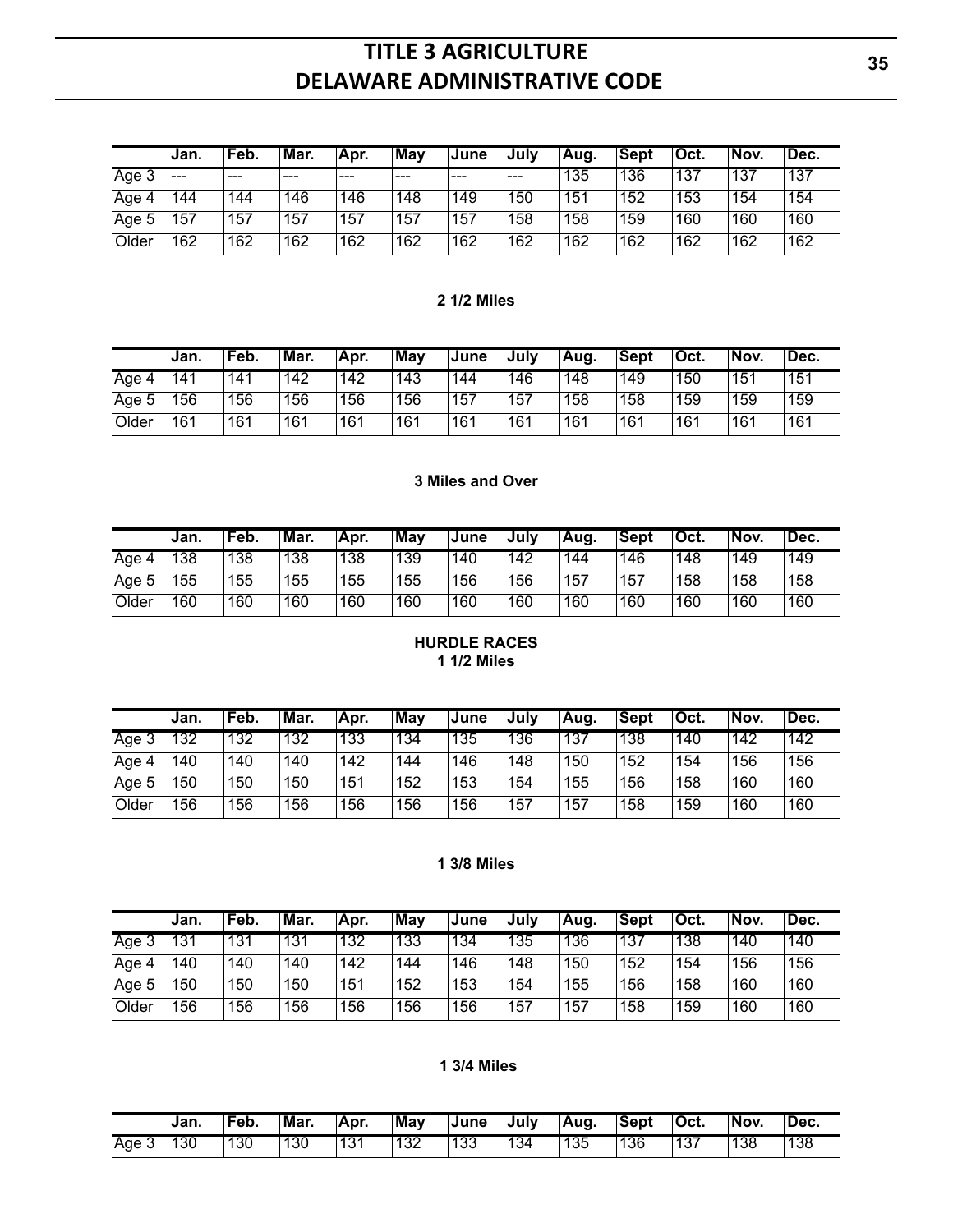|                 | ∣Jan. | ˈFeb. | 'Mar. | 'Apr. | Mav  | ∣June | Julv | Aug. | <b>Sept</b> | 'Oct. | Nov. | `Dec. |
|-----------------|-------|-------|-------|-------|------|-------|------|------|-------------|-------|------|-------|
| Age<br>$\Delta$ | 140   | 140   | 140   | 142   | 144  | 146   | 148  | 150  | 152         | 153   | 154  | 154   |
| Age 5           | 151   | 151   | 51    | 152   | 153  | 154   | 155  | 156  | 157         | 159   | 160  | 160   |
| Older           | 156   | 156   | 56    | 156   | .157 | 157   | 158  | 158  | 159         | 160   | 160  | 160   |

#### **1 7/8 Miles**

|       | ∣Jan.   | Feb. | Mar. | Apr. | May | June | Julv | Aug. | ˈSept | 'Oct. | Nov. | 'Dec. |
|-------|---------|------|------|------|-----|------|------|------|-------|-------|------|-------|
| Age 3 | $- - -$ | $--$ | $--$ | $--$ | --- | $--$ | 132  | 133  | 134   | 135   | 136  | 136   |
| Age 4 | 140     | 140  | 140  | 141  | 143 | 145  | 147  | 149  | 151   | 152   | 153  | 153   |
| Age 5 | 152     | 52   | 152  | 153  | 154 | 155  | 156  | 157  | 158   | 159   | 160  | 160   |
| Older | 156     | 56   | 156  | 156  | 157 | 157  | 158  | 158  | 159   | 160   | 160  | 160   |

#### **2 Miles**

|       | Jan.  | 'Feb. | Mar. | Apr. | May   | ∣June | .Julv | Aug. | ∣Sept | 'Oct. | Nov. | Dec. |
|-------|-------|-------|------|------|-------|-------|-------|------|-------|-------|------|------|
| Age 3 | $---$ | $---$ | ---  | ---  | $---$ | $---$ | 130   | 131  | 132   | 133   | 134  | 134  |
| Age 4 | 140   | 140   | 140  | 141  | 142   | 144   | 146   | 168  | 150   | 151   | 152  | 152  |
| Age 5 | 152   | 152   | 52   | 153  | 154   | 155   | 156   | 157  | 158   | 159   | 160  | 160  |
| Older | 156   | 156   | 56   | 156  | 157   | 157   | 158   | 158  | 159   | 160   | 160  | 160  |

12.13 Jumping Races - Weight, Age, Distance, Jockeys:

12.13.1 No horse shall start in a Steeplechase or Hurdle Race until three years old.

- 12.13.2 No horse shall be permitted to start in any Steeplechase or Hurdle Race under these Rules carrying less than 130 pounds.
- 12.13.3 There shall be no Steeplechase or Hurdle Races at a distance of less than one and one-half miles.
- 12.13.4 There shall be no Steeplechase or Hurdle Race run in heats.
- 12.13.5 In all Over-Night Steeplechase and Hurdle Races, except Handicaps, Jockeys or amateur riders who have never ridden a winner allowed 10 pounds; non-winners of five races allowed 7 pounds; of ten races allowed 5 pounds, if such allowance be claimed at the hour of closing of entries. In stakes (handicaps excepted) closing more than three (3) days prior to the day they are to be run, these allowances may be claimed up to twenty-four (24) hours before the race. These allowances cannot be waived except by permission of the Stewards and then only for a reason in keeping with the best interests of racing.

Rule 12.13 Rev. May, 1976.

- 12.14 Weigh Out Jockeys Time: Jockeys shall be weighed out for their respective mounts by the Clerk of Scales not less than 15 minutes before post time.
- 12.15 Computation of Jockey's Weight: A Jockey's weight shall include his clothing, boots, goggles, saddle and its attachment, or any other equipment except riding crop, bridle, bit or reins, safety helmet, blinkers or number cloth.
- 12.16 Overweight Limit: Five pounds is the limit of overweight any horse is permitted to carry.
- 12.17 Weigh Out Jockeys Valets: Only Valets furnished by the Licensee shall assist Jockeys in weighing out.
- 12.18 Weigh in Jockeys: After a race has been run, the Jockey shall ride promptly to the unsaddling area and, after requesting permission from the Stewards, shall there dismount and present himself to the Clerk of Scales to be weighed in. He shall carry over to the scales all pieces of equipment with which he weighed out.
- 12.19 Jockey Weight Differential: Each Jockey shall weigh in at the same weight as that at which he weighed out and, if short of it by more than two (2) pounds, his mount shall be disqualified.
- 12.20 Jockey Weight Differential Limit: No Jockey shall weigh in at more than two (2) pounds over the weight at which he weighed out, except insofar as said weight may have been affected by the elements.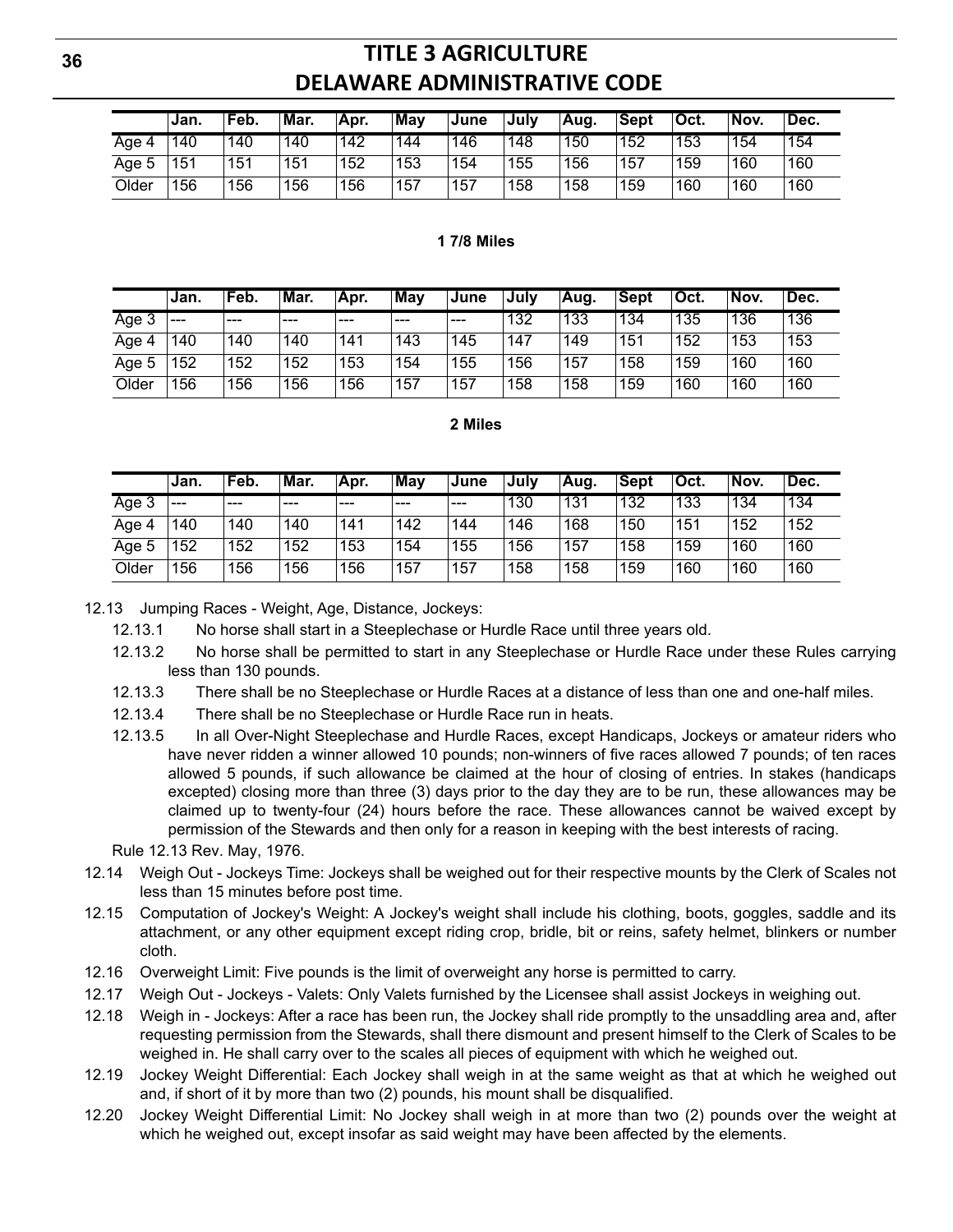12.21 Excuse From Weighing In: If a Jockey is prevented from riding his mount to the finish line because of an accident or illness either to himself or his horse, he may walk or be carried to the scales, or he may be excused by the Stewards from weighing in.

### **22 DE Reg. 1000 (06/01/19)**

### **13.0 Claiming Races**

- 13.1 Owners Entitled:
	- 13.1.1 In claiming races, any horse, unless declared ineligible under Rule 13.20, is subject to claim for its entered price by any Owner in good standing, and who has started a horse at the race meeting at which the claim is made.
	- 13.1.2 An Owner may claim out of the race in which he first starts a horse.
	- 13.1.3 A new Owner, i.e., an individual, partnership, corporation or any other authorized racing interest who has not held an Owner's license in any racing jurisdiction during the prior year, is eligible to claim by obtaining an "Open Claiming License" from the Commission.
	- 13.1.4 In order to obtain an open claiming license and file an open claim, an individual must comply with the following procedures:
		- 13.1.4.1 Depositing an amount no less than the minimum claiming price of the intended claim at that meet with the Horsemen's Bookkeeper. Such amount shall remain on account until a claim is in fact made. In the event of withdrawal of such fund, any license issued hereunder shall be automatically revoked and terminated.
		- 13.1.4.2 Securing an Owner or authorized racing interest license by the Commission. Such license will be conditioned upon the making of a claim and shall be revoked if no such claim is, in fact, made within thirty (30) racing days after issuance or if the deposit above required is withdrawn prior to completion of a claim.
		- 13.1.4.3 Naming a Trainer licensed by the Commission who will represent him once said claim is made.
- 13.2 Claim by Agent: A claim may be made by an authorized agent, but an agent may claim only for the account of those for whom he is authorized and registered as agent and the name of the authorized agent, as well as the name of the Owner for whom the claim is being made, shall appear on the claim slip.
- 13.3 Claiming Own Horse Prohibited: No person shall claim his own horse or cause his own horse to be claimed, directly or indirectly, for his own account. No claimed horse shall remain in the same stable or under the care or management of the Owner or Trainer from whom claimed.
- 13.4 Limits on claims: No person shall claim more than one horse from any one race. No authorized agent, although representing several Owners, shall submit more than one claim for any race. When a stable consists of horses owned by more than one person, trained by the same Trainer, not more than one claim may be entered on behalf of such stable in any one race. An Owner who races in a partnership may not claim except in the interest of the partnership, unless he has also started a horse in his own individual interest. An owner who races in a partnership may claim in his or her individual interest if the individual has started a horse in the partnership. The individual must also have an account with the horsemen's bookkeeper that is separate from the partnership account.
- 13.5 Twenty Day Prohibition -- Sale of Claimed Horse: A claimed horse shall not run for twenty days after being claimed in a race in which the determining eligibility price is less than twenty-five percent more than the price for which the horse was claimed. The day claimed shall not count but the following calendar day shall be the first day, and the horse shall be entitled to enter whenever necessary so that it may start on the twenty-first calendar day following the claim. This provision shall not apply to starter handicaps, allowance and starter allowance races.
- 13.6 Thirty Day Prohibition -- Sale of Claimed Horse: No horse claimed in a claiming race shall be sold or transferred, wholly or in part, to anyone within thirty (30) days after the day it was claimed, except in another claiming race. A horse claimed by an Owner that has started a horse at the current meet and by a Trainer that is currently stabled on the grounds of the Association, shall not be permitted to run in another racing jurisdiction for the period of sixty (60) days, beginning the day after the claim was made, or until the end of the current meet, whichever comes first. A horse that is claimed by an Owner that has started a horse at the current meet by a Trainer that is not currently stabled on the grounds of the Association shall not be permitted to race elsewhere until the close of the meeting which it was claimed. The Stewards shall have the authority to waive this rule upon application, so as to allow a claimed horse to race in a stakes race. The Stewards may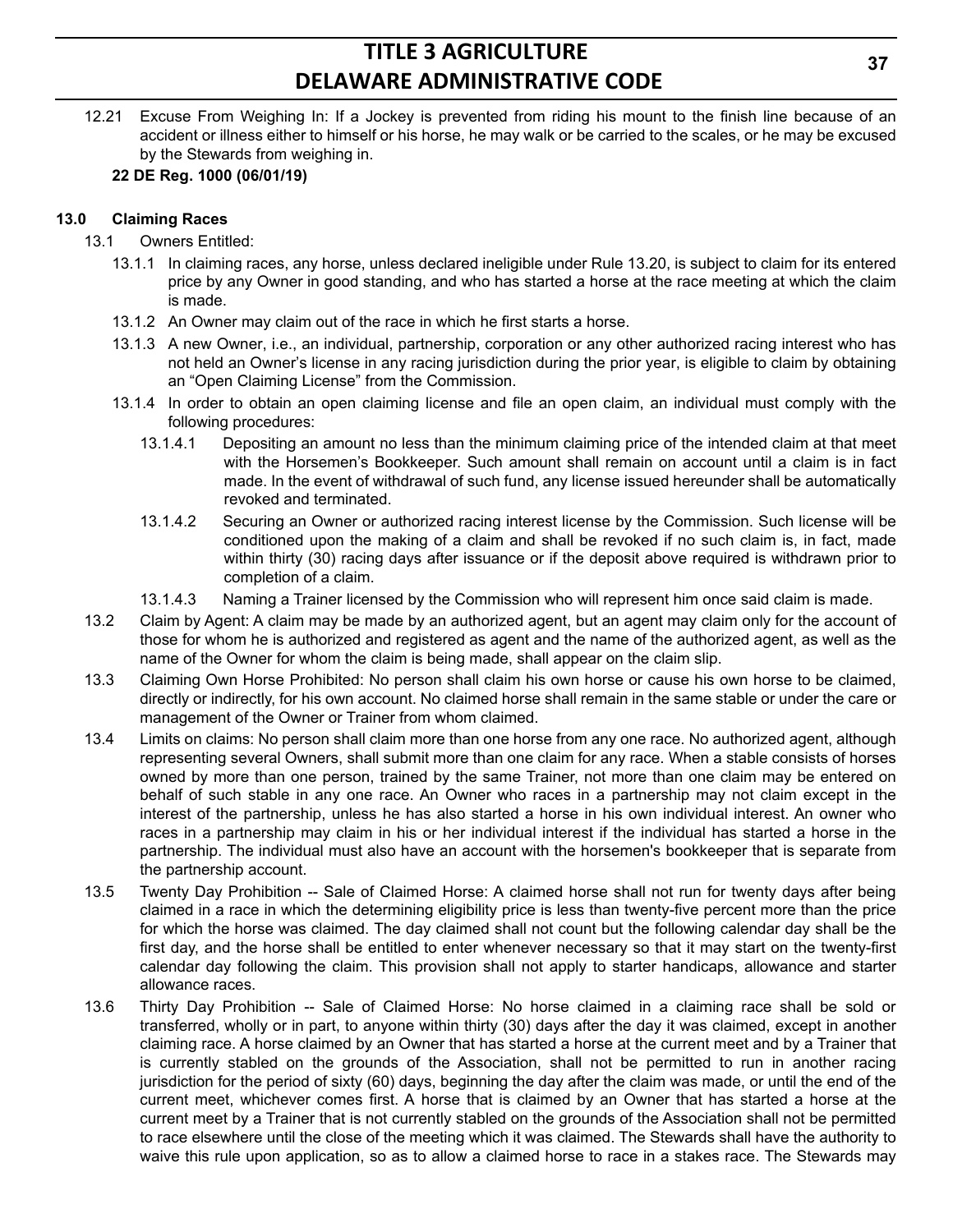also permit a horse claimed in a steeplechase or hurdle race to race elsewhere in a steeplechase or hurdle race after the close of the steeplechase program, if such a program ends before the close of the meeting at which it is claimed.

Revised: 7/16/86

- 13.7 Form of Claim: Each claim shall be made in writing on a form and in an envelope supplied by Licensee. Both form and envelope must be filled out completely and must be accurate in every detail.
- 13.8 Procedure for Claim:
	- 13.8.1 Claims must be deposited in the claim box at least ten (10) minutes before post time of the race from which the claim is being made. No money or its equivalent shall be put in the claim box. For a claim to be valid, the claimant must have, at the time of filing the claim, a credit balance in his account with the Horsemen's Bookkeeper of not less than the amount of the claim.
	- 13.8.2 Officials and employees of the association shall not provide any information as to filing of claims until after the race has been run except as is necessary for processing of the claim.

Revised: 8/15/95

- 13.9 Stewards' Duties: The Stewards, or their designated representatives, shall open the claim envelopes for each race as soon as the horses leave the paddock en route to the post. They shall thereafter check with the Horsemen's Bookkeeper to ascertain whether the proper credit balance has been established with the Licensee and with the Racing Secretary as to whether the claimant has claiming privileges at Licensee's meeting.
- 13.10 Conflicting claims: If more than one valid claim is filed for the same horse, title to the horse shall be determined by lot under the supervision of the Stewards or their designated representative.
- 13.11 Delivery of Claimed Horse: Any horse that has been claimed shall, after the race has been run, be taken to the paddock for delivery to the claimant, who must present written authorization for the claim from the Racing Secretary. No person shall refuse to deliver to the person legally entitled thereto a horse claimed out of a claiming race and, until delivery is made, the horse in question shall be disqualified from further racing.
- 13.12 Nature and Effect of a Claim:
	- 13.12.1 Claims are irrevocable except as otherwise provided for in these Rules. Title to a claimed horse shall be vested in the successful claimant from the time the said horse is a starter and said claimant shall then become the Owner of the horse, whether it be alive or dead, sound or unsound, or injured, during the race or after it. A claimed horse shall run in the interest of and for the account of the Owner from whom claimed.
	- 13.12.2A post-race test may be taken from any horse claimed out of a claiming race. The trainer of the horse at the time of entry for the race from which the horse was claimed shall be responsible for the claimed horse until the post-race sample is collected. Any claimed horse not otherwise selected for testing by the stewards shall be tested if requested by the claimant at the time the claim form is submitted in accordance with these Rules. The successful claimant shall have the right to void the claim should the forensic analysis be positive for any prohibited substance, an illegal level of a permitted medication, or if a blood sample exhibits a positive response to the Erythropoietin (EPO) antibody test.
	- 13.12.3 A claim shall be voided if a horse is a starter as determined by the Commission, and the horse:
		- 13.12.3.1 Dies on the racetrack;
		- 13.12.3.2 Suffers an injury which requires euthanasia of the horse as determined by the Commission Veterinarian while the horse is still on the racetrack;
		- 13.12.3.3 Is vanned off the racetrack at the direction of the Commission Veterinarian; or
		- 13.12.3.4 Is observed by the Commission Veterinarian to be lame or unsound while still on the racetrack and as such the Commission Veterinarian places that horse on the Vets List.
- 13.13 Prohibited Practices:
	- 13.13.1 No person shall offer or enter into an agreement to claim or not to claim or to attempt to prevent another person from claiming any horse in a claiming race. No person shall attempt, by intimidation, to prevent anyone from running a horse in any claiming race. No Owner or Trainer shall make an agreement with another Owner or Trainer for the protection of each other's horses in a claiming race.
	- 13.13.2 A person shall not claim a horse in which the person has a financial or beneficial interest as an owner or trainer.
	- 13.13.3 A person shall not cause another person to claim a horse for the purpose of obtaining or retaining an undisclosed financial or beneficial interest in the horse.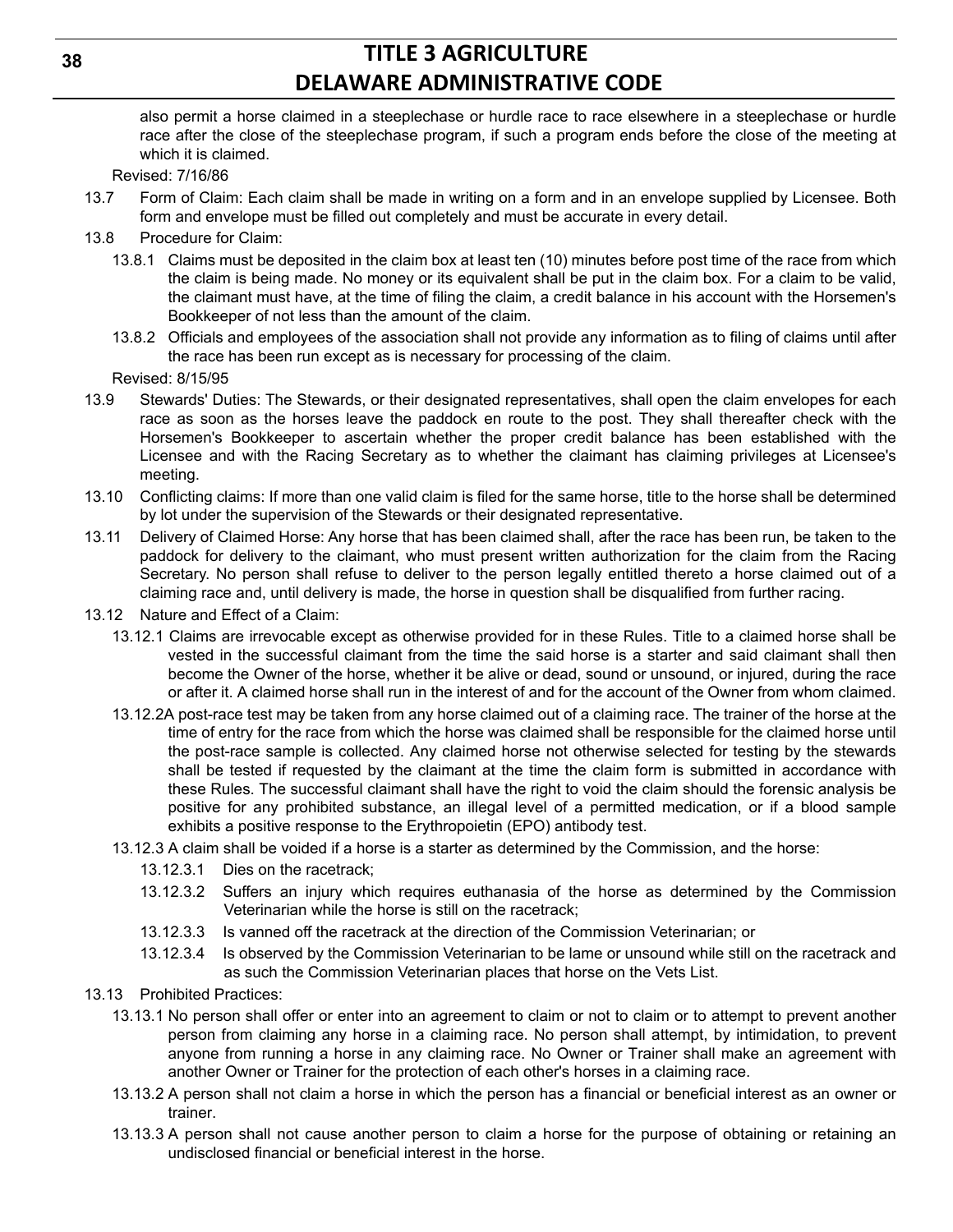- 13.13.4 A person shall not claim a horse or enter into any agreement to have a horse claimed on behalf of an ineligible person.
- 13.14 Invalidation of Claim: Claims which are not made in keeping with the Rules shall be void. The Stewards may, at any time in their discretion, require any person filing a claim to furnish an affidavit in writing that he is claiming in accordance with these Rules. The Stewards shall be the judges of the validity of the claim and, if they feel that a "starter" was nominated for the purpose of making its Owner eligible to claim, they may invalidate the claim.
- 13.15 Necessity to Record Lien: Any person holding a lien of any kind against a horse entered in a claiming race must record the same with the Racing Secretary and/or Horsemen's Bookkeeper at least thirty (30) minutes before post time for that race. If none is so recorded, it shall be conclusively assumed, for claiming purposes, that none exists.
- 13.16 Claiming Privileges -- Eliminated Stable: If a person's stable shall be eliminated with thirty (30) racing days or less remaining in the current racing season, and such person is unable to replace the horse(s) lost via a claim by the end of the racing season, such person may apply to the Stewards for an additional thirty (30) racing days of eligibility to claim in the new race meeting as long as the person owns no other horses at the start of the next race meeting. Should a stable at a meeting be eliminated by sale or removal from the grounds, the right to claim is void. After claiming a horse under the conditions of this Rule, the Owner shall be required to reinstate his eligibility to claim pursuant to these Rules before being eligible to make another claim.
- 13.17 Claim Embraces Horse's Prior Engagements: The engagements of a claimed horse pass automatically with the horse to the claimant.
- 13.18 Caveat Emptor: Notwithstanding any designation of sex or age appearing on the racing program or in any racing publication, the claimant of a horse shall be solely responsible for determining the age or sex of the horse claimed.
- 13.19 Racing Claimed Horse: Repealed
- 13.20 Option to Declare Horse Ineligible to be Claimed: At the time of entry into a claiming race, the owner may opt to declare a horse ineligible to be claimed provided that the horse has been laid-off and has not started for a minimum of 120 days since its last race and is entered for a claiming price equal to or greater that the claiming price of the horses last start.
	- **1 DE Reg. 713 (12/01/97)**
	- **2 DE Reg. 373 (09/01/98)**
	- **2 DE Reg. 2043 (05/01/99)**
	- **5 DE Reg. 849 (10/01/01)**
	- **5 DE Reg. 1710 (03/01/02)**
	- **6 DE Reg. 1205 (03/01/03)**
	- **7 DE Reg. 316 (09/01/03)**
	- **7 DE Reg. 1540 (05/01/04)**
	- **11 DE Reg. 1373 (04/01/08)**
	- **11 DE Reg. 1624 (06/01/08)**
	- **12 DE Reg. 201 (08/01/08)**
	- **19 DE Reg. 1010 (05/01/16)**
	- **24 DE Reg. 47 (07/01/20)**
	- **25 DE Reg. 507 (11/01/21)**

### **14.0 Running of the Race**

- 14.1 Post Time: Post Time for the first race on each racing day shall be fixed by the Licensee. Post Time for subsequent races on the same program shall be fixed by the Pari-Mutuel Manager. (In Kent County and New Castle County, racing may be conducted during daylight or evening hours, but in Sussex County, no racing shall be held between the hours of sundown and sunrise.)
- 14.2 Horses in Paddock Not to be Touched: No person shall touch a horse while in the paddock except its Jockey, its registered Owner, its registered Trainer, authorized stable personnel, the Paddock Judge, Horse Identifier, its assigned Valet, a Steward, Farrier or Outrider.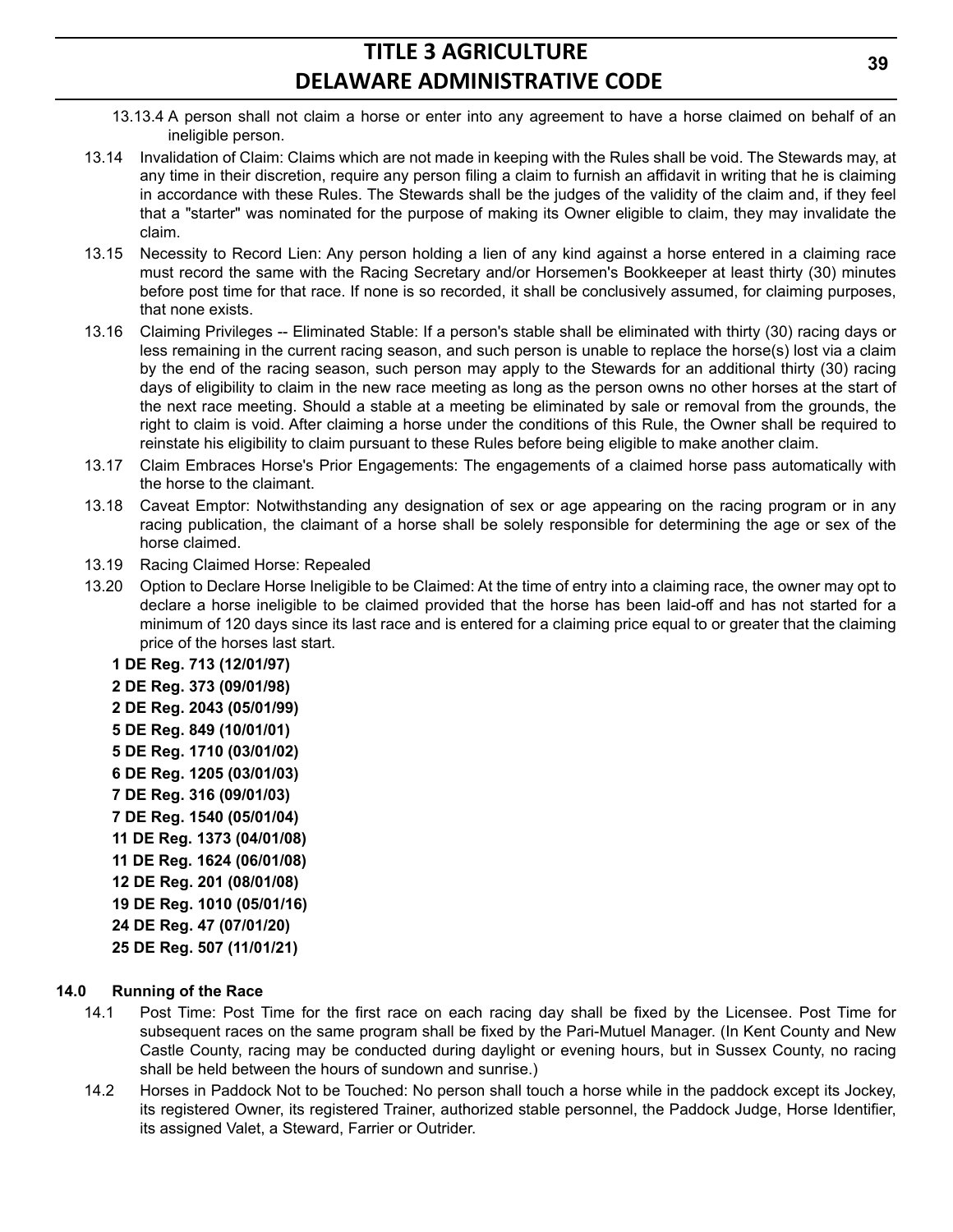- 14.3 Trainer Responsibility: The Trainer shall be responsible for arrival in the paddock, at the time prescribed by the Paddock Judge, of each horse entered by the Trainer and shall supervise the saddling of such horse. If a Trainer is to be absent from a track where his horses are participating in races, he must provide his own assistant Trainer or registered Trainer to substitute for him during his absence.
- 14.4 Withdrawal of a Horse: Every horse whose starting is obligatory is expected to run the course, except that the Stewards may order the withdrawal of a horse at any time up to the actual start of a race.
- 14.5 Walkover: If, at the time for saddling, only one horse or horses owned by only one stable shall have weighed out, such horse or horses of single ownership shall be ridden past the Stewards' stand, go to the post, and then move over the course before determination of the winner.
- 14.6 Parade to the Post; Time
	- 14.6.1 All horses shall parade and carry their declared weight from the paddock to the starting post, such parade to pass the Stewards' stand. After passing the Stewards' stand once, horses may break formation and canter, warm up, or go as they please to the post. The parade to the post shall not exceed 12 minutes from the time the field enters upon the track, except in cases of unavoidable delay. In the event a Jockey is injured as to require a substitute Jockey to be named for the horse by the Stewards, the horse shall be returned to the paddock where the horse shall be mounted by a substitute Jockey.
	- 14.6.2 The Stewards may allow the weight to be taken off a horse for safety reasons or any other reason as deemed necessary by the Stewards.
	- 14.6.3 The Starter may allow the weight to be taken off a horse: (i) for safety reasons: (ii) so that the horse may be loaded in the starting gate; or (iii) to repair, replace, or adjust any equipment.
	- 14.6.4 If a Jockey is unseated from the paddock to the post, said horse shall be re-mounted in the vicinity where the jockey was unseated, unless excused by the Stewards.
	- 14.6.5 The Stewards or the Outriders may excuse a horse from the post parade whenever they deem necessary.
- 14.7 Lead Pony: When, by permission of the Paddock Judge, a horse is led to the post by a pony, such horse may be excused from parading with the other horses, but must pass the Stewards' stand en route to the post. Lead ponies may be excluded from the saddling enclosure or walking ring, at the discretion of the Stewards and Paddock Judge.
- 14.8 Control of Horses and Jockeys by Starter: The horses and Jockeys shall be under the control of the Starter from the moment they enter the track until the race is started. If an accident happens to any Jockey or his equipment, the Starter may grant a delay to permit the substitution of a Jockey or repair of equipment. During such delay, the Starter may permit any Jockey to dismount. Should a horse break through the gate or unseat its Jockey after any of the field is loaded in the starting gate and such horse is not immediately taken in hand by the Outrider and brought back for reloading, the Starter may unload the horses in the gate and reload such horses in their proper order when the runaway horse is brought back to position for reloading. All causes of delay shall be reported by the Starter to the Stewards. No person other than the Jockey or Starter or assistant Starter shall be permitted to strike a horse or attempt, by shouting or other fashion, to assist such horse in getting a start.
- 14.9 Starting Gate to be Used: A starting gate shall be used in starting all races on the flat except in cases permitted by the Stewards. When a race is started without a starting gate, there shall be no start until, and no recall after, the Assistant Starter has dropped his flag in answer to the Starter.
- 14.10 Horses Left at Post: If, in the opinion of the Stewards, a horse did not receive a fair start or gained an unfair advantage at the start, such horse may be declared a non-starter or may be declared a starter for purse money only and disregarded for pari-mutuel purposes.
	- 14.10.1 Stakes fees for such ruled non-starter shall be refunded to the Owner.
	- 14.10.2 The Starter may, in his discretion, place an unruly or fractious horse on the outside of the starting gate. If such horse so stationed outside the starting gate by the Starter dwells or refuses to break with the field, and thereby is left at the post, there shall be no refund of pari-mutuel wagers thereon nor refund of stakes fees paid therefore.
- 14.11 Leaving Course; Losing Jockey: If a horse leaves the course during the running of a race, such horse must turn back and run the course from the point at which it left the course, or such horse shall be ruled unplaced. Any horse which starts in a race, but does not cross the finish line, or is not ridden the distance of the race and across the finish line by the Jockey with whom it starts the race, shall be declared unplaced. Any portion of a purse that would normally accrue to such horse shall revert to Licensee.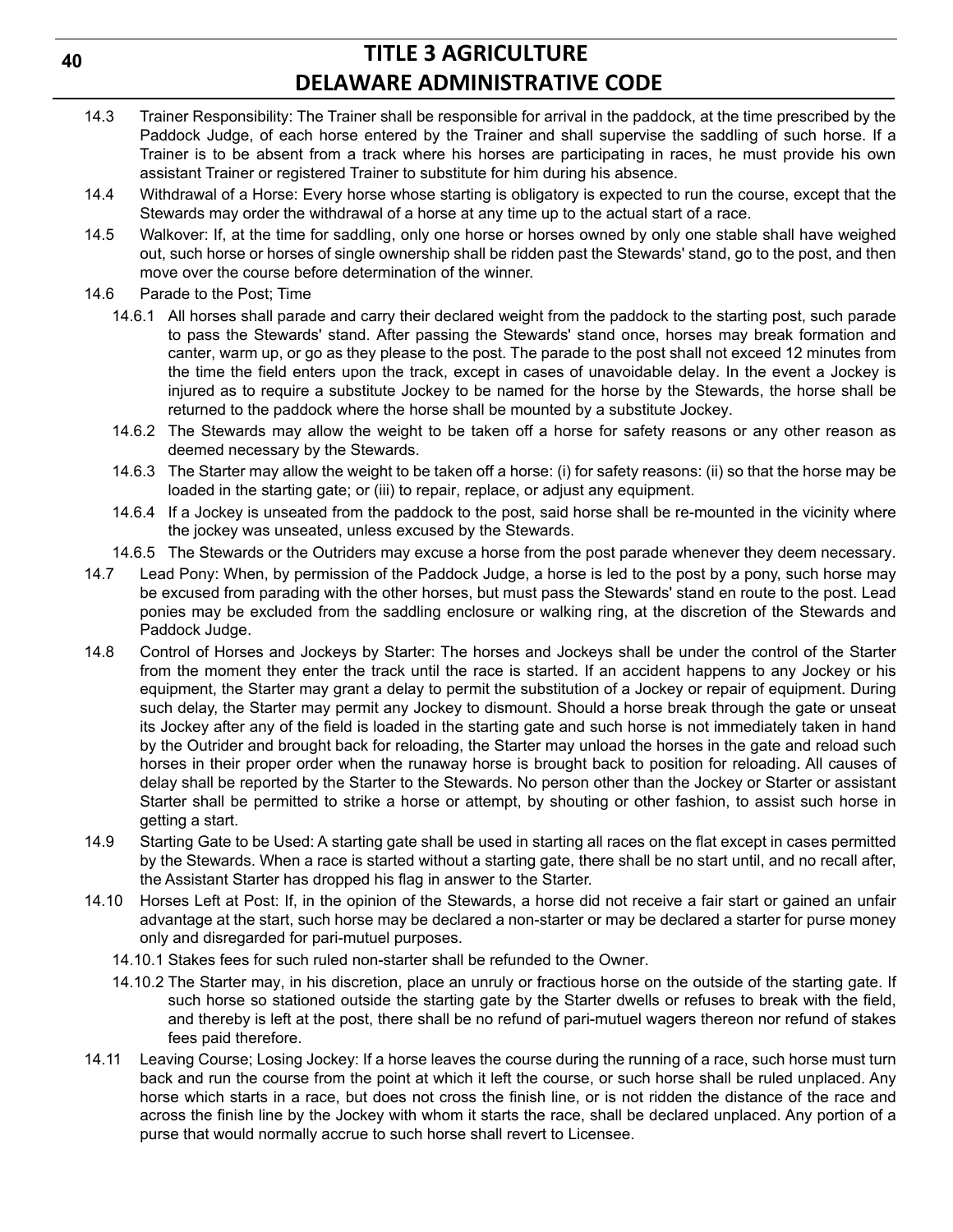- 14.12 Remounting: In steeplechase and hurdle races, any horse losing his rider may be remounted by such rider in any part of the same field or enclosure in which the occurrence took place, but should such horse not be caught until he shall have entered another field, then he shall be ridden or brought back to the one in which he parted from his rider. Any rider so losing his horse may be assisted in catching him and remounting him without risk of disqualification.
	- Note. In artificially constructed steeplechase courses and in hurdle races, the spaces between the fences or hurdles and the space between the last fence and the finish are considered as fields or enclosures for the purposes of this Rule.
- 14.13 Course Markers: In steeplechase and hurdle races, if any flag, post or boundary mark be placed in the course or displaced after the riders have been shown over the ground or have had the course pointed out to them, it shall not be considered binding or of any effect unless such addition or alteration shall have been particularly named, previous to starting, to all the riders in the race by one of the Stewards or their representative.
- 14.14 Refusal of Fence: If a horse refuses any fence or hurdle in a jumping race and it can be proved to the satisfaction of the Stewards that he has been led or driven over it by any of the bystanders, or has been given a lead over it by anyone not riding in the race, such horse shall be disqualified.
- 14.15 Fouls: A leading horse, when clear, is entitled to any part of the track. If a leading horse or any other horse in a race swerves or is ridden to either side so as to interfere with or intimidate or impede any other horse or Jockey, it is a foul. If a Jockey strikes another horse or Jockey, it is a foul. If, in the opinion of the Stewards, a foul alters the finish of a race, any offending horse may be disqualified by the Stewards.
- 14.16 Stewards to Determine Foul Riding: Every Jockey shall be responsible for making his best effort to control and guide his mount in such a way as not to cause a foul. The Stewards shall take cognizance of riding which results in a foul, irrespective of whether an objection is lodged and, if in the opinion of the Stewards a foul is committed as a result of a Jockey not making his best effort to control and guide his mount to avoid a foul, whether intentionally or through carelessness or incompetence, such Jockey may be penalized at the discretion of the Stewards.
- 14.17 Horses to be Ridden Out: Every horse in every race must be ridden so as to win or finish as near as possible to first and demonstrate the best and fastest performance of which it is capable at the time. No horse shall be eased up without adequate cause, even if it has no apparent chance to earn a portion of the purse money. A Jockey who unnecessarily causes a horse to shorten stride may be penalized at the discretion of the Stewards. Stewards shall take cognizance of marked reversal of form of all horses and shall conduct inquiries of the registered Owner, registered Trainer and all other persons connected with such horse suspected of unformful racing and, if the Stewards find that such horse was deliberately restrained or impeded in any way by any means so as not to win or finish as near as possible to first, any person found to have contributed to such circumstances may be penalized at the discretion of the Stewards.
- 14.18 Use of Riding crops, Other Means of Altering Performance:
	- 14.18.1 Riding crops are to be used uniformly and the Stewards shall take cognizance of unusual use or non-use of a riding crop by a Jockey. No appliance, electrical or mechanical, other than the ordinary riding crop, shall be used to affect the speed of a horse in a race or workout. No sponge or other object may be used to interfere with the respiratory system of a horse. Use or non-use of ordinary racing equipment shall be consistent and any change thereof must be approved by the Stewards.
	- 14.18.2 Indiscriminate, excessive, abusive or brutal use of an ordinary riding crop on a horse, as determined by the Stewards in their sole discretion, is prohibited.
- 14.19 Official Order of Finish as to Pari-Mutuel Payoff: If foul riding or other cause for disqualification of any horse in a race is brought to the attention of the Stewards by the time the last Jockey in a race has weighed in, the Stewards shall rule on the extent of disqualification, if any, and shall determine the placing of the horses in the official order of finish for purposes of pari-mutuel payoff. After the Stewards have caused the "Official" sign to be flashed on the infield result board, the order of finish so declared official shall be final and no right of appeal therefrom shall exist insofar as the pari-mutuel payoff is concerned. Any subsequent change in the order of finish or award of purse money after the result of a race has been so declared official by the Stewards shall in no way affect the pari-mutuel payoff.
	- 14.19.1 Multiple Disqualifications
		- 14.19.1.1 Should the stewards determine that there is more than one incident of interference in a race where disqualification is warranted, the stewards shall deal with the incidents in the order in which the incident occurs during the race from start to finish; except in the case where the same horses are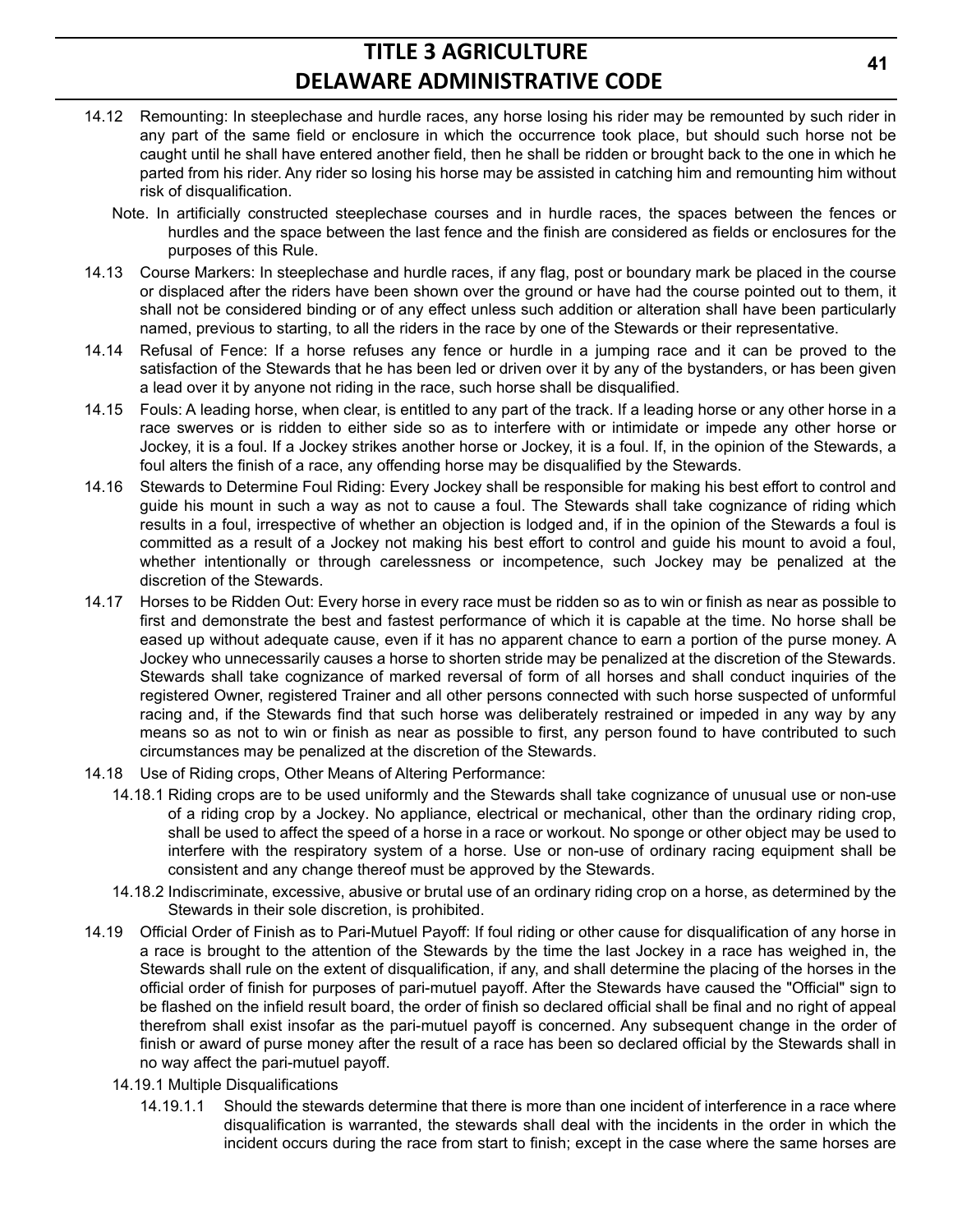involved in multiple incidents. Once a horse has been disqualified, it should remain placed behind the horse with which it interfered.

- 14.20 Dead Heats
	- 14.20.1 When two horses run a dead heat for first place, all purses or prizes to which first and second horses would have been entitled shall be divided equally between them; and this applies in dividing all purses or prizes whatever the number of horses running a dead heat and whatever places for which the dead heat is run.
	- 14.20.2 In a dead heat for first place, each horse involved shall be deemed a winner and liable to penalty for the amount it shall receive.
	- 14.20.3When a dead heat is run for second place and objection is made to the winner of the race, and sustained, the horses which ran a dead heat shall be deemed to have run a dead heat for first place.
	- 14.20.4 If the dividing owners cannot agree as to which of them is to have a cup or other prize which cannot be divided, the question shall be determined by lot by the stewards.
	- **13 DE Reg. 1296 (04/01/10)**

**19 DE Reg. 1010 (05/01/16)**

- **20 DE Reg. 889 (05/01/17)**
- **22 DE Reg. 1000 (06/01/19)**
- **24 DE Reg. 997 (05/01/21)**

#### **15.0 Medication; Testing Procedures**

- 15.1 Prohibition and Control of Medication:
	- 15.1.1 Horses should not compete under the influence of drugs or therapeutic medications. However, horses, in training, like all athletes, may require the administration of therapeutic medications at times to diagnose or treat illness or injury. Certain drugs have no therapeutic use in horses in training, and these drugs should not be administered to horses in training, nor should they be permitted at any concentration in post-race samples. In this context:
		- 15.1.1.1 No horse participating in a race shall carry in its body any substance foreign to the natural horse, except as hereinafter provided.
		- 15.1.1.2 No foreign substance shall be administered to a horse (entered to race) by injection, oral administration, rectal infusion or suppository, or by inhalation within twenty-four (24) hours prior to the scheduled post time for the first race, except as hereinafter provided.
		- 15.1.1.3 No person other than a veterinarian shall have in his possession any equipment for hypodermic injection, any substance for hypodermic administration or any foreign substance which can be administered internally to a horse by any route, except for an existing condition as prescribed by a veterinarian.
		- 15.1.1.4 Notwithstanding the provisions of Rule 15.1.1.3 above, any person may have in his possession within a race track enclosure, any chemical or biological substance for use on his own person, provided that, if such chemical substance is prohibited from being dispensed by any Federal law or law of this State without a prescription, he is in possession of documentary evidence that a valid prescription for such chemical or biological substance has been issued to him.
		- 15.1.1.5 Notwithstanding the provisions of Rule 15.1.1.3 above, any person may have in his possession within any race track enclosure, any hypodermic syringe or needle for the purpose of administering a chemical or biological substance to himself, provided that he has notified the Stewards: (1) of his possession of such device; (2) of the size of such device; and (3) of the chemical substance to be administered by such device and has obtained written permission for possession and use from the Stewards.
	- 15.1.2 Definitions. The following terms and words used in these Rules are defined as:
		- 15.1.2.1 Hypodermic Injection shall mean any injection into or under the skin or mucous, including intradermal injection, subcutaneous injection, submucosal injection, intramuscular injection, intravenous injection and intraocular (intraconjunctival) injection.
		- 15.1.2.2 Foreign Substances shall mean all substances except those which exist naturally in the untreated horse at normal physiological concentration, and shall also include substances foreign to a horse at levels that cause interference with testing procedures.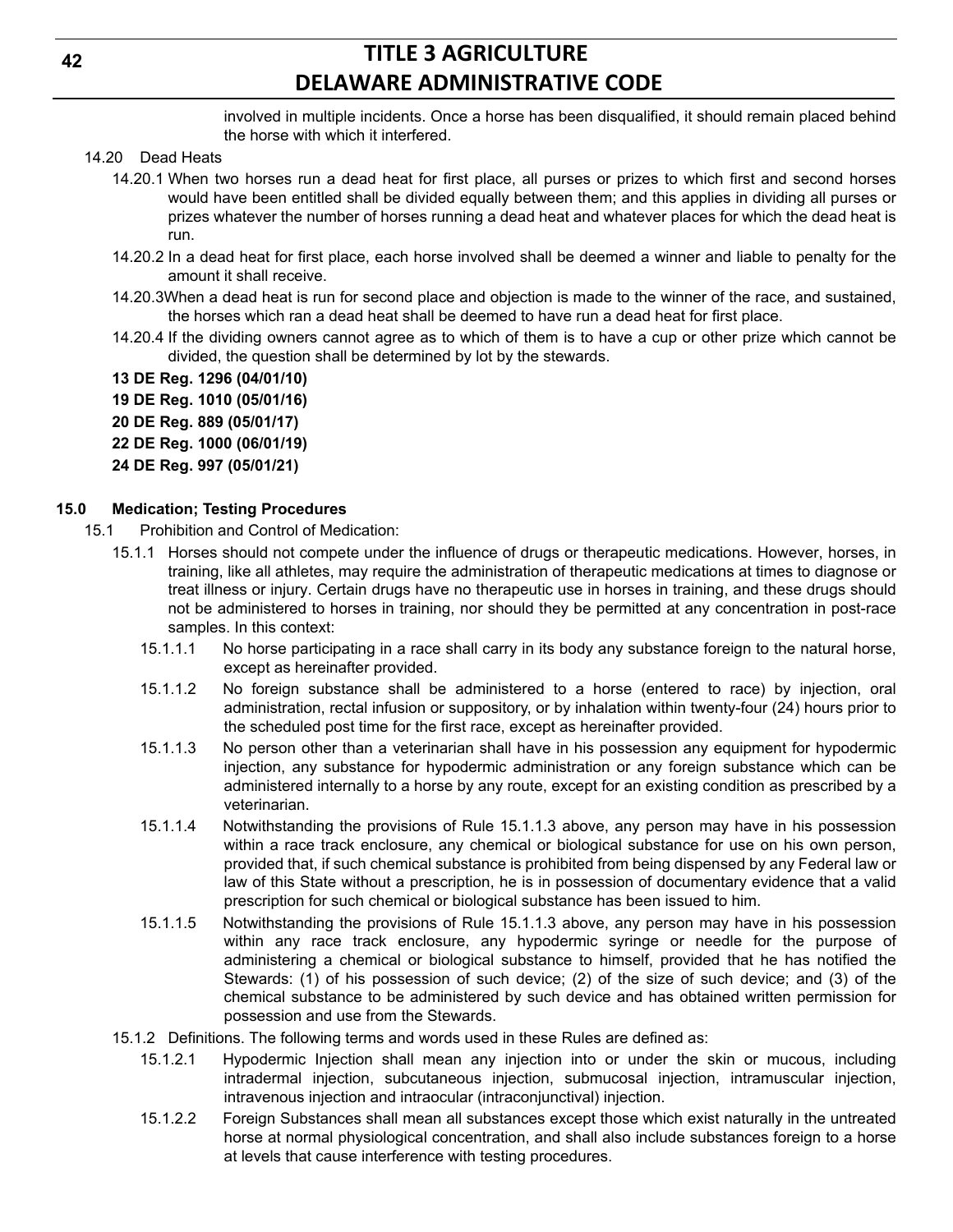- 15.1.2.3 Veterinarian shall mean a veterinary practitioner authorized to practice at the race track.
- 15.1.2.4 Horse includes all horses registered for racing under the jurisdiction of the Commission and for the purposes of these Rules shall mean stallion, colt, gelding, ridgling, filly or mare.
- 15.1.2.5 Chemist shall mean the Commission's chemist.
- 15.1.2.6 Test Sample shall mean any body substance including, but not limited to, blood or urine taken from a horse under the supervision of the Commission's Veterinarian and in such manner as prescribed by the Commission for the purpose of analysis.
- 15.1.2.7 Race Day shall mean the 24-hour period prior to the scheduled post time for the first race.
- 15.1.3 Foreign Substances:
	- 15.1.3.1 No horse participating in a race shall carry in its body any foreign substance except as provided in Rule 15.1.3.1.3:
		- 15.1.3.1.1 A finding by the chemist that a foreign substance is present in the test sample shall be prima facie evidence that such foreign substance was administered and carried in the body of the horse while participating in a race. Such a finding shall also be taken as prima facie evidence that the Trainer and agents responsible for the care or custody of the horse has/have been negligent in the handling or care of the horse.
		- 15.1.3.1.2 A finding by the chemist of a foreign substance or an approved substance used in violation of Rule 15.1 in any test sample of a horse participating in a race shall result in the horse being disqualified from purse money or other awards, except for purposes of pari-mutuel wagering which shall in no way be affected.
		- 15.1.3.1.3 A foreign substance of accepted therapeutic value may be administered as prescribed by a Veterinarian when test levels and guidelines for its use have been established by the Association of Racing Commissioners International (ARCI). The Commission hereby adopts by reference the ARCI Controlled Therapeutic Medication Schedule, Version 2.1. If there is any inconsistency between the Commission's regulations and the ARCI Controlled Therapeutic Medication Schedule, the provisions of the Commission's regulations shall prevail. Androgenic-Anabolic Steroids are subject to the provisions of Rule 15.17. Electrolytes may be administered to a horse within 24 hours prior to the scheduled post time for the first race so long as they do not contain any other drug or create a positive test under the Commission's drug testing program.
		- 15.1.3.1.4 Except as provided in DTRC Rule 15.20, the only approved non-steroidal anti-inflammatory drug (NSAID) that may be present in a horse's body while it is participating in a race is phenylbutazone/oxyphenobutazone in the level stated in 15.1.3.1.5 or 15.1.3.1.6. The presence of any other NSAID at any test level is forbidden.

Revised: 1/6/92.

15.1.3.1.5 The test level of phenylbutazone under this Rule shall not be in excess of 0.3 micrograms (mcg) per milliliter (ml) of plasma without penalties in the following format:

| Micrograms per milliliter | <b>Penalties</b>                                                                                                                          |  |  |  |  |  |  |  |
|---------------------------|-------------------------------------------------------------------------------------------------------------------------------------------|--|--|--|--|--|--|--|
| $0$ to $0.3$              | No action                                                                                                                                 |  |  |  |  |  |  |  |
| 0.31 and Over             | First Offense (365 day period) in any jurisdiction                                                                                        |  |  |  |  |  |  |  |
|                           | Trainer: Minimum fine<br>\$1,000.00<br>mitigating<br>absent<br>circumstances                                                              |  |  |  |  |  |  |  |
|                           | Owner: Loss of purse absent mitigating circumstances. Horse<br>must pass commission-approved examination before being<br>eligible to run. |  |  |  |  |  |  |  |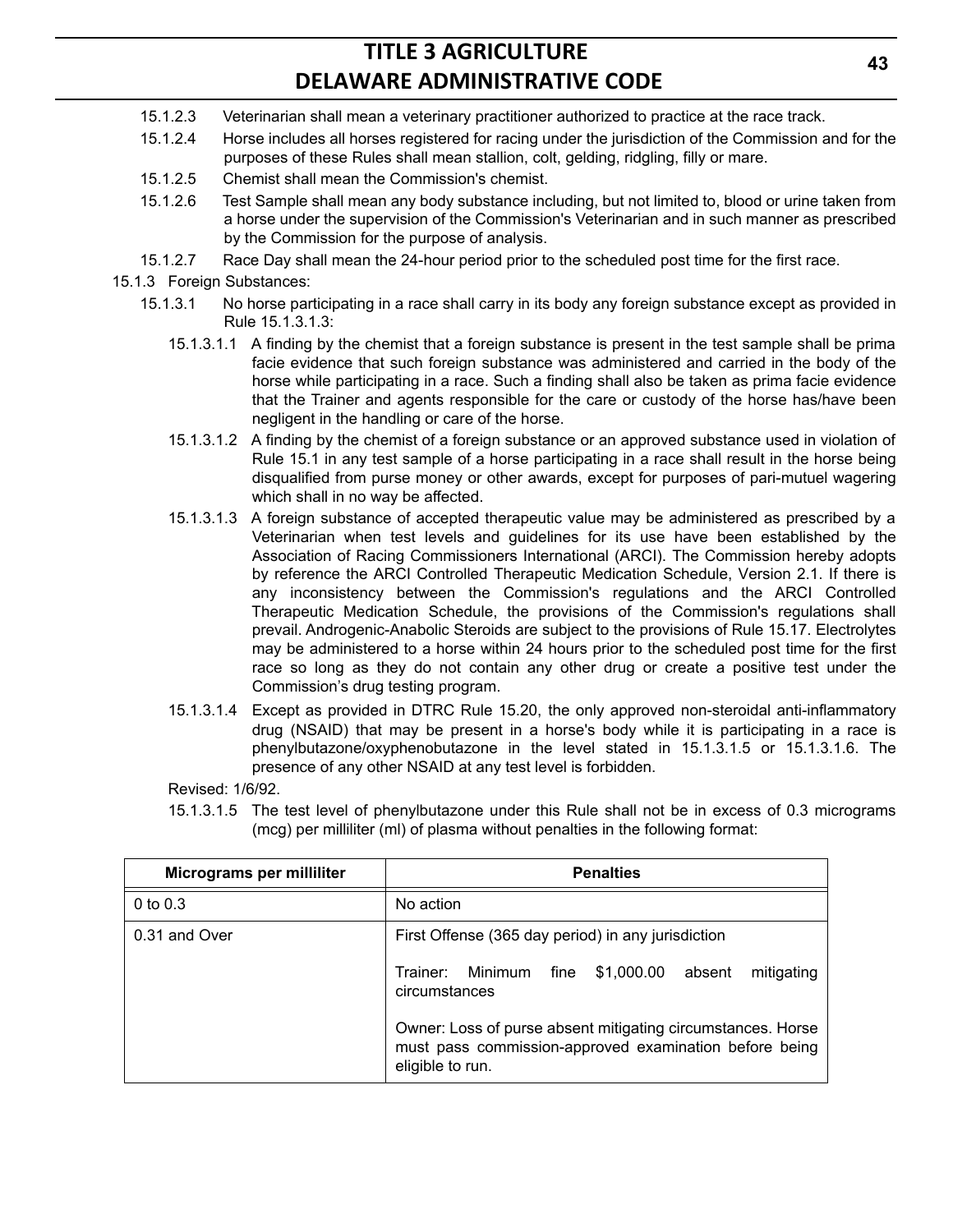| Micrograms per milliliter | <b>Penalties</b>                                                                                                                                                                                |
|---------------------------|-------------------------------------------------------------------------------------------------------------------------------------------------------------------------------------------------|
| 0.31 and Over             | Second Offense (365 day period) in any jurisdiction                                                                                                                                             |
|                           | Trainer: Minimum fine \$1,500.00 and 15-day suspension<br>absent mitigating circumstances                                                                                                       |
|                           | Owner: Loss of purse. If same horse, placed on veterinarian's<br>list for 45 days. Horse must pass commission-approved<br>examination before being eligible to run.                             |
| 0.31 and Over             | Third Offense (365 day period) in any jurisdiction                                                                                                                                              |
|                           | Trainer: Minimum fine \$2,500.00 and 30-day suspension<br>absent mitigating circumstances                                                                                                       |
|                           | Owner: Loss of purse. Minimum fine \$1,500.00. If same<br>horse, placed on veterinarian's list for 60 days. Horse must<br>pass commission-approved examination before being eligible<br>to run. |

- 15.1.3.1.6 The test level for oxphenobutazone under this Rule shall not be in excess of 0.3 micrograms (mcg) per milliliter (ml) of plasma.
- 15.1.3.1.7 If a horse is to receive Furosemide (Salix), the trainer shall declare said use at the time of entry.
- 15.1.3.1.8 The race program shall denote if Furosemide (Salix) has been administered to a horse in the race and the past performance lines in the program, if any, shall denote any medications administered to said horse in those races.
- 15.1.3.1.9 Any horse running on Furosemide (Salix) under these Rules shall remain on the medication for a period of not less than sixty (60), unless permitted by the Stewards, days before being permitted to race without the Furosemide (Salix).
- 15.1.3.1.10 The detection Furosemide (Salix) in a horse following the running of a race which was not declared or reported to the Stewards, may result in the disqualification of the horse and other disciplinary action imposed upon the trainer and administering veterinarian. Conversely, the absence of Furosemide (Salix) following the running of a race in which was declared and reported by a trainer and/or veterinarian, may result in the disqualification of the horse and other disciplinary action imposed upon the trainer and administering veterinarian.
- 15.1.3.1.11 Erythropietin (EPO)
	- A finding by the official chemist that the antibody of Erythropietin (EPO) was present in a post-race test specimen of a horse shall be promptly reported in writing to the Stewards. The Stewards shall notify the owner and trainer of the positive test result for Erythropietin antibodies. The Stewards shall notify the Commission Veterinarian of the name of the horse for placement on the Veterinarian's List, pursuant to Rule 5.32, if the positive test result indicates that the horse is unfit to race. Any horse placed on the Veterinarian's List pursuant to this Rule shall not be permitted to enter a race until the owner or trainer, at their own expense, provides proof of a negative test result for EPO antibodies from a laboratory approved by the Commission provided said test sample is obtained under collection procedures acceptable to the Commission or its designee under these Rules.
	- Notwithstanding any inconsistent provision of these Rules, a horse shall not be subject to disqualification from the race and from any share of the purse in the race and the trainer of the horse shall not be subject to application of trainer's responsibility based on the finding by the laboratory that the antibody of Erythropoietin was present in the sample taken from that horse.
- 15.2 Bleeder Medication: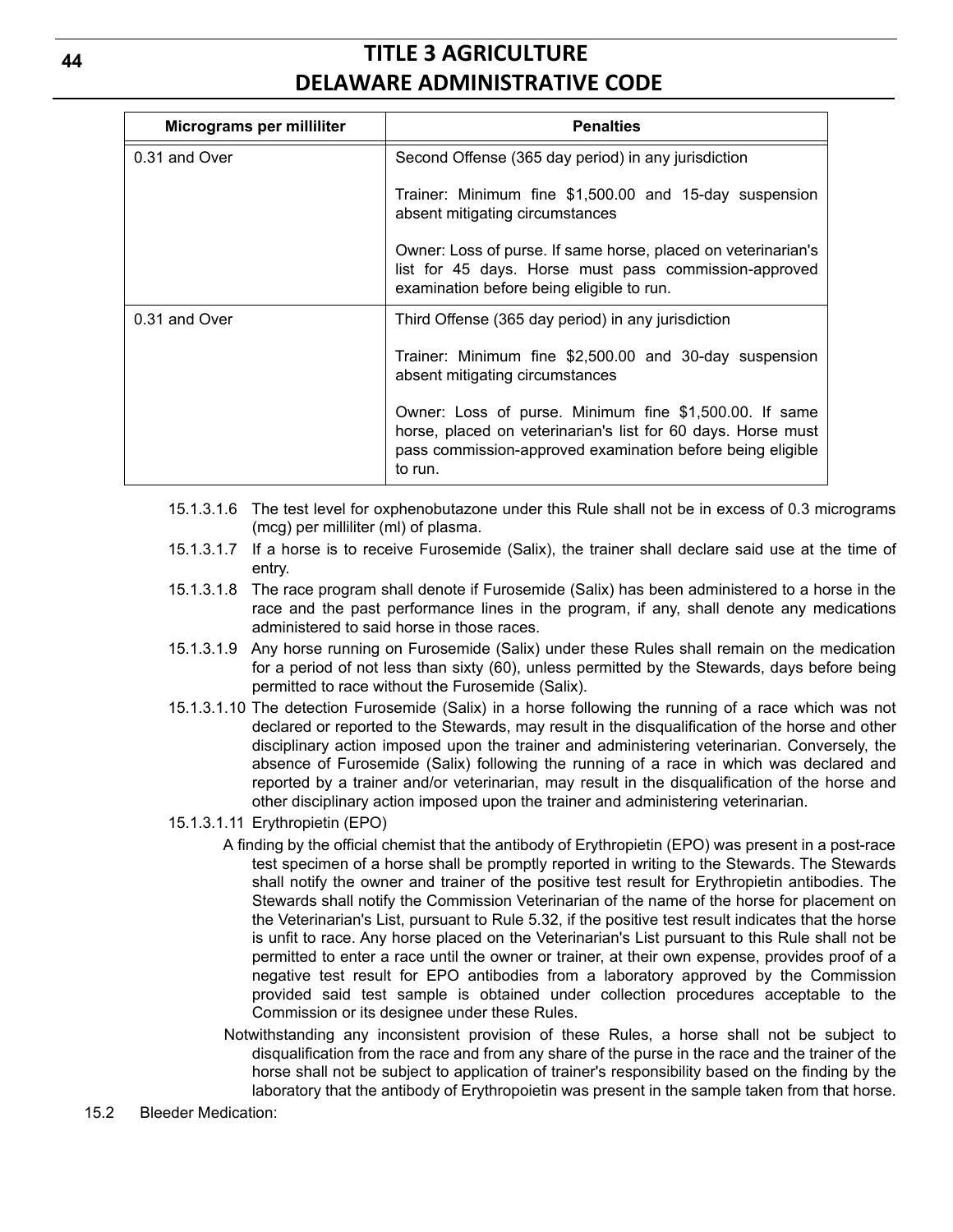- 15.2.1 Notwithstanding anything in the Rules of Racing to the contrary, the Stewards may permit the administration of Furosemide (Salix) to control epistaxis (bleeding) to horses under the following conditions:
	- 15.2.1.1 A horse which, during a race or workout at a duly licensed race track in this State or within the first hour immediately following such a race or workout, is observed by the Commission's Veterinarian or the Stewards to be shedding blood from one or both nostrils or is found to have bled internally. (An endoscopic examination of the horse, in order to confirm bleeding, may be performed by the practicing veterinarian in the presence of the Commission's Veterinarian at the detention barn within one (1) hour of workout or race.)
	- 15.2.1.2 A horse which has been certified as a bleeder in another jurisdiction may be placed on the bleeder list provided that the other jurisdiction qualified it as a bleeder using criteria satisfactory to the Commission's Veterinarian and the Stewards. It shall be the absolute responsibility of the Trainer to report bleeders from other jurisdictions to the Commission's Veterinarian or Stewards on official forms from that State prior to entry.
	- 15.2.1.3 The Commission's Veterinarian shall be responsible to maintain an up-to-date "bleeder" list and the list shall be available in the Racing Secretary's office.
	- 15.2.1.4 Horses must be on the grounds and the Furosemide (Salix) administered, not more than four hours and 30 minutes (4 1/2 hours) nor less than four hours (4 hours) prior to post time of their respective races. Failure to meet this time frame will result in scratching the horse, and the trainer may be fined. The Salix Veterinarian who administers Furosemide (Salix) to a horse scheduled to race shall prepare a written certification indicating the time, dosage and method of administration. The written certification shall be delivered to a Commission representative designated by the Stewards within one (1) hour of the last scheduled race for that day.
	- 15.2.1.5 It is the responsibility of the owner or trainer to pay the Salix veterinarian at the rate approved by the Commission. No credit shall be given without approval of the Salix Veterinarian.
	- 15.2.1.6 A horse which bled for the first time shall not be permitted to run for a period of ten (10) calendar days. A horse which bleeds a second time shall not be permitted to run for thirty (30) calendar days. A horse which bleeds a third time shall not be permitted to run for ninety (90) days. A horse which bleeds a fourth time shall be barred from further racing in the State of Delaware, except that if a horse's fourth bleeding incident occurs within one year of the first bleeding incident, then the horse shall not be barred but shall not be permitted to run for one year. If a horse has bled three times but at least twelve months have passed since the last bleeding incident, then if the horse bleeds for a fourth time, the horse shall not be permitted to run for twelve (12) months, and any further bleeding incidents will prevent the horse from racing for another twelve (12) month period. A positive endoscopic examination shall be classed as a first time bleeder.
	- 15.2.1.7 Dosage. Furosemide (Salix) shall be administered intravenously, or intramuscularly as permitted under Rule 15.2.1.8, to horses in the Bleeder Program by the Salix veterinarian, who will administer not more than 500 milligrams nor less than 100 milligrams, subject to the following conditions:
	- 15.2.1.8 The dosage administered may not vary by more than 250 milligrams from race to race without the permission of the Commission Veterinarian.
	- 15.2.1.9 Restrictions. No one except a licensed practicing veterinarian shall possess equipment or any substance for injectable administration on the race track complex, and no horse is to receive furosemide (lasix) in oral or intramuscular form, except that the stewards may approve intramuscular administration for a horse based on written documentation from the Commission veterinarian and the trainer's veterinarian.
	- 15.2.1.10 Post-Race Quantification. As indicated by post-race quantification, a horse may not carry in its body at the time of the running of the race more than 100 nanograms of furosemide (Salix) per milliliter of plasma in conjunction with a urine that has a specific gravity of 1.010 or lower.
		- 15.2.1.10.1 If post-race analysis indicates that the specific gravity of a horse's urine is less than 1.010 and the concentration of Furosemide (Salix) in the blood plasma is greater than 100 nanograms per milliliter, the stewards shall take the following action (for each horse):
			- 15.2.1.10.1.1 If such overage is the first violation of this rule for this horse, the trainer and/or attending veterinarian shall be issued a warning and be required to participate in a review of all pertinent Commission rules and subsequent penalties at a time scheduled by the stewards. If the trainer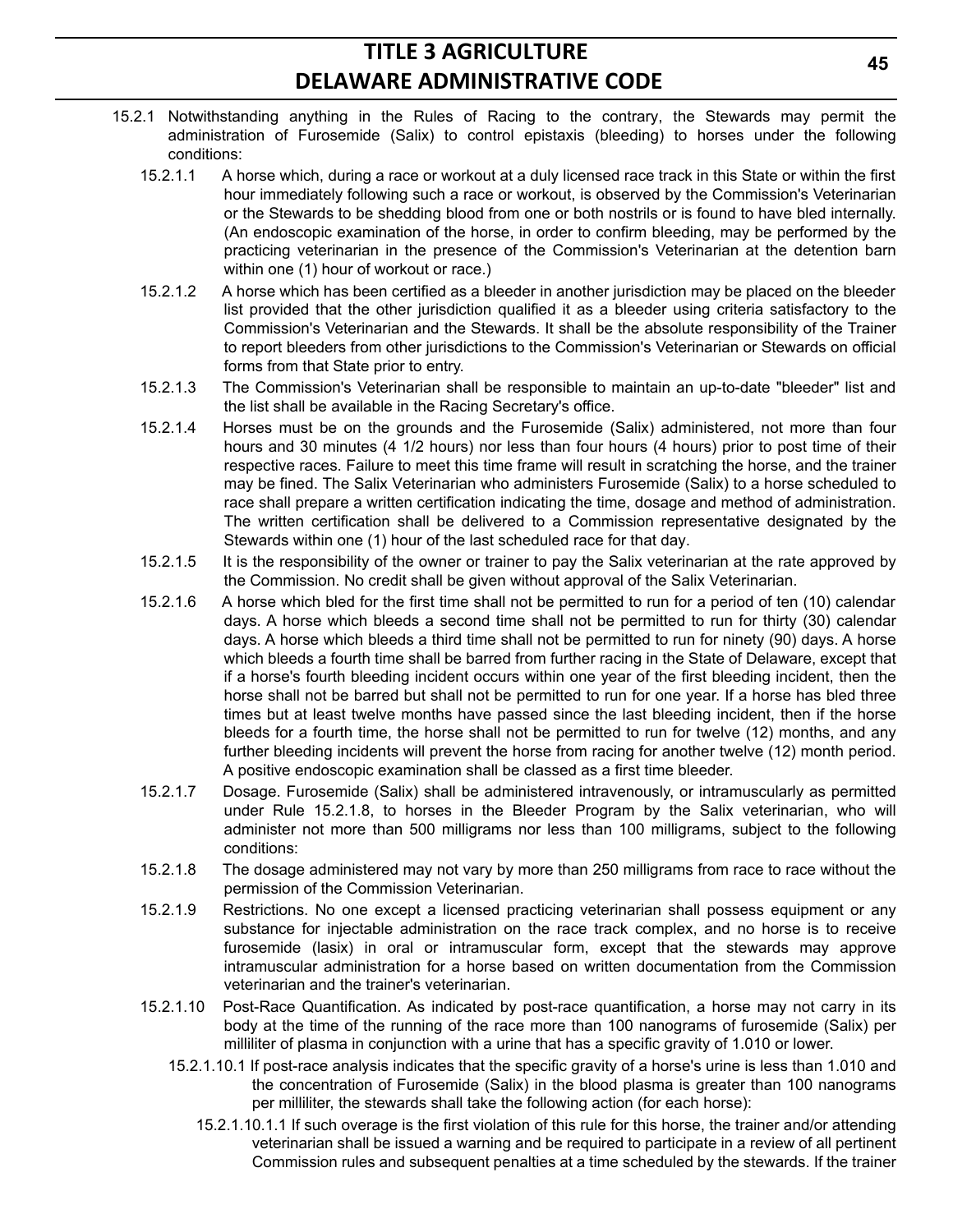wishes to contest the overage, the trainer shall follow a specific procedure under which all of the following conditions must be met:

- 15.2.1.10.1.2 the horse in question must report to the detention barn four hours prior to post time.
- 15.2.1.10.1.3 the same handler/groom must stay with the horse at all times.
- 15.2.1.10.1.4 a blood sample shall be taken by the Commission veterinarian before the administration of furosemide.
- 15.2.1.10.1.5 the Salix veterinarian must administer Furosemide (Salix) at a dosage not to exceed 500 milligrams.
- 15.2.1.10.1.6 the horse must return to the detention barn after the race for the taking of post-race blood and urine testing by the Commission veterinarian or assistant, no matter how the horse finishes in the race.
- 15.2.1.10.2 If, after all of the above conditions are met, the post race tests reveal that the specific gravity of the horse's urine is again below 1.010 and the concentration of Furosemide (Salix) in the blood plasma is greater than 100 nanograms per milliliter of plasma, and the blood sample taken in the detention barn before the administration of Furosemide (Salix) tests negative for Furosemide (Salix), the horse will be placed on an "exempt" list and the first offense will be removed, provided further that any horse on the "exempt" list will be required to have all future prerace Salix treatments administered pursuant to the procedure set forth in Rules 15.2.1.9.1.2 through 15.2.1.9.1.7 set forth above. Any horse that is placed on the "exempt" list and later fails to follow the prerace procedure for Furosemide (Salix) administration set forth in Rules 15.2.1.9.1.2 through 15.2.1.9.1.7 above will be removed from the "exempt" list, disqualified from the race, and subject to the penalties in this Rule for subsequent offenses.
- 15.2.1.10.3 If such overage is the second violation of this rule for the same horse, the trainer and/or attending veterinarian shall be fined a minimum of \$100.00 and a maximum of \$500.00.
- 15.2.1.10.4 If such overage is the third violation of this rule for the same horse, the trainer and/or attending veterinarian shall be issued a minimum suspension of seven (7) days and a maximum suspension of fifteen (15) days and shall be fined a minimum of \$100.00 and a maximum of \$1,000.00, and the stewards in their discretion may order loss of purse as an additional penalty.
- 15.2.1.10.5 If such overage is the fourth violation for the same horse, the trainer and/or attending veterinarian shall be issued a suspension of fifteen (15) days to thirty (30) days, and shall be fined \$250.00 to \$1,000.00, and the stewards will order loss of purse as a mandatory penalty.
- 15.3 Responsibility for Prohibited Administration:
	- 15.3.1 Any person found to have administered or authorized a medication, drug or substance which caused or could have caused a violation of Rules 15.1 or 15.2, or caused, participated or attempted to participate in any way in such administration, shall be subject to disciplinary action.
	- 15.3.2 The registered Trainer of a horse found to have been administered a medication, drug or substance in violation of Rules 15.1 or 15.2 shall bear the burden of proof to show freedom from negligence in the exercise of a high degree of care in safeguarding such horse from being tampered with and, failing to prove such freedom from negligence (or reliance on the professional ability of a licensed Veterinarian), shall be subject to disciplinary action.
	- 15.3.3 The Assistant Trainer, groom, stable watchman or any other person having the immediate care and custody of a horse found to have been administered a medication, drug or substance in violation of Rules 15.1 or 15.2, if found negligent in guarding or protecting such horse from being tampered with, shall be subject to disciplinary action.
	- 15.3.4 A licensed Veterinarian shall be responsible for any medication, drug or substance that he administers, prescribes or causes to be administered by his direction on a horse. If found to have made an error in type or quantity of same administered and if in reliance upon the correctness thereof a Trainer races such treated horse in violation of Rules 15.1 and 15.2, such licensed Veterinarian shall be subject to disciplinary action.
- 15.4 Reports of Administration:
	- 15.4.1 Before a licensed Veterinarian administers or prescribes any drug or restricted substance for a horse, he shall ascertain by reasonable inquiry whether the horse has been entered to race at any track and, if the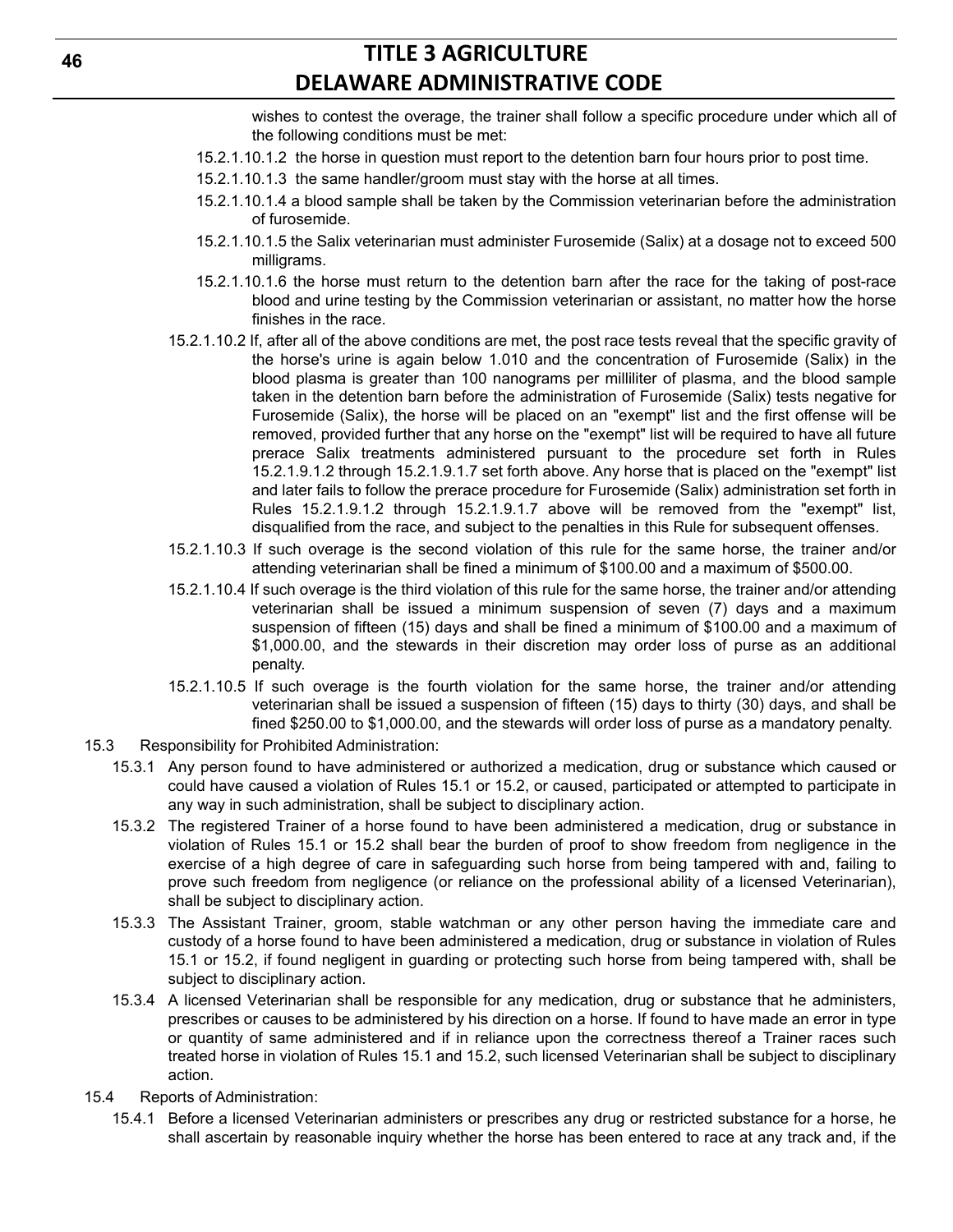horse has been entered, he shall not administer or prescribe any drug or restricted substance within the time or manner restricted by these Rules.

- 15.4.2 If, however, an emergency exists involving the life or health of the horse, he may proceed to treat or prescribe for the horse but shall report the matter as promptly as practicable to the Commission Veterinarian and Stewards.
- 15.4.3 Any Veterinarian practicing at any Delaware race track shall file a daily report with the Stewards and the Commission Veterinarian as to any medication prescribed or administered or professional service performed. This report shall be filed in person or postmarked within a period of forty-eight (48) hours from the time of treatment. Detection of any unreported medication, drug or substance by the Commission's Chemist in a pre-race or post-race test may be grounds for disciplinary action against such Veterinarian.
- 15.4.4 Such daily reports shall accurately reflect the identity of the horse treated, diagnosis, time of treatment, type and dosage of medication, drug or substance and method of administration.
- 15.4.5 Such daily reports shall remain confidential except that the Commission's Veterinarian may compile general data therefrom to assist the Commission in formulating policies or rules and the Stewards may review the same in investigating a possible violation of these rules. See Rule 11.2.8 respecting a public list of horses declared to race on medication.
- 15.4.6 When making an entry, it shall be the duty of the Trainer or his representative, as required by Rule 11.02(d), to disclose and declare to the Racing Secretary or his representative whether said horse will race on any medication permitted by these rules.
- 15.5 Report Prior to Race of Cessation or Reduction of Medication:
	- 15.5.1 For any horse entered to run in a race, a timely report of the elimination or reduction since its last race in the level of Phenylbutazone and/or similar medications administered to it at the time of such last race shall be made to the Commission's Veterinarian by the horse's Owner, Trainer, attending Veterinarian and/or any other person having supervision over, or custody of, such horse.
	- Violation of this Rule will constitute grounds for disciplinary action.
- 15.6 Bettors' Safeguard:
	- 15.6.1 To help protect against inconsistent performances, a horse which last raced after having been administered Phenylbutazone and/or similar medication shall not be permitted to race without having been administered the same or similar medication at a comparable level, unless the Commission's Veterinarian grants his prior, express approval that such horse may race notwithstanding that the medication program to which it was subjected at the time of its last race has subsequently been eliminated or reduced.
	- 15.6.2 Violation of any aspect of this Rule by an Owner, Trainer, attending Veterinarian or any other person having supervision or custody of the horse will constitute grounds for disciplinary action as provided by these Rules.
	- 15.6.3 A horse currently listed in the Commission's Veterinarian "bleeder" list that races in another jurisdiction where the use of Furosemide is prohibited shall remain on the Commission's Veterinarian "bleeder" list without penalty nor count as a bleed event.
- 15.7 Commission List: As a guide to Owners, Trainers and Veterinarians, the Commission may from time to time publish a list of medications, shown by brand and generic names, specifically prohibited for racing. Such list shall not be considered exclusive and medications shown thereon shall be considered only as among those, along with others not so listed, prohibited by general classification under Rule 15.1.
- 15.8 Detention Area:
	- 15.8.1 Each Licensee may provide and maintain on its grounds a fenced enclosure sufficient in size and facilities to accommodate stabling of horses temporarily detained for the taking of sample specimens for chemical testing; such detention area shall be under the supervision and control of the Commission's Veterinarian.
- 15.9 Horses to be Tested:
	- 15.9.1 The Stewards may at any time order the taking of a blood, urine, or saliva specimen for testing from any horse entered. Any Owner or Trainer may at any time request that a specimen be taken from a horse he owns or trains by Commission's Veterinarian and be tested by Commission's Chemist, provided the costs of such testing are borne by the Owner or Trainer requesting such test.
		- 15.9.1.1 Every effort shall be made to collect both blood and urine samples from all horses selected for post-race testing. Blood samples shall be tested;
			- 15.9.1.1.1 For determination of those drugs with regulatory thresholds;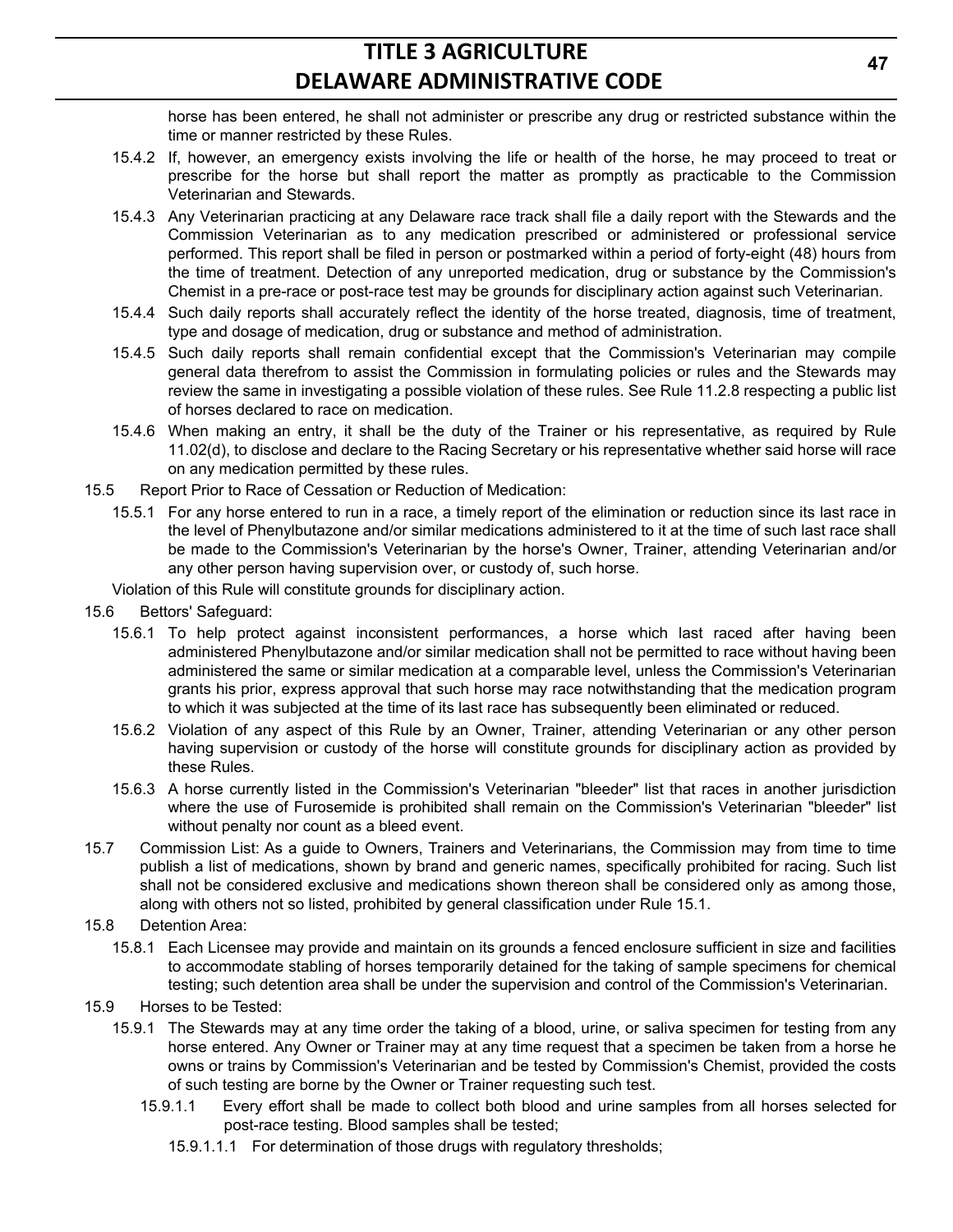**48**

- 15.9.1.1.2 For those drugs not detectable in urine; and
- 15.9.1.1.3 To determine, when possible, whether a positive test result is consistent with the documented administration of the drug.
- 15.10 Procedure for Taking Specimens:
	- 15.10.1 Horses from which specimens are to be drawn shall be taken to the detention area at the prescribed time and remain there until released by the Commission veterinarian. Only the owner, trainer, groom, or hotwalker of horses to be tested shall be admitted to the detention area without permission of the Commission veterinarian.
		- 15.10.1.1 Blood samples must be collected at a consistent time, preferable not later than one hour post-race.
	- 15.10.2 Stable equipment other than equipment necessary for washing and cooling out a horse shall be prohibited in the detention area.
		- 15.10.2.1 Buckets and water shall be furnished by the Commission veterinarian.
		- 15.10.2.2 If a body brace is to be used, it shall be supplied by the responsible trainer and administered only with the permission and in the presence of the Commission veterinarian.
		- 15.10.2.3 A licensed veterinarian shall attend a horse in the detention area only in the presence of the Commission veterinarian.
	- 15.10.3 One of the following persons shall be present and witness the taking of the specimen from a horse and so signify in writing:
		- 15.10.3.1 The owner;
		- 15.10.3.2 The responsible trainer who, in the case of a claimed horse, shall be the person in whose name the horse raced; or
		- 15.10.3.3 A stable representative designated by such owner or trainer.
	- 15.10.4 All urine containers shall be supplied by the Commission laboratory and shall be sealed with the laboratory security seal which shall not be broken, except in the presence of the witness as provided by Rule 15.10.3.
	- 15.10.5 Blood vacutainers will also be supplied by the Commission laboratory in sealed packages as received from the manufacturer.
	- 15.10.6 Samples taken from a horse, by the Commission veterinarian or his assistant at the detention barn, shall be collected and in double containers and designated as the "primary" and "secondary" samples.
		- 15.10.6.1 These samples shall be sealed with tamper-proof tape and bear a portion of the multiple part "identification tag" that has identical printed numbers only. The other portion of the tag bearing the same printed identification number shall be detached in the presence of the witness.
		- 15.10.6.2 The Commission Veterinarian shall:
			- 15.10.6.2.1 Identify the horse from which the specimen was taken.
			- 15.10.6.2.2 Document the race and day, verified by the witness; and
			- 15.10.6.2.3 Place the detached portions of the identification tags in sealed envelope for delivery only to the stewards.
		- 15.10.6.3 After both portions of samples have been identified in accordance with this section, the "primary" sample shall be delivered to the official chemist designated by the Commission.
			- 15.10.6.3.1 Laboratories conducting post-race sample analysis must have access to LC/MS instrumentation for screening and/or confirmation purposes.
		- 15.10.6.4 The "secondary" sample shall remain in the custody of the Commission veterinarian at the detention area and urine samples shall be frozen and blood samples refrigerated in a locked refrigerator/freezer.
		- 15.10.6.5 The Commission veterinarian shall take every precaution to ensure that neither the Commission chemist nor any member of the laboratory staff shall know the identity of the horse from which a specimen was taken prior to the completion of all testing.
		- 15.10.6.6 When the Commission chemist has reported that the "primary" sample delivered contains no prohibited drug, the "secondary" sample shall be properly disposed.
		- 15.10.6.7 If after a horse remains a reasonable time in the detention area and a specimen can not be taken from the horse, the Commission veterinarian may permit the horse to be returned to its barn and usual surroundings for the taking of a specimen under the supervision of the Commission veterinarian.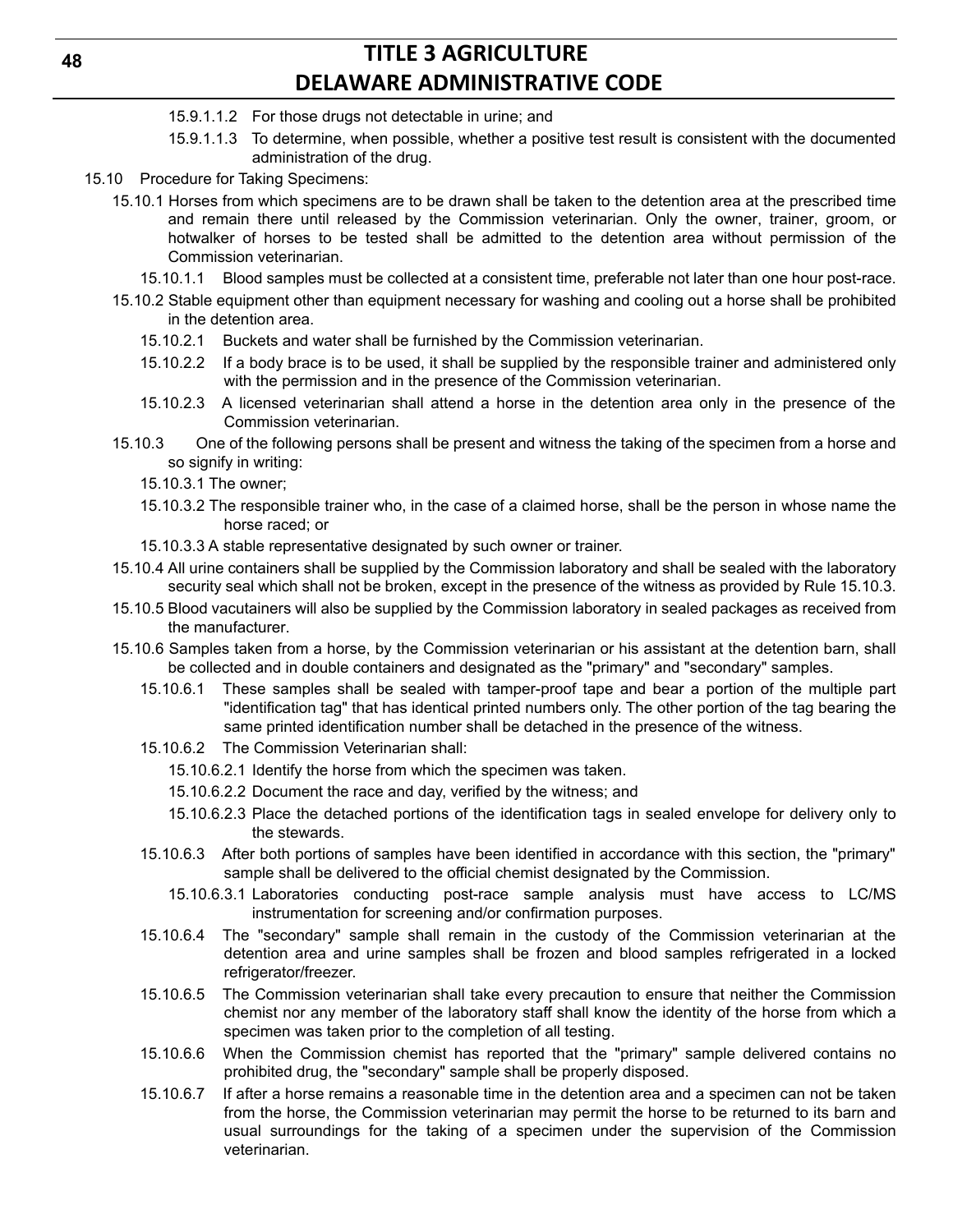- 15.10.6.8 If one hundred (100) milliliters (ml.) or less of urine is obtained, it will not be split, but will be considered the "primary" sample and will be tested as other "primary" samples.
- 15.10.6.9 Two (2) blood samples shall be collected in two (2) DTRC approved sample receptacles, one for the "primary" and one for the "secondary" sample.
- 15.10.6.10 In the event of an initial finding of a prohibited drug or in violation of these Rules, the Commission chemist shall notify the Commission, both orally and in writing, and an oral notice shall be issued by the Commission to the owner and trainer or other responsible person no more than twenty-four (24) hours after the receipt of the initial finding, unless extenuating circumstances require a longer period, in which case the Commission shall provide notice as soon as possible in order to allow for testing of the "secondary" sample.
	- 15.10.6.10.1 If testing of the "secondary" sample is desired, the owner, trainer, or other responsible person shall so notify the Commission in writing within 48 hours after notification of the initial positive test or within a reasonable period of time established by the Commission after consultation with the Commission chemist. The reasonable period is to be calculated to insure the integrity of the sample and the preservation of the alleged illegal substance.
	- 15.10.6.10.2 Testing of the "secondary" samples shall be performed at a referee laboratory selected by representatives of the owner, trainer, or other responsible person from a list of not less than two (2) laboratories approved by the Commission.
- 15.10.6.11 The Commission shall bear the responsibility of preparing and shipping the sample, and the cost of preparation, shipping, and testing at the referee laboratory shall be assumed by the person requesting the testing, whether it be the owner, trainer, or other person charged.
	- 15.10.6.11.1A Commission representative and the owner, trainer, or other responsible person or a representative of the persons notified under these Rules may be present at the time of the opening, repackaging, and testing of the "secondary" sample to ensure its identity and that the testing is satisfactorily performed.
	- 15.10.6.11.2The referee laboratory shall be informed of the initial findings of the Commission chemist prior to the making the test.
	- 15.10.6.11.3If the finding of the referee laboratory is proven to be of sufficient reliability and does not confirm the finding of the initial test performed by the Commission chemist and in the absence of other independent proof of the administration of a prohibited drug to the horse in question, it shall be concluded that there is insubstantial evidence upon which to charge anyone with a violation.
- 15.10.6.12 The Commission veterinarian shall be responsible for safeguarding all specimens while in his possession and shall cause the specimens to be delivered only to the Commission chemist as soon as the possible after sealing, in a manner so as not to reveal the identity of a horse from which the sample was taken.
- 15.10.6.13 If an Act of God, power failure, accident, strike or other action beyond the control of the Commission occurs, the results of the primary official test shall be accepted as prima facie evidence.
- 15.11 Commission Chemist: The Commission's Chemist, who shall be a member of the Association of Official Racing Chemists, shall conduct tests on specimens provided him in order to detect and identify prohibited substances therein and report on such in such a manner, and according to such procedures, as the Commission from time to time may approve and/or prescribe.
- 15.12 Prohibited Practices
	- 15.12.1 The following conduct shall be prohibited for all licensees:
		- 15.12.1.1 The possession and/or use of a drug, substance, or medication, specified below, on the premises of a licensed race track under the jurisdiction of the Commission for which a recognized analytical method has not been developed to detect and confirm the administration of such substance including but not limited to erythropoietin, darbepoietin, and perfluorcarbon emulsions; or the use of which may endanger the health and welfare of the horse or endanger the safety of the rider; or the use of which may adversely affect the integrity of racing.
		- 15.12.1.2 The possession and/or use of a drug, substance, or medication on the premises of a facility under the jurisdiction of the regulatory body that has not been approved by the United States Food and Drug Administration (FDA) for use in the United States.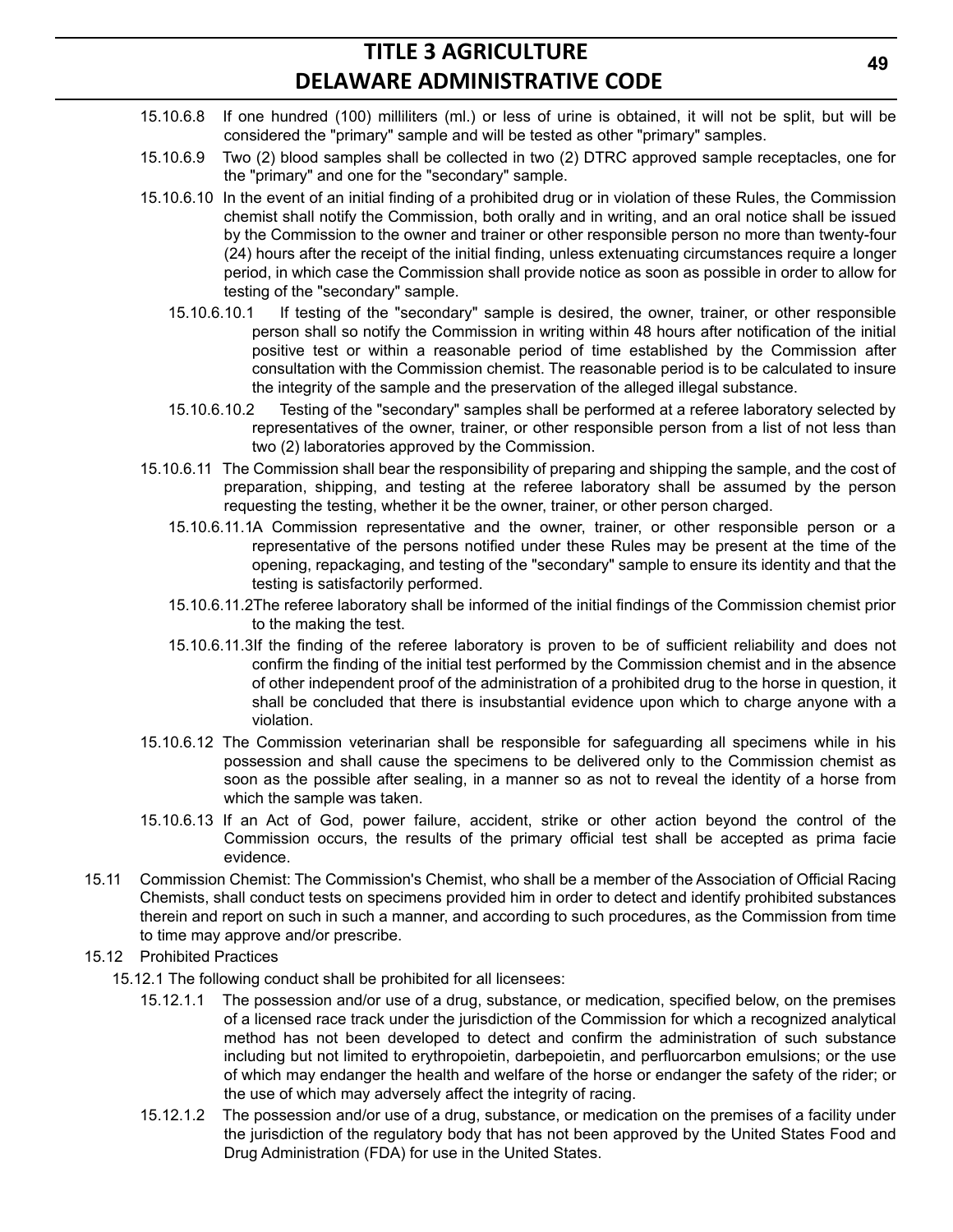- 15.12.1.3 The practice, administration, or application of Intermittent Hypoxic Treatment by External Device which is performed on the premises of a facility under the jurisdiction of the Commission, and which may endanger the health, safety, and welfare of the horse or endanger the safety of the jockey, or the use of which may adversely affect the integrity of racing. Intermittent Hypoxic Treatment is the administration of hypoxic gas to a horse for the purpose of enhancing aerobic metabolism by simulating training at a high altitude.
- 15.12.1.4 The use of a nasogastric tube (a tube longer than six inches, inserted in a horses' nostril) for the administration of any substance within the 24-hour period considered raceday is forbidden without prior permission of the Commission.
- 15.12.1.5 The possession and/or use of blood doping agents, including but not limited to Erythropietin (EPO); Darbepietin; Oxyglobin; Hemopure or any other substance that abnormally enhances the oxygenation of equine body tissue is considered a prohibited practice that endangers the health and welfare of a horse and/or the safety and welfare of a rider. The possession and/or use of such substances on the premises of a facility under the jurisdiction of the Commission is strictly forbidden.
- 15.13 Testing for Prohibited Substances that Abnormally Enhance Oxygenation
	- 15.13.1 Horses may be tested for Erythropietin (EPO), Darbepietin (DPO), Oxyglobin, Hemopure or any other substance that abnormally enhances the oxygenation of equine body tissue as follows:
		- 15.13.1.1 Once a horse is entered to race;
		- 15.13.1.2 Any horse that was entered or raced within sixty (60) days of entry and/or race;
		- 15.13.1.3 Any horse showing the presence of EPO, DPO and/or like antibodies;
		- 15.13.1.4 Any horse in the care, custody, and control of a trainer having a horse that has tested positive for EPO, DPO and like substances through a screening test; and
		- 15.13.1.5 Any horse that expires, consistent with DTRC Rules 10.7.1 through and inclusive of 10.7.6.
	- 15.13.2 Two blood samples shall be collected in DTRC approved sample receptacles; one is the primary sample; and the other is the secondary sample.
	- 15.13.3 In the event that the presence of EPO, DPO and/or any EPO analogues is determined to be present in a primary sample, the primary sample shall be sent to a DTRC approved laboratory for a confirmation test.
	- 15.13.4 The trainer and/or owner of any horse that tests positive for the confirmed presence of EPO, DPO, Oxyglobin, Hemopure or any other substance that abnormally enhances the oxygenation of equine body tissue has the right to request a testing of the secondary sample consistent with DTRC Rule 15.10.6.10.1 through and inclusive of DTRC Rule 15.1.6.13.
	- 15.13.5 Upon positive notification from the confirmatory laboratory of the primary sample, if uncontested by the trainer; or notification of confirmation in the secondary sample, the trainer shall be summarily suspended and any/all horses entered, by the trainer, to race shall be scratched. Notice of a hearing shall be delivered to the trainer within twenty-four (24) hours
	- 15.13.6 The following penalties and disciplinary measures may be imposed for the confirmed presence of EPO, DPO, Oxyglobin, Hemopure or any other substance that abnormally enhances the oxygenation of equine body tissue:
	- 15.13.7 In the absence of extraordinary circumstances, a penalty of \$5,000 and/or a 10 year suspension, forfeiture of the purse money and assessment for cost of the drug testing may be imposed.
- 15.14 Shock Wave Therapy/Instruments
	- 15.14.1 The use of shock wave therapy shall not be permitted unless the following conditions are met:
		- 15.14.1.1 Only licensed Veterinarians are permitted to possess or to use on the grounds of any licensee of the Commission an instrument used for shock wave therapy. Any shock wave therapy machines/ instruments must be registered with and approved by the Commission or its designee before use. The use of shock wave therapy machines/instruments shall be limited to practicing veterinarians licensed by the Commission.
		- 15.14.1.2 Any horse treated with shock wave therapy shall not be permitted to race, work, or breeze for a minimum of ten (10) days following treatment (the day of treatment shall be considered the first day in counting the number of days). This restriction applies to horses treated with shock wave therapy on or off the grounds of any licensee of the Commission. Any horse treated with shock wave therapy shall be placed on the Commission Veterinarian's list.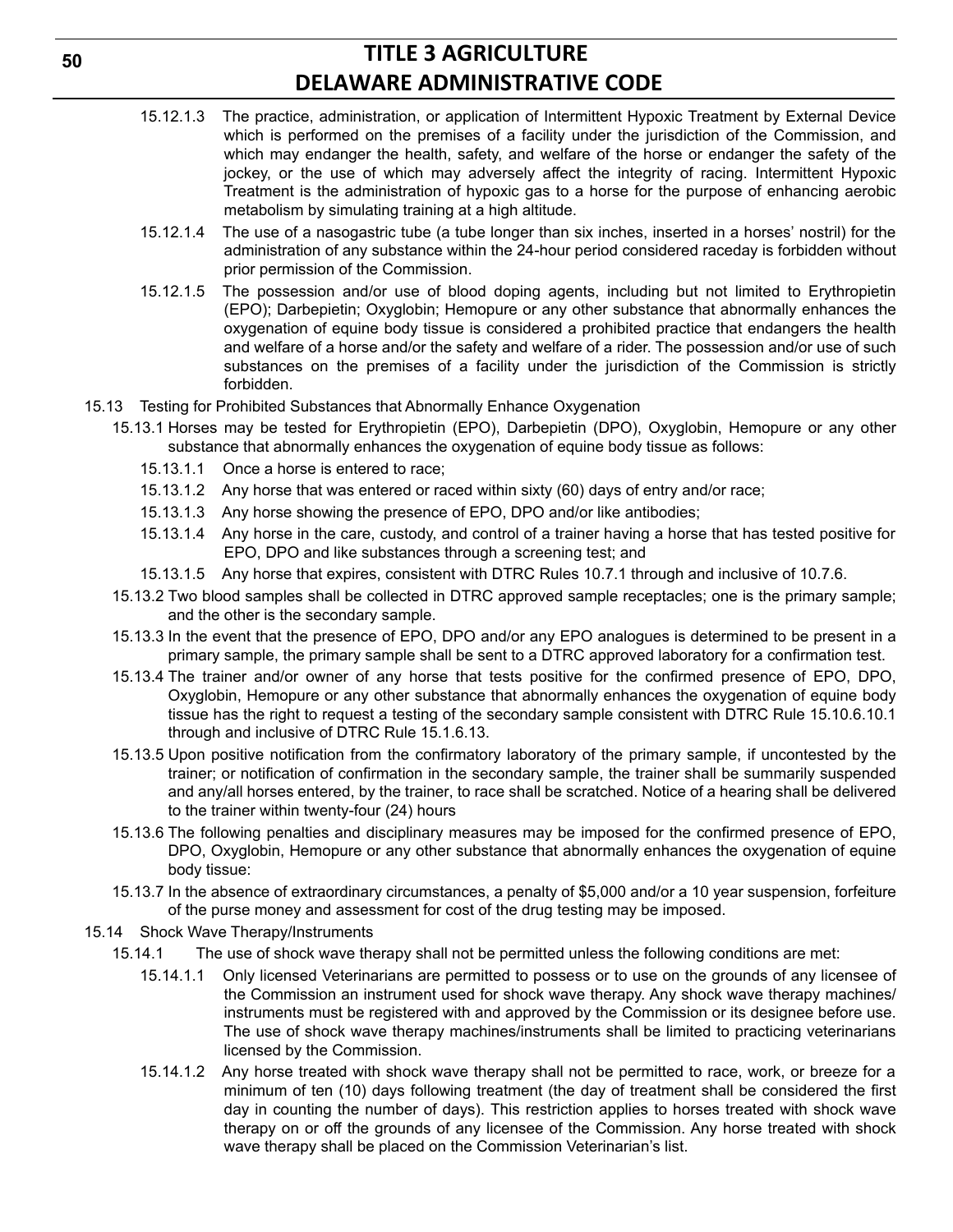- 15.14.1.3 All shock wave therapy treatments must be reported to the official Commission veterinarian on the prescribed form not later than the time prescribed by the official Commission veterinarian. This applies to any and all horses treated on or off the grounds of any licensee of the Commission. A form submitted under this section shall not constitute a daily report under Rule 15.4.5.
- 15.14.2A Trainer, Veterinarian, or other person, who has been found to have violated any of the above provisions of this Rule shall be subject to appropriate disciplinary action by the Stewards and/or Commission including but not limited to a maximum suspension of one year (365 days).
- 15.14.3Definitions: The following terms and words used in this Rule are defined as:
	- 15.14.3.1 Shock Wave Therapy shall mean all Extracorporeal Shock Wave Therapy or Radial Pulse Wave Therapy treatments and any other treatments determined to pose similar risks by the Commission Veterinarian.
- 15.14.4 Once a horse is entered to race, no horse shall be permitted to leave the racetrack prior to racing. Any horse that leaves the racetrack after the time of entry shall be scratched by the Stewards.
- 15.15 Blood Gas Testing
	- 15.15.1 The Commission may use a testing machine that measures carbon dioxide levels in pre-race samples using a Base Excess testing protocol. A trainer whose horse is selected for blood gas testing and fails to report for the test will be penalized as if there was a positive test result.
	- 15.15.2 Under this protocol, the prohibitive Base Excess concentrations are as follows: Base Excess level of 10.0 mmol/l (mEq/l) or higher for non-furosemide (Salix) treated horses and Base Excess (BE) level of 12.0 mmol/l (mEq/l) or higher for furosemide (Salix) treated horse. The level of uncertainty will be included before it is considered a violation of these Rules. The level of uncertainty is 0.4 mmol/l (mEq/l) and a positive test report must include this level of uncertainty. A horse must show a Base Excess (BE) level of 10.4 mmol/l (mEq/l) or higher for non-furosemide (Salix) treated horse and Base Excess (BE) level of 12.4 mmol/l (mEq/l) or higher for furosemide (Salix) treated horse, in order for a violation to be reported under this Rule.
	- 15.15.3 A licensee has the right, pursuant to the quarantine procedure outlined at 15.15, or by such other procedures as may be established from time to time by the Commission, to attempt to prove that a horse has a naturally high carbon dioxide level in excess of the above-mentioned levels.
- 15.16 Quarantine Procedure for Carbon Dioxide Positive Tests (Prerace Or Postrace)
	- 15.16.1 Detention/Quarantine of Horses: The owner or trainer must request use of the quarantine procedure by sending written notice to the Stewards within forty-eight (48) hours of notification of the positive carbon dioxide test report. The owner or trainer will then be permitted, totally at his/her own expense, to make the necessary scheduling arrangements with the Stewards and the Commission Veterinarian. The horse in question will be quarantined on the grounds for periodic blood gas testing by the DTRC (up to three days) at the trainer's expense. All caretaker activities for the horse in question will be the responsibility of the horse's trainer.
	- 15.16.2 Procedure: The owner or trainer will be responsible for providing the DTRC with a minimum check for \$1,500.00 to cover the costs for the quarantine. A professionally trained Track Security Officer must be with the horse at all times, and the Security Officer must be knowledgeable about the importance of monitoring all activity pertaining to the quarantined horse.
	- 15.16.3 The quarantine of a horse is subject to the following mandatory requirements:
		- 15.16.3.1 The owner or trainer will be required to deposit sufficient funds with the DTRC Stewards to cover the costs of the quarantine of the horse. The minimum quarantine cost will be \$1,500, and this figure may be higher if additional special circumstances are required for a particular horse. None of these procedures will be initiated until the Commission has in its possession a certified check or other method of payment acceptable to the Commission. The owner or trainer is responsible for all costs for the quarantine, including but not limited to, the costs of: stall bedding, daily cleaning of the stall, feed and hay, stall rent, hourly guard salary, portable toilet rental, veterinary charge, courier or shipping charges to the laboratory, laboratory analysis costs. Unused funds will be returned to the trainer.
		- 15.16.3.2 The expected period of the quarantine will be seventy-two hours.
		- 15.16.3.3 The owner or trainer is required to execute a reasonable liability waiver form if requested to do so by the track for the quarantine of the horse on track grounds.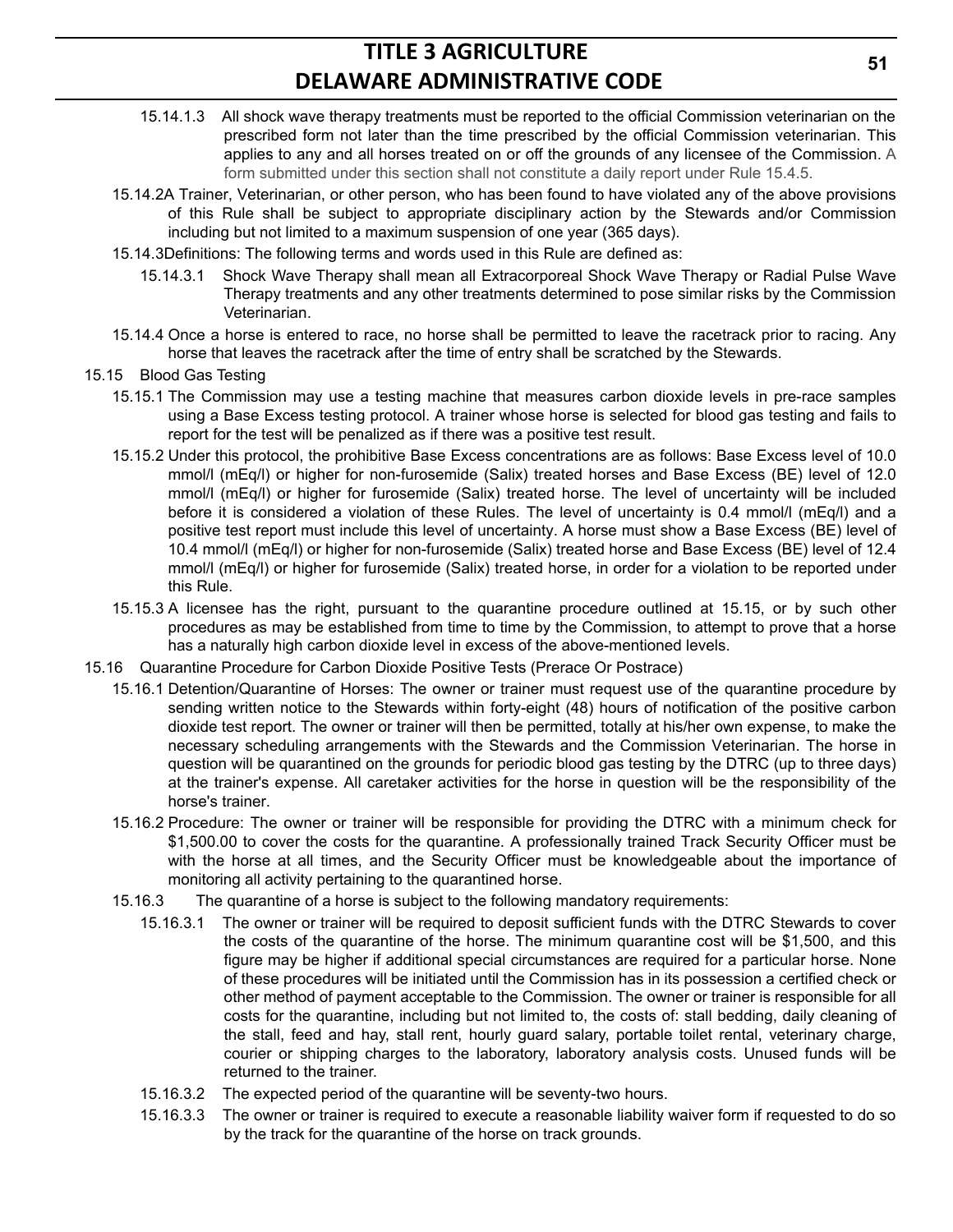- 15.16.3.4 The owner or trainer is obligated to reimburse the track if the racing association is required to purchase additional insurance to cover risks from the quarantine of the trainer's horse. The owner or trainer is also responsible for any additional costs required by the track to pad or otherwise specially equip the quarantine stall.
- 15.16.3.5 All activity of the quarantined horse is observed, documented, and recorded by security officers for the track and the DTRC.
- 15.16.3.6 The Commission will be responsible for arranging for and providing for bedding, feed, water, and daily cleaning of the stall, all of which are at the owner's expense. Feed for the horse will be purchased by DTRC officials as specified by the owner or trainer. Samples of the feed will be retained by the DTRC designated official.
- 15.16.3.7 Each bale of hay/straw will be intact and uncut for inspection of contraband. Four small samples of hay are to be taken from the bale of hay used to feed the animal (one from each end of the bale of hay and two from the middle of the bale of hay). These samples with the ingredient tags from the bag of feed used by the horse will be retained by the DTRC designated official.
- 15.16.3.8 Every trainer, groom, or caretaker is subject to continuous observation and may be searched when with the horse for contraband.
- 15.16.3.9 Horses may be trained, but if leg paints or salves are used, they must be new and in unopened containers, and the track Security Officer must monitor the preparation of the horse.
- 15.16.3.10 A Security Officer must observe the horse during training and ensure that it does not leave the track except to return to the quarantine stall.
- 15.16.3.11 A sick horse must only be determined ill by the Commission's Veterinarian and the quarantine of the horse will be terminated. Any bills incurred for the quarantine of the horse prior to the illness and termination of the detention will be prorated.
- 15.16.3.12 Stalls for the quarantine of horses are designated by the Stewards of the DTRC, in cooperation with the racetrack.
- 15.16.3.13 Trainers can restrict water based on previous pre-race preparation schedules.
- 15.16.3.14 Trainers are expected to train their horse in the same manner as the horse was trained on previous racing events. The horse will be equipped with all the items that it would normally carry, taken to the paddock, and handled in a manner similar to previous racing events.
- 15.16.3.15 Blood samples will be taken from the quarantined horse by the Commission Veterinarian, as he or she deems appropriate and necessary during the quarantine period. A blood sample should be taken when the horse first enters the quarantine stall and again at the pre-arranged time between sixty (60) and seventy-two (72) hours. At the discretion of the Commission, another sample may be taken between the initial sample and the sample taken at the cessation of the quarantine period. Blood samples will only be taken from the horse that is at rest for a period of time approved by the Commission Veterinarian. The owner or trainer or his/her representative must be present and witness the collection of the blood samples. Blood samples will be shipped promptly to the Commission's designated testing laboratory, pursuant to the Commission's standard chain-ofcustody procedures.
- 15.16.3.16 At the conclusion of the quarantine period, the party requesting the quarantine will be provided timely notice of the test results from the DTRC. The trainer may present such evidence at a hearing before the Stewards if he or she attempts to prove that the horse has a naturally high carbon dioxide level.
- 15.17 Androgenic-Anabolic Steroids
	- 15.17.1 The Commission hereby adopts by reference the Androgenic-Anabolic Steroids Rule, including the plasma thresholds, of the Association of Racing Commissioners International (ARCI) (ARCI-011-020, Part I, December 2013). If there is any inconsistency between the Commission's regulations and the ARCI Androgenic-Anabolic Steroids Rule, the provisions of the Commission's regulations shall prevail.
		- 15.17.1.1 With respect to nandrolone, boldenone and testosterone in fillies, mares, and geldings (testosterone and nandrolone in intact male horse samples are treated separately in 15.17.1.2):
			- 15.17.1.1.1 Any test result at plasma concentrations below 100 picograms per milliliter will be considered a negative test.
			- 15.17.1.1.2 Any test result at plasma concentration levels at or above 100 picograms per milliliter will be considered a positive test result.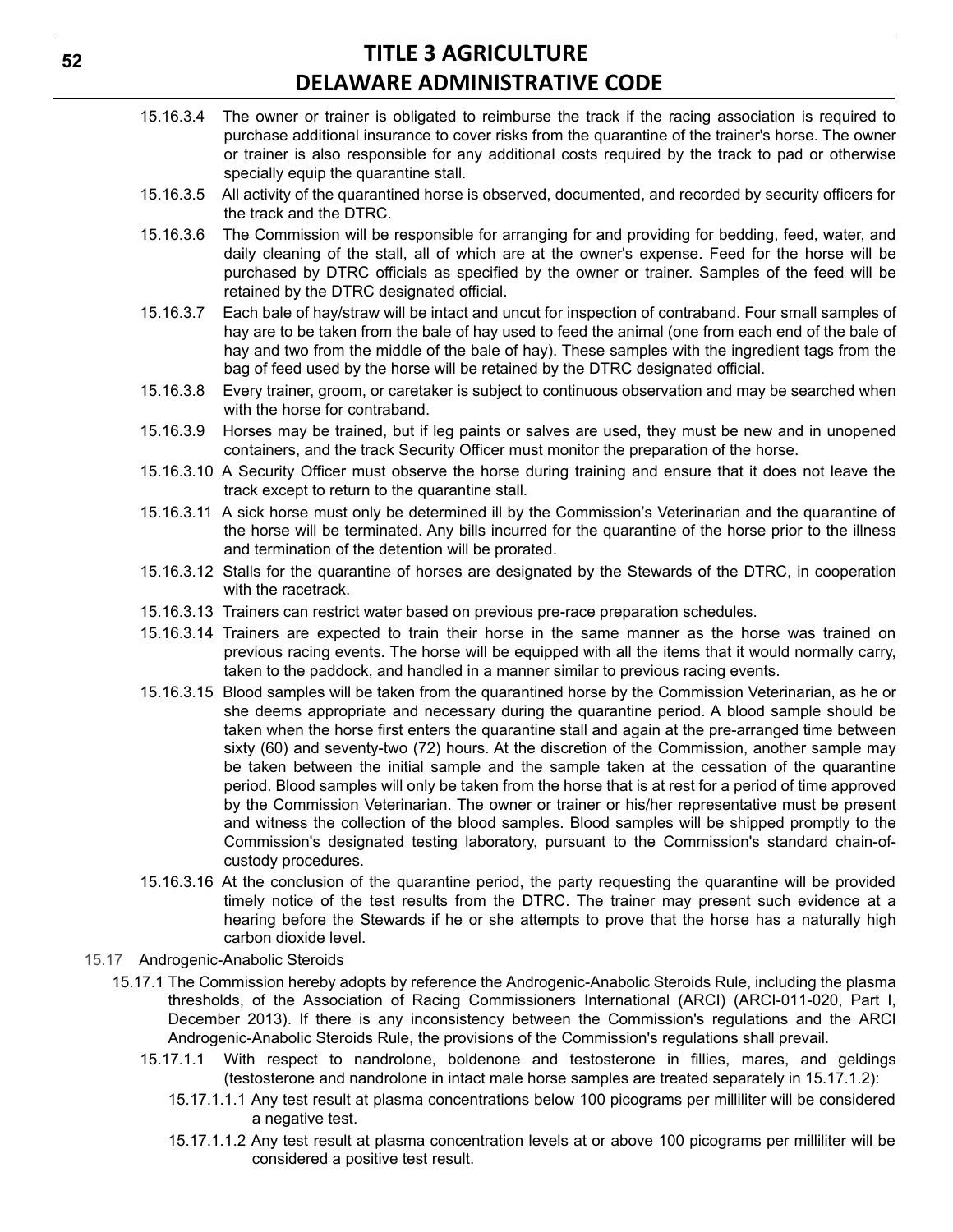- 15.17.1.2 With respect to nandrolone and testosterone levels determined in intact male horses:
	- 15.17.1.2.1Nandrolone
		- 15.17.1.2.1.1Any test result at plasma concentrations below 500 picograms per milliliter will be considered a negative test.
		- 15.17.1.2.1.2Any test result at and above plasma concentrations of 500 picograms per milliliter will be considered a positive test.
	- 15.17.1.2.2Testosterone
		- 15.17.1.2.2.1Any test result at plasma concentrations below 2000 picograms per milliliter will be considered a negative test.
	- 15.17.2.2.2Any test result at and above plasma concentrations of 2000 picograms per milliliter will be considered a positive test.
- 15.17.2 All other Androgenic Anabolic Steroids are prohibited in racing horses.
- 15.17.3 Post-race samples collected from intact males shall be identified to the laboratory.
- 15.17.4 Any horse to which one of these Androgenic Anabolic Steroids has been administered in order to assist in the recovery from an illness or injury may be placed on the veterinarian's list in order to monitor the concentration of the drug or metabolite in plasma. After the concentration has fallen below the designated threshold for the administered Androgenic - Anabolic Steroids, the horse is eligible to be removed from the list.
- 15.18 ARCI Uniform Classification Guidelines for Foreign Substances. The Commission hereby adopts by reference the ARCI Uniform Classification Guidelines for Foreign Substances, Version 7.0, January 2014. If there is any inconsistency between the Commission's regulations and the ARCI Uniform Classification Guidelines for Foreign Substances, the provisions of the Commission's regulations shall prevail.
- 15.19 ARCI Multiple Medications Violations Penalties. The Commission hereby adopts by reference the Association of Racing Commissioners International (ARCI-011-020, Part B.(13), December 2013) Multiple Medications Violations Penalties. If there is any inconsistency between the Commission's regulations and the ARCI Multiple Medications Violations Penalties, the provisions of the Commission's regulations shall prevail.
- 15.20 ARCI NSAID Stacking Rule
	- 15.20.1 The Commission hereby adopts by reference the Association of Racing Commissioners International Non-Steroidal Anti-Inflammatory Drug Stacking rule (ARCI-011-020, Part E.(1)(C)), version 5.9 approved December 12, 2014.
- 15.21 ARCI Cobalt Rule.
	- 15.21.1 The Commission hereby adopts by reference the Association of Racing Commissioners International Cobalt rule (ARCI Drug Testing and Practices Committee, Recommendations 1 and 2), approved April 23, 2015.
- 15.22 ARCI Veterinary Practices Rule.
	- 15.22.1 The Commission hereby adopts by reference the Association of Racing Commissioners International Veterinary Practices rule (ARCI-011-010, Model Rules v7.0, 2017). If there is any inconsistency between the Commission's regulations and the ARCI Veterinary Practices rule, the provisions of the Commission's regulations shall prevail.
- 15.23 ARCI Prohibited Practices Rule.
	- 15.23.1 The Commission hereby adopts by reference the Association of Racing Commissioners International Prohibited Practices rule including Annex I Prohibited Substances (ARCI-011-015, Model Rules v7.0, January 2017). If there is any inconsistency between the Commission's regulations and the ARCI Prohibited Practices rule, the provisions of the Commission's regulations shall prevail.
- 15.24 ARCI Out of Competition Testing Rule.
	- 15.24.1 The Commission hereby adopts by reference the Association of Racing Commissioners International Out of Competition Testing rule (ARCI-022-010, Model Rules v7.0, 2017). If there is any inconsistency between the Commission's regulations and the ARCI Out of Competition Testing rule, the provisions of the Commission's regulations shall prevail.
- 15.25 ARCI Out-of-Competition Testing Responsible Persons Definition.
	- 15.25.1 The Commission hereby adopts by reference the Association of Racing Commissioners Out-of-Competition Testing rule definition of Responsible Persons (ARCI-011-022(10), Model Rules v8.3, April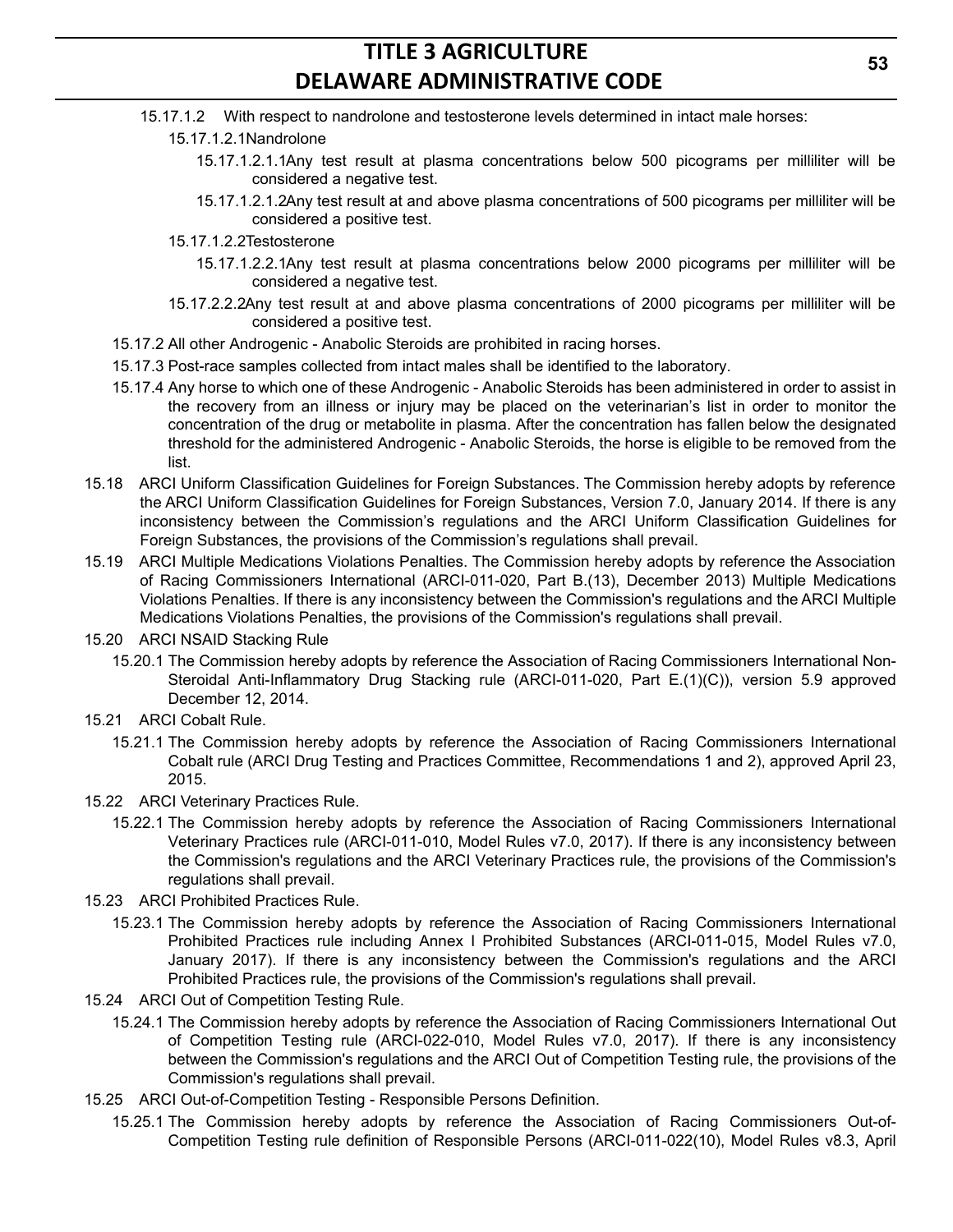2018). If there is any inconsistency between the Commission's regulations and the ARCI Out-of-Competition Testing rule, the provisions of the Commission's regulations shall prevail.

- 15.26 ARCI Trainer Other Responsibilities Rule.
	- 15.26.1 The Commission hereby adopts by reference the Association of Racing Commissioners Trainer Other Responsibilities Rule Recordkeeping, Reporting and Corticosterioid and Intra-Articular Injection Reporting Requirements (ARCI-008-020 C.17-19, Model Rules v8.3, April 2018). If there is any inconsistency between the Commission's regulations and the ARCI Trainer Other Responsibilities Rule Recordkeeping, Reporting and Corticosterioid and Intra-Articular Injection Reporting Requirements, the provisions of the Commission's regulations shall prevail.
- 15.27 ARCI Veterinary Practice Rule.
	- 15.27.1 The Commission hereby adopts by reference the Association of Racing Commissioners International Veterinary Practice Rule, Veterinarian's Reports (ARCI-011-010 D., Model Rules v8.3, April 2018). If there is any inconsistency between the Commission's regulations and the ARCI Veterinary Practice Rule, Veterinarian's Reports rule, the provisions of the Commission's regulations shall prevail.
- 15.28 Bisphosphonates. It is a prohibited practice to administer bisphosphonates to any horse under four years of age. Horses four years of age or older may only be administered bisphosphonates under the following circumstances:
	- 15.28.1 Only bisphosphonates that are FDA approved for use in the horse may be administered according to label requirements and only for diagnosed cases of navicular disease.
	- 15.28.2 If a horse older than four years of age is administered bisphosphonates the Commission Veterinarian must be notified within 24 hours of the administration, and the horse shall be placed on the Veterinarian's List for a minimum of six months after the last administration. Prior to returning to racing, the horse must work for the Commission Veterinarian as required by ARCI 011-030(B)(4).
	- 15.28.3 If any bisphosphonate is detected in an out of competition or post-race test sample and the Commission has not received timely notification (24 hours as provided in Rule 15.28.2) of an administration, the detection shall be treated as the finding of an illicit substance. The horse shall be placed on the Veterinarian's List for a minimum of six months from the date of sampling and be required to work for the Commission Veterinarian as described in ARCI Model Rules section ARCI 011-030(B)(4).
- 15.29 ARCI Non-Steroidal Anti-Inflammatory Drugs (NSAIDs) Rule.
	- 15.29.1 The Commission hereby adopts by reference the Association of Racing Commissioners International Non-Steroidal Anti-Inflammatory Drugs (NSAIDs) Rule, (ARCI-Item 3, December 12, 2019). If there is any inconsistency between the Commission's regulations and the ARCI Non-Steroidal Anti-Inflammatory Drugs (NSAIDs) Rule, the provisions of the Commission's regulations shall prevail.
- 15.30 ARCI Intra-articular Joint Injections Rule.
	- 15.30.1 The Commission hereby adopts by reference the Association of Racing Commissioners International Intraarticular Joint Injections Rule (ARCI-011-020 F.). If there is any inconsistency between the Commission's regulations and the ARCI Intra-articular Joint Injections Rule, the provisions of the Commission's regulations shall prevail.
- 15.31 ARCI Stacking of Corticosteroids Rule.
	- 15.31.1 The Commission hereby adopts by reference the Association of Racing Commissioners International Stacking of Corticosteroids Rule (ARCI-011-020 G.). If there is any inconsistency between the Commission's regulations and the ARCI Stacking of Corticosteroids Rule, the provisions of the Commission's regulations shall prevail.
- 15.32 Clenbuterol use is prohibited in racing and training unless the following conditions are met:
	- 15.32.1 The prescription for clenbuterol is made for a specific horse based upon a specific diagnosis. The prescription and volume dispensed cannot exceed a treatment period of 30 days.
	- 15.32.2 The veterinarian must provide a copy of the prescription and diagnosis to the Commission Veterinarian for review and approval. The horse may not receive clenbuterol before this approval is issued.
	- 15.32.3 Trainers must make daily notification to the Commission Veterinarian of horses in their custody having been administered clenbuterol. Notification shall be made on a form and by a deadline designated by the Commission.
	- 15.32.4 A horse administered clenbuterol shall be placed on the Commission Veterinarian's list. The horse must meet all conditions for removal from the list including a timed workout and blood and urine sampling. Both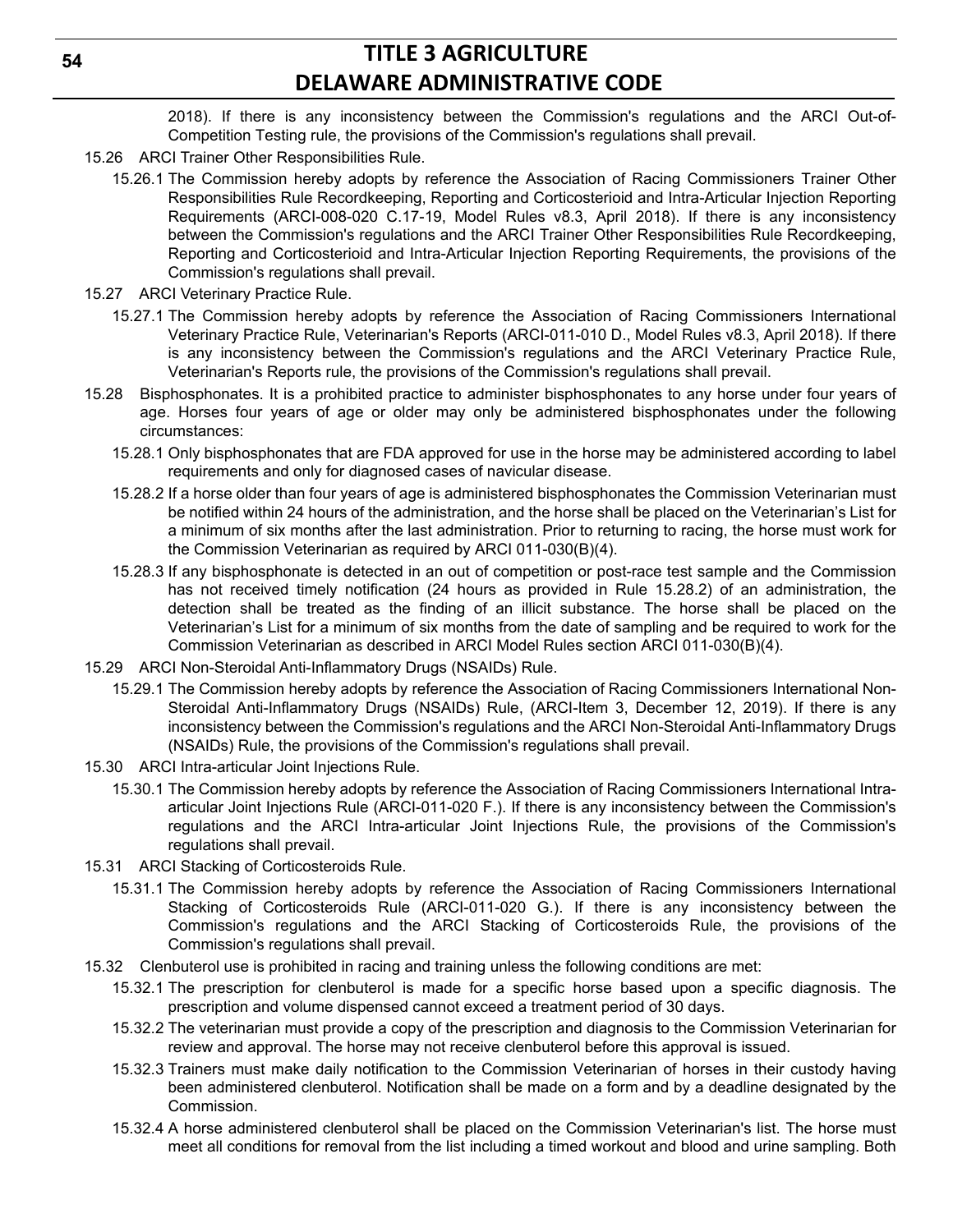samples must have no detectable clenbuterol. A horse may not enter to race until it has completed all the requirements in this subsection 15.32.4.

15.32.5 If clenbuterol is detected in a horse's post-race or out of competition sample and all appropriate notifications as outlined in subsections 15.32.2 and 15.32.3 were not completed, the horse shall immediately be placed on the Commission Veterinarian's List pending the outcome of an investigation. The horse shall be required to meet all conditions for removal from the veterinarian's list outlined in subsection 15.32.4.

**1 DE Reg. 508 (11/01/97) 1 DE Reg. 1184 (02/01/98) 3 DE Reg. 754 (12/01/99) 4 DE Reg. 179 (07/01/00) 4 DE Reg. 1131 (01/01/01) 4 DE Reg. 1821 (05/01/01) 6 DE Reg. 641 (11/01/02) 6 DE Reg. 1205 (03/01/03) 7 DE Reg. 766 (12/01/03) 7 DE Reg. 1540 (05/01/04) 8 DE Reg. 1699 (06/01/05) 10 DE Reg. 546 (09/01/06) 10 DE Reg. 1581 (04/01/07) 11 DE Reg. 1374 (04/01/08) 12 DE Reg. 1514 (06/01/09) 14 DE Reg. 1047 (04/01/11) 15 DE Reg. 520 (10/01/11) 15 DE Reg. 1584 (05/01/12) 16 DE Reg. 1265 (06/01/13) 17 DE Reg. 1061 (05/01/14) 18 DE Reg. 961 (06/01/15) 19 DE Reg. 137 (08/01/15) 20 DE Reg. 889 (05/01/17) 22 DE Reg. 295 (10/01/18) 24 DE Reg. 47 (07/01/20) 24 DE Reg. 996 (05/01/21) 24 DE Reg. 997 (05/01/21) 25 DE Reg. 507 (11/01/21)**

#### **16.0 Pari-Mutuel Wagering**

- 16.1 Place of Conducting Pari-Mutuel Betting: Any person or entity holding a license therefore issued by the Commission may make, conduct and sell pools by the use of pari-mutuel machines or totalizators for the purpose of receiving wagers or bets on horse races within the enclosure of any racing meet licensed and conducted under these Rules, but not elsewhere.
- 16.2 License is Revocable: Any license for the operation of pari-mutuel or totalizator pools issued by the Commission shall be revocable at any time by it, without hearing, in its absolute discretion.
- 16.3 State Tax and Licensee's Commission -- New Castle and Sussex: Every person engaged in the business of conducting a horse racing meet under these Rules in New Castle and Sussex Counties shall pay such tax and be entitled to such commissions on pari-mutuel and totalizator pools as are provided by 28 **Del.C.** §§365 and 366, as now constituted or as hereafter amended, and shall make such disposition of monies for unclaimed pari-mutuel tickets as is provided by 28 **Del.C.** §368, as now constituted or as hereafter amended.
- 16.4 State Tax and Licensee's Commission Kent: Every person engaged in the business of conducting a horse racing meet under these Rules in Kent County shall pay such tax and be entitled to such commissions on parimutuel and totalizator pools as are provided by 28 **Del.C.** §§445 and 446, as now constituted or as hereafter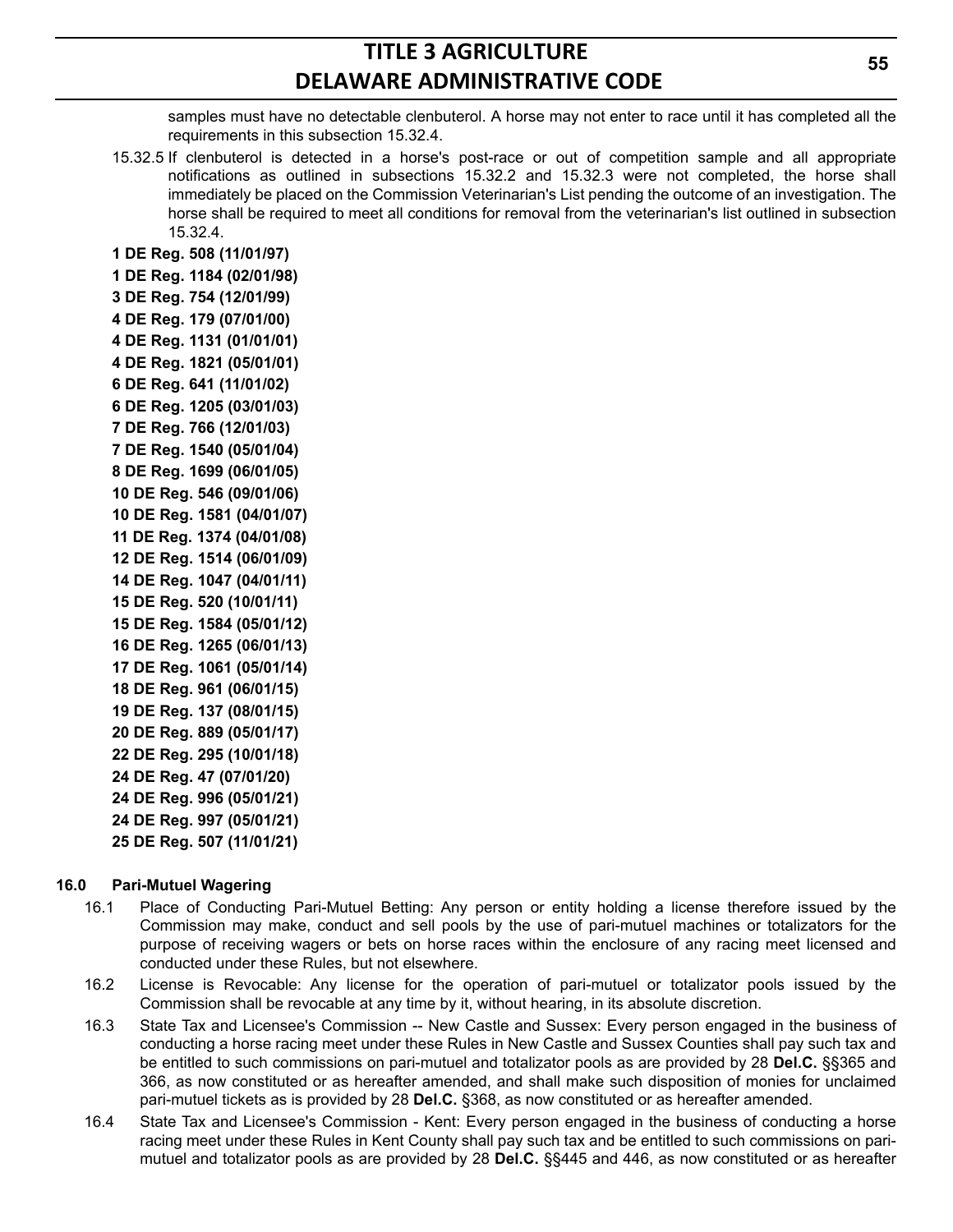amended, and shall make such disposition of monies for unclaimed pari-mutuel tickets as is provided by 28 **Del.C.** §448, as now constituted or as hereafter amended.

- 16.5 Scratches While Wagering in Progress: If, while wagering is in progress, a horse is excused by the Stewards for any reason whatsoever, all wagers on that horse shall be refunded, except when the horse is part of a mutuel entry or a mutuel field, when there shall be no refund, provided that the mutuel entry or the mutuel field has at least one actual starter.
- 16.6 Pari-Mutuel Application Fee and License Fee:
	- 16.6.1 Any person, upon applying to the Commission for a license to make, conduct and sell pools by the use of pari-mutuel machines or totalizators for the purpose of receiving wagers or bets on horse races within the enclosure of any racing meet licensed and conducted under these Rules shall, at the time of making the application, pay by check to the Commission (for endorsement to the Secretary of Finance) such fee as may from time to time be fixed by the Commission, provided that such fee shall not exceed the amount of \$5,000 per annum.
	- 16.6.2 Any person who is granted a license by the Commission to make, conduct and sell pools by the use of pari-mutuel machines or totalizers for the purpose of receiving wagers or bets on horses conducted under these Rules, shall, at the time the license is granted, pay by check to the Commission (for endorsement to the Secretary of Finance) an additional fee, as may from time to time be legally fixed by the Commission.
- 16.7 Presentation of Pari-Mutuel Tickets Prohibited Practices:
	- 16.7.1 No person shall present or cause a pari-mutuel ticket to be presented or processed in return for payment of any commission, premium, discount or any consideration other than the authorized pool payment to be distributed in full to the owners thereof, and Licensees shall eject or exclude from Licensee's grounds all persons believed to be engaged in such activity or in a bookmaking activity or the solicitation of bets or touting and a report thereof shall be submitted promptly to the Commission, to the Stewards and to the local police.
	- 16.7.2 Licensees shall eject or exclude from Licensee's grounds all persons who, as a business or for any compensation, shall, directly or indirectly, accept anything of value to be wagered or to be transmitted or delivered for wager to any pari-mutuel wagering enterprise or participate in any such transaction.

Rule 16.5 Added July 1977.

Rule 16.6 and 16.07 Added June 1978.

**19 DE Reg. 1010 (05/01/16)**

#### **17.0 Objections and Complaints**

- 17.1 Persons Eligible to Lodge Objections or Complaints: Objections or complaints against a horse or Jockey entered in a race shall be received only when duly lodged by the Owner or Authorized Agent of the Owner, the Trainer or the Jockey of another horse engaged in the same race which suffered or could suffer by the alleged Rule violation. An inquiry also can be made by a Racing Official.
- 17.2 Form for Objections and Complaints: Objections as to interference or fouls occurring during the running of the race may be lodged orally with the Clerk of Scales or with the Stewards; all other objections or complaints shall be made in writing and bear the signature of the complainant. All objections or complaints must be lodged prior to the termination of Licensee's race meeting. An objection or complaint once lodged cannot be withdrawn without permission of the Stewards.
- 17.3 Time for Lodging Objections or Complaints:
	- 17.3.1 Objections or complaints based on the following Rule violations must be lodged by persons aggrieved thereby within the time prescribed therefore, except that the Stewards may declare a horse ineligible or disqualified at any time:
	- 17.3.2 At least one hour before post time if objection is based on incorrect weight allowance claimed for a horse to race;
	- 17.3.3 Before the race has been posted as official on the infield result board if objection is based on interference by a horse, improper course run by a horse, foul riding by a Jockey or any other matter occurring during and incident to the running of the race;
	- 17.3.4 Not later than 48 hours after the race was run if objections or complaints are based on any other Rule violation;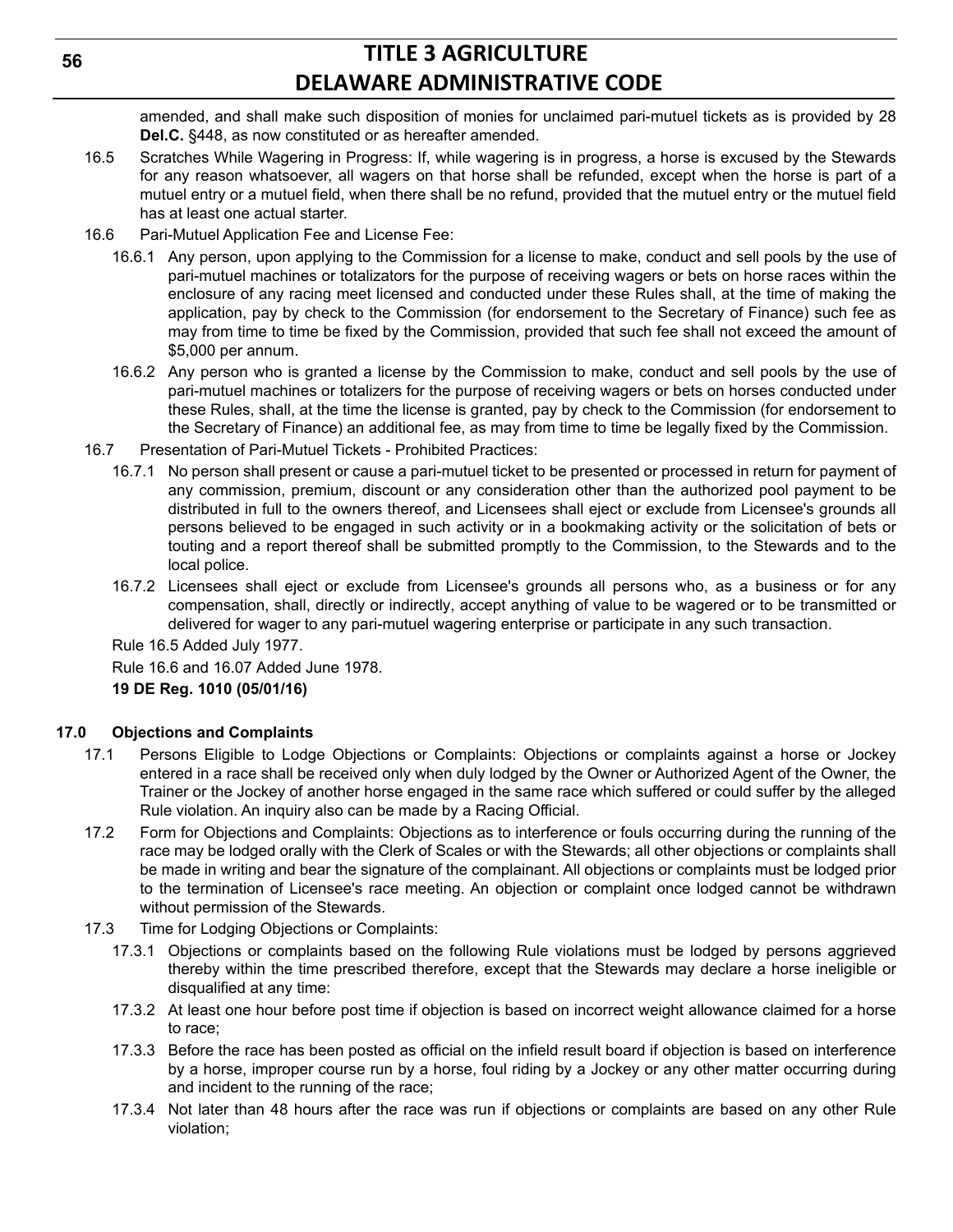- 17.3.5 Not later than the expiration of Licensee's racing meet if the objection or complaint is based on fraudulent or willful misstatement in entry under which a horse has run.
- 17.4 Determination of Objections to Acts in Race:

The Stewards shall make all findings of fact as to all matters occurring during and incident to the running of a race. They shall determine all objections and inquiries based on interference by a horse, improper course run by a horse, foul riding by a Jockey, and all other matters occurring during and incident to the running of a race and shall determine the extent of disqualification, if any, of horses in a race for a foul committed during such race. Such findings of fact and determinations may be appealed to the Commission under Rule 19.3. In determining the extent of disqualification, the Stewards, in their discretion, may:

- 17.4.1 Disqualify and place the offending horse and any horses coupled with it as an entry behind such horses as may have suffered by reason of the foul;
- 17.4.2 Disqualify and declare the offending horse and any horses coupled with it as an entry, unplaced;
- 17.4.3 Disqualify the offending horse and any horses coupled with it as an entry from participation in all or any part of the purse;
- 17.4.4 Declare null and void a track record set or equaled by a disqualified horse or any horses coupled with it as an entry;
- 17.4.5 Affirm the Placing Judges' order of finish and suspend a Jockey if, in the Stewards' opinion, the foul riding did not affect the order of finish;
- 17.4.6 Disqualify the offending horse and not suspend a Jockey if, in the Stewards' opinion, the interference to another horse in a race was not the result of an intentional foul or careless riding on the part of a Jockey. Revised: 1/6/92.
- 
- 17.5 Dispute of a Race After Declared Official for Pari-Mutuel Payoff:
	- 17.5.1 In the event the result of a race is placed in dispute by the lodging of an objection or complaint or by the discovery of an alleged Rule violation after such race has been declared official for pari-mutuel payoff, then pending final determination of such disputed race:
	- 17.5.2 Purse money and trophy to which the horse objected to may have been entitled shall be withheld and placed in escrow by the Licensee until final adjudication of the dispute, provided, however, any portion of the purse money whose distribution would not be affected by the determination of such dispute may be distributed at the discretion of the Stewards.
	- 17.5.3 If purse money or trophy has been awarded to an Owner prior to the lodging of an objection or discovery of an alleged Rule Violation which places the outcome of a race in dispute, such money or trophy shall be returned immediately to the Licensee on order of the Stewards. Upon final adjudication of the dispute, the person deemed to be entitled to the purse money or trophy shall be entitled to an order of recovery from any person or entity holding same.
	- 17.5.4 The horse which crossed the finish line first and any other horse which claims to have won the race shall be liable for all penalties attaching to the winner of that race until the matter is finally adjudicated.
- 17.6 Determination of a Disputed Race: The Stewards shall determine all objections, complaints or alleged Rule violations lodged or discovered after a race has been declared official for pari-mutuel payoff and shall issue a ruling thereon. If the Stewards find that a Rule was violated, they may penalize the persons responsible therefore, disqualify any horses in the disputed race and award the purse money and trophy in accordance with any resulting revised order of finish in such disputed race.
- 17.7 Revised Order of Finish After Race Declared Official for Pari-Mutuel Payoff:
	- 17.7.1 In the event a horse is disqualified after a race has been declared official for pari-mutuel payoff and thereby causes revision of the order of finish in such races:
		- 17.7.1.1 The pari-mutuel payoff shall in no way be affected;
		- 17.7.1.2 The Stewards shall be responsible for causing appropriate corrections to be made in official records for the race and in racing statistics as may pertain to the respective horses, Jockeys, Trainers, Owners, Breeders, Sires, Dams and Broodmare Sires by reporting such corrections to the Racing Secretary and to the Daily Racing Form.
- 17.8 Complaints Against Officials: All complaints or protests by any registrant or permittee based on any decision or act of a Racing Official other than the Stewards or concerning any matter occurring on Licensee's grounds which is not covered by Rules 15.4 and 15.5 shall be made in writing, shall be signed by the complainant and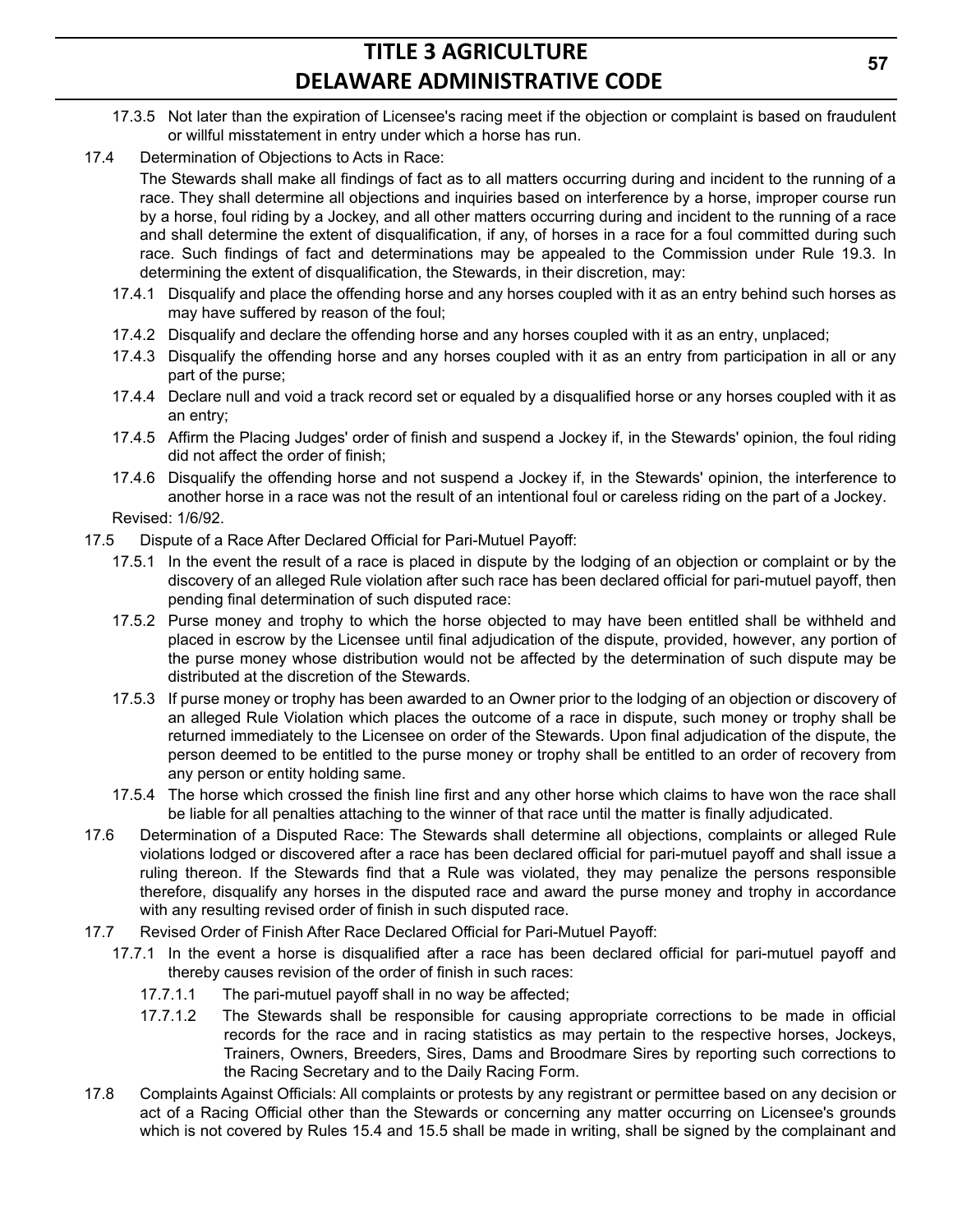shall be submitted to the Stewards. All complaints or protests by any persons based on any decision or act, or conduct of the Stewards, shall be submitted to the Commission, as provided by Rule 19.0.

### **18.0 Disciplinary Measures**

- 18.1 Disciplinary Measures by Stewards:
	- 18.1.1 Upon the finding of a violation of these Rules, or an attempted violation, on Licensee's grounds during the conduct of a meeting at which the Stewards have been appointed to serve, the Stewards may:
	- 18.1.2 Declare ineligible for racing or disqualify in a race any Thoroughbred or person;
	- 18.1.3 Suspend the registration, permit or authorization of any person involved in such Rule violation for any length of time deemed warranted by the Stewards as commensurate with the seriousness of the violation;
	- 18.1.4 Cause any person found to have interfered with, or contributed toward the interference of, the orderly, proper or honest conduct of a race or race meeting, to be excluded or ejected from Licensee's grounds, or any portion thereof, permanently or for any lesser period.
	- 18.1.5 Summary Suspension
		- 18.1.5.1 If the stewards determine that a licensee's actions constitute an immediate danger to the public health, safety or welfare, the stewards may summarily suspend the license pending a hearing.
		- 18.1.5.2 A licensee whose license has been summarily suspended is entitled to a hearing on the summary suspension not later than the third racing day after the license was summarily suspended. The licensee may waive his/her right to a hearing on the summary suspension within the three racing day limit.
		- 18.1.5.3 The stewards shall conduct a hearing on the summary suspension in the same manner as other disciplinary hearings. At a hearing on a summary suspension, the sole issue is whether the licensee's license should remain suspended pending a final disciplinary hearing and ruling.
- 18.2 Disciplinary Measures by the Commission:
	- 18.2.1 Upon the finding of a violation of these Rules, or an attempted violation, on Licensee's grounds during the conduct of a race meeting within the State of Delaware, the Commission may:
	- 18.2.2 Declare ineligible for racing or disqualify in a race any Thoroughbred or person;
	- 18.2.3 Deny, suspend, revoke or declare void any registration, permit or authorization applied for or issued by the Licensee or its Registrar;
	- 18.2.4 Cause any person found to have interfered with or contributed toward the interference of the orderly, proper or honest conduct of a race or race meeting to be excluded or ejected from Licensee's grounds, or any portion thereof, for any length of time the Commission may deem warranted;
	- 18.2.5 Upon appeal and hearing de novo of a matter determined by the Stewards, the Commission may reverse or revise the Stewards' ruling in all respects.
- 18.3 Additional Powers of Commission, Stewards or Licensee:
	- 18.3.1 Based upon the report and advice of the Thoroughbred Racing Protective Bureau premised upon its investigation and/or information available to it from governmental or other investigative sources or, based upon their own investigation and determination, either the Commission, the Stewards or the Licensee may bar or eject any person, permanently or for a lesser period, from Licensee's grounds or any part thereof who, by reason of his or her past or contemplated conduct or associations is, or would be, in any direct or indirect way detrimental to the continued maintenance and promotion of high standards for honesty, integrity and propriety in all Thoroughbred racing conducted in Delaware.

#### **19 DE Reg. 32 (07/01/15)**

#### **19.0 Hearings, Reviews and Appeals**

- 19.1 Procedure Before Stewards:
	- 19.1.1 Before holding any Stewards' hearing provided for under these Rules, notice in writing must be given to any party charged with a violation, other than a routine riding offense occurring in a race, unless such notice is waived in writing by the person charged.
	- 19.1.2 The notice required by the preceding subsection shall include:
		- 19.1.2.1 Identification of the specific Rule or Rules involved, the infraction for which he is charged and a brief statement of the facts supporting such charge.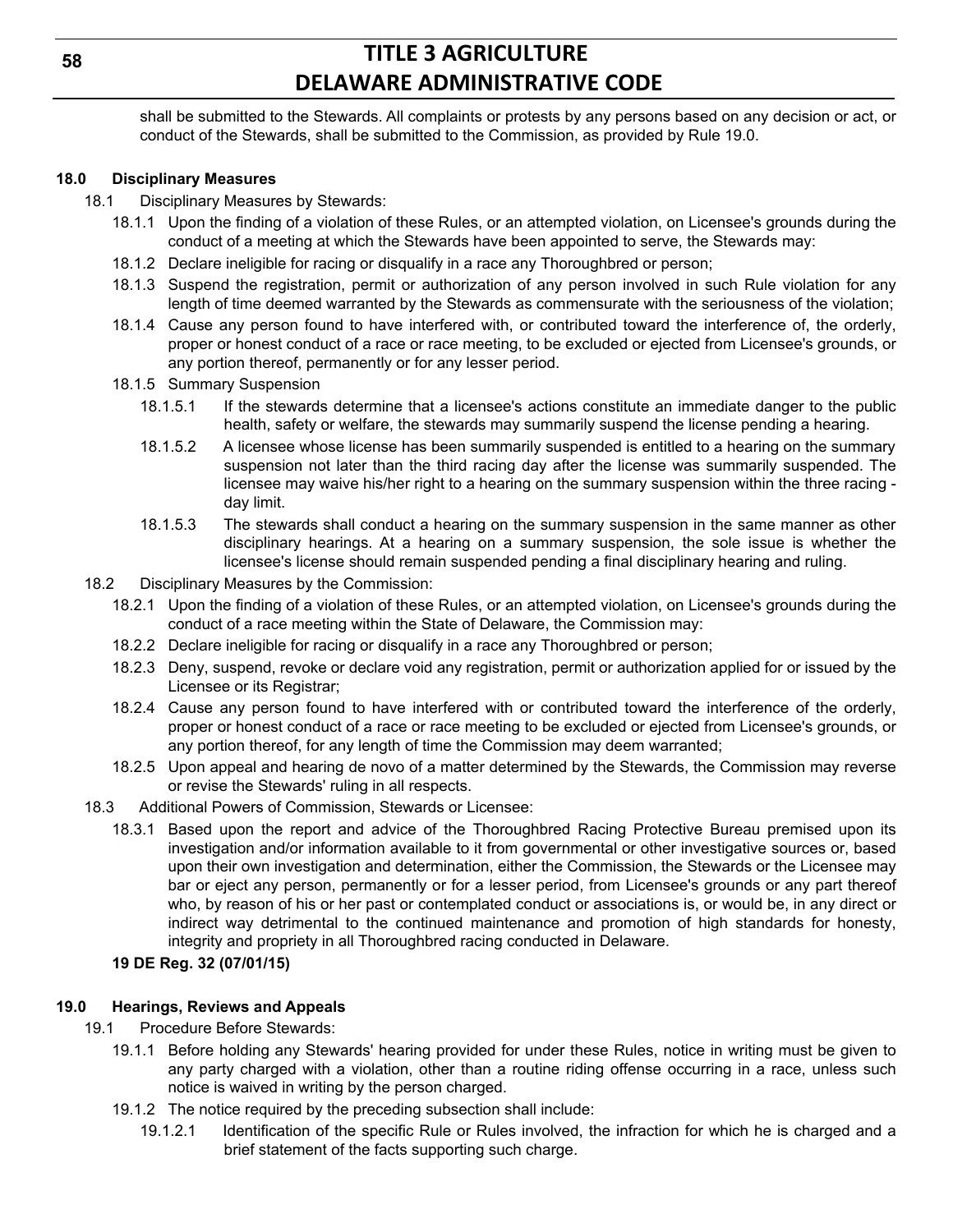- 19.1.2.2 The time and place of hearing.
- 19.1.2.3 The statement that the party charged may be represented by legal counsel or by a representative of any racing trade organization of which he is a member.
- 19.1.3 All Stewards' hearings shall be closed and the Stewards shall cause no public announcement to be made concerning a matter under investigation until the conclusion of the hearing and the party charged has been notified of the decision.
- 19.1.4 The hearing shall be conducted by no less than two of the Stewards in such a manner as to ascertain and determine the substantial rights of the parties involved and shall not be bound by technical rules of procedure and evidence. In emergencies during the live racing meet or during periods when there is no live racing, a hearing may be conducted by only one Steward.
- 19.1.5 All testimony at such hearings shall be given under oath. A record shall be made of the hearing, either by use of a tape recorder or by court reporter's transcript, or otherwise, if funds for such are made available from any source. The Stewards will not be required to receive testimony under oath in cases where their ruling is based upon a review of the video tapes of a race.
- 19.1.6 If, at the conclusion of their hearing, the Stewards find that a Rule has been violated, they promptly shall issue a written ruling which sets forth the name of every person charged with a violation, the Rule violated, their finding as to the violation of such Rule and the penalty affixed. Copies of such rulings shall be delivered to each party in interest and to the Commission and the Licensee, and posted in the Racing Secretary's office.
- 19.2 Review and Appeal:
	- 19.2.1 Any party who is penalized by any order or ruling of the Stewards may apply to the Commission for a review of such Stewards' order or ruling.
	- 19.2.2 Stays
		- 19.2.2.1 A person who has been disciplined by a ruling of the stewards and who has applied under 19.2.1 to the Commission for a review of such Stewards' order or ruling may apply to the executive director for a stay of the ruling until the scheduled hearing date of the Commission's review of such Stewards' order or ruling. If the scheduled hearing date of the Commission's review of such Stewards' order or ruling is continued pursuant to Rule 19.6, the stay will continue to the rescheduled hearing date only upon the approval of the executive director.
		- 19.2.2.2 An application for a stay must be filed with the Commission's executive director not later than the deadline for filing an appeal.
		- 19.2.2.3 An application for a stay must be in writing and include:
			- 19.2.2.3.1 The name, address and telephone number and signature of the person requesting the stay; and
			- 19.2.2.3.2 A statement of the justification for the stay.
		- 19.2.2.4 The executive director may grant a stay for cause. The executive director shall notify the person in writing of the decision. The executive director may rescind a stay granted under this subsection for reasonable cause.
		- 19.2.2.5 The fact that a stay is granted is not a presumption that the ruling by the stewards is invalid.
- 19.3 Application for Review:
	- 19.3.1 An application to the Commission for the review of a Steward's order or ruling must be made within fortyeight (48) hours after such order or ruling is issued by written or oral notice and shall:
		- 19.3.1.1 Be in writing and addressed to the Commission's Administrator of Racing, accompanied by a filing fee in the amount of \$250 plus an additional fee to cover the cost of administrative expenses including court reporter costs. The Commission, for just cause, may refund the \$250 portion of the filing fee. In no event shall the advance payment of the court reporter's fee be refunded.
		- 19.3.1.2 Contain the signature of the applicant and the address to which notices may be mailed to applicant;
		- 19.3.1.3 Set forth the order or ruling requested to be reviewed and the date thereof;
		- 19.3.1.4 Succinctly set forth the reasons for making such application;
		- 19.3.1.5 Request a hearing;
		- 19.3.1.6 Briefly set forth the relief sought; and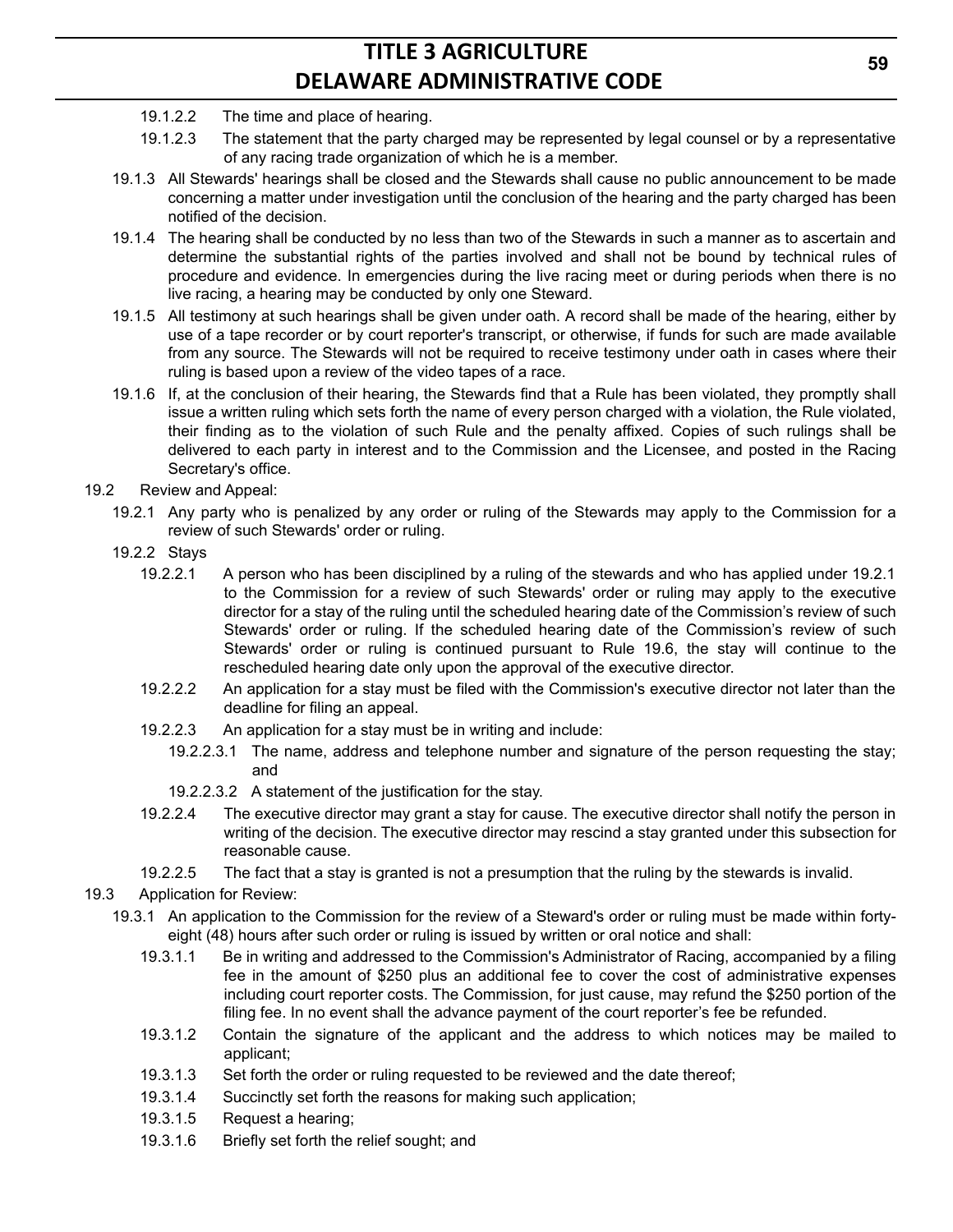- 19.3.1.7 Provide assurance to the Commission that all expenses occasioned by the appeal will be borne by the applicant; and
- 19.3.1.8 Contain a sworn, notarized statement that the applicant has a good faith belief that the appeal is meritorious and is not taken merely to delay the penalty imposed by the stewards.
- 19.4 Disposition of Review Application:
	- 19.4.1 After consideration of any such application for review, the Commission may grant the application, defer it or reject it. The applicant shall be advised of the Commission's disposition of his application for review.
- 19.5 Commission Hearing:
	- 19.5.1 If the Commission grants any such application for review, before holding any hearing thereon, it shall:
		- 19.5.1.1 Give written notice forthwith to the applicant and all other necessary parties personally or by mail, including:
			- 19.5.1.1.1 Time and place of such hearing as designated by the Commission Chairman, but such time shall not be less than five (5) days and no more than thirty (30) days after service of notice unless at the request of a party and in order to provide a fair hearing.
			- 19.5.1.1.2 Except to applicant, a copy of the application for review.
	- 19.5.2 The Commission may request the Attorney General to appoint a special prosecutor to carry the burden of proof showing a Rule violation if the matter involves a Rule violation and requires a proceeding of an adversary nature, such prosecutor being an attorney who has had no prior participation in the matter on review.
	- 19.5.3 The Commission may request the Attorney General, or a member of his staff other than the special prosecutor, to serve as law officer for the Commission to assist the presiding officer in rendering decisions of a judicial nature.
	- 19.5.4 The Commission shall permit all parties that so desire to be represented by counsel and, to the extent it deems necessary or appropriate, shall permit all parties to respond and present evidence and argument on all issues involved.
	- 19.5.5 The Commission may issue, under the hand of its Chairman and the seal of the Commission, subpoenas for the attendance of witnesses and the production of books, papers and documents, before the Commission, and may administer oaths or affirmations to the witnesses whenever, in the judgment of the Commission, it may be necessary for the effectual discharge of its duties.
	- 19.5.6 If any person refuses to obey any subpoena or to testify or produce any books, papers or documents, then any Commissioner may apply to the Superior Court of the county in which he or the Commission may be sitting and, thereupon, the Court shall issue its subpoena requiring the person to appear and to testify or produce any books, papers or documents.
	- 19.5.7 Whoever fails to obey or refuses to obey a subpoena of the Superior Court shall be guilty of contempt of court and shall be punished accordingly.
	- 19.5.8 False swearing on the part of any witness shall be deemed perjury and shall be punished as such.
	- 19.5.9 All tape recordings or stenographic recordings taken and transcriptions made of the hearing or any part thereof shall be paid for by such parties as request that such a tape or stenographic record be made of the hearing, except that additional transcripts thereof shall be paid for by the person desiring such copies.
	- 19.5.10 The Commission may exclude evidence that is irrelevant, immaterial or unduly repetitious and may admit evidence that would be inadmissible under the Civil Rules of Procedure but is evidence of the type commonly relied upon by reasonably prudent men in the conduct of their affairs.
	- 19.5.11 All or part of the evidence may be received in written form if the interest of the appearing parties will not be substantially prejudiced thereby.
	- 19.5.12 The Commission may take official notice of technical facts or customs or procedures common to racing.
	- 19.5.13 The Commission may make an informal disposition of the matter by stipulation, agreed settlement, consent order or default.
	- 19.5.14 Upon conclusion of the hearing, the Commission shall take the matter under advisement, shall render a decision as promptly as possible and shall issue a ruling in final adjudication of the matter. Such ruling shall set forth the name of every person charged with a Rule violation; the Rule number and pertinent parts of the Rule alleged to have been violated; a separate statement of reasons for the decision; and penalties fixed by the Commission, if any. Copies of such ruling shall be delivered to each party in interest, posted in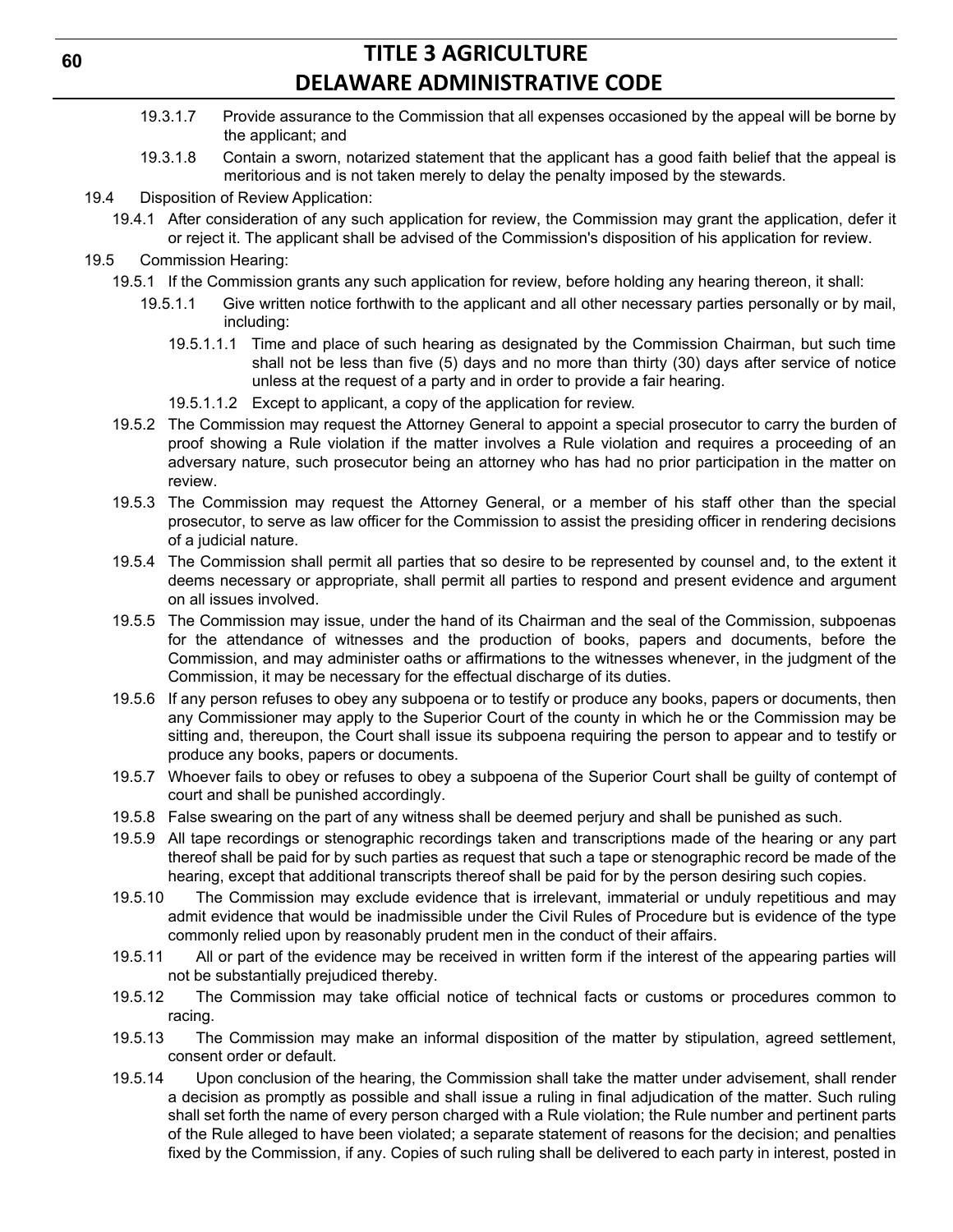the Racing Secretary's office of the Licensee where the matter arose and forwarded to the national office of the National Association of State Racing Commissioners.

19.5.15 The Commission, for just cause, may refund the filing fee to the applicant.

- Added: 9/27/94
- 19.6 Continuances:
	- 19.6.1 All applications for a continuance of a scheduled hearing shall be in writing, shall set forth the reasons therefore and shall be filed with the Commission's executive director after giving notice of such application by mail or otherwise to all parties or their attorneys, including counsel for the stewards. The Commission will not consider any continuance request from counsel for an appellant unless counsel has filed a written entry of appearance with the Commission. For attorneys who are not members of the Delaware bar, those attorneys must comply with the provisions of Delaware Supreme Court Rule 72 for admission pro hac vice before the Commission. The Commission will not consider any continuance request from attorneys who are not members of the Delaware bar unless and until that attorney has been formally admitted under Delaware Supreme Court Rule 72 as the attorney of record for the appellant.
	- 19.6.2 When application is made for continuance of a cause because of the illness of an applicant, witness or counsel, such application shall be accompanied by a medical certificate attesting to such illness and inability.
	- 19.6.3 An application for continuance of any hearing must be received by the Commission at least ninety-six (96) hours prior to the time fixed for the hearing. An application received by the Commission within the 96-hour period will not be granted except for extraordinary reasons. The Commission will not consider any request for a continuance absent evidence of good cause for the request. A failure by an appellant to take reasonable action to retain counsel shall not be considered good cause for a continuance.
	- 19.6.4 If the Commission approves the application for continuance, it shall, concurrently with such postponement, set a date for the continued hearing.
	- 19.6.5 The executive director shall have authority and discretion to grant or deny applications for continuance in accordance with these rules.
	- **3 DE Reg. 1541 (05/01/00) 7 DE Reg. 316 (09/01/03) 8 DE Reg. 1289 (03/01/05) 8 DE Reg. 1699 (06/01/05) 12 DE Reg. 1408 (05/01/09) 19 DE Reg. 32 (07/01/15)**

#### **20.0 Amendments to Rules**

- 20.1 Right to Modify Reserved: The Commission reserves its statutory right at any time or times to modify or abrogate further the rules and regulations of the Jockey Club and/or of the National Steeplechase and Hunt Association by canceling, or by revising and amending, or by adding to, the foregoing Rules of Racing governing all horse racing on the flat or over jumps for any stake, purse or reward which is conducted within the State of Delaware.
- 20.2 Notice of Modification: In the event of any such modification or abrogation of the rules of the Jockey Club or of the National Steeplechase and Hunt Association, the Commission will give notice thereof to the Jockey Club or to the National Steeplechase and Hunt Association, as the case may be, and afford such organization an opportunity to be heard respecting such rule change.
- 20.3 Distribution of Rules: A reasonable number of copies of these Rules of Racing for Delaware shall be provided to any Licensee hereunder and, upon the promulgation of any changes in such Rules, any Licensee hereunder shall be provided promptly with a copy of all such changes.

#### **21.0 Substance Abuse or Addiction**

21.1 Statement of Purpose. The rules in this part establish and describe requirements, criteria, standards and procedures designed to monitor, test for and ultimately control the use of alcohol and drugs by persons within the jurisdiction of the Delaware Thoroughbred Racing Commission. The purpose of these rules is to eliminate substance abuse and thereby enhance the safety, integrity and decorum of horse racing in the State of Delaware. The Commission shall promulgate administrative regulations for effectively preventing the use of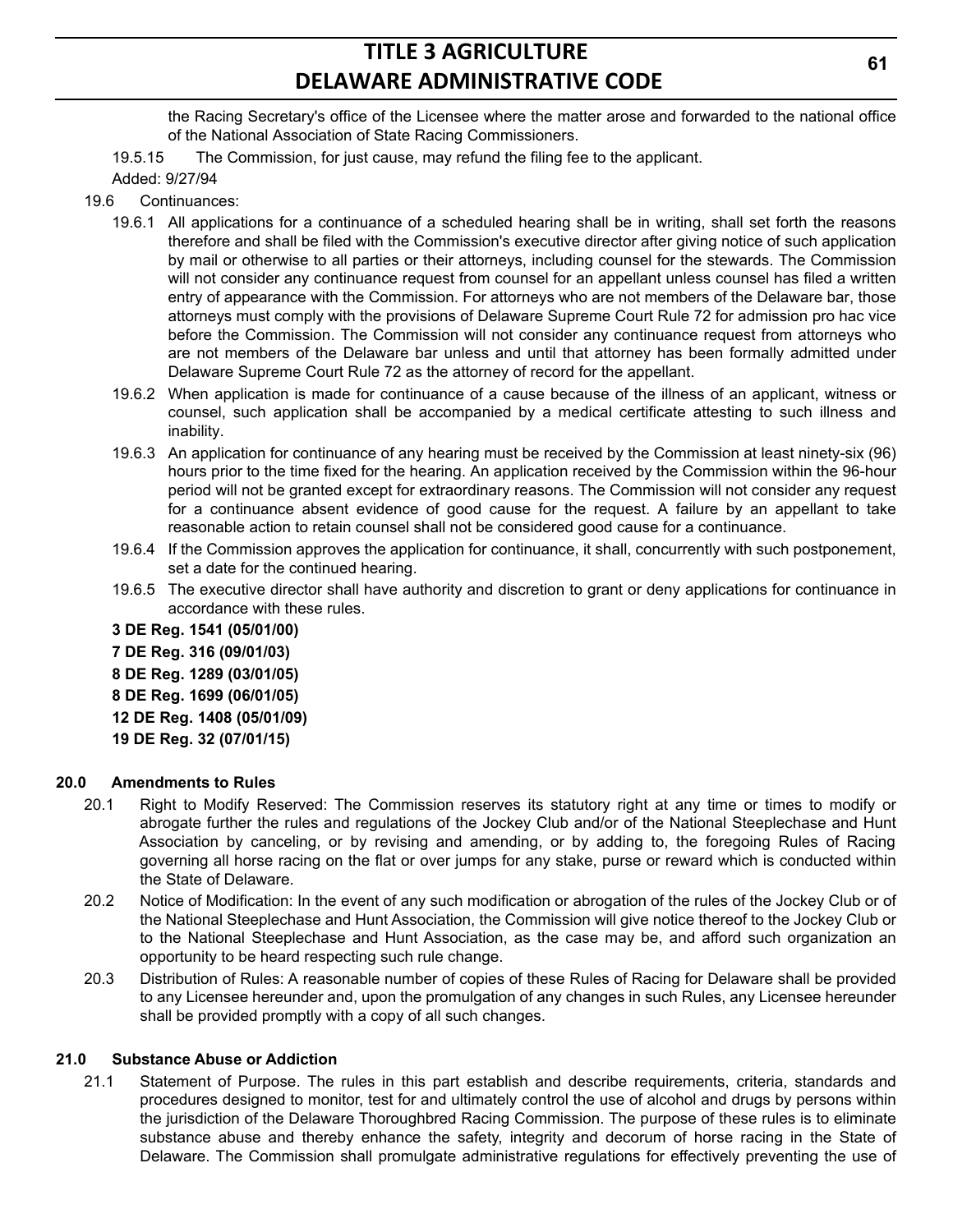improper devices, the administration of drugs or stimulants or other improper acts for the purpose of affecting the speed or health of horses in races in which they are to participate. The Commission is also authorized to promulgate administrative regulations for the legal drug testing of licensees. The Commission is authorized to contract for the maintenance and operation of a testing laboratory and related facilities, for the purpose of saliva, urine, or other tests for enforcement of the Commission's drug testing rules. The licensed persons or associations conducting thoroughbred racing shall reimburse the Commission for all costs of the drug testing programs established pursuant to this section. Increases in costs of the aforementioned testing program shall be reasonable and related to the expansion in the number of days of racing and the number of races held, the need to maintain competitive salaries, and inflation. The Commission may not unreasonably expand the drug testing program beyond the scope of the program in effect as of June 30, 1998. Any decision by the Commission to expand the scope of the drug testing program that occurs after an administrative hearing, at which the persons or associations licensed under 3 **Del.C.** §10121 consent to such expansion, shall not be deemed an unreasonable expansion for purposes of this section. The Commission, in addition to the penalties contained in 3 **Del.C.** §10125, may impose penalties on licensees who violate the drug testing regulations including the imposition of fines or assessments for drug testing costs.

- 21.2 Scope. These rules shall be deemed to apply to every licensed person and all employees of licensees within the jurisdiction of the Delaware Thoroughbred Racing Commission. Exception -- Owners who are licensees of the Commission are not subject to this part unless they are otherwise eligible as a result of holding another type of license.
- 21.3 Violations
	- 21.3.1 It shall be a violation of the rules of racing, subjecting the offender to discipline by the Commission or its designee:
		- 21.3.1.1 To possess, without a valid prescription, any controlled substance while on the premises of a horse racing enclosure within the jurisdiction of the Delaware Thoroughbred Racing Commission;
		- 21.3.1.2 Any individual possessing or under the influence of a prescription medication shall produce for inspection a valid prescription for the medication within twenty-four (24) hours upon demand by the Commission or its designee. The failure to produce the prescription at this time constitutes a separate violation.
		- 21.3.1.3 To be intoxicated or under the influence of alcohol or a controlled substance while on the premises of a horse racing enclosure within the jurisdiction of the Delaware Thoroughbred Racing Commission;
		- 21.3.1.4 To engage in the illegal sale or distribution of alcohol or a controlled substance;
		- 21.3.1.5 To possess any equipment, products or materials of any kind which are used or intended for the use of planting, propagating, cultivating, growing, harvesting, manufacturing, compounding, converting, producing, possessing, preparing, testing, analyzing, packaging, repackaging, storing, containing, concealing, injecting, ingesting, inhaling or otherwise introducing into the human body a controlled dangerous substance while on the premises of a horse racing enclosure within the jurisdiction of the Delaware Thoroughbred Racing Commission;
		- 21.3.1.6 To refuse to submit to urine or drug testing, when notified that such testing is based upon a random drug testing procedure, or is based upon reasonable suspicion that the person to be tested is using drugs or alcohol, or is based upon actions which demonstrate that the individual is impaired.
- 21.4 Testing Procedures General
	- 21.4.1 At its discretion, the Commission or its designee may conduct random or episodic drug and/or alcohol testing, as well as testing based upon reasonable suspicion in order to ensure the safety, integrity and decorum of Delaware thoroughbred racing.
	- 21.4.2 Any licensed person and all employees of licensees within the jurisdiction of the Delaware Thoroughbred Racing Commission, except as noted in Rule 21.2, may be subjected to a urine test, blood test or any other test approved by the Commission in a manner prescribed by the Delaware Thoroughbred Racing Commission. The failure to submit to such a test when requested to do so by the Commission or their designee shall subject the offender to discipline as provided in Rule 21.8.
	- 21.4.3 No prior notice need be given as to the onset or cessation of random testing.
	- 21.4.4 Testing based on reasonable suspicion will be conducted just before, during, or just after performance of duties when a supervisor or company official observes behavior or appearance that is characteristic of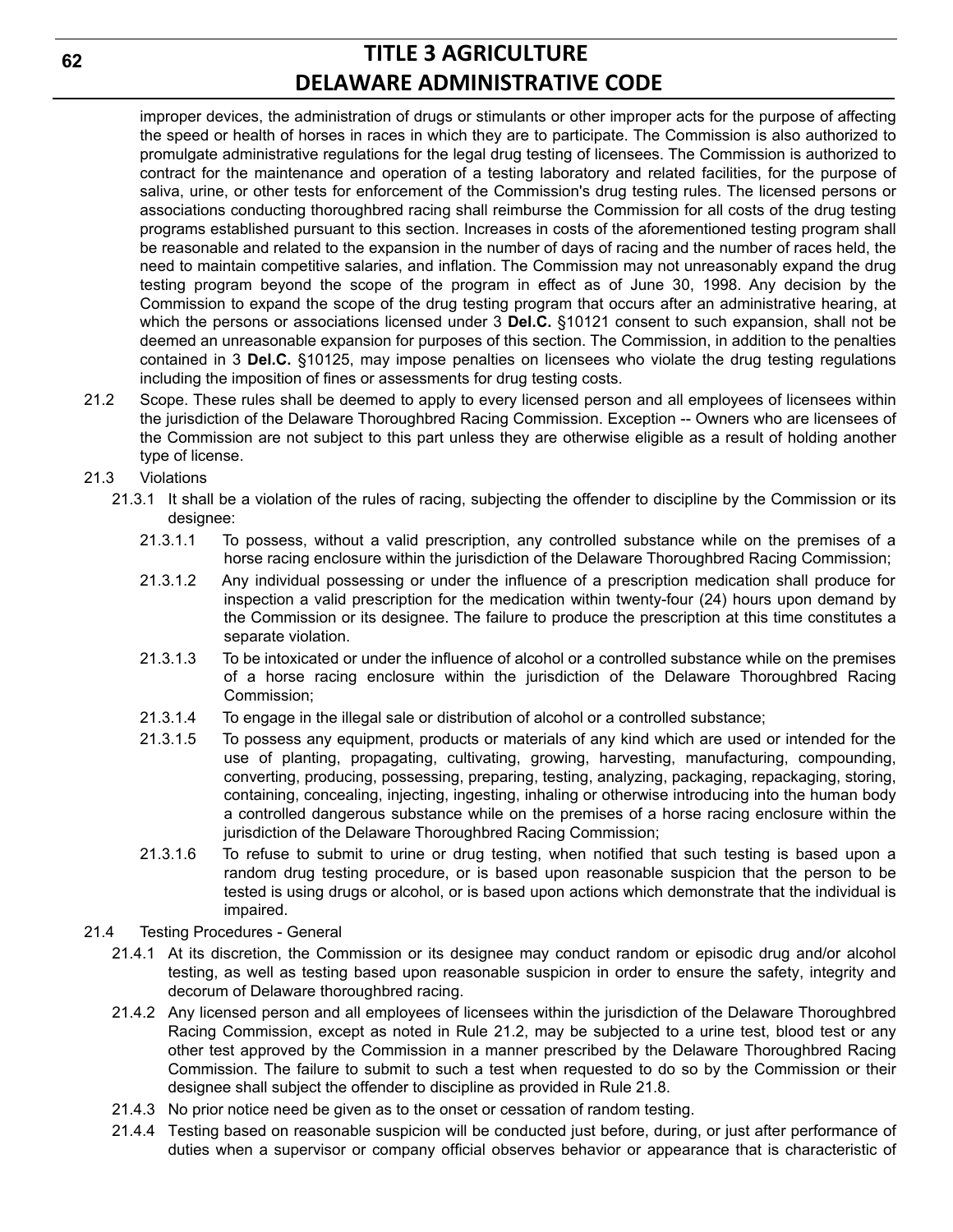drug or alcohol misuse and/or has reasonable suspicion to believe the individual has violated the Commission's prohibitions on drug or alcohol use.

- 21.4.5 Random testing will be conducted on a random, unannounced basis just before, during or just after performance of duties. Names of individuals to be tested will be selected randomly. If a name is selected more than once in the same month, it will be eliminated and another selection will be made. If a name is selected and the individual cannot be tested within the month, the Commission may test the individual at another time. Once notified of a random test, an employee must proceed immediately to the test site.
- 21.4.6 Return-to-duty testing will be conducted when an individual has violated the Commission's prohibitions on drug or alcohol use and returns to duty.
- 21.4.7 Follow-up testing will be conducted after there has been a determination that an employee is in need of assistance in resolving problems associated with drug or alcohol misuse. Tests will be unannounced and conducted just before, during or just after the performance of duties. Follow-up testing may be extended for up to sixty (60) months following return to duty.
- 21.5 Testing Procedures Urine and Blood Testing
	- 21.5.1 Any licensed person and all employees of licensees within the jurisdiction of the Delaware Thoroughbred Racing Commission, except as noted in Rule 21.2, who has been requested to submit to a test for the presence of drugs or alcohol shall provide the requested sample without unreasonable delay to the designee of the Commission. The sample so taken shall be immediately sealed and tagged for identification. The sealing and tagging of the sample shall be witnessed by the individual tested. It shall be the obligation of the individual tested to cooperate fully with the representative of the Commission obtaining and securing a sample.
	- 21.5.2 If a field screening test indicates the presence of alcohol or a controlled substance, the test results shall be confirmed by a laboratory acceptable to the Commission. When sample quantity permits, each test sample shall be divided into portions so that one portion may be used to confirm the field screening test and another portion may be used by the individual tested to obtain an independent analysis of the sample.
	- 21.5.3 A portion of the test sample will be provided to a laboratory or testing facility, designated by the individual tested, when quantity permits, only upon written request. To protect the security of the chain of custody, the laboratory performing the initial test under Rule 21.5.2 will arrange for transportation of any remaining sample to the facility so designated by the individual for testing. All cost for the transportation and testing of the sample portion so provided shall be the financial responsibility of the requesting person. Payment for the costs of the transportation and testing of this portion of the sample shall be due from the individual tested within fifteen (15) days of the receipt of written notice of the costs.
	- 21.5.4 Any individual may choose to submit to a blood test at a laboratory acceptable to the Commission instead of submitting to a urine test. An individual so choosing must announce the intention to forego the urine test and to obtain a blood test without delay, and proceed to the laboratory for the testing procedure.
	- 21.5.5 If a field screening test has been performed, and the individual conducting the field test has reason to believe that the test results are inaccurate, the individual tested may be directed to submit to a blood test at a laboratory acceptable to the Commission.
- 21.6 Testing Procedures -- Breathalyzer Tests
	- 21.6.1 Every licensed person and all employees of licenses within the jurisdiction of the Delaware Thoroughbred Racing Commission shall, except as noted in Rule 21.2, when directed by the Commission or their designee, submit to a breathalyzer test. If the results of a breathalyzer test indicate the presence of alcohol in the blood in an amount equal to or greater than .05%, such person shall be immediately suspended for twenty-four (24) hours. Any individual so suspended shall not be allowed to return to his or her duties within the horse racing enclosure until such a time as a breathalyzer test demonstrates a reading of less than .05% of alcohol. Any individual who records a reading above the prescribed level on more than one (1) occasion in a calendar year, shall be subject to the penalties as provided in Section 21.8.
	- 21.6.2 Any individual who has been requested to submit to a breathalyzer test may instead choose to submit to a blood test at a laboratory acceptable to the Commission provided that the test is taken within four (4) hours of the request. An individual so choosing must announce the intention to forego the breathalyzer test and to obtain a blood test without delay, and proceed immediately to the laboratory for the testing procedure.
	- 21.6.3 If a field screening test has been performed and the individual conducting the field test has reason to believe that the test results are inaccurate, the individual tested may be directed to submit to a blood test at a laboratory acceptable to the Commission.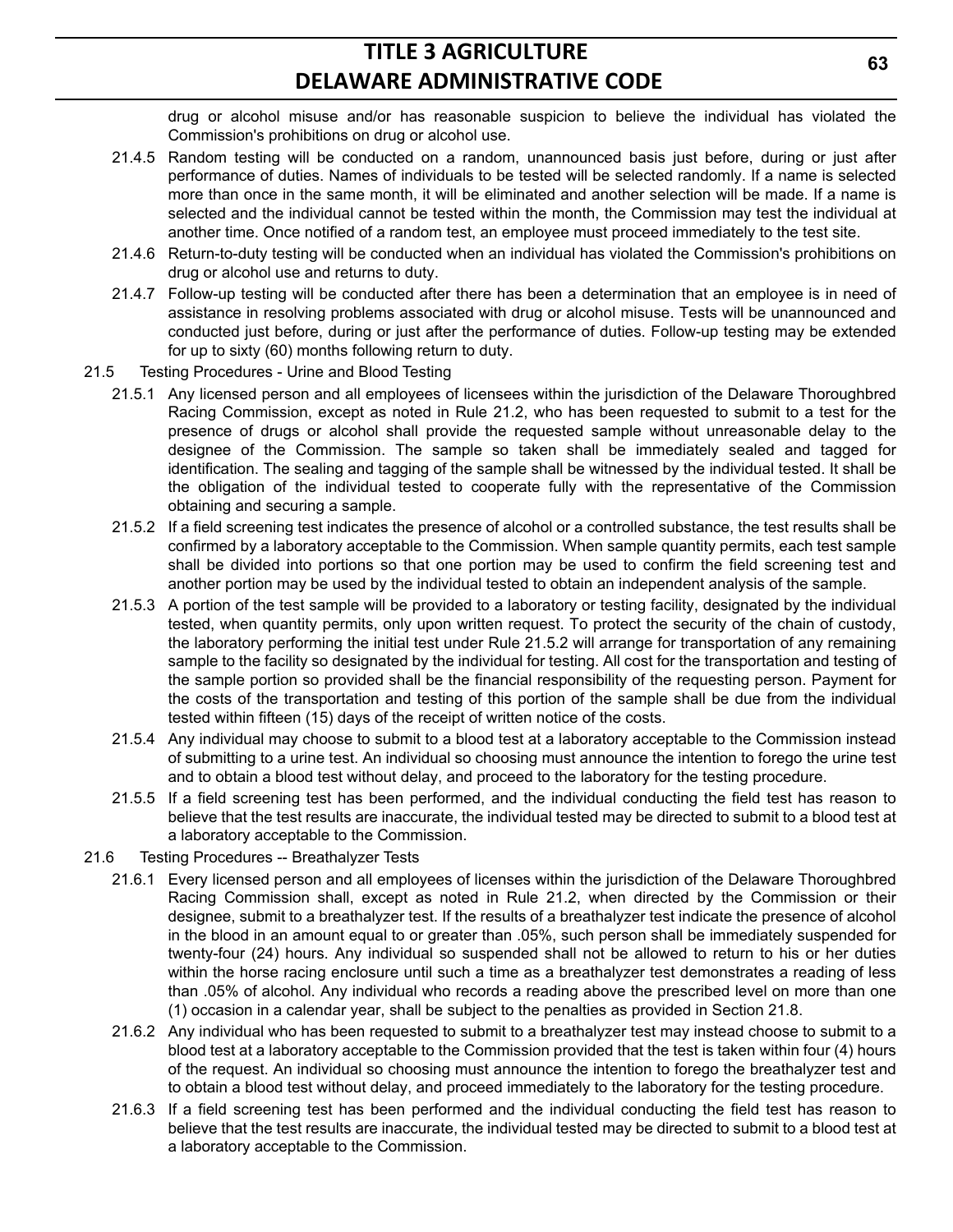- 21.7 Reporting Requirements Confidentiality
	- 21.7.1 It shall be the obligation of the individual conducting the test to report, in writing, to the Chairman of the Commission or the Chairman's designee. The individual conducting the test shall immediately report any test indicating the presence of alcohol or controlled substances to the Chairman or the Chairman's designee. In addition, on a schedule to be set by the Commission, the individual conducting the test shall make a written report to the Commission of the number of people tested each day, the names of the individuals tested each week, the number of tests which were found "positive" in any field screening test and the number confirmed to be "positive" by laboratory testing.
	- 21.7.2 Any information received and records retained in the process of obtaining a test sample including, but not limited to, medical information, information regarding the lawful use of prescription medication, the results of any tests and any reports filed as a result of attending any approved treatment program shall be treated as confidential, except for their use in a ruling issued pursuant to this rule, or any administrative or judicial hearing with respect to such a ruling. Access to the information received and/or reports generated shall be limited to the Commissioners of the Delaware Thoroughbred Racing Commission, the Commission's designee, the Secretary of the Department of Agriculture and employees of the office of the Attorney General.
	- 21.7.3 Information received and reports generated pursuant to this rule shall be stored in the office of the Chairman of the Commission for a period of three (3) years. After three (3) years, they may be destroyed at the discretion of the Commission. The Commission may maintain information received and reports on individuals violating this rule for the purposes of recording the number of violations and results of treatment programs, should future violations occur.

### 21.8 Penalties

- 21.8.1 These penalties apply to any individual who tests "positive" for a controlled substance or tests "positive" on a breathalyzer test for a second time.
- 21.8.2 The individual shall be suspended from their duties; and
- 21.8.3 The individual shall submit to a professional evaluation by a substance abuse professional approved by the Commission or its designee. If the substance abuse professional determines that the individual requires rehabilitation, the individual must properly follow the prescribed rehabilitation program, and will be subject to follow-up testing, as described above and in accordance with any direction of the rehabilitation counselor. The suspension shall not be lifted until:
- 21.8.4 The Commission or its designee makes a finding that the individual's condition is not detrimental to the best interest of racing;
- 21.8.5 The individual can produce a negative test result performed at a laboratory designated by the Commission at the individual's expense;
- 21.8.6 The individual successfully completes any prescribed rehabilitation program and/or is certified as ready to return to work by the rehabilitation professional; and
- 21.8.7 The individual shall be placed on probation for a period of one (1) year from the date of the violation. The individual shall be subject to mandatory follow-up testing at the discretion of the Commission and/or the substance abuse counselor or program during the period of probation. The expense of such further mandatory testing may be at the individual's expense. The laboratory testing facilities, as well as the date, time and frequency of the tests are at the sole discretion of the Commission or their designee.
- 21.9 For the individual's second violation of these rules (third positive test on a Breathalyzer):
	- 21.9.1 The individual shall be required to enroll in a rehabilitation program approved by the Commission. Inquiries as to whether a particular program meets the approval requirements of this rule shall be referred to the Commission or its designee; and
	- 21.9.2 The individual shall be suspended for a minimum of six (6) months or until the requirements of this subsection are fulfilled, whichever is greater; and
	- 21.9.3 The individual shall be placed on probation for a period of two (2) years following the suspension. During the period of suspension and probation, the individual shall be subject to mandatory testing at the discretion of the Commission or its designee. Further mandatory tests shall be at the expense of the individual. The laboratory, date, time and frequency of the test are within the sole discretion of the Commission or its designee.
	- 21.9.4 For an individual's third violation (fourth positive test on a Breathalyzer), the individual shall be banned from participating in horse racing within the jurisdiction of the Delaware Thoroughbred Racing